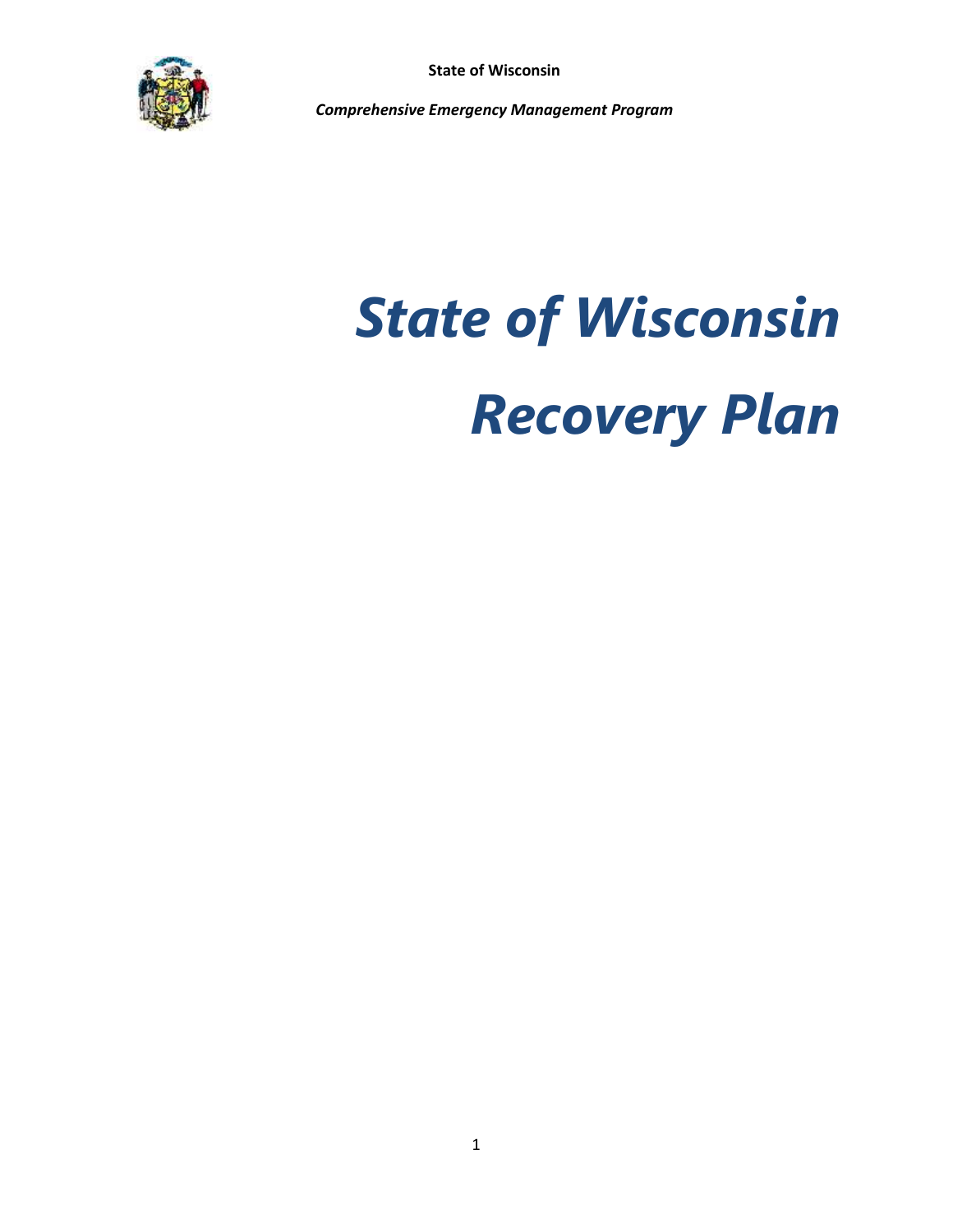

*Comprehensive Emergency Management Program*

**This page is intentionally left blank.**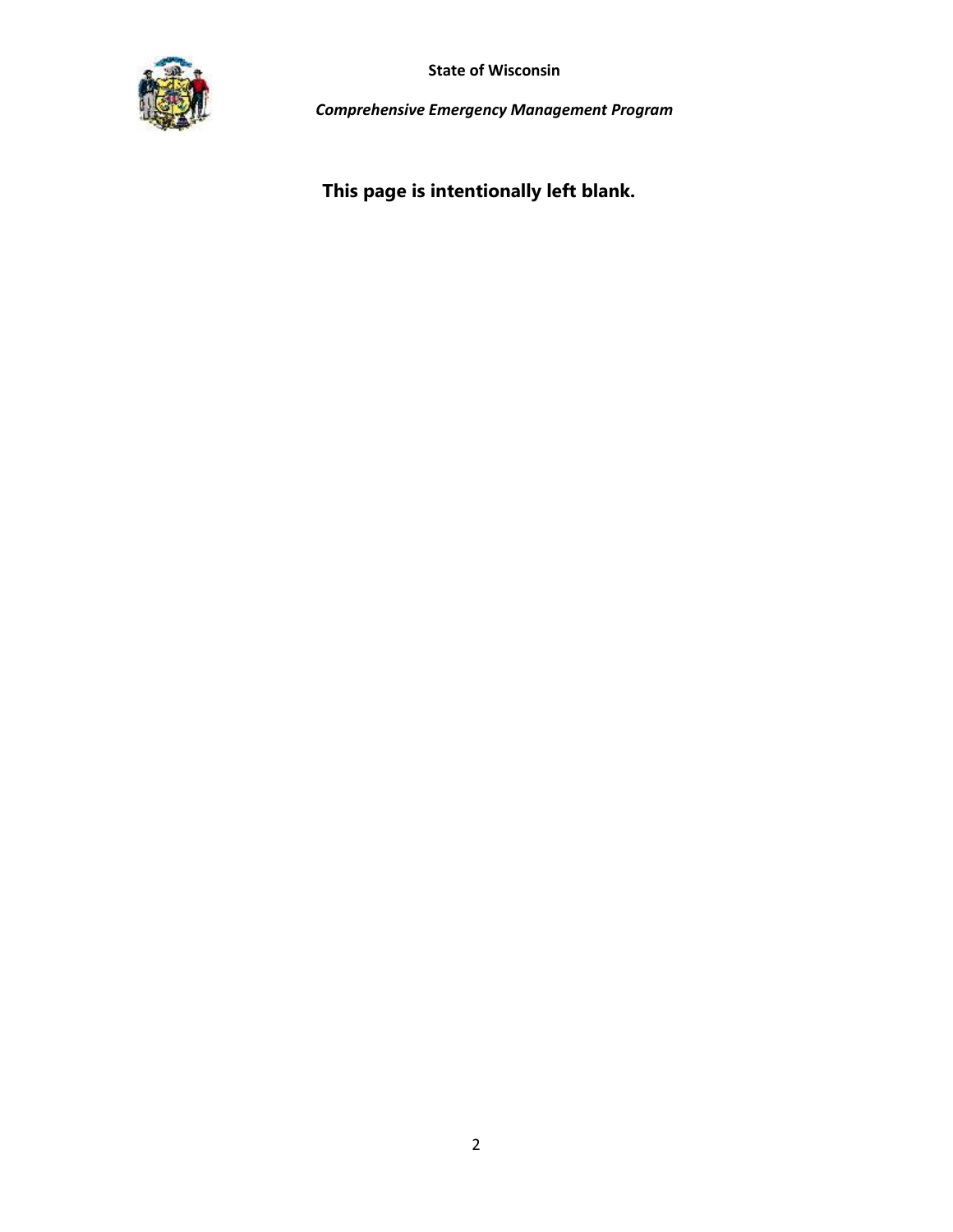

**Comprehensive Emergency Management Program** 

# **TABLE OF CONTENTS**

| 2.1.  |                                                                                       |  |  |  |
|-------|---------------------------------------------------------------------------------------|--|--|--|
| 2.2   |                                                                                       |  |  |  |
| 2.3   |                                                                                       |  |  |  |
| 2.4   |                                                                                       |  |  |  |
| 2.5   |                                                                                       |  |  |  |
|       |                                                                                       |  |  |  |
| 3.1   |                                                                                       |  |  |  |
| 3.2   |                                                                                       |  |  |  |
| 3.3   |                                                                                       |  |  |  |
| 3.4   |                                                                                       |  |  |  |
| 3.4.1 |                                                                                       |  |  |  |
| 3.4.2 |                                                                                       |  |  |  |
| 3.4.3 |                                                                                       |  |  |  |
| 3.4.4 |                                                                                       |  |  |  |
| 3.4.5 |                                                                                       |  |  |  |
|       |                                                                                       |  |  |  |
| 4.1   |                                                                                       |  |  |  |
| 4.2   |                                                                                       |  |  |  |
| 4.3   |                                                                                       |  |  |  |
| 4.4   |                                                                                       |  |  |  |
|       |                                                                                       |  |  |  |
| 4.5   |                                                                                       |  |  |  |
| 4.5.1 |                                                                                       |  |  |  |
| 4.5.2 |                                                                                       |  |  |  |
| 4.5.3 |                                                                                       |  |  |  |
| 4.5.4 |                                                                                       |  |  |  |
| 4.6   |                                                                                       |  |  |  |
| 4.7   |                                                                                       |  |  |  |
| 4.8   |                                                                                       |  |  |  |
|       |                                                                                       |  |  |  |
| 5.1   |                                                                                       |  |  |  |
|       |                                                                                       |  |  |  |
| 5.2   |                                                                                       |  |  |  |
| 5.2.1 |                                                                                       |  |  |  |
| 5.2.2 |                                                                                       |  |  |  |
| 5.2.3 | Tribal Coordinating Officer (TCO) and Tribal Disaster Recovery Coordinator (TDRC)  29 |  |  |  |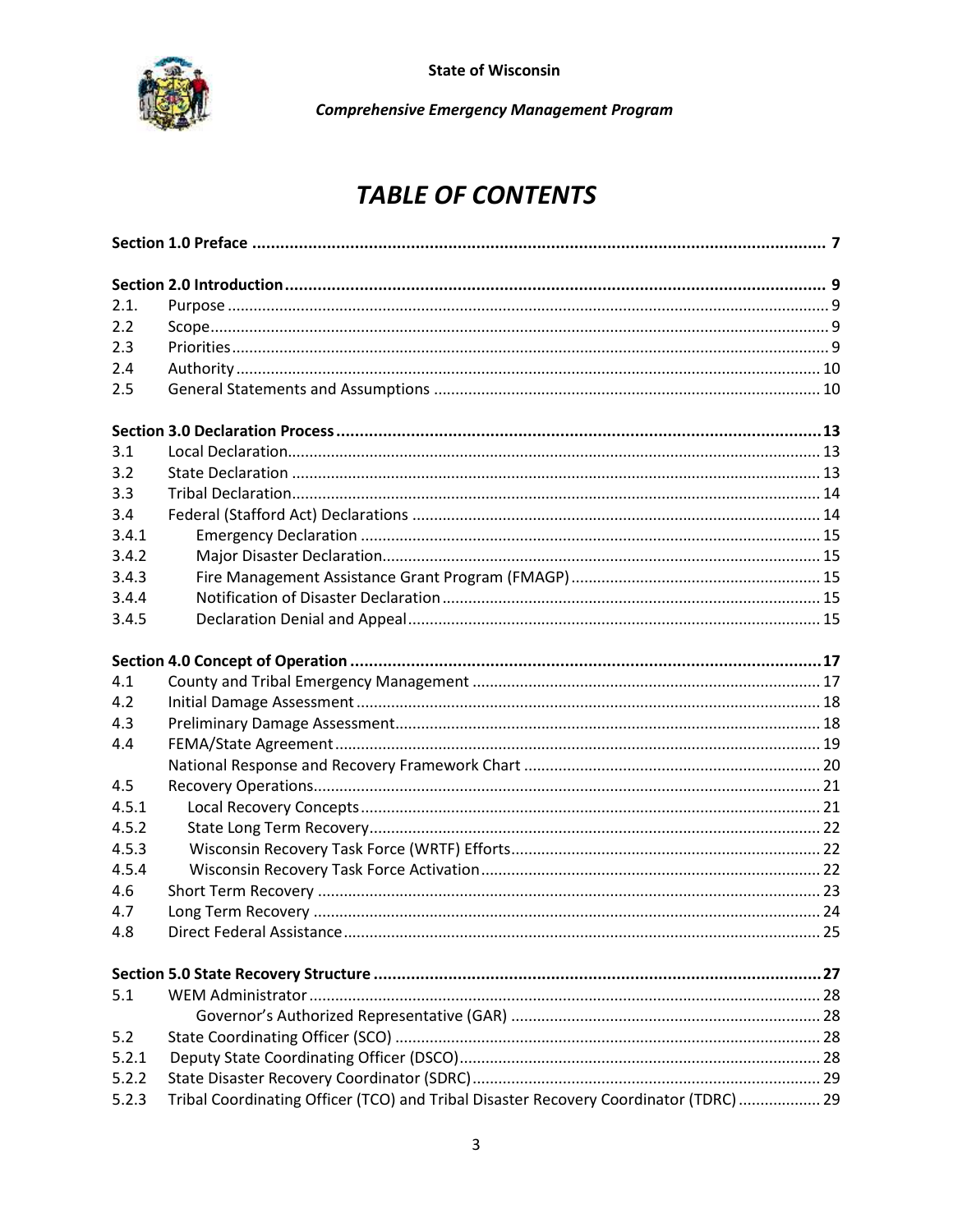

#### *Comprehensive Emergency Management Program*

| 5.3    |                                                                  |  |
|--------|------------------------------------------------------------------|--|
| 5.4    |                                                                  |  |
| 5.4.1  |                                                                  |  |
| 5.4.2  |                                                                  |  |
| 5.4.3. |                                                                  |  |
| 5.4.4. |                                                                  |  |
| 5.4.5  |                                                                  |  |
| 5.4.6  |                                                                  |  |
| 5.4.7  |                                                                  |  |
| 5.4.8  |                                                                  |  |
| 5.4.9  |                                                                  |  |
| 5.4.10 |                                                                  |  |
| 5.4.11 |                                                                  |  |
| 5.5    |                                                                  |  |
| 5.5.1  |                                                                  |  |
| 5.5.2  |                                                                  |  |
| 5.5.3  |                                                                  |  |
| 5.5.4  |                                                                  |  |
|        |                                                                  |  |
|        |                                                                  |  |
| 6.1    |                                                                  |  |
| 6.2    |                                                                  |  |
| 6.3    |                                                                  |  |
| 6.4    |                                                                  |  |
| 6.5    |                                                                  |  |
| 6.6    |                                                                  |  |
|        |                                                                  |  |
|        |                                                                  |  |
| 7.1    |                                                                  |  |
| 7.1.1  | Wisconsin Housing and Economic Development Authority (WHEDA)  45 |  |
| 7.1.2  |                                                                  |  |
| 7.1.3  |                                                                  |  |
| 7.1.4  |                                                                  |  |
| 7.2    |                                                                  |  |
| 7.2.1  |                                                                  |  |
| 7.2.2  |                                                                  |  |
| 7.3    |                                                                  |  |
|        |                                                                  |  |
|        |                                                                  |  |
| 8.1    |                                                                  |  |
| 8.1.1  |                                                                  |  |
| 8.2    |                                                                  |  |
| 8.2.1  |                                                                  |  |
| 8.2.2  |                                                                  |  |
| 8.2.3  |                                                                  |  |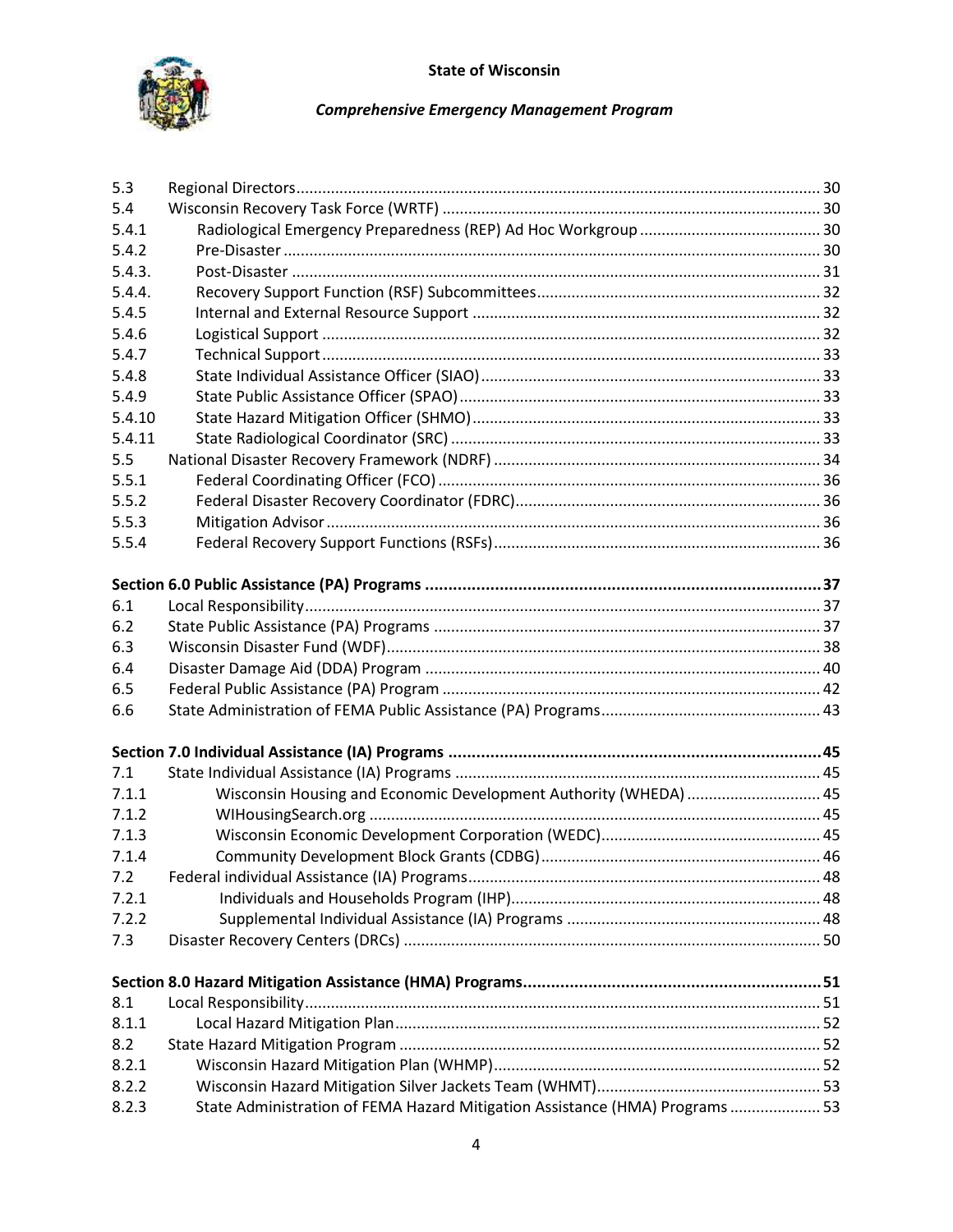

#### *Comprehensive Emergency Management Program*

| 8.2.4                                                                           |                                                                                 |  |  |  |  |
|---------------------------------------------------------------------------------|---------------------------------------------------------------------------------|--|--|--|--|
| 8.3                                                                             |                                                                                 |  |  |  |  |
| 8.3.1                                                                           |                                                                                 |  |  |  |  |
| 8.3.2                                                                           | Pre-Disaster Mitigation (PDM) Program and Building Resilient Infrastructure and |  |  |  |  |
|                                                                                 |                                                                                 |  |  |  |  |
| 8.3.3                                                                           |                                                                                 |  |  |  |  |
|                                                                                 |                                                                                 |  |  |  |  |
| 9.1                                                                             |                                                                                 |  |  |  |  |
| 9.2                                                                             |                                                                                 |  |  |  |  |
| 9.2.1                                                                           |                                                                                 |  |  |  |  |
| 9.2.2                                                                           |                                                                                 |  |  |  |  |
| 9.3                                                                             |                                                                                 |  |  |  |  |
|                                                                                 |                                                                                 |  |  |  |  |
|                                                                                 |                                                                                 |  |  |  |  |
|                                                                                 |                                                                                 |  |  |  |  |
| Attachment A. Primary and Secondary Support for Recovery Goals and priorities73 |                                                                                 |  |  |  |  |
|                                                                                 |                                                                                 |  |  |  |  |
|                                                                                 |                                                                                 |  |  |  |  |
|                                                                                 |                                                                                 |  |  |  |  |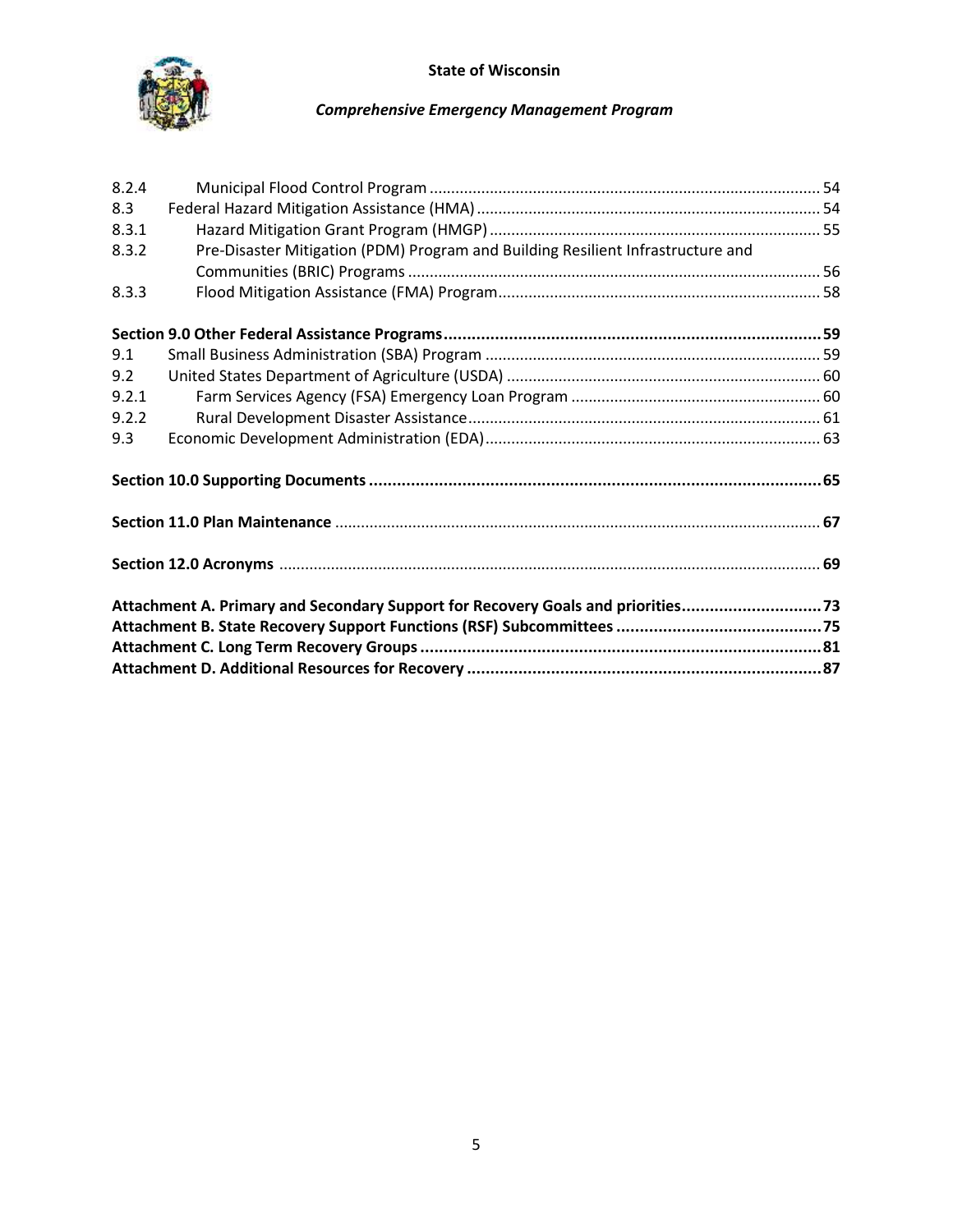

*Comprehensive Emergency Management Program*

**This page is intentionally left blank.**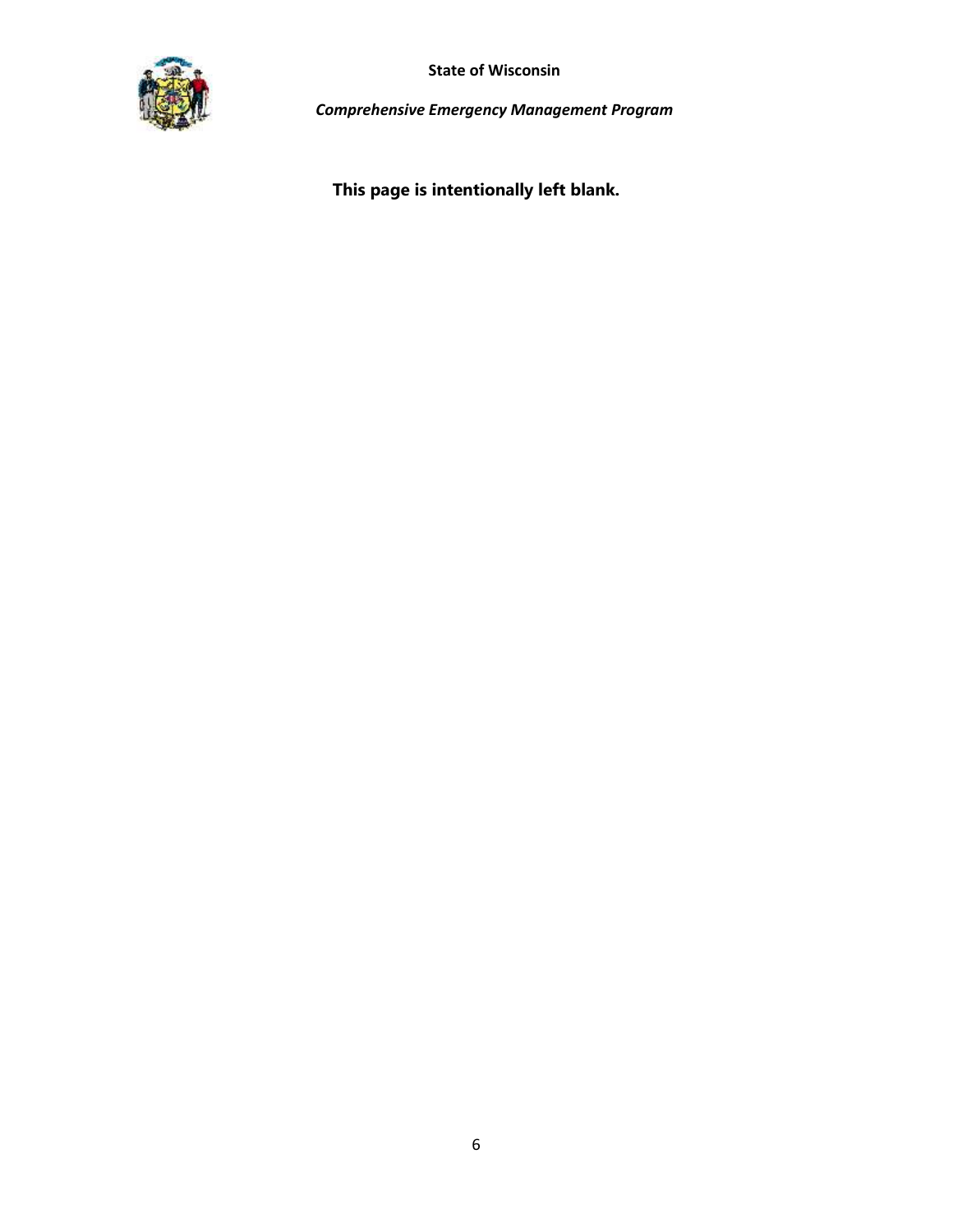

# **1. Preface**

This is the Wisconsin Recovery Plan a component plan of the State of Wisconsin Comprehensive Emergency Management Program (CEMP) developed, promulgated, and maintained by the Department of Military Affairs (DMA), Division of Emergency Management**[1]** .

# **1.1 CEMP**

The CEMP is intended to comprehensively describe and establish the functions and activities necessary to implement a statewide, all-hazards**[2]**, all-mission**[3]** emergency management program.

- 1.1.1 The CEMP is organized as a basic plan and five (5) interrelated mission plans consistent with the mission areas (i.e., prevention, protection, mitigation, response, and recovery) described in the National Preparedness System.
- 1.1.2. The CEMP component plans are further described in Table 1-1.

| <b>Program Component</b>                           | <b>Description</b>                                                                                                                                                                                                        |
|----------------------------------------------------|---------------------------------------------------------------------------------------------------------------------------------------------------------------------------------------------------------------------------|
| <b>CEMP</b>                                        | Introduces and establishes overall organization of the program and<br>describes the basic unifying elements and considerations applicable across<br>the five mission plans.                                               |
| <b>Wisconsin Prevention Plan</b>                   | Establishes the state's strategy to prevent, avoid, or stop an imminent,<br>threatened, or actual act of terrorism.                                                                                                       |
| <b>Wisconsin Protection Plan</b>                   | Establishes the state's strategy to safeguard our citizens, residents, visitors,<br>and assets against the greatest threats and hazards in a manner that allows<br>our interests, aspirations, and way of life to thrive. |
| <b>Wisconsin Hazard Mitigation</b><br>Plan (WHMP)  | Establishes the state's mitigation strategy and identifies the goals,<br>recommended actions, and initiatives that will reduce or prevent injury and<br>damage from natural threats and hazards.                          |
| <b>Wisconsin Emergency Response</b><br>Plan (WERP) | Establishes a statewide program of emergency management to save lives,<br>protect property and the environment, and meet basic human needs after<br>a natural, technological, or human-caused incident has occurred.      |
| <b>Wisconsin Recovery Plan</b>                     | An all-hazards plan providing an organized framework to support local and<br>tribal governments in recovering from declared and non-declared<br>disasters.                                                                |

#### **Table 1-1: CEMP Organization**

Note: We are proposing to combine the prevention and protection plan.

*<sup>[1]</sup>* Commonly known as Wisconsin Emergency Management (WEM)

*<sup>[2]</sup>* Natural, man-made, or technological threats or hazards.

*<sup>[3]</sup>* National Preparedness System mission areas of prevention, protection, mitigation, response, and recovery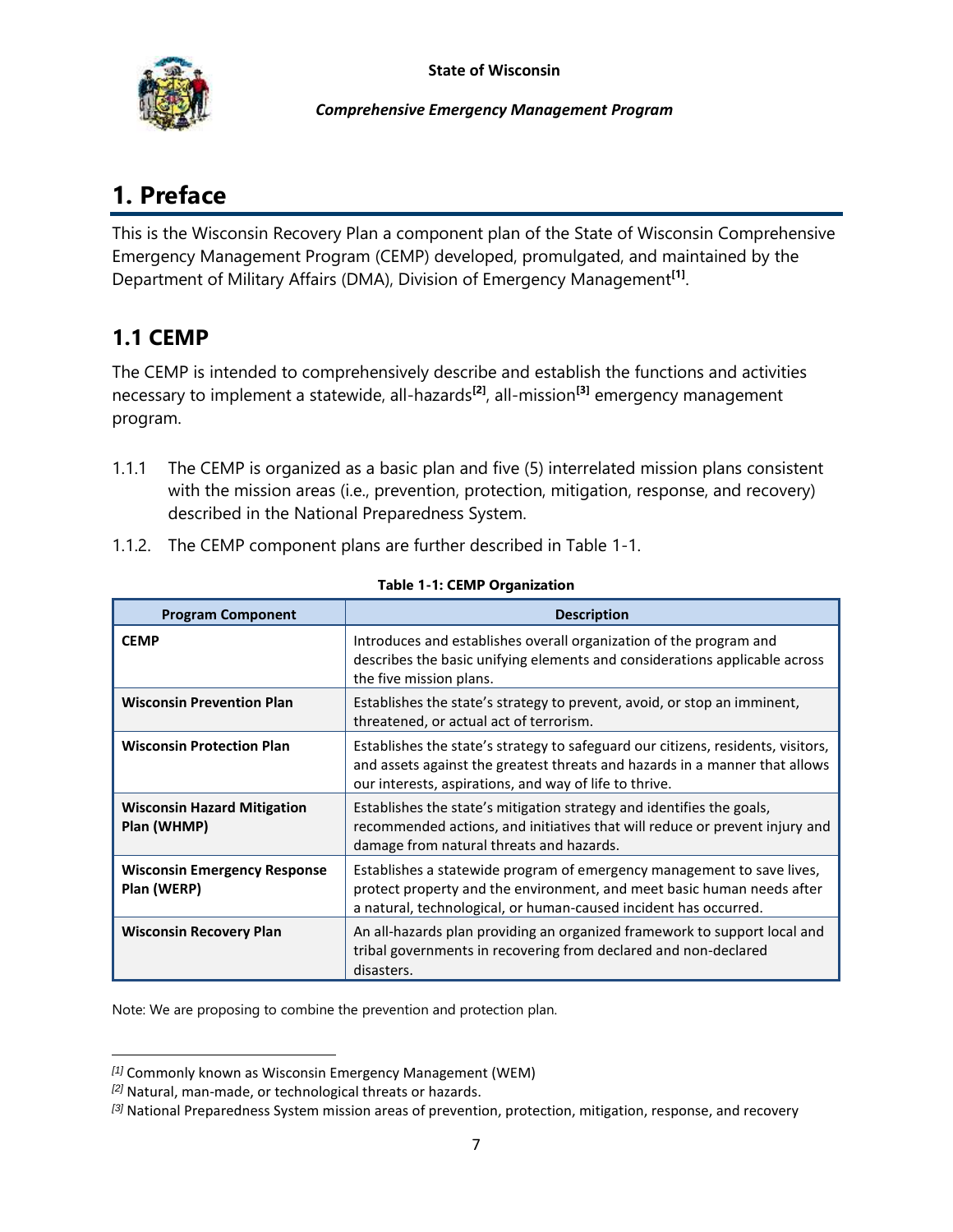

#### **Lead Coordinating Agency Department of Military Affairs/Wisconsin Emergency** Management (DMA/WEM) Local/Tribal Government **Wisconsin Governmental Support Agencies** VOAD Department of Administration (DOA) Department of Agriculture, Trade and Consumer Protection (DATCP) Department of Children and Families (DCF) Department of Health Services (WI DHS) Office of Commissioner of Insurance (OCI) Department of Natural Resources (DNR) Department of Transportation (WisDOT) Department of Military Affairs/Wisconsin National Guard (DMA/WING) 2-1-1 Wisconsin Housing and Economic Development Corporation (WHEDA) Public Service Commission Department of Safety and Professional Services (DSPS) **Other Non-Governmental Entities** Business Emergency Operations Center **Federal RSF Coordinating Agencies** Federal Emergency Management Agency (FEMA)

## **Table 1-2: Coordinating and Support Agencies**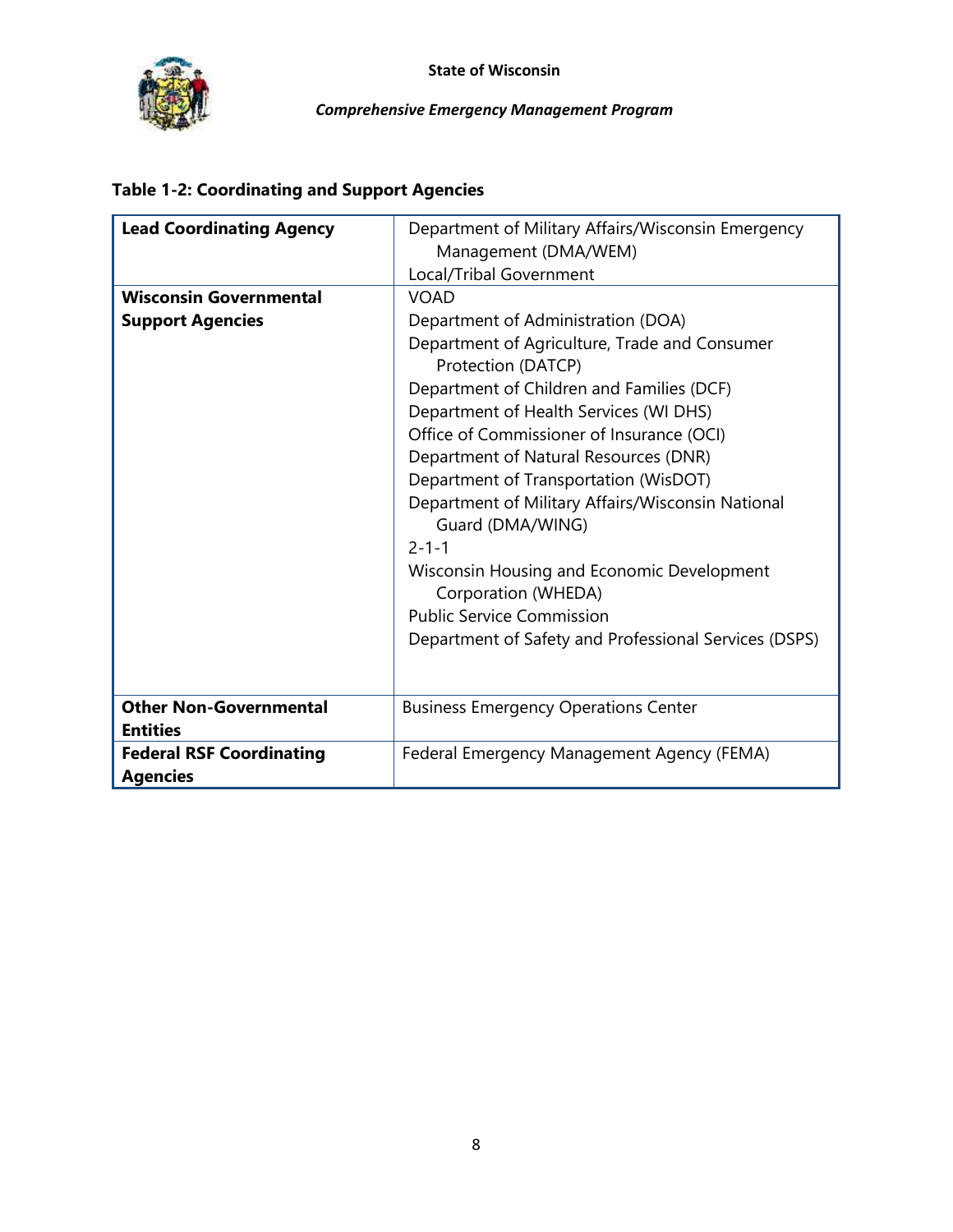

# **2. Introduction**

This is the State of Wisconsin Recovery Plan developed, promulgated, and maintained by the Wisconsin Department of Military Affairs (DMA), Division of Emergency Management. The goal of this plan is the efficient, effective, and timely recovery to pre-disaster conditions or better for all affected individuals, families, businesses, communities, economies, and environments.

The mission of the Division is articulated as follows:

## **2.1. Purpose**

The purpose of this plan is to further the WEM mission of coordinating effective disaster recovery efforts to all hazards by providing an organized framework to support local and tribal governments in recovering from declared and non-declared disasters. The intention is to maximize the opportunities and effectiveness of recovery by efficiently applying all available volunteer, state, tribal, and local resources engaged in disaster recovery activities as well as private sector resources.

# **2.2. Scope**

This plan identifies short- and long-term recovery activities as efforts transition from the immediate life safety activities of the response phase to the community recovery activities of the recovery phase.

# **2.3. Priorities**

The following priorities are listed in order of importance and contain a description of each goal:

- 2.3.1 Life Safety. Ensure life safety through effective emergency response and recovery mechanisms.
- 2.3.3. Social Restoration. Restore the social needs of the community by addressing the psychological and social impacts of the event quickly and concurrently during the response and recovery period.
- 2.3.4. Economic Restoration. Achieve a balance between the disaster recovery needs of the community and any long-term impact on the local economy.
- 2.3.5. Physical Restoration. The goal of this plan is the efficient, effective, and timely recovery to pre-disaster conditions or better for all affected individuals, families, businesses, communities, economies, and environments.
- 2.3.6. Resilience. Construct, repair, and restore a safer and more resilient community.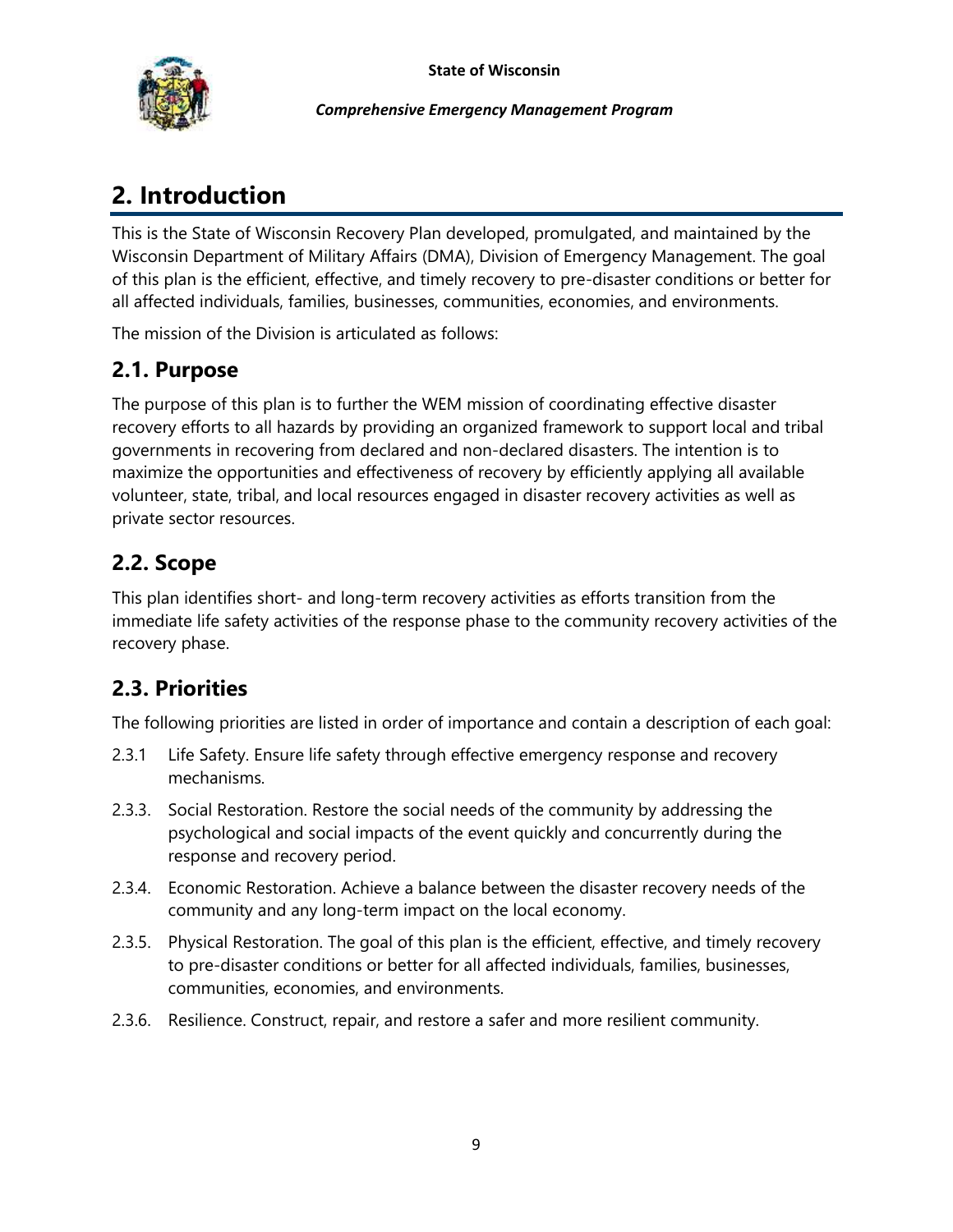

# **2.4. Authority**

This plan and any identified actions and activities, are based on existing statutory authorities including Chapter 323 of the Wisconsin Statutes and the Robert T. Stafford Disaster Relief and Emergency Assistance Act (Stafford Act), as amended. Other applicable state and federal statues, regulations and guidance are identified in the Wisconsin Emergency Response Plan, Basic Plan, Attachment 1: Laws and Regulations.

## **2.5. General Statements and Assumptions**

This plan is shaped by the following statements and assumptions:

- 2.5.1. Plans and Policies. This plan is linked to, informed by, and aligned with the Wisconsin Emergency Response Plan (WERP); Wisconsin Hazard Mitigation Plan (WHMP); Threat and Hazard Identification and Risk Assessment (THIRA) & State Preparedness Report (SPR); Presidential Policy Directive 8/PPD-8: National Preparedness; and the National Planning frameworks (Prevention, Protection, Mitigation, Response, and Recovery) The graphic on page 12 illustrates the relationships of the state plans and policies.
- 2.5.2. Implementation The plan can be partially or fully implemented at any time and for any natural or human-caused disasters or event, or in anticipation of a significant event, that necessitates assistance. Implementation of the plan includes events that may, or may not, receive a federal declaration. Encouragement to utilize this plan in small and medium size disaster events creates and endorses pre-disaster planning.
- 2.5.3. Local Primacy and Shared Responsibility. The plan assumes local primacy in disaster recovery consistent with applicable constitutional and statutory authorities for emergency management activities. Successful recovery is defined by the impacted community and the senior elected official at the lowest affected jurisdictional level is responsible for recovery. Further, it is the premise of this plan that all levels of government share the responsibility for working together in preventing, preparing for, responding to, and recovering from the effects of an emergency or disaster incident.

As a home rule state, Wisconsin recognizes that the safety and well-being of every resident of every jurisdiction in the state are the responsibility of the senior elected officials at the lowest level of government affected by an emergency. It is the premise of the recovery plan that all levels of government share the responsibility for working together in preventing, preparing for, responding to, and recovering from the effects of an emergency or disaster incident.

2.5.4. Timeliness, Flexibility, and Duration. The plan proposes that successful recovery requires timeliness and flexibility in coordinating, conducting, and delivering assistance. Timeliness and flexibility minimize delays and loss of opportunities.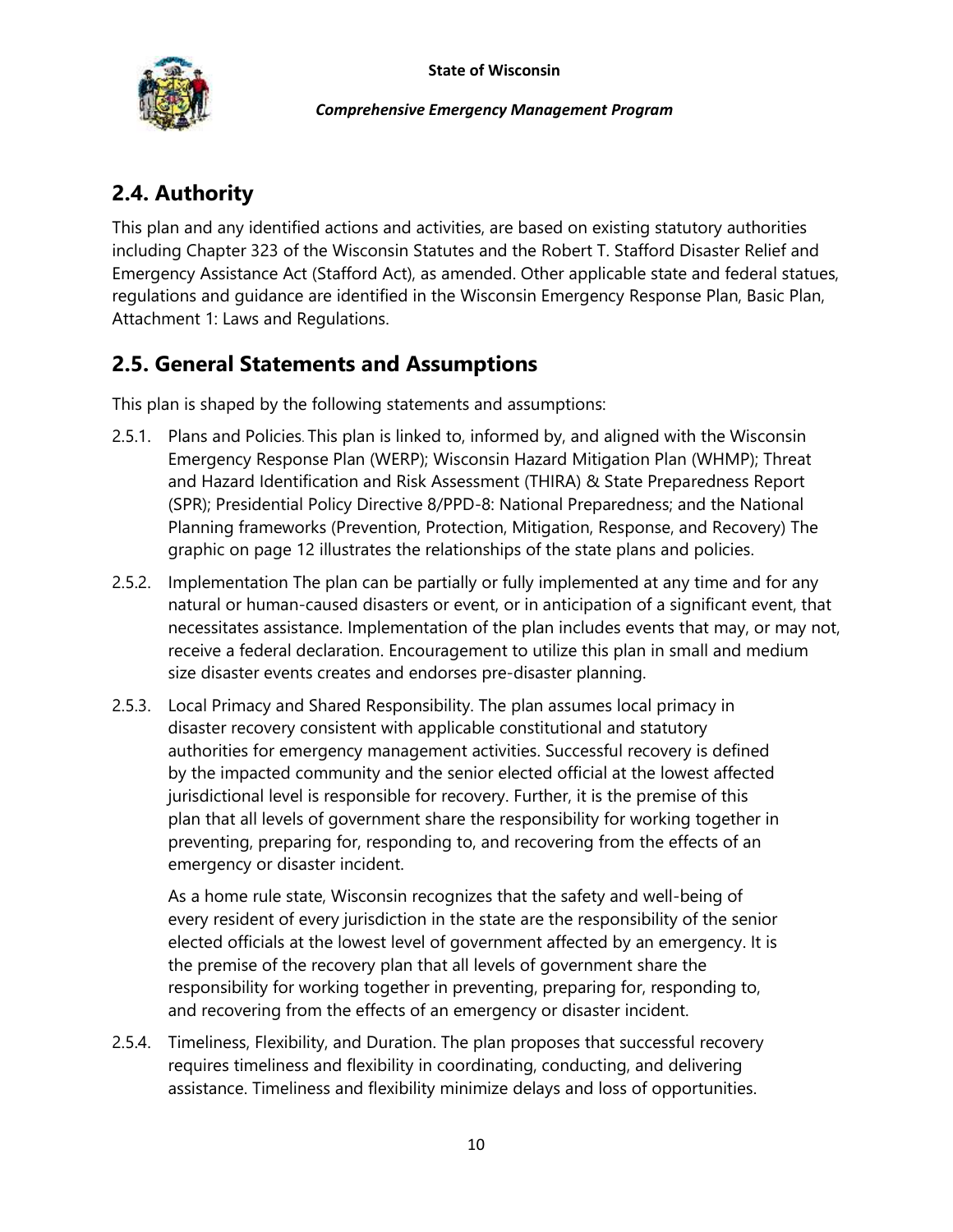

#### *Comprehensive Emergency Management Program*

The duration of a successful recovery may include involvement lasting weeks, months, or years depending on the impacts of the event.

- 2.5.5. Inclusion of the Whole Community. Recovery requires the meaningful engagement, inclusion, and empowerment of the whole community. This includes the ability of all individuals and families to rebound from physical, emotional, social, and economic losses. This may also address the full range of psychological and emotional needs of the community as it recovers from the disaster through the provision of information, educational resources, support, counseling, screening, and treatment when needed. This also assumes to instill equity as a foundation of recovery.
- 2.5.6. Whole Community This plan offers that successful recovery requires the meaningful engagement, inclusion, and empowerment of the whole community. This includes the ability of all individuals and families to rebound from physical, emotional, social, and economic losses. This may also address the full range of psychological and emotional needs of the community as it recovers from the disaster through the provision of information, educational resources, support, counseling, screening, and treatment when needed.
- 2.5.7. Mitigation, Resilience, and Sustainability. This plan submits that recovery represents a unique and valuable opportunity for a community to integrate the mitigation of future risks, enhancements to resiliency, and contributions to sustainability into recovery goals. Well planned, inclusive, coordinated, and executed mitigation, resilience, and sustainability efforts can build capacity and capability, and enable a community to better manage future incidents.
- 2.5.8 Equity, Inclusion and Diversity. Efforts to integrate equity, inclusion, and diversity as a foundation of its culture through transformational change within our workforce, across our programs, and throughout the emergency management community.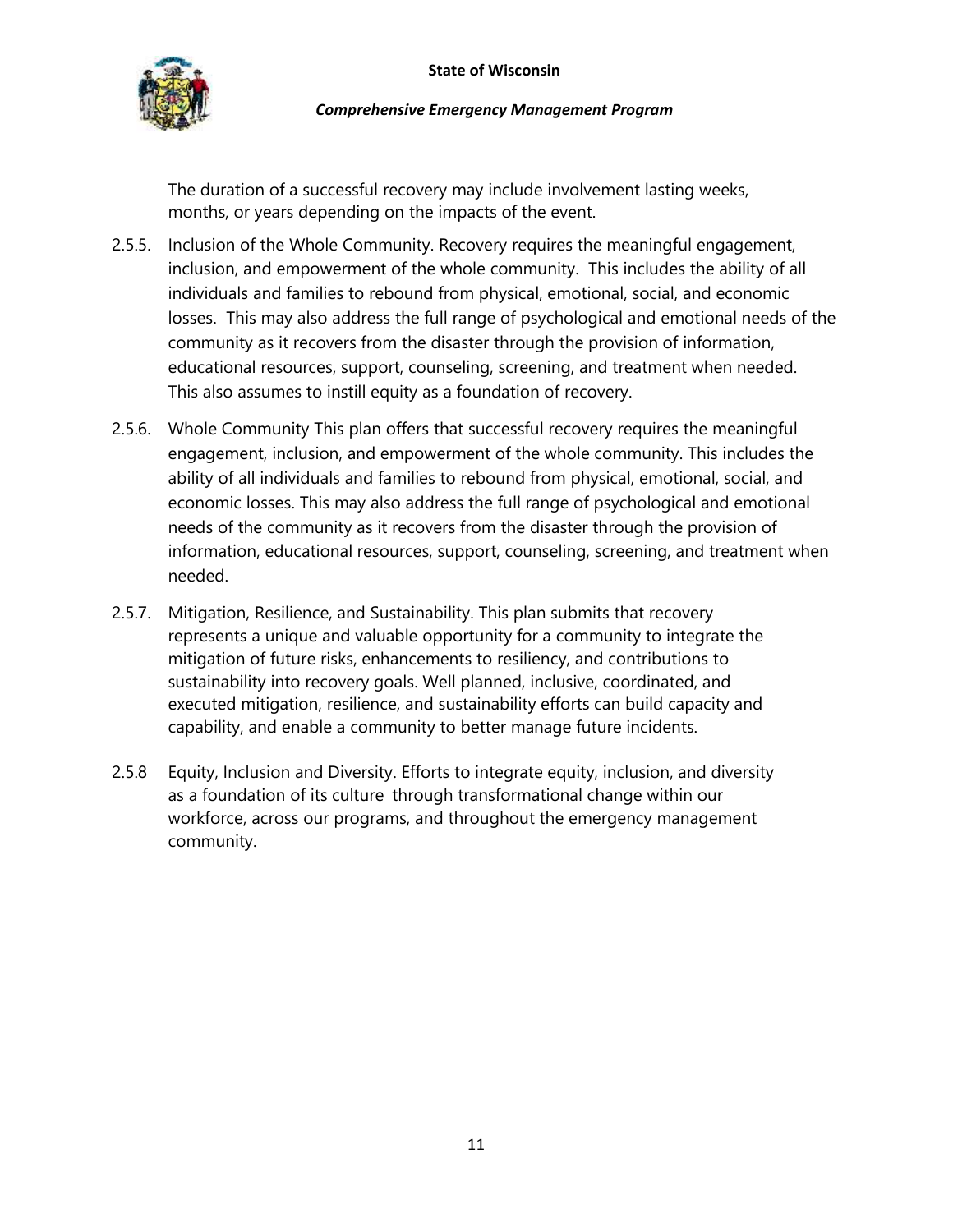

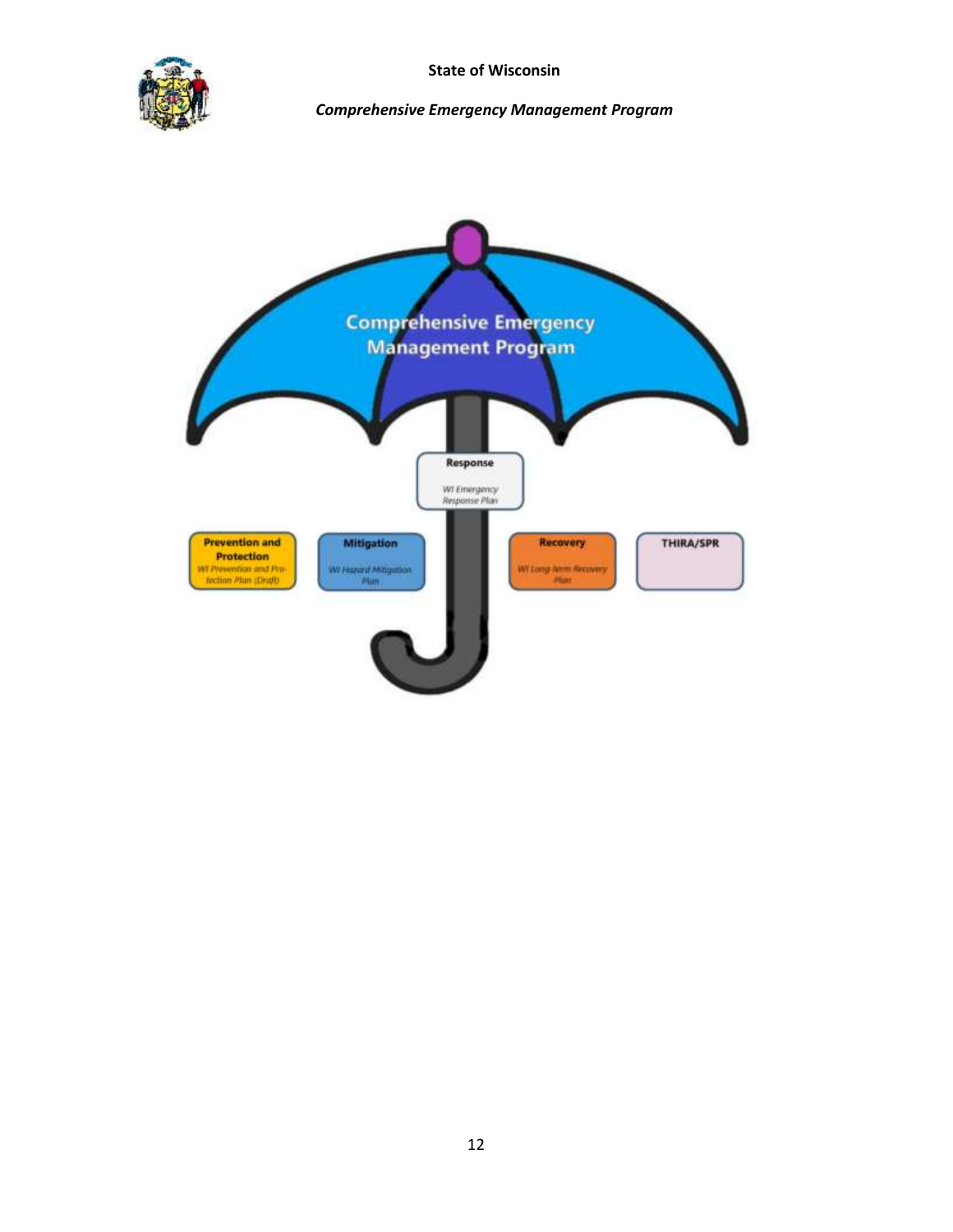

# **3. Declaration Process**

Disaster declarations occur at the local (town, village, city, and county), state, tribal, and federal levels. Declarations at each level make available certain powers, resources, and programs for emergency management purposes. The disaster declaration process generally, but not necessarily, begins at the lowest jurisdictional level and proceeds to the next jurisdictional level upon a finding that the situation is beyond available capability and supplemental assistance is necessary.

# **3.1 Local Declaration**

At the local level a town, village, or city determines the need for a declaration of emergency. A town, village, or city declaration is done by ordinance or resolution and limited to the time during which the emergency conditions exist or are likely to exist. A town, village, or city may request mutual aid. For an emergency beyond their capability, they may request additional resources through the county Emergency Management Director.

The county determines whether there is a need for a county declaration of emergency. A county declaration is enacted by ordinance or resolution and limited to the time during which the emergency conditions exist or are likely to exist. A county may request mutual aid and coordinate with Wisconsin Emergency Management (WEM) for an emergency beyond their capability.

County emergency management offices will use the standard Uniform Disaster Situation Report (UDSR) form to estimates damage losses in the public sector, private sector, and agriculture. UDSRs are submitted to WEM and the damages are tabulated to determine if a request for federal assistance may be warranted.

# **3.2 State Declaration**

The Governor may issue an Executive Order declaring a State of Emergency for the state or any portion of the state if he or she determines that an emergency resulting from a disaster or the imminent threat of a disaster exists. A State of Emergency shall not exceed 60 days unless the State of Emergency is extended by joint resolution of the legislature. The state may request assistance through the Emergency Management Assistance Compact (EMAC) or the federal government for an emergency exceeding state capabilities.

If it appears that a federal declaration may be necessary, WEM, in coordination with the Governor's Office, will contact FEMA Region V and request a joint Federal/State Preliminary Damage Assessment (PDA). If possible, affected local government representatives should be included. The team will conduct a thorough assessment of the impacted area to determine the extent of the disaster, its impact on individuals and public facilities, and the types of federal assistance that may be needed. Once completed, WEM will review the PDA results and ongoing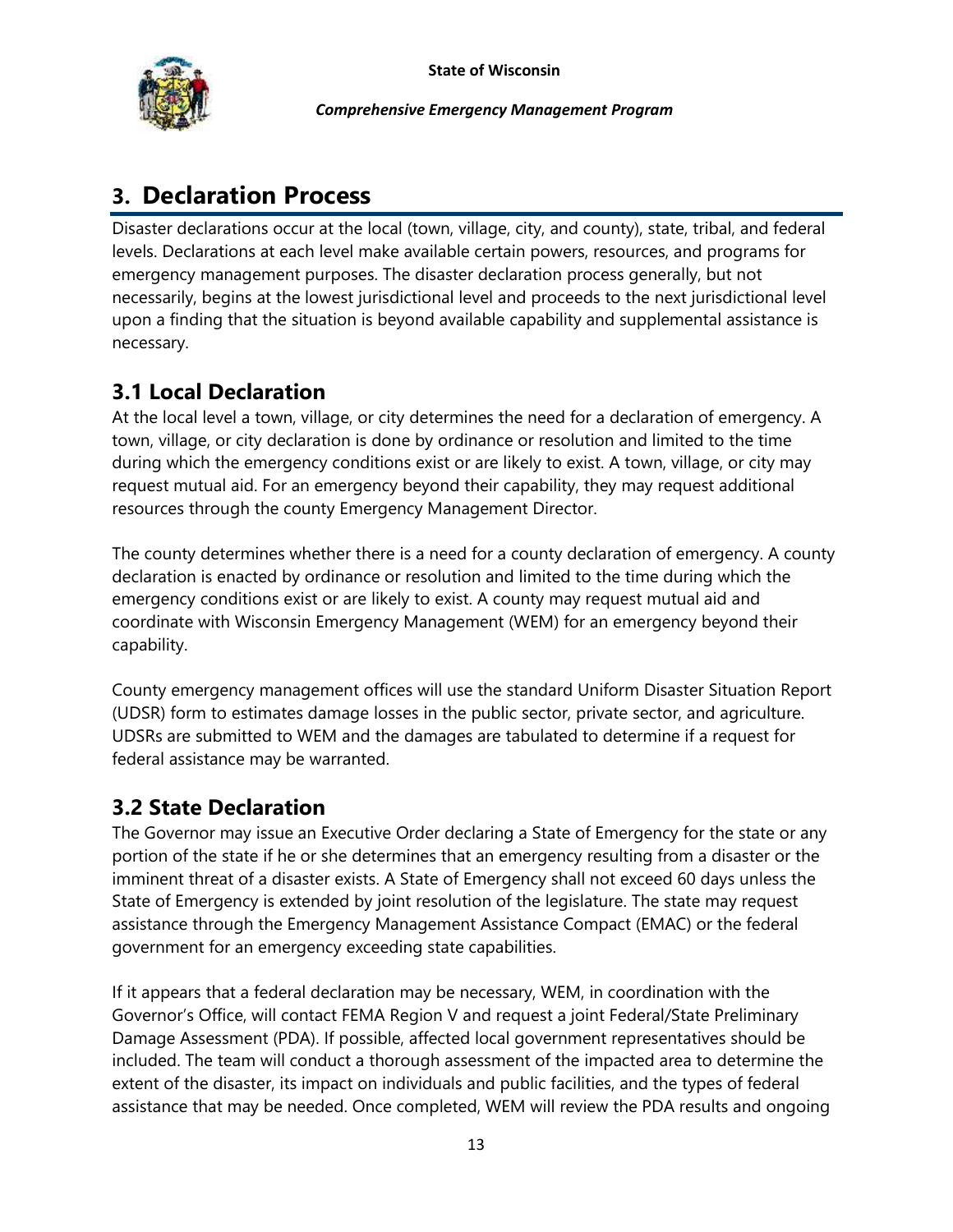

response activities to determine if the damages and scope of disaster impacts meet FEMA's Disaster Assistance thresholds. If the Governor determines a major disaster declaration request is warranted, WEM will develop the request, which must certify that the event exceeds the capabilities of the state and local communities to effectively respond and recover; justify the need for the declaration; and detail the request for federal disaster assistance. The Governor then submits the request to the President through the FEMA Region V Administrator within 30 days of the incident (unless an extension is requested and approved by FEMA). Generally, the PDA is completed prior to the submission of the Governor's request. However, when a severe or catastrophic event occurs, the Governor's request may be submitted prior to completion of the PDA. Based on all available information, the FEMA Region V Administrator shall formulate a recommendation and forward it to the President with the Governor's request for a disaster declaration.

## **3.3 Tribal Declaration**

Federally recognized Indian tribal governments determine the need for a tribal declaration. A tribe may request mutual aid. For an emergency beyond their capability, they may request resources from the state. If it appears that a federal declaration may be necessary, the affected tribal government(s) may pursue a federal declaration through and with the state. Tribal governments also have the option of pursuing a declaration directly from the President. The tribal government should contact FEMA Region V and request a joint Federal/Tribal Preliminary Damage Assessment (PDA). The team will conduct a thorough assessment of the impacted area to determine the extent of the disaster, its impact on individuals and public facilities, and the types of federal assistance that may be needed. Once the PDA is complete, the tribal government reviews to determine if damages exceed their resources. Information from the PDA is included in the Tribal Chief Executive's request to show that the disaster is of such severity and magnitude that effective response is beyond the capabilities of the tribal government and that supplemental federal assistance is necessary.

The Tribal Chief Executive may submit a declaration request to the President through the FEMA Region V Administrator. Generally, the PDA is completed prior to the submission of the Tribal Chief Executive's request for a disaster declaration. However, when a severe or catastrophic event occurs, the Tribal Chief Executive's request may be submitted prior to completion of the PDA.

# **3.4 Federal (Stafford Act) Declarations**

There are three types of disaster declarations provided for in the Stafford Act: emergency declarations, major disaster declarations, and the fire management assistance grant program. All disaster declarations are made solely at the discretion of the President of the United States.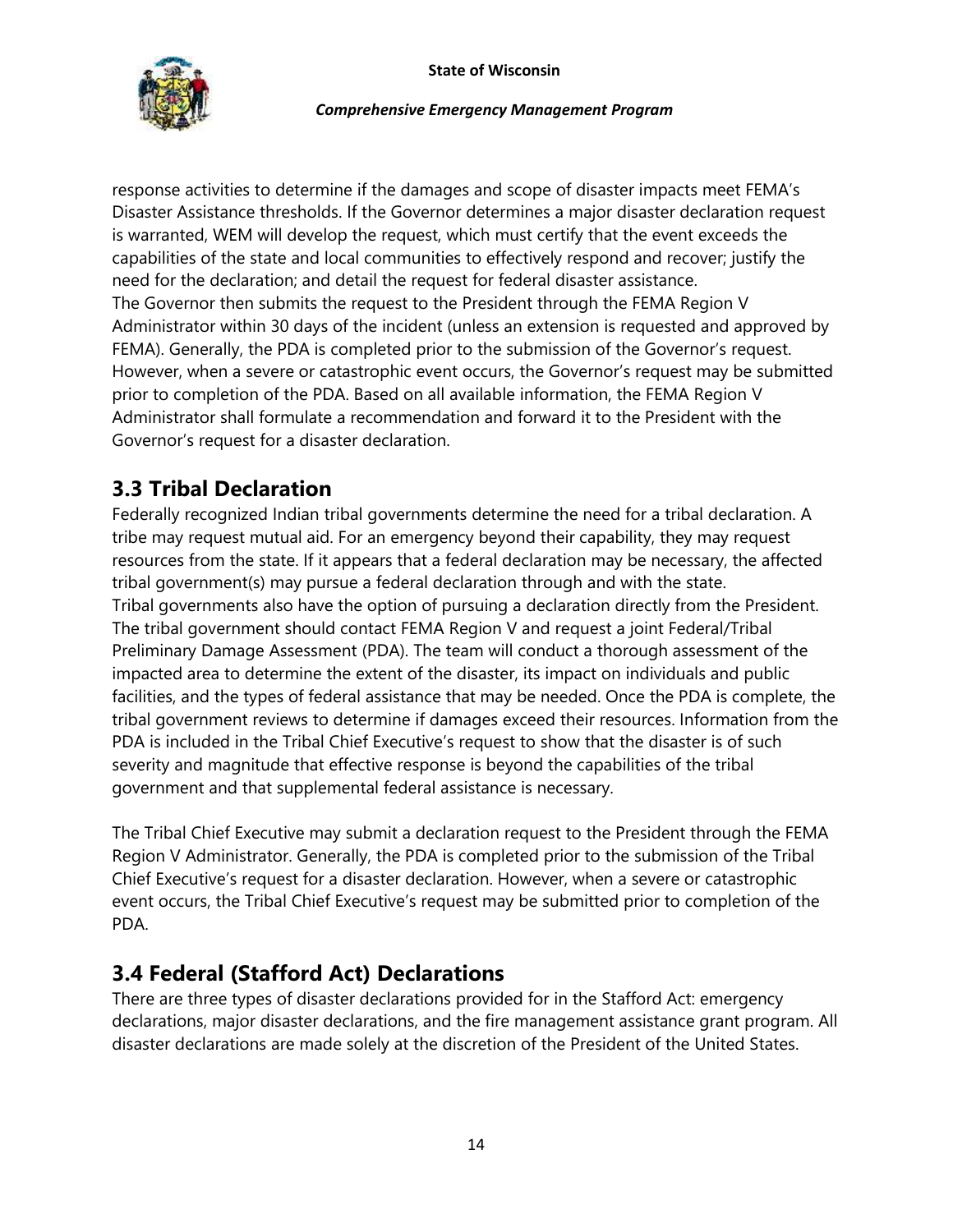

#### *Comprehensive Emergency Management Program*

## 3.4.1 Emergency Declaration

The President can declare an emergency for any occasion or instance when the President determines federal assistance is needed. Emergency declarations supplement state and local or Indian tribal government efforts in providing emergency services, such as the protection of lives, property, public health, and safety, or to reduce or avert the threat of a catastrophe in any part of the United States. The total amount of assistance provided for in a single emergency may not exceed \$5 million. The President shall report to Congress if this amount is exceeded.

## 3.4.2 Major Disaster Declaration

The President can declare a major disaster for any natural event or, regardless of cause, fire, flood, or explosion that the President determines has caused damage of such severity that it is beyond the combined response capabilities of state and local governments. A major disaster declaration provides a wide range of federal assistance programs for individuals and public infrastructure, including funds for both emergency and permanent work as well as hazard mitigation.

## 3.4.3 Fire Management Assistance Grant (FMAG) Program

Fire management assistance is available to state, local, and tribal governments for the mitigation, management, and control of fires on publicly or privately owned forests or grasslands, which threaten such destruction as would constitute a major disaster. The Fire Management Assistance declaration process is initiated when a state submits a request for assistance to the FEMA Regional Director at the time a "threat of major disaster" exists.

## 3.4.4 Notification of Disaster Declaration

FEMA will notify the state of an approved or denied disaster declaration. If approved, FEMA notifies appropriate members of the state's Congressional Delegation, and appropriate federal agencies at the time of declaration. The State Coordinating Officer (SCO)/Deputy SCO will ensure that local government officials are notified. The State Public Information Officer (PIO) will, in turn, contact the news media. The Federal Register Notice published after a major disaster declaration will name all counties designated and Disaster Assistance Programs authorized.

#### 3.4.5 Declaration Denial and Appeal

The Governor or Tribal Chief Executive can appeal the denial of a major disaster or emergency declaration request. The appeal must be submitted within 30 days of the date of the denial letter and should include additional information justifying the need for supplemental federal assistance.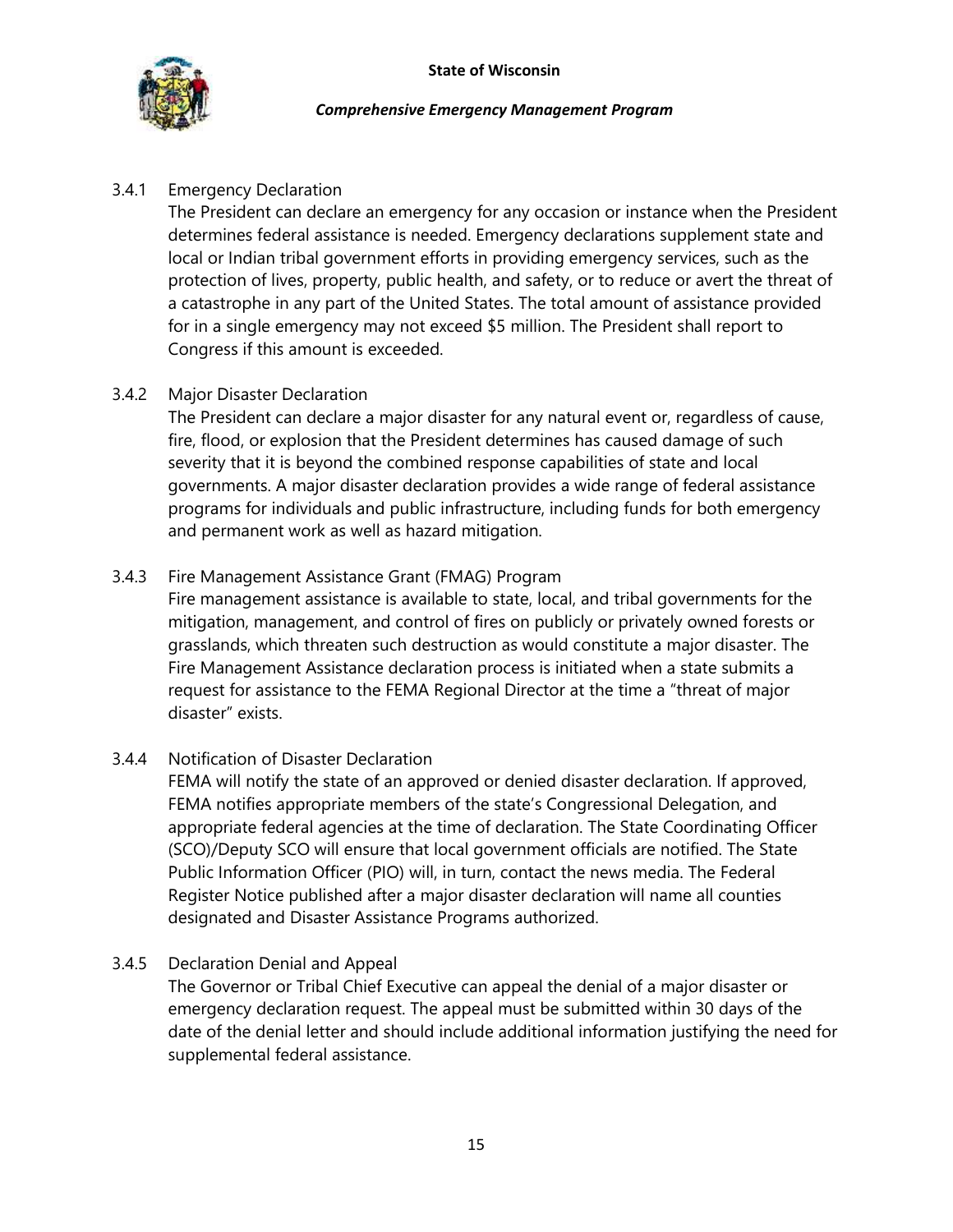

*Comprehensive Emergency Management Program*

**This page is intentionally left blank.**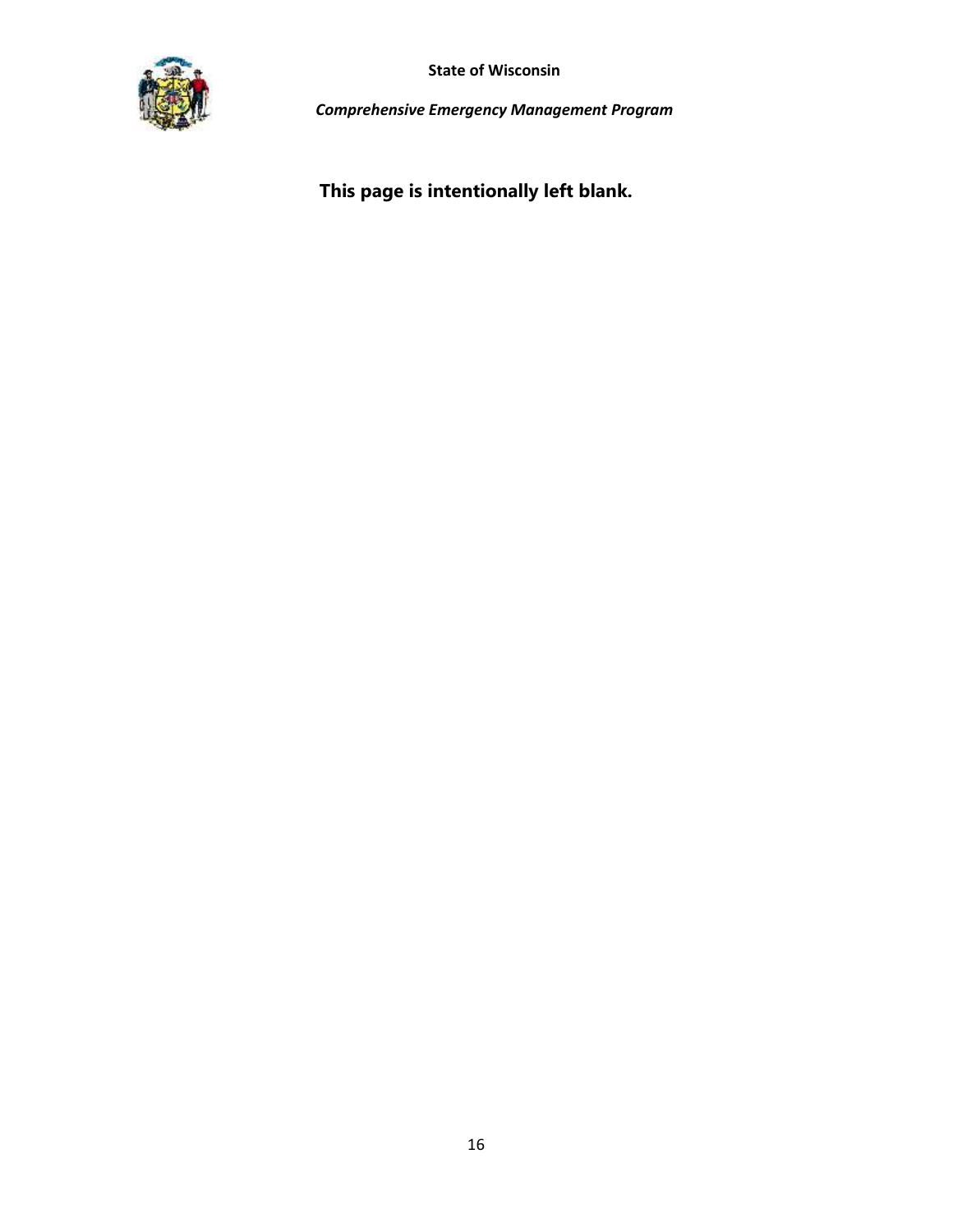

# **4.0 Concept of Operations**

The following represents the general concept of recovery operations for Wisconsin Emergency Management (WEM). WEM, through the State Emergency Operations Center (SEOC), monitors disaster response activities statewide as well as any imminent threats of disaster. A disaster or event that exceeds local and mutual aid resources may lead to requests for state assistance. In those events WEM coordinates state and, if necessary, federal assistance. The Governor may issue an executive order declaring a State of Emergency and identify a group of state agencies and their respective roles in assisting local units of government and local law enforcement agencies.

# **4.1 County and Tribal Emergency Management**

When a disaster occurs anywhere in the State, WEM relies on the county or tribal emergency management director to report on the situation and to provide timely damage assessment information. If the disaster is such that multiple agencies are involved in the response effort, or if it is of such magnitude that state and/or federal assistance may be required, then the county or tribal emergency management director should immediately notify the WEM regional director that such a disaster has occurred. The regional director will, in turn, notify the WEM central office.

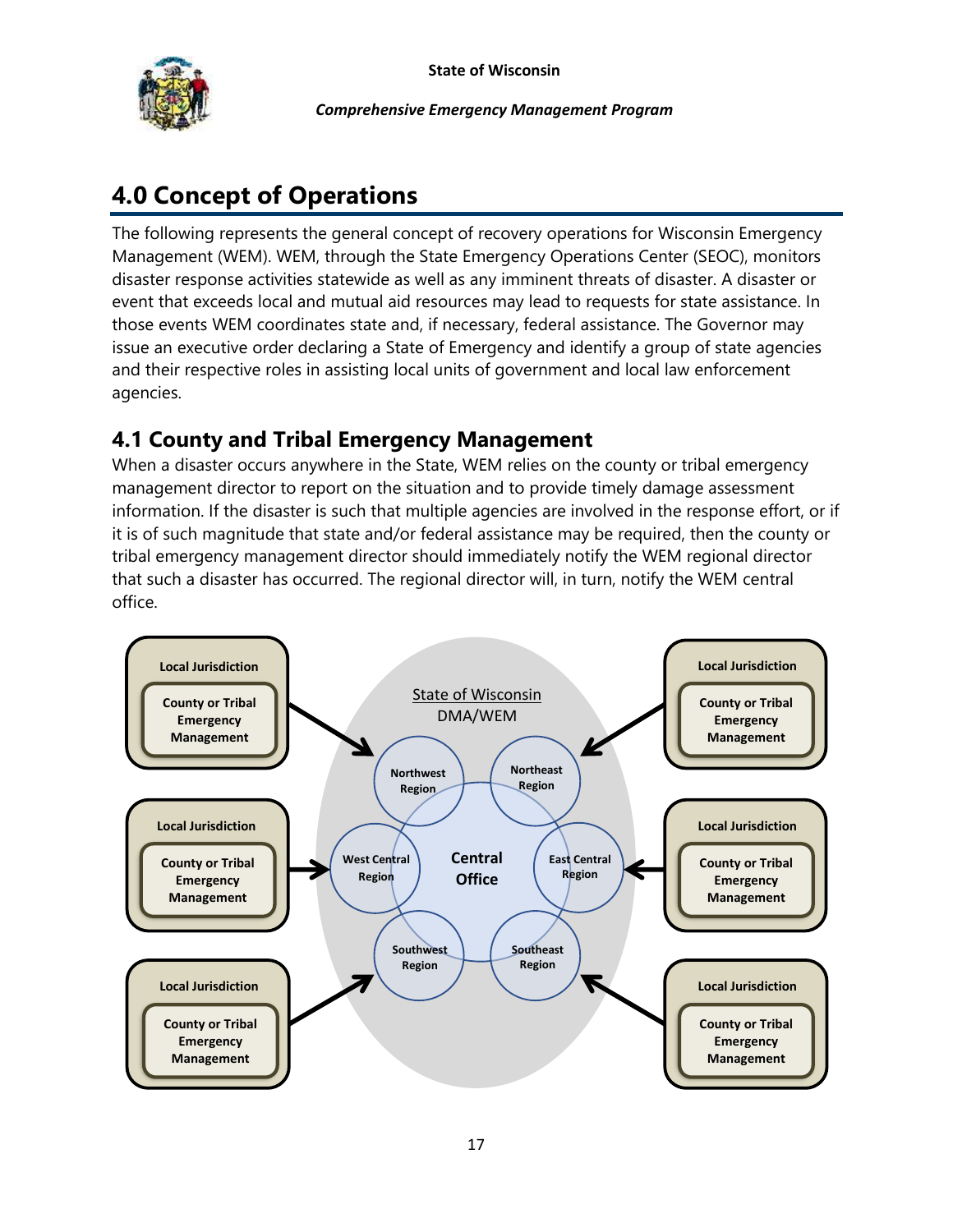

## **4.2 Initial Damage Assessment**

The Uniform Disaster Situation Report (UDSR) is the state's standard damage assessment reporting form that provides a summary of a specific disaster situation. The UDSR should be submitted as soon as possible, but no later than 72 hours after the end of an incident period. The UDSR provides the state and, through the state, the federal government, with its first indication of the magnitude of the situation and of the potential need for supplementary assistance. A UDSR will include information such as:

- Estimated public and private sector damages
- Brief description of the extent of the damages.
- Description of the scope of the damages and injuries to the private and public sectors.

County directors are responsible for amending the UDSR as the situation evolves and as additional information becomes available. In its final form the UDSR will serve as both a damage assessment report and a record of the event, describing the full extent of the disaster's impact on the public and private sectors and summarizing the involvement of public, private, and volunteer agencies in the response and recovery effort.

If the review of the UDSRs by WEM and the Governor indicate that the situation is of sufficient magnitude, the Governor, with input from WEM, will request that FEMA coordinate with the State in conducting a joint Preliminary Damage Assessment (PDA).

## **4.3 Preliminary Damage Assessment (PDA)**

Based on the information collected during the initial damage assessment, if there are sufficient damages to meet or exceed thresholds for federal disaster assistance, a recommendation may be made to the WEM Administrator to request a FEMA/State joint PDA. The joint PDA focuses on immediate emergency needs and damages to individual homes, businesses, public facilities, and public infrastructure.

The PDA is a joint federal, state, and local effort. Its purpose is to verify, further refine, and, if necessary, correct the information from the assessments and UDSRs initially submitted. The PDAs will be coordinated with the local municipalities and county emergency management directors. PDAs may be conducted in different teams depending on public (Public Assistance), residential (Individual Assistance), and business (Small Business Administration) impacts. FEMA, in conjunction with WEM, will determine how many teams will do the assessment, considering the severity of the damages and the size of the area to be covered. FEMA and WEM will conduct an organizational meeting to go over guidelines and expectations prior to dispatching teams to the field. Detailed information on the procedures for initial damage assessment, joint PDA, and the declaration process is in the Wisconsin Emergency Management "Guidelines for Assessing and Documenting Disaster Damage."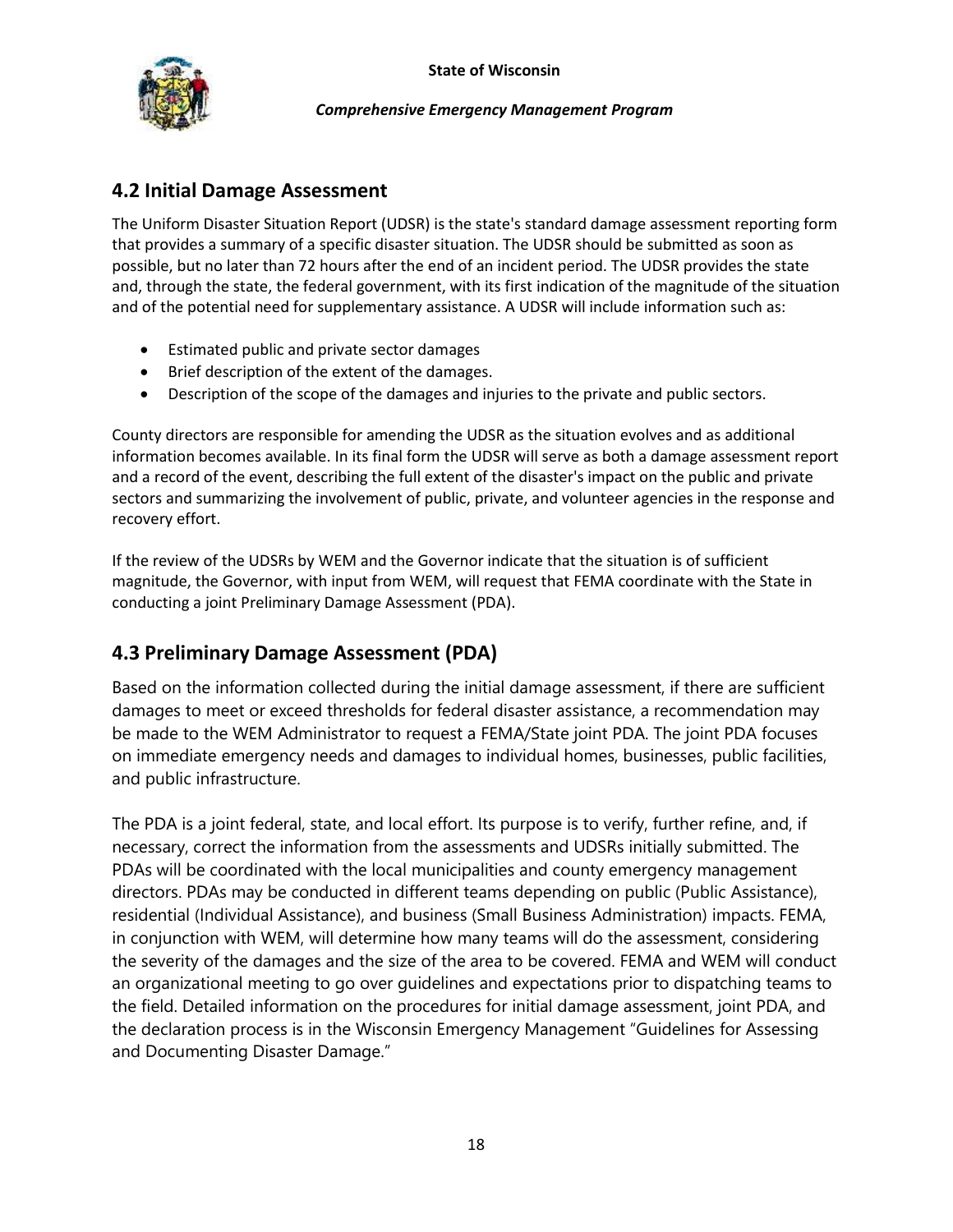

#### *Comprehensive Emergency Management Program*

Teams work as quickly as possible after the disaster so the Governor can decide whether to request federal disaster assistance. During and at the conclusion of the PDA, WEM and FEMA will jointly review and agree upon the damage data, to determine whether the extent of the damages warrants a request by the Governor for a Presidential Disaster Declaration.

If the Governor determines a disaster declaration request is warranted, WEM will develop the request, which must certify that the event exceeds the capabilities of the state and local communities to effectively respond and recover; justify the need for the declaration; and request federal disaster assistance.

In accordance with 44 CFR § 206.36 (a) the Governor then submits the request to the President through the FEMA Region V Administrator within 30 days of the occurrence of the incident (unless an extension is requested and approved by FEMA). Generally, the PDA is completed prior to the submission of the Governor's request for a disaster declaration. However, when an obviously severe or catastrophic event occurs, the Governor or Acting Governor may send an abbreviated written request through the FEMA Region V Administrator. Based on all available information, the FEMA Region V Administrator shall formulate a recommendation and forward it to the President with the Governor's request.

# **4.4 FEMA/State Agreement**

For events that receive federal disaster assistance, the Governor and the FEMA Region V Administrator will enter into an agreement that stipulates the following:

- The incident period
- The geographic areas designated (typically counties or tribes) for federal assistance
- The type and extent of federal assistance (programs) being made available
- The cost sharing provisions between the federal government and the state (typically a 75/25 cost share)
- Designation of the Governor's Authorized Representative (GAR)
- Any other special terms and conditions for receiving federal disaster assistance

## **Establishment of a Virtual or physical Joint Field Office (JFO)**

Typically, following a presidentially declared disaster, FEMA will set up a JFO. A JFO is a temporary federal multiagency coordination center established locally to facilitate field-level incident management activities. The JFO provides a central location for coordination of federal, state, local, and tribal governments; non-governmental organizations (NGOs); and private-sector interests with primary responsibility for activities associated with incident support. In some circumstances, the presence may be virtual and operations may be conducted virtually with a limited physical presence.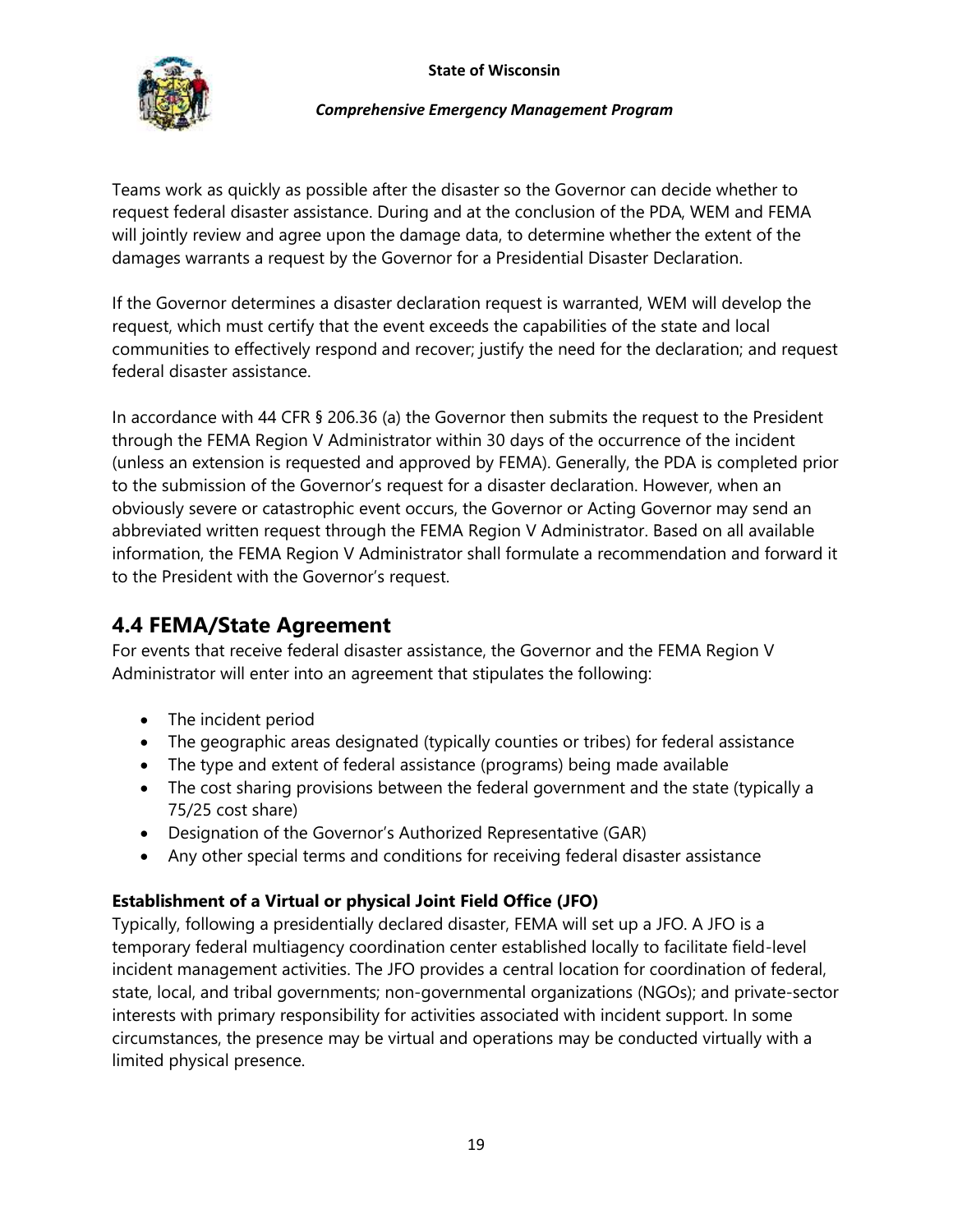



## **National Response and Recovery Framework Chart**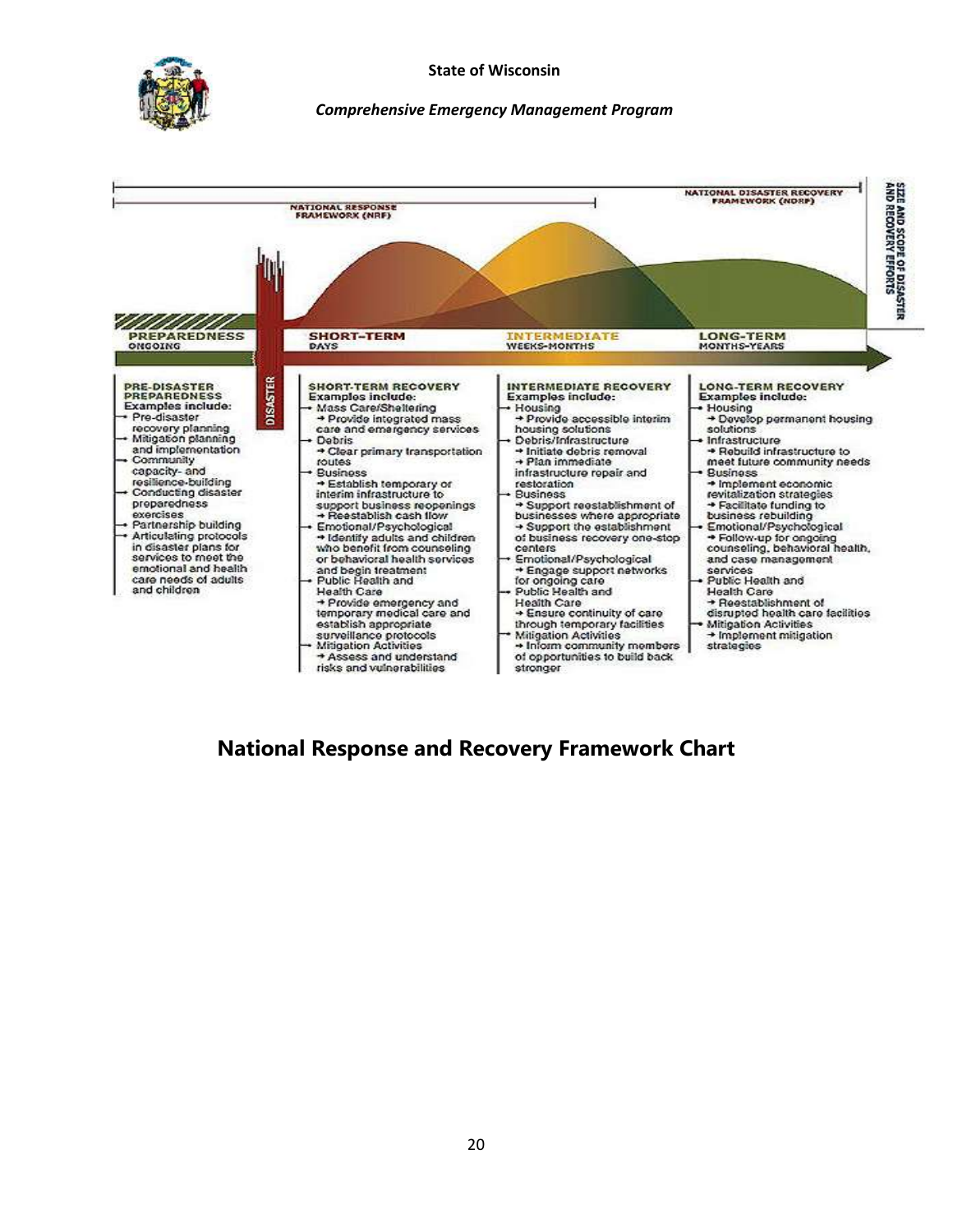

# **4.5 Recovery Operations**

## 4.5.1 Local Recovery Concepts

A federal disaster declaration is not required at the local and county level to initiate recovery operations. At this stage of a disaster, local representatives identify for their community what the initial needs are and begins the informal process of gathering local recovery volunteers to assist. This should include local community partners (i.e., businesses, community organizations, community leaders, etc.)

The Department of Health Services (DHS) employed six regional coordinators to facilitate local VOAD organizations to partner with community civic groups, other non-profits, along with businesses and local leaders to form long term recovery committees. This initiative for pre-planning capabilities will enhance recovery planning for unmet needs at the local level.

The National Voluntary Organizations Active in Disasters' (NVOAD) Long Term Recovery guide defines a long-term recovery group (LTRG) as: a cooperative body that is made of representatives from faith-based, non-profit, government, business and other organizations working withing a community to assist individuals and families as they recover from disaster. LTRGs are as varied in their structure as are the communities in which they work. **A sample of organizing a LTRG is included in this plan in Attachment C, Long Term Recovery Groups.**

There are no right or wrong ways to structure and run an LTRG. Rather than a one-size fits all approach, LTRGs should be adapted to meet the needs of their community to provide the most effective use of existing resources and supports.

## *Long Term recovery begins and ends at the local level.*

Suggested actions to taken to support long term recovery (prior to an event):

- Establish a fiscal agent. Identify an organization to serve as its fiscal agent. This can be done by any 501(c)3 and the role is often fulfilled by a local lending institution or civic group (i.e., community foundation).
- Review and adopt memorandums of understanding with current and neighboring jurisdictions to assist with emergency shelters and debris cleanup.
- Engage with local VOAD organizations and civic groups to identify short term recovery priorities.
- Define membership of the local long term recovery group, include contact information.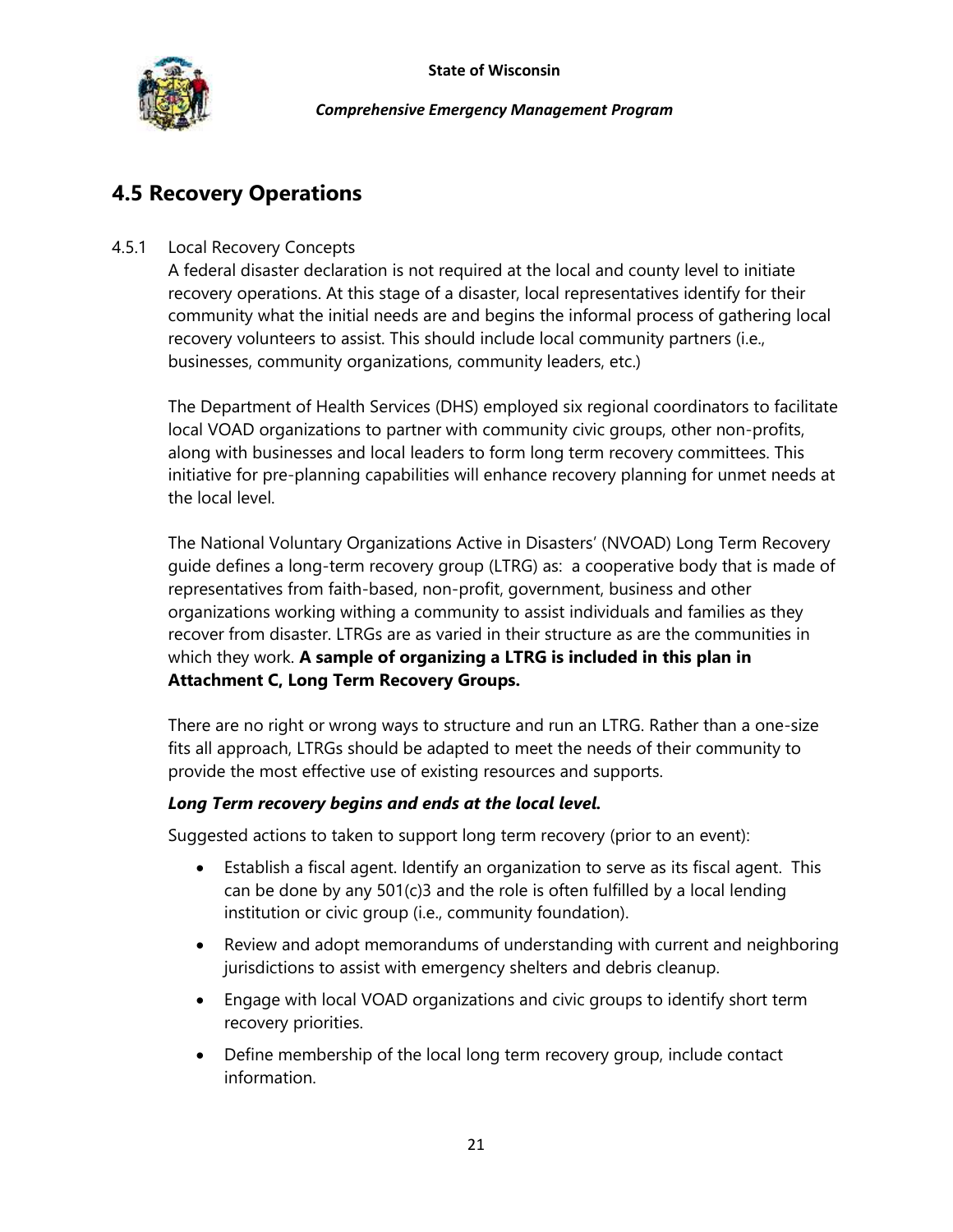

#### *Comprehensive Emergency Management Program*

Disaster recovery also includes issues tied to economic development, land use, codes and standards, the provisions of temporary and long-term housing, reconstruction, debris management, infrastructure, and critical facilities.

## 4.5.2 State Long Term Recovery

During response and recovery operations WEM responsibilities include, but are not limited to, the following:

- Inform and advise the Governor, local officials, and other applicable state officials and agencies on short and long-term recovery
- Coordinate the transition from response to recovery
- Assess the economic, environmental, physical, public health, and social consequences in the impacted area and coordinate efforts to address short and long-term community recovery needs
- Work with state, local, and tribal governments; NGOs, and private-sector partners to develop or revise a comprehensive recovery plan which includes:
	- o the identification of appropriate programs and agencies to support implementation of state and community recovery plans, ensure coordination, and identify gaps in resources available.
	- o the determination and identification of responsibilities for recovery activities, and provision of a mechanism to maintain continuity in program delivery among agencies.
	- o the avoidance of duplication of assistance; and
	- o the identification and coordinated resolution of policy and program issues.
- 4.5.3 The WRTF will coordinate short-and long-term recovery efforts with the aim of leveraging the local, tribal, state, and national resources and expertise with the public, private, and volunteer organizations, to include Wisconsin Volunteer Organizations Active in Disasters (WI VOAD), charged with recovery responsibilities to ensure that unmet needs are addressed, and to prevent duplication of efforts and benefits. In addition, the WRTF will assist WEM in the identification of the need and justification for supplemental funding during the recovery process.

## 4.5.4 Wisconsin Recovery Task Force (WRTF) Activation The WRTF may be activated to assist WEM with the coordination and facilitation of recovery operations. WRTF activation triggers include the following:

• Events that cover multiple counties where there are extensive damages to critical facilities, infrastructure, businesses, and housing that require state and/or federal resources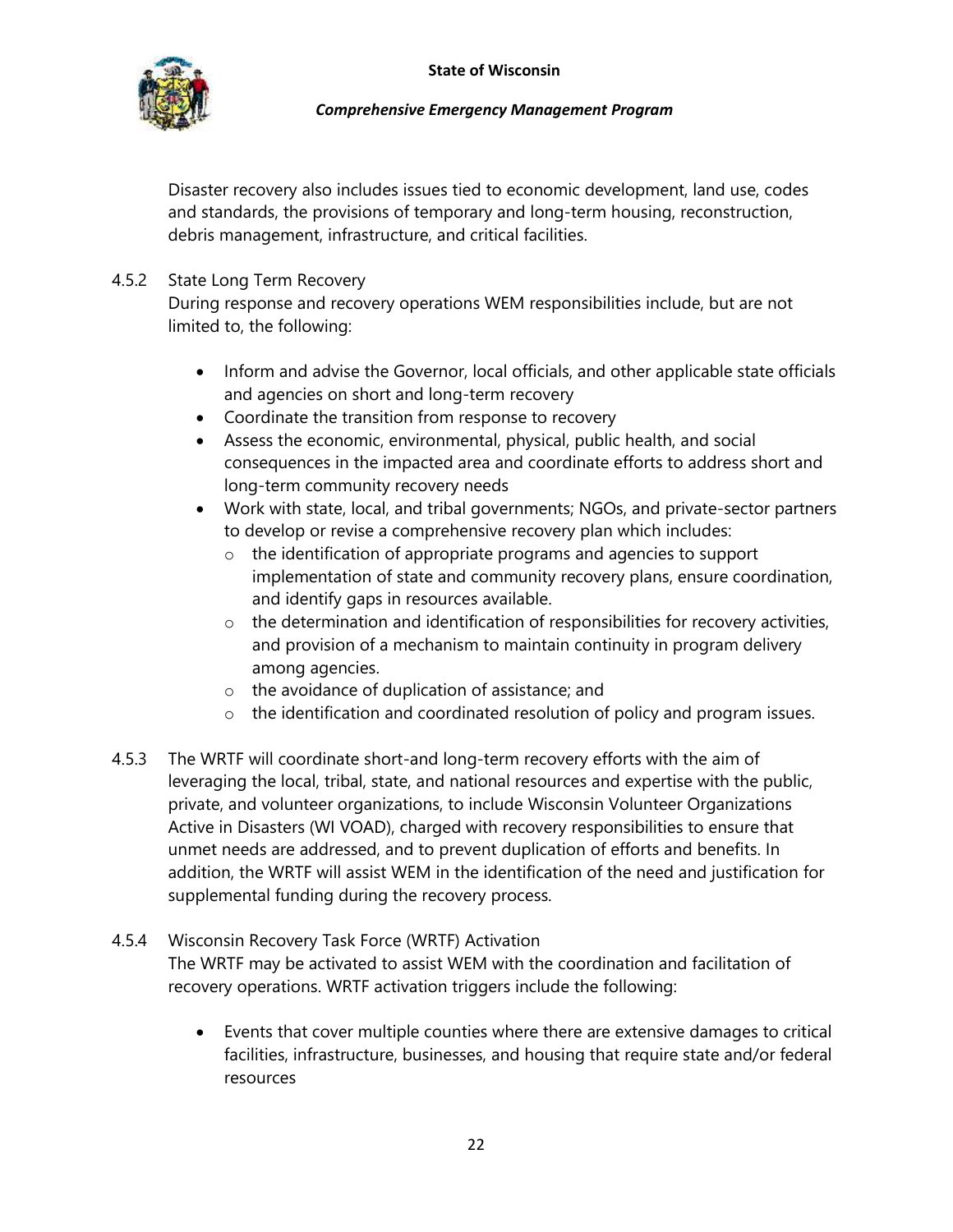

- Events in which Individual Assistance (IA) is part of the federal declaration and there is a need for crisis counseling and case management services
- The WEM Administrator may activate the WRTF at any time and for any natural or human-caused disaster or event, or in anticipation of a significant event, that necessitates the assistance they provide

# **4.6 Short-Term Recovery**

Short-term recovery includes the coordination of all federal, state, local, private-sector, nonprofit, and volunteer efforts to restore the public and private sectors to a functional, pre-incident or better state, and to support the transition of impacted communities to long-term recovery efforts, as needed. Short-term recovery typically overlaps response actions**.** The primary and supporting agencies involved in recovery goals and priorities are identified in Attachment A.

Short-term recovery goals and priorities will depend on the scope and magnitude of the event. Reaching the short-term goals and priorities may take days or even months before transitioning to long-term recovery. Short-term recovery is coordinated through Local Emergency Operations Centers (EOCs) and the State Emergency Operations Center (SEOC). Short-term recovery includes, but is not limited to, any or all the following:

- Mass sheltering and feeding of displaced persons
- Securing safe re-entry into the affected area including
	- o conducting debris removal and clean-up of primary transportation routes to support life safety missions; and
	- o establishing safe transportation routes to allow access for emergency services and damage assessment
- Debris removal and general clean-up
	- o Complete damage assessment to infrastructure, residential and commercial properties including inspecting buildings for structural integrity
- Re-establishment of government operations
- Restoring essential utilities (water, sewer, power, communication, transportation)
- Securing of resources i.e., clean up kits, feeding resources, sandbag removal, debris removal, procurement of commodities
- Expanded social, medical, and behavioral health services including:
	- o assessing survivors' needs: medical, psychological, and physical.
	- o providing emergency and temporary medical care and establish appropriate treatment protocols; and
	- o providing behavioral health services and counseling to those that need it
- Providing timely and accurate public messaging
- Coordinating with 2-1-1 Wisconsin to provide accurate information and referrals
- Developing and enforcing ordinances for the repair and reconstruction of damaged structures and facilities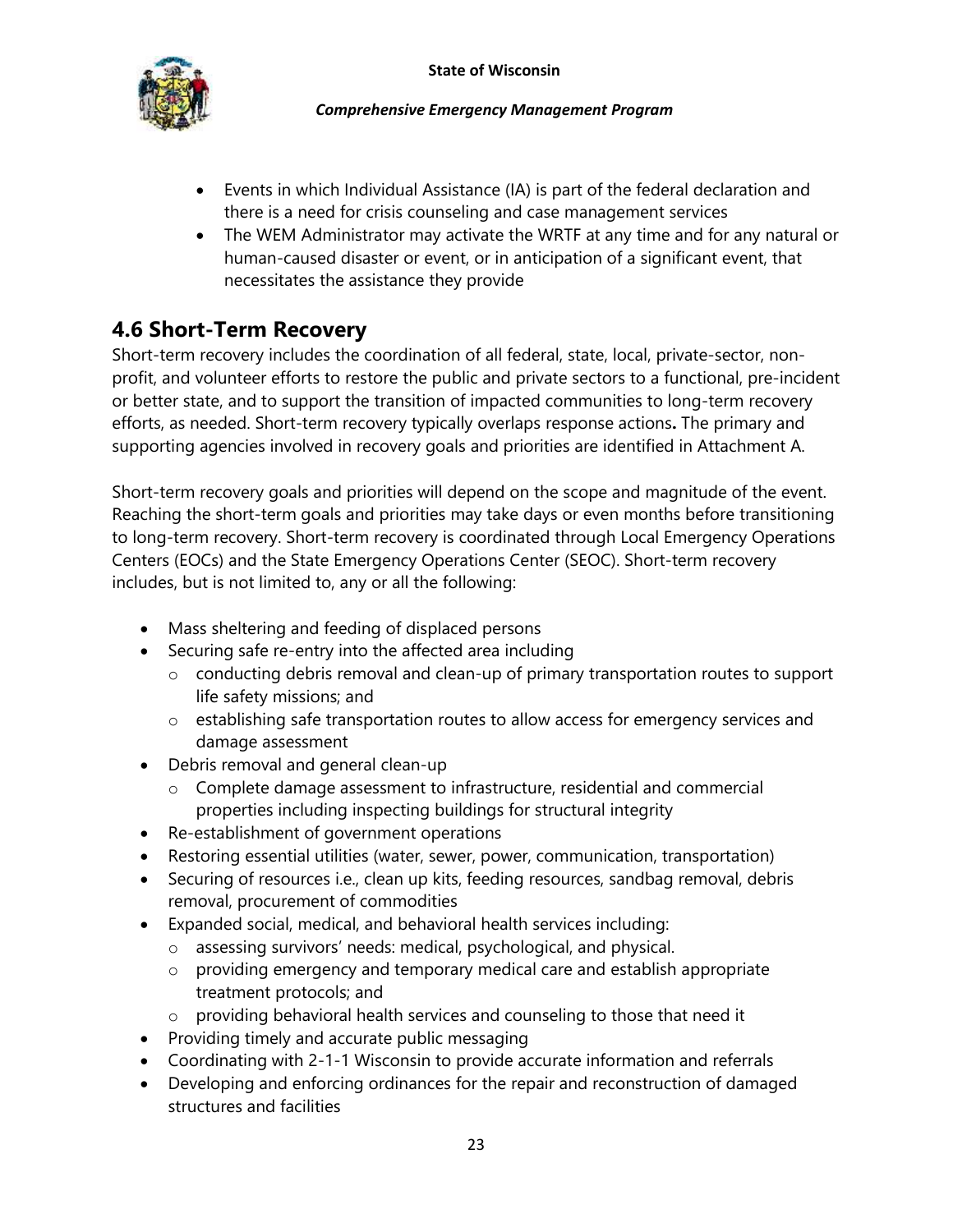

*Comprehensive Emergency Management Program*

- Coordinating with volunteer organizations on all recovery activities (clean-up, repair, restoration of damaged structures, and other unmet needs)
- Assist with the formation and/or activation of long-term recovery committees to address unmet needs at the local level
- Activation of the WRTF
- Participation in joint PDA
- If federally declared disaster, participation in the Joint Field Office and administration of disaster programs
- If federally declared disaster, opening, and staffing Disaster Recovery Centers.
- Monitoring activities

## **4.7 Long-Term Recovery**

Long-term recovery includes the coordination of all federal, state, local, private-sector, nonprofit, and volunteer efforts, activities, and ongoing projects that facilitate the development and achievement of a community's post-disaster vision. Long-term recovery should also include mitigation measures to reduce the potential impact of a repeated event. The primary and supporting agencies involved in recovery goals and priorities are identified in Attachment A.

Long-term recovery goals and priorities will be dependent on the scope and magnitude of the event. Reaching long-term goals and priorities may take months or years. Long-term recovery is coordinated from the SEOC and/or the JFO depending on the type and size of the given disaster. Long-term recovery includes, but is not limited to, any or all the following:

- Convening the WRTF
- Restoring all utility services
- Establishing a time frame for end of temporary services
- Providing interim housing solutions and developing permanent housing solutions
- Restoring economic, social, and institutional activities
- Providing FEMA crisis counseling programming when needed and authorized
- Condemning of buildings and properties
- Developing, coordinating, and replacing debris disposal capacity
- Reviewing building codes, zoning laws, and building requirements for mitigation opportunities
- Restoring and reconstructing public facilities
- Repairing infrastructure
- Reviewing and implementing hazard mitigation measures
- Identifying and applying for state and federal grants to assist in the long-term recovery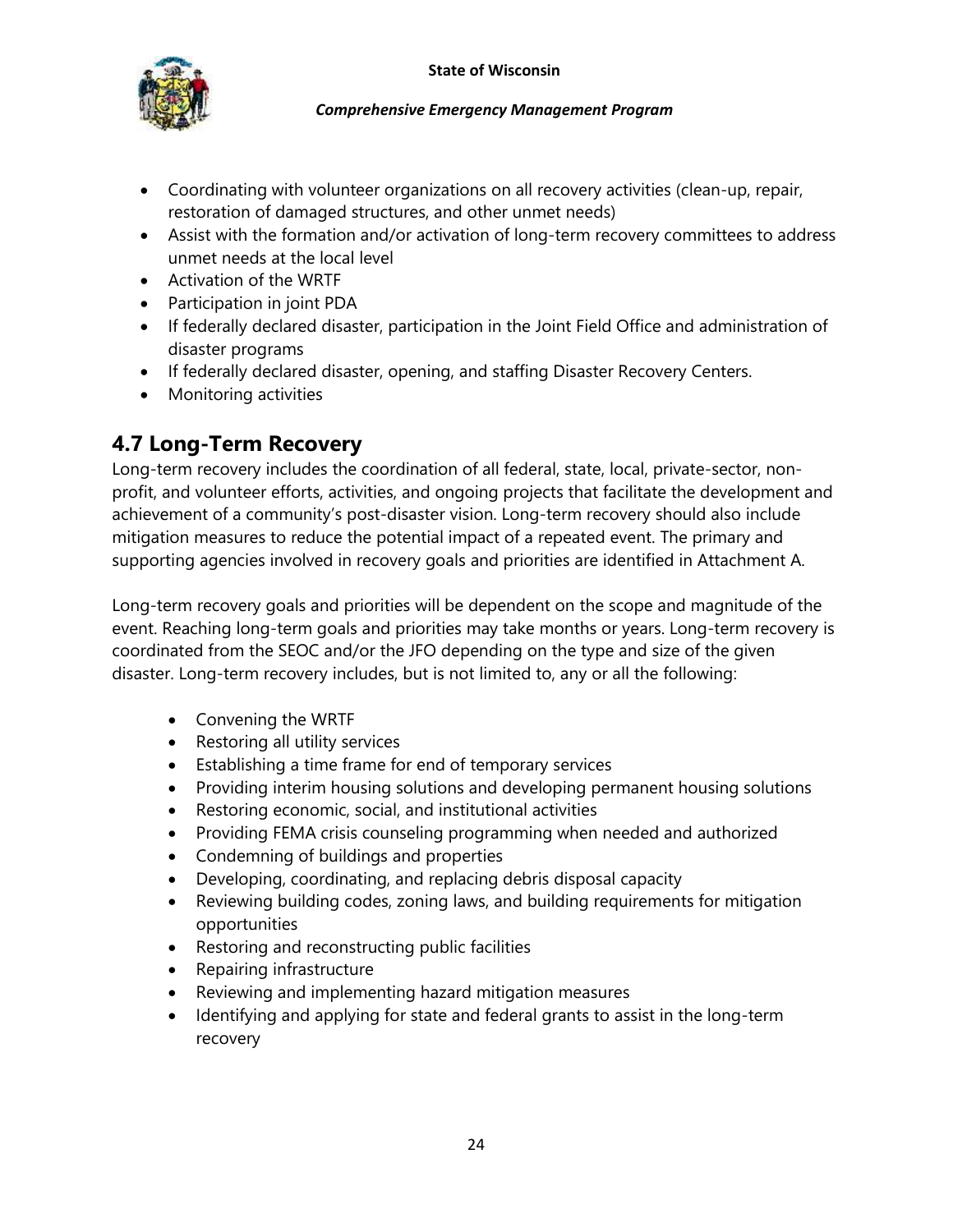

*Comprehensive Emergency Management Program*

## **4.8 Direct Federal Assistance**

The Governor can make a request for direct federal emergency assistance when the magnitude and severity of the disaster preclude effective local, tribal, and state disaster response. The request will delineate the specific emergency assistance required and substantiate the need for assistance.

Requests for Direct Federal Assistance

Depending on the disaster, direct assistance requests may include:

- Debris Clearance and/or Removal; and
- Emergency Protective Measures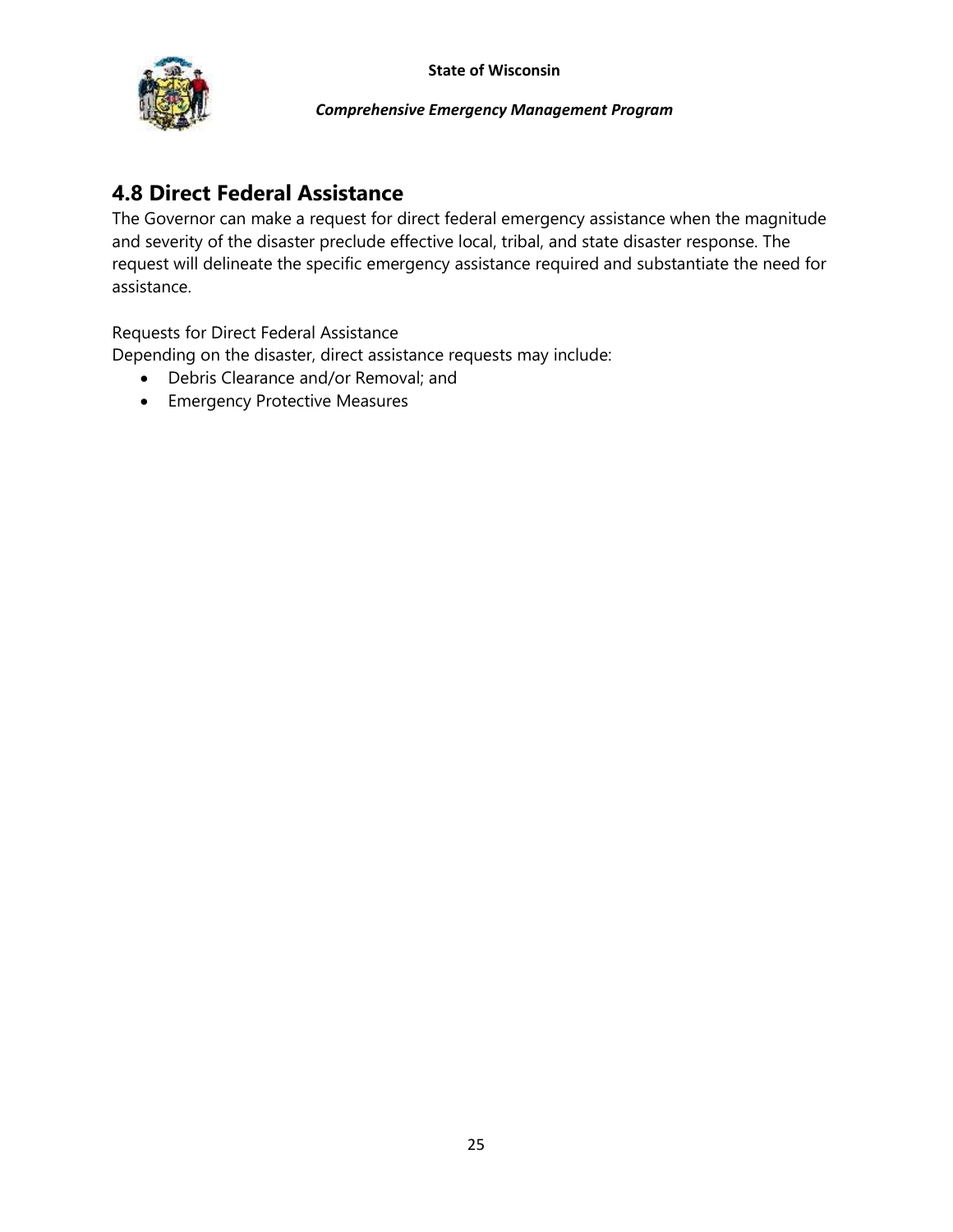

*Comprehensive Emergency Management Program*

**This page is intentionally left blank.**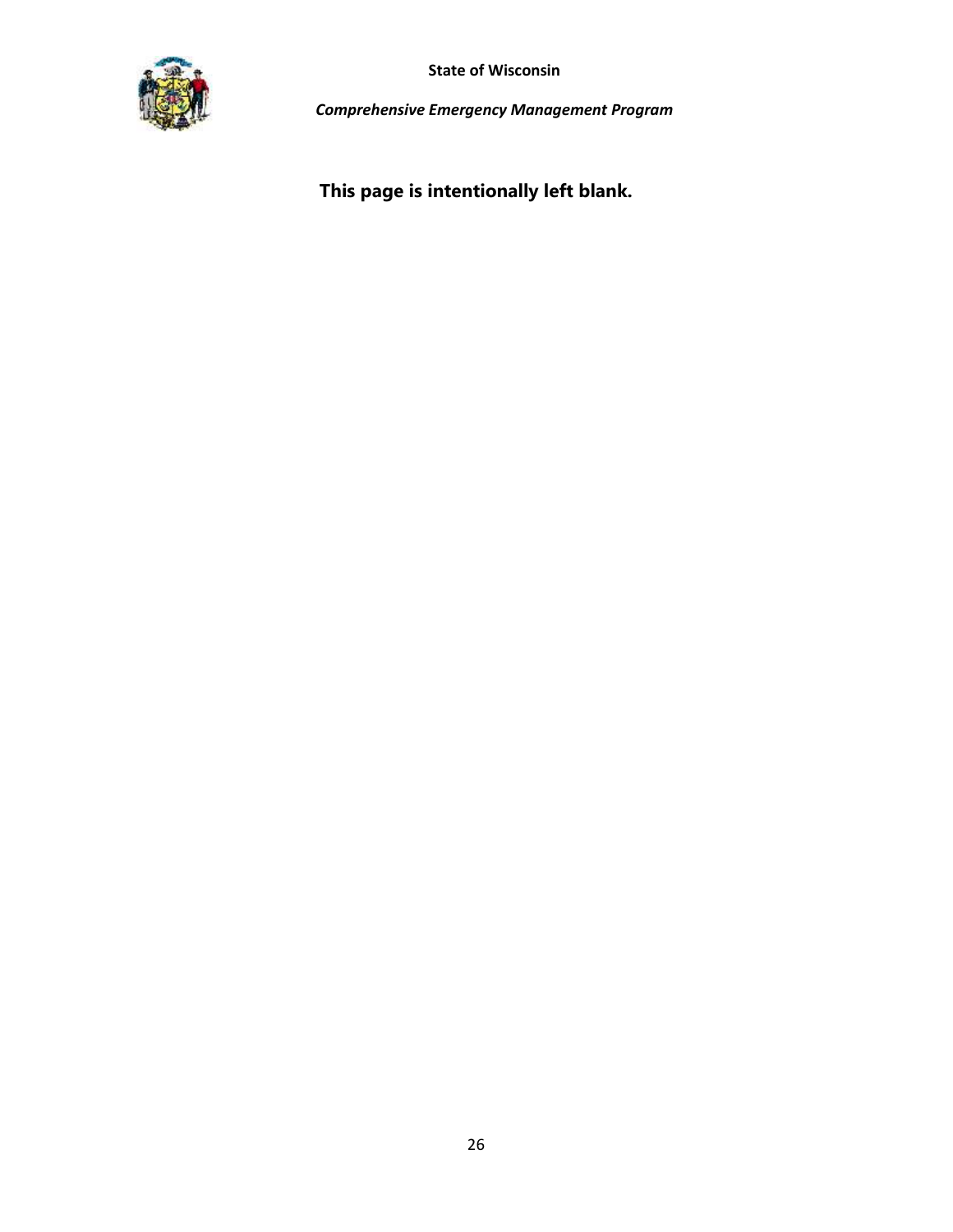

# **5. State Recovery Structure**

The state recovery structure provides a unified and collaborative operational environment for all public, private, and non-profit sector entities involved in pre-disaster recovery planning and post-disaster recovery. Implementation of the state recovery structure includes events that may or may not receive a federal declaration.

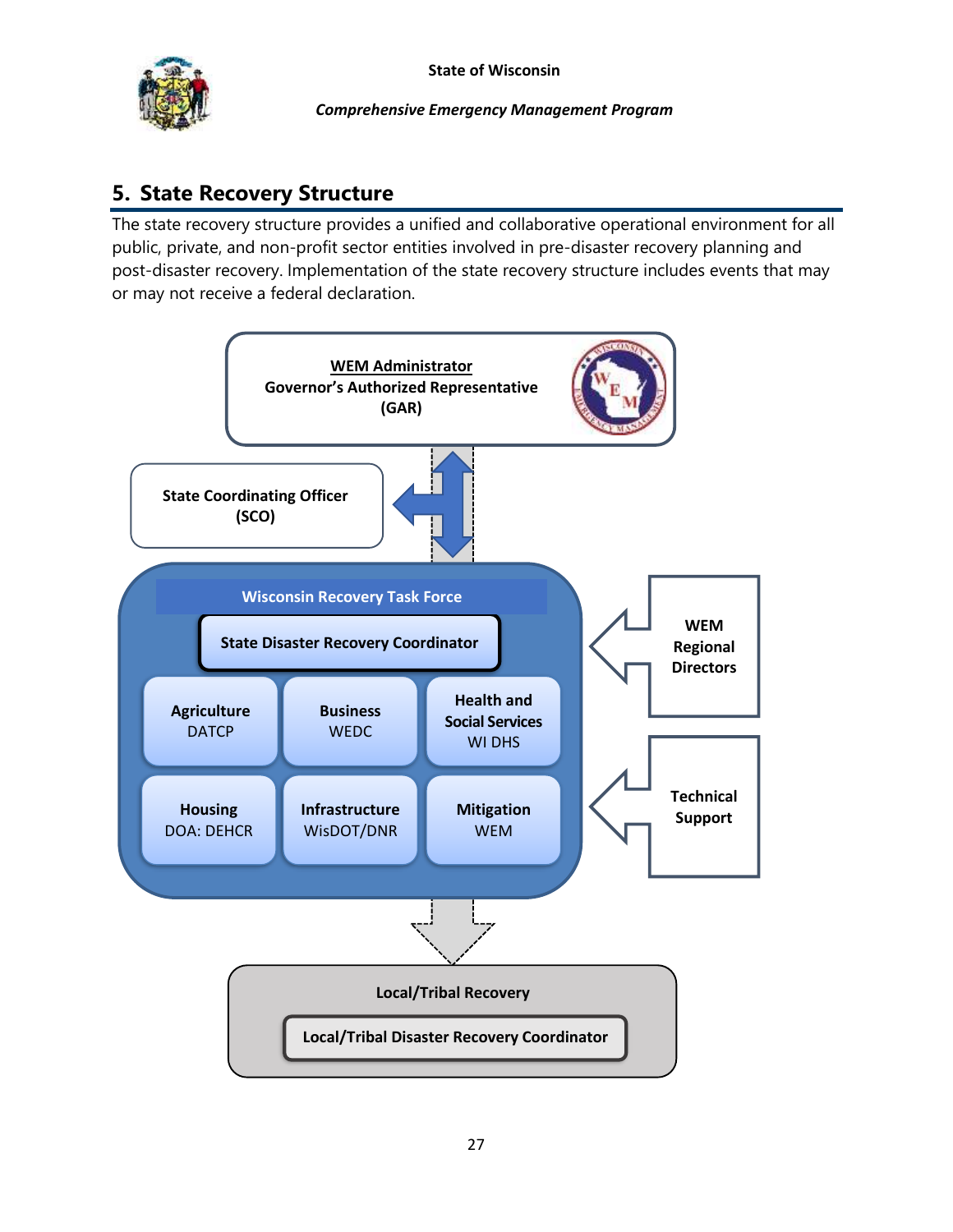

*Comprehensive Emergency Management Program*

# **5.1 WEM Administrator**

The WEM Administrator is appointed by the Governor to provide the management and leadership for the administrative and emergency operations functions of the Wisconsin Department of Military Affairs, Division of Emergency Management. During a presidentially declared disaster the Governor may also designate the WEM Administrator as the Governor's Authorized Representative (GAR).

## **Governor's Authorized Representative (GAR)**

The GAR provides oversight and direction of the response and recovery on behalf of the Governor. The GAR executes all necessary documents on behalf of the state. The GAR may also designate alternate GARs. GAR recovery duties include

- executing the Governor's emergency decisions.
- establishing strategic response and recovery strategies.
- activating the Wisconsin Recovery Task Force (WRTF).
- implementing the Wisconsin Recovery Plan.
- activating state departments and agencies.
- interfacing with the Federal Disaster Recovery Coordinator (FDRC); and
- directing the activities of the State Coordinating Officer (SCO).

# **5.2 State Coordinating Officer (SCO)**

The SCO is identified in the FEMA/State agreement for the emergency or a major disaster declaration. The SCO provides operational oversight and direction for the disaster or emergency on behalf of the Governor or designee for Joint Field Office (JFO) operations. The SCO converts the GAR's strategic guidance into tactical plans, executes them on behalf of the State, and responds to the requests of the Governor. The SCO recovery duties include

- establishing recovery priorities.
- coordinating response and recovery operations through the WRTF.
- integrating state, federal, local, tribal, and volunteer agencies' recovery actions.
- directing recovery activities for state departments and agencies; and
- interfacing with the Federal Coordinating Officer (FCO).

## 5.2.1 Deputy State Coordinating Officer (DSCO)

The SCO will designate a DSCO. Examples of duties assigned to the DSCO include

- fulfilling responsibilities delegated by the SCO.
- representing the SCO as needed.
- coordinating state operations in the JFO; and
- managing state personnel at the JFO.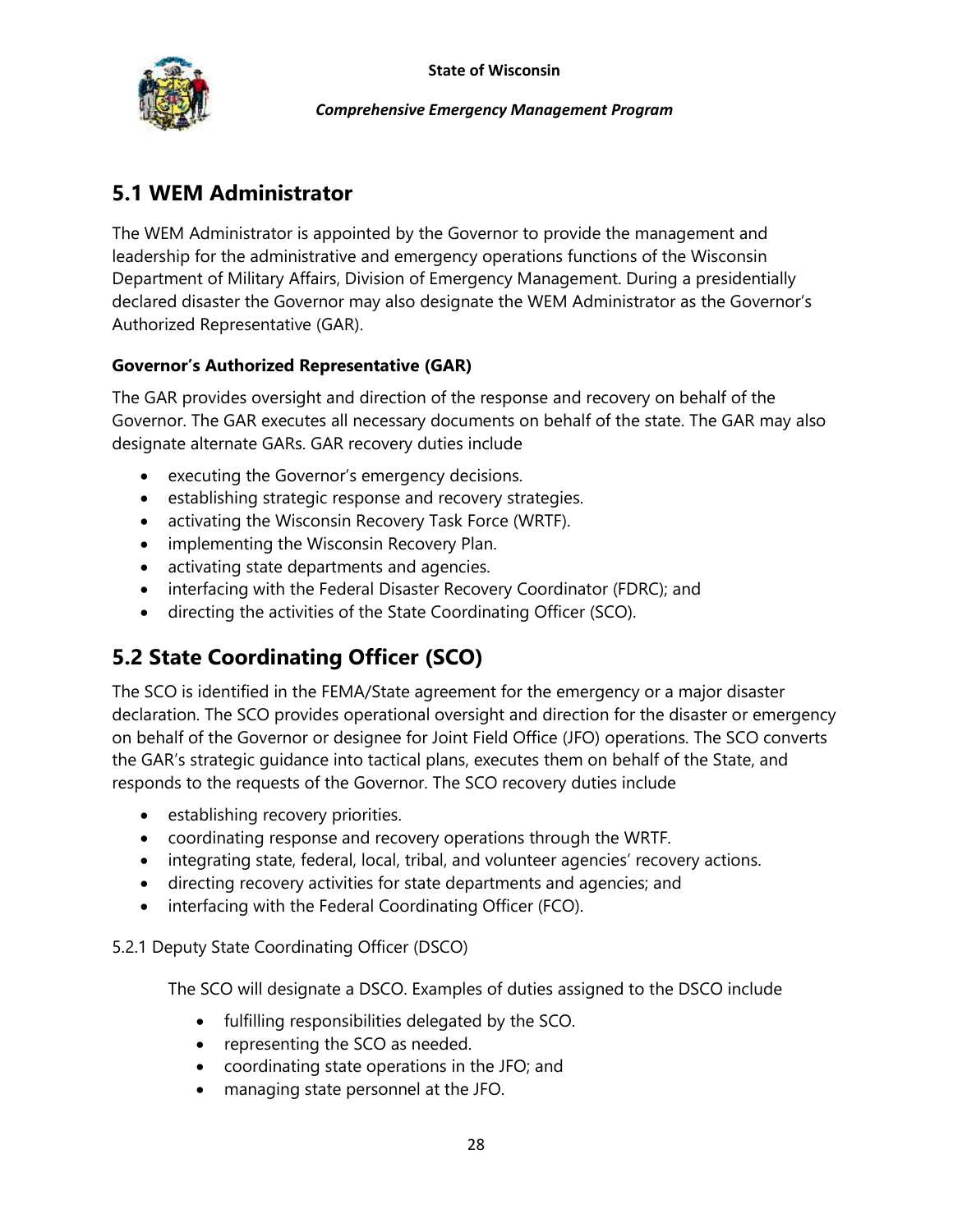

#### *Comprehensive Emergency Management Program*

## 5.2.2 State Disaster Recovery Coordinator (SDRC)

The SCO will designate a State Disaster Recovery Coordinator (SDRC). The SDRC provides oversight and direction of recovery efforts on behalf of the SCO. The SDRC engages and coordinates the appropriate federal, state, and local assistance, nongovernmental and private sector resources, and any other available resources to achieve the impacted jurisdiction's recovery strategy objectives.

The SDRC will chair the Wisconsin Recovery Task Force and oversee the Recovery Support Function (RSF) subcommittees. Examples of SDRC duties include:

- serving as the primary point-of-contact and liaison connecting the impacted communities with local, tribal, state, and federal government agencies and representatives engaged in recovery efforts (This includes serving as the primary interface with the Federal Disaster Recovery Coordinator in large-scale disasters and catastrophic incidents where a federal role may be necessary.).
- maintaining recovery situational awareness, communicating recovery priorities and activities, and working with recovery leadership at all levels to ensure a wellcoordinated, timely, and well-executed recovery.
- serving as Chair of the WRTF and managing the actions and activities of the WRTF and constituent RSF subcommittees in support of local and tribal recovery efforts.
- facilitating disaster recovery coordination and collaboration of federal, state, local, and tribal governments; the private sector; volunteer, faith-based, and community organizations; and emergency management programs (Individual Assistance, Public Assistance, and Mitigation).
- coordinating funding streams for recovery efforts and communicating issues and solutions for recovery assistance gaps and overlaps.
- coordinating with the State Hazard Mitigation Officer and other subject matter resources on the incorporation of mitigation, resilience, and sustainability into local and tribal recovery efforts; and
- ensuring that state agencies, programs, and subject matter experts are working together in support of local and tribal recovery efforts.

## 5.2.3 Tribal Coordinating Officer (TCO) and Tribal Disaster Recovery Coordinator (TDRC)

A TCO and DTCO may be identified by a federally recognized Indian tribal government that pursues and receives a declaration directly from the President. The TCO and DTCO recovery duties would be determined by the tribal government. A TDRC may be designated by a federally recognized Indian tribal government that pursues and receives a declaration directly from the President. The TCO recovery duties would be determined by the tribal government.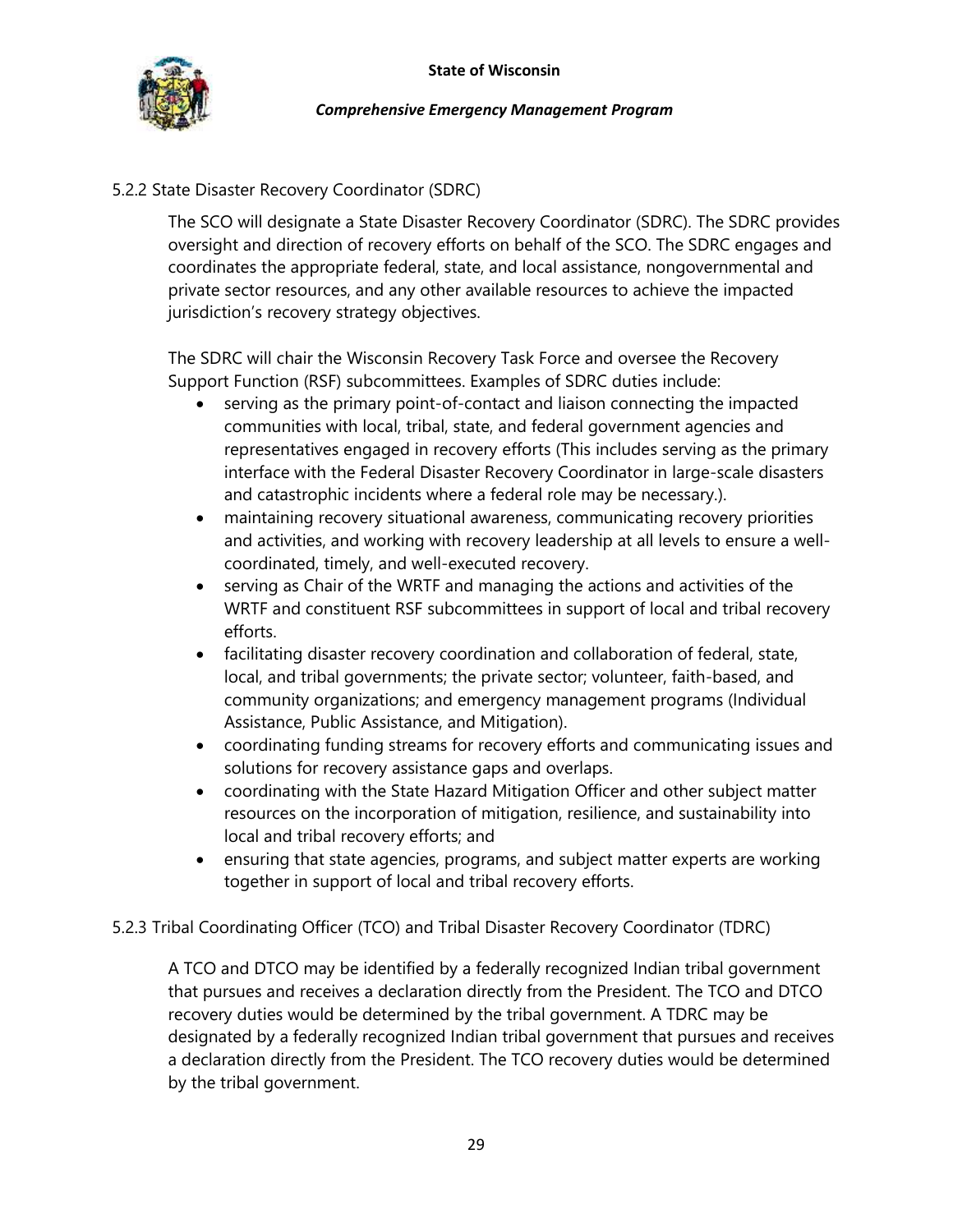

# **5.3 Region Directors**

The Wisconsin Emergency Management (WEM) Region Directors contribute to and support the WRTF and subcommittees with the coordination and management of disaster recovery including

- engaging disaster recovery stakeholders (individuals and families, the private sector, and the non-profit sector) in pre-disaster planning for post-disaster recovery.
- participation in pre- and post-disaster recovery planning and recovery implementation; and
- coordination and management of county and tribal emergency management pre- and post-disaster recovery planning and recovery efforts.

# **5.4 Wisconsin Recovery Task Force (WRTF)**

The WRTF was created in 2008 to coordinate state efforts in mitigation, agriculture, business, housing, human needs, and infrastructure from a large scale presidentially declared major disaster DR-1768. This flooding disaster was considered a nationally significant event and it was the largest in state history, impacting 31 of 72 counties. The WRTF has evolved to serve as the state-level organization responsible for pre-disaster recovery planning, coordination of state and federal recovery efforts, and maintaining readiness and capability to align state Recovery Support Function subcommittees with the National Disaster Recovery Framework. The WRTF may be activated in declared and non-declared disasters to assist county, local, and tribal jurisdictions to recover from a disaster. The WRTF is led by the SDRC and reports to the GAR (or designee).

## 5.4.1 Radiological Emergency Preparedness (REP) Ad Hoc Recovery Workgroup

It is recognized that the REP program has certain unique requirements that would need to be addressed in a radiological event. Due to these unique needs, the REP Ad Hoc Workgroup was established in the spring of 2015 and is a part of the WRTF. This workgroup is part of short- and long-term recovery planning. Examples include sampling priorities, monitoring and decontamination activities, and potential long-term relocation that would require short- and long-term housing needs. This includes environmental and economic issues impacting the agricultural industry as well as other businesses. In a real event the REP Workgroup would provide the radiological and scientific expertise required by the WRTF.

## 5.4.2 Pre-Disaster

The WRTF will meet periodically under non-disaster conditions to advance recovery planning efforts that prepare the state and local and tribal governments to effectively direct recovery activities, expedite a unified recovery effort, and achieve a community's disaster recovery priorities. Pre-disaster efforts may include, but are not limited to: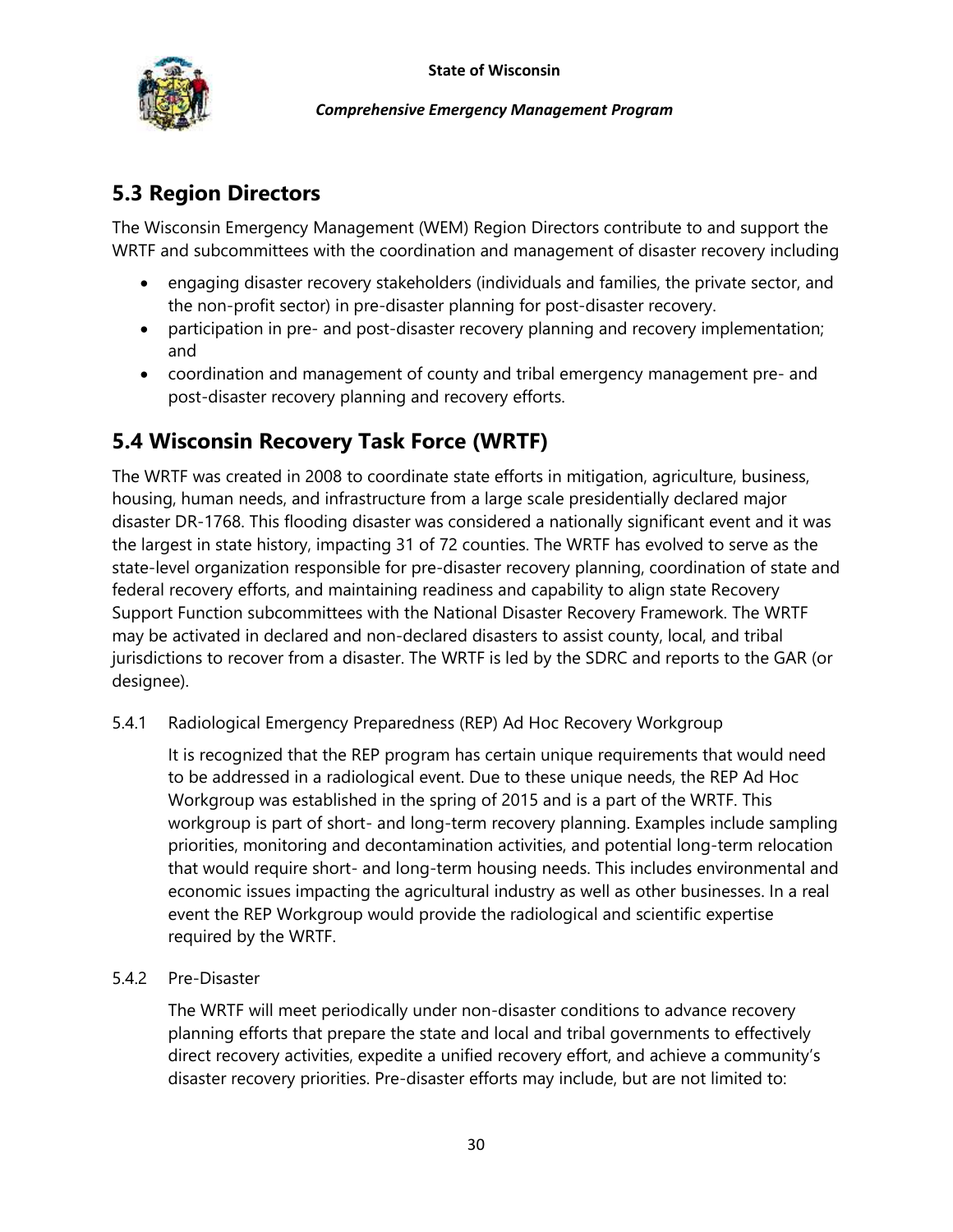

*Comprehensive Emergency Management Program*

- engagement and ongoing dialog with recovery stakeholders regarding pre-disaster preparedness and recovery planning.
- reviewing, revising, and updating the recovery plan to provide sound decisionmaking guidance (including as part of a regular plan-update cycle and following disasters).
- soliciting regular feedback from local and tribal government officials and other recovery stakeholders to ascertain if the state is adequately meeting local needs before and after disasters (including assessing post-disaster needs that exceed traditional state and federal recovery programs).
- providing and maintaining WRTF capacity for acting through a coordinated process that is understood and accepted by participants.
- increasing awareness and dissemination of recovery capabilities across the whole community.
- development of a local/tribal disaster recovery plan template.
- encouraging and supporting development and adoption of local/tribal disaster recovery plans, and, to the extent possible, coordinating with other local and regional planning initiatives (comprehensive, economic development, radiological emergency, transportation, etc.) to further enhance opportunities for community resilience; and
- encouraging and supporting local/tribal disaster recovery coordinators.

## 5.4.3 Post-Disaster

The WRTF and constituent Recovery Support Function subcommittees may be partially or fully activated following a disaster declaration. Post-disaster the WRTF functions as the state-level recovery coordinating organization; assists and supports the SDRC; and serves to align the state with the federal recovery structure consistent with the National Disaster Recovery Framework. Actions and activities may include, but are not limited to

- assisting with the transition from response to recovery and coordination of state and federal recovery efforts.
- engaging necessary resources and subject matter experts to assess economic, environmental, health, physical, and, if applicable, radiological consequences.
- establishing and maintaining relationships with recovery stakeholders.
- identifying and developing recovery principles and policies and incorporating shortand long-term recovery actions and activities at the local, regional, tribal, and state levels.
- working with state, local, and tribal governments and non-governmental and privatesector organizations to develop recovery plans and coordinate recovery efforts.
- identifying, facilitating, and coordinating the appropriate agencies, programs, and resources to support implementation of recovery plans and provide oversight to ensure continuity in program and resource delivery.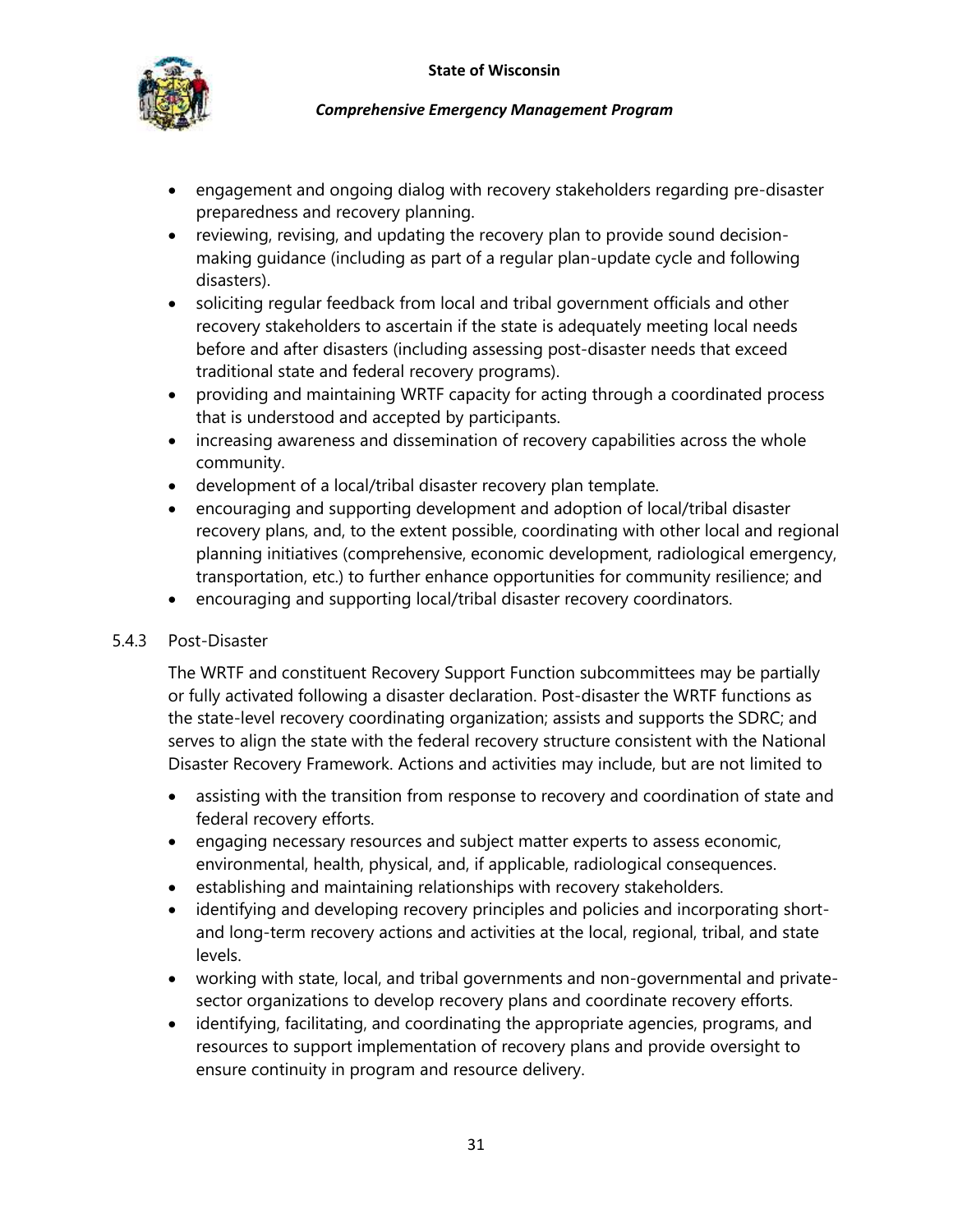

*Comprehensive Emergency Management Program*

- assisting with the identification and securing of funding and other resources needed to assist individuals, businesses, and communities to recover quickly, safely, and with more resilience to disasters.
- identifying and facilitating resolution of policy and program issues.
- working to avoid duplication of assistance.
	- $\circ$  coordinating follow-through of recovery and hazard mitigation efforts with state, local, and tribal governments, and other involved partners.
	- o collaborating with Wisconsin Voluntary Organization Active in Disasters on nongovernmental recovery efforts.
	- $\circ$  ensuring transparency and accountability in the use of recovery funds and resources.
- 5.4.4 Recovery Support Function (RSF) Subcommittees

The WRTF consists of RSF subcommittees representing key aspects of recovery: Agriculture, Economic Interests, Health and Social Services, Housing, Infrastructure, and Mitigation. The RSF subcommittees will generally consist of representatives from a Lead Agency and one or more Supporting Agencies. The Lead Agency representative will serve as the Subcommittee Chair. Subcommittees may include additional committee members from the Lead and Supporting Agencies that provide regional-, state-, or federal-level perspectives and/or subject matter expertise relevant to pre-disaster planning and postdisaster recovery. Subcommittee members should include those individuals who are committed to the process and able to make policy decisions on behalf of the organization, or able to seek appropriate guidance and approval when needed. Further descriptions of each Subcommittee/RSF are found in Attachment B.

5.4.5 Internal and External Resource Support

Assets both internal and external to the state structure may provide the WRTF and RSF subcommittees access to subject matter experts and resources as may be needed to further recovery efforts. Those internal and external assets that may be most likely engaged to provide support during short- and long-term recovery are identified in Attachment D.

## 5.4.6 Logistical Support

WEM serves as the lead agency for state resource and logistics coordination. Requests for intrastate resources are coordinated through the state agencies, non-governmental organizations, and the Wisconsin National Guard. Wisconsin participates in the Northern Emergency Management Assistance Compact (NEMAC).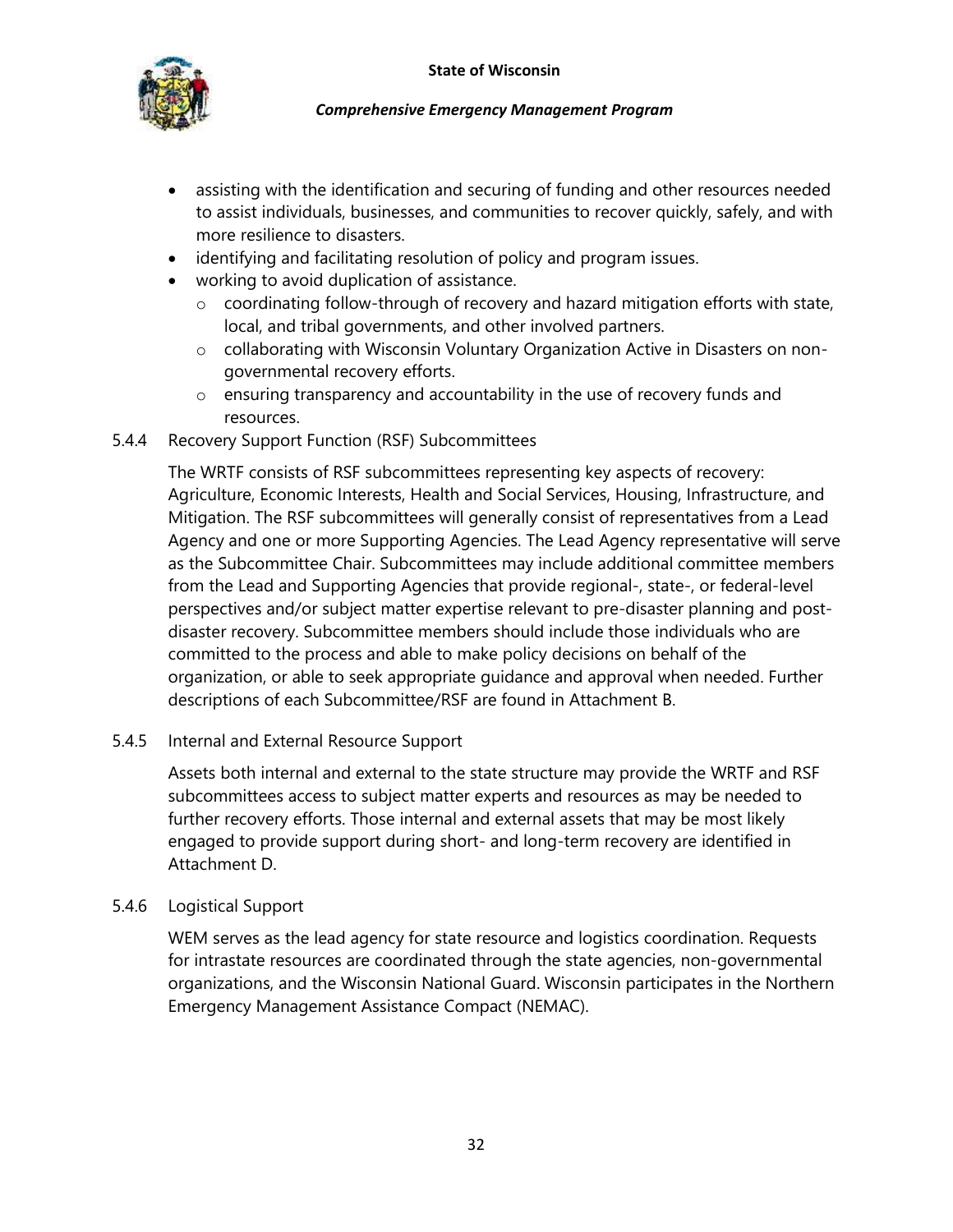

## 5.4.7 Technical Support

Technical support provides the WRTF and RSF subcommittees access to subject matter experts and technical support as may be needed to further recovery efforts. The WRTF may seek out support from WEM, federal agencies, other state agencies, and the public, private, or non-profit sectors. The following mission area support is available from existing WEM program areas.

## 5.4.8 State Individual Assistance Officer (SIAO)

The SIAO is the State Liaison to the FEMA Individual Assistance Officer and coordinates with counties, tribes, and FEMA in all aspects of individual assistance.

5.4.9 State Public Assistance Officer (SPAO)

The SPAO is the State Liaison to the FEMA Public Assistance Officer and coordinates all state-related activities and administration of the Public Assistance program in federally declared disasters.

## 5.4.10 State Hazard Mitigation Officer (SHMO)

The SHMO is the State Liaison to the FEMA Hazard Mitigation Officer and coordinates all state-related mitigation activities and administration of the Hazard Mitigation Grant Program (HMGP) in federally declared disasters. The SHMO is also responsible for the statewide hazard mitigation program that includes leading the State of Wisconsin Hazard Mitigation Silver Jackets Team and maintenance and update of the State of Wisconsin Hazard Mitigation Plan as well as administration of the HMGP, Pre-Disaster Mitigation (PDM), and Flood Mitigation Assistance (FMA) programs. The SHMO provides technical assistance to municipalities, counties, and tribes as well as private non-profit organizations in implementing mitigation projects.

## 5.4.11 State Radiological Coordinator (SRC)

The Chief of the Radiation Protection Section (RPS), Department of Health Services or other appropriately qualified designated personnel from the RPS will act as the SRC and provide scientific technical expertise during a radiological event. Responsibilities include but are not limited to

- dispatching state field teams and directing their monitoring and sampling activities.
- supervising and interpreting the analysis of radiological data collected by state field teams, nuclear power plant field teams, and other sources.
- informing the Governor, WEM Administrator (or SEOC Manager), affected counties, and the Administrator of the Division of Public Health of the nature and radiological impact of the incident.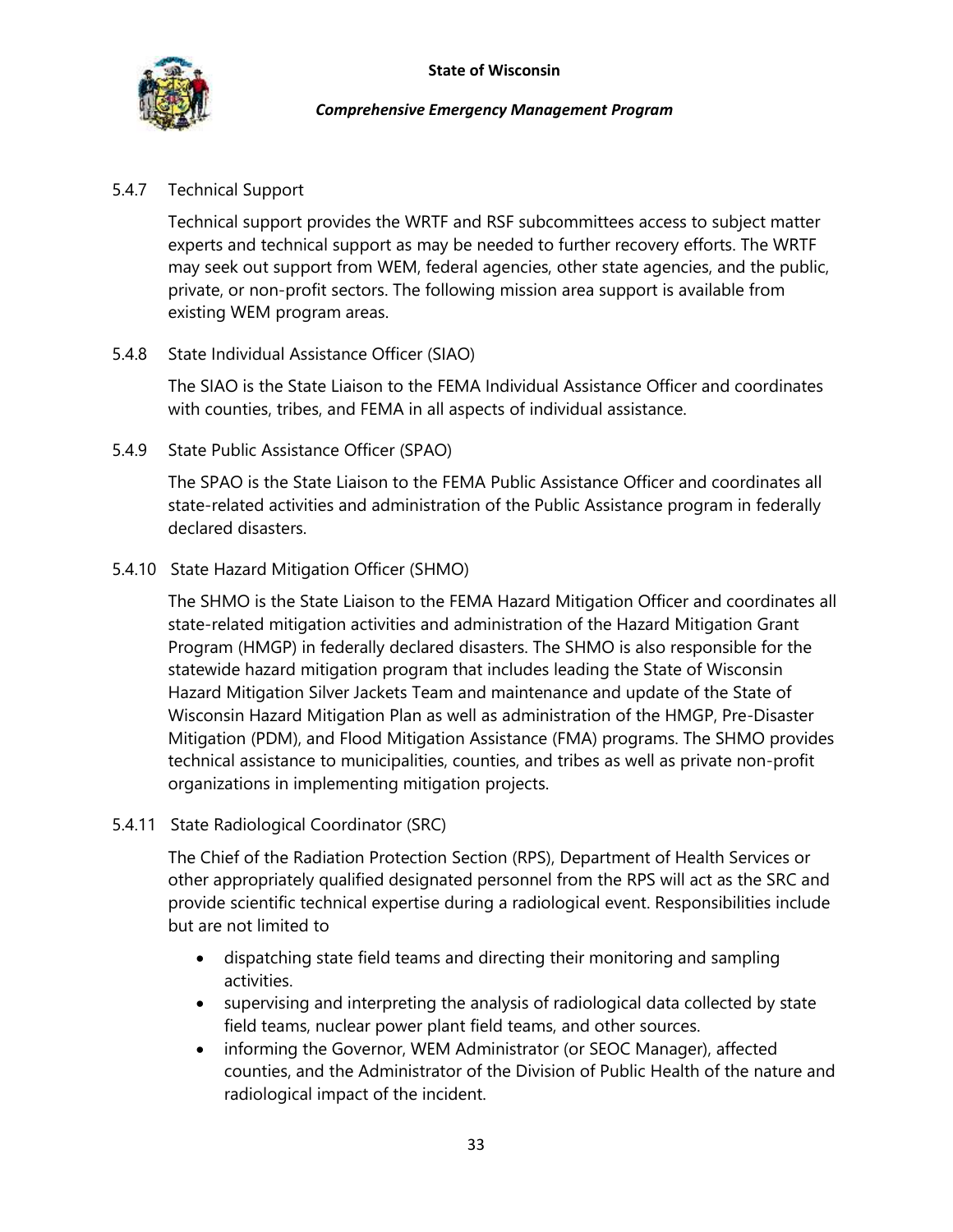

- formulating and recommending protective actions to the Governor or his/her representative(s), county(s) impacted on the use of potassium iodide (KI).
- providing technical information about the radiological aspects of the incident to the State EOC, County(s) EOC's and the Joint Information Center (JIC).
- Additional coordination with the State of Minnesota for incidents involving the Prairie Island Nuclear Generating Plant.

# **5.5 National Disaster Recovery Framework (NDRF)**

The National Disaster Recovery Framework (NDRF) establishes the federal coordinating structure to support the recovery of disaster-impacted communities. The state recovery structure aligns with and links to the NDRF. The following graphic is an example of federal and state recovery organizations and linkages.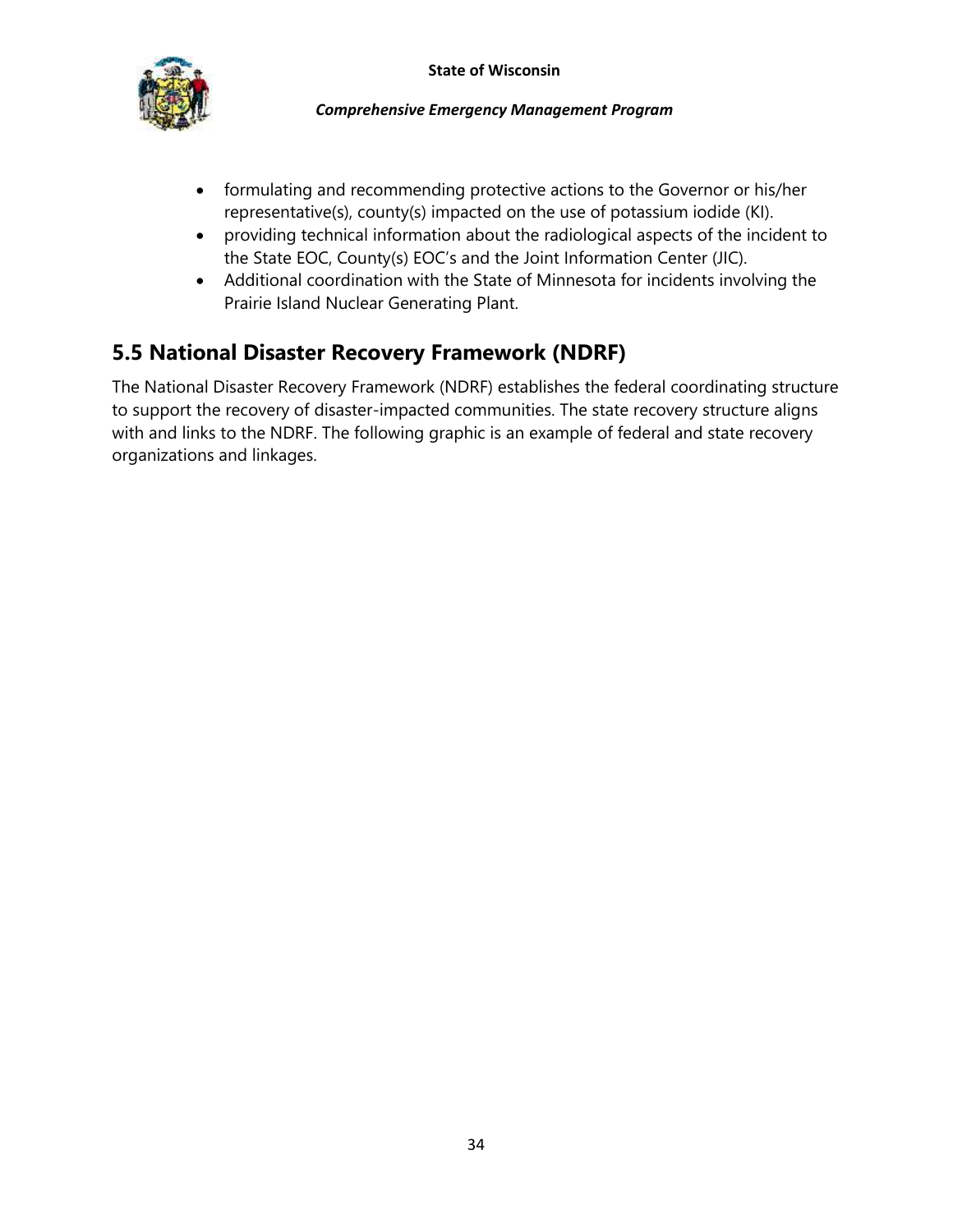

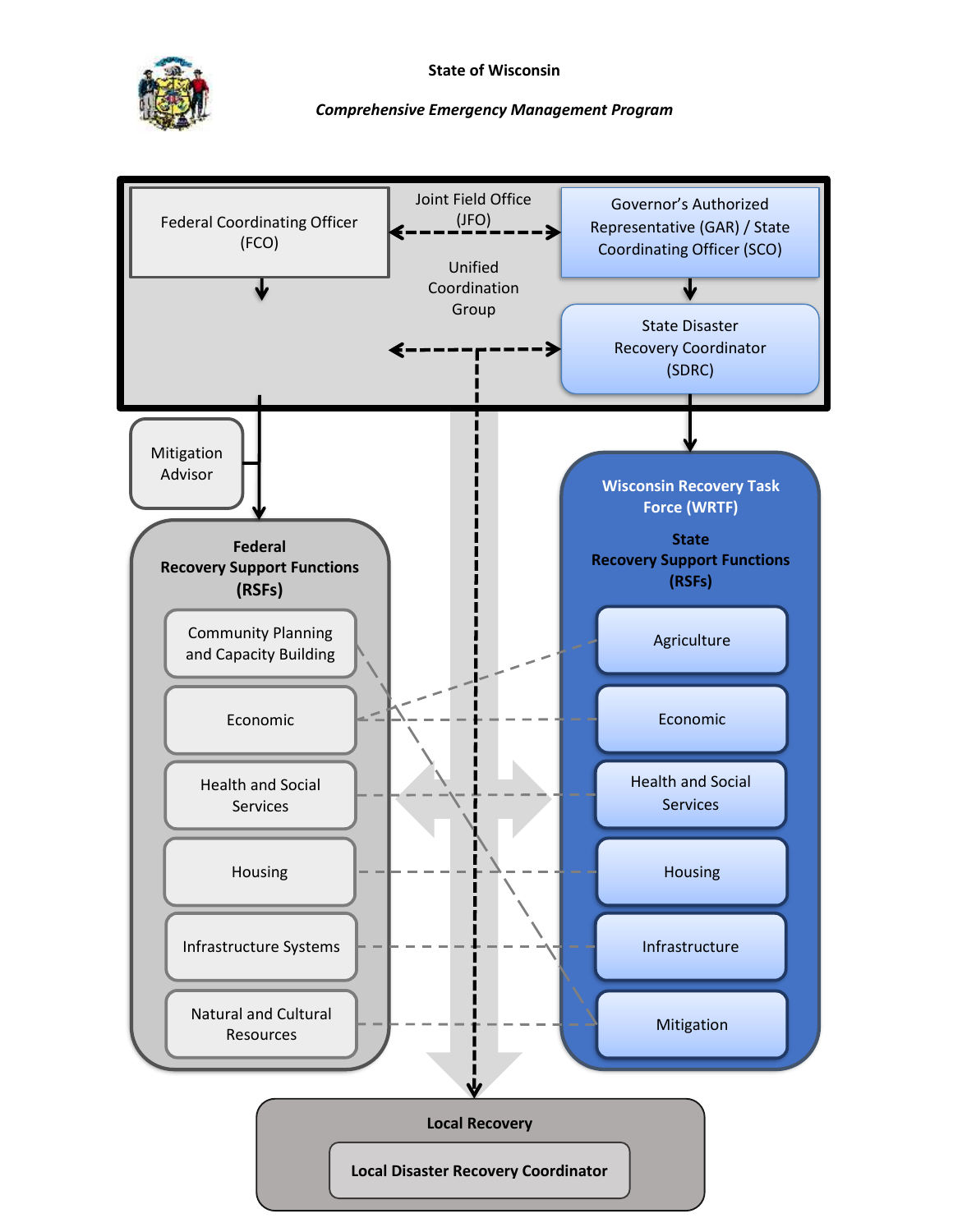

## 5.5.1 Federal Coordinating Officer (FCO)

An FCO is appointed by, and serves as the representative of, the President for a presidentially declared disaster or emergency. The FCO is the senior FEMA official responsible for executing Stafford Act authorities. The FCO is also the primary federal representative to local, state, and tribal officials. The FCO works closely with the State or Tribal Coordinating Officer (SCO/TCO) to determine needs and set objectives for response and recovery.

## 5.5.2 Federal Disaster Recovery Coordinator (FDRC)

An FDRC may be activated for large or catastrophic presidentially declared disasters. The FDRC functions as a deputy to the FCO and serves as a central coordinator and leader for the federal recovery efforts. The FDRC works closely with the State or Tribal Disaster Recovery Coordinator (SDRC/TDRC) and Local Disaster Recovery Coordinator (LDRC) to facilitate disaster recovery in the impacted area. The FDRC will also support the state and tribal governments in building recovery capacity after a disaster.

## 5.5.3 Mitigation Advisor

FEMA will assign a Mitigation Advisor to each activated FDRC. The Mitigation Advisor supports recovery operations by helping support decision makers in selecting lasting recovery solutions.

## 5.5.4 Federal Recovery Support Functions (RSFs)

There are six federal RSFs consisting of Community Planning and Capacity Building, Economics, Health and Social Services, Housing, Infrastructure Systems, and Natural and Cultural Resources. For a presidentially declared disaster or emergency some or all the six RSFs may be activated to facilitate disaster recovery in the impacted area.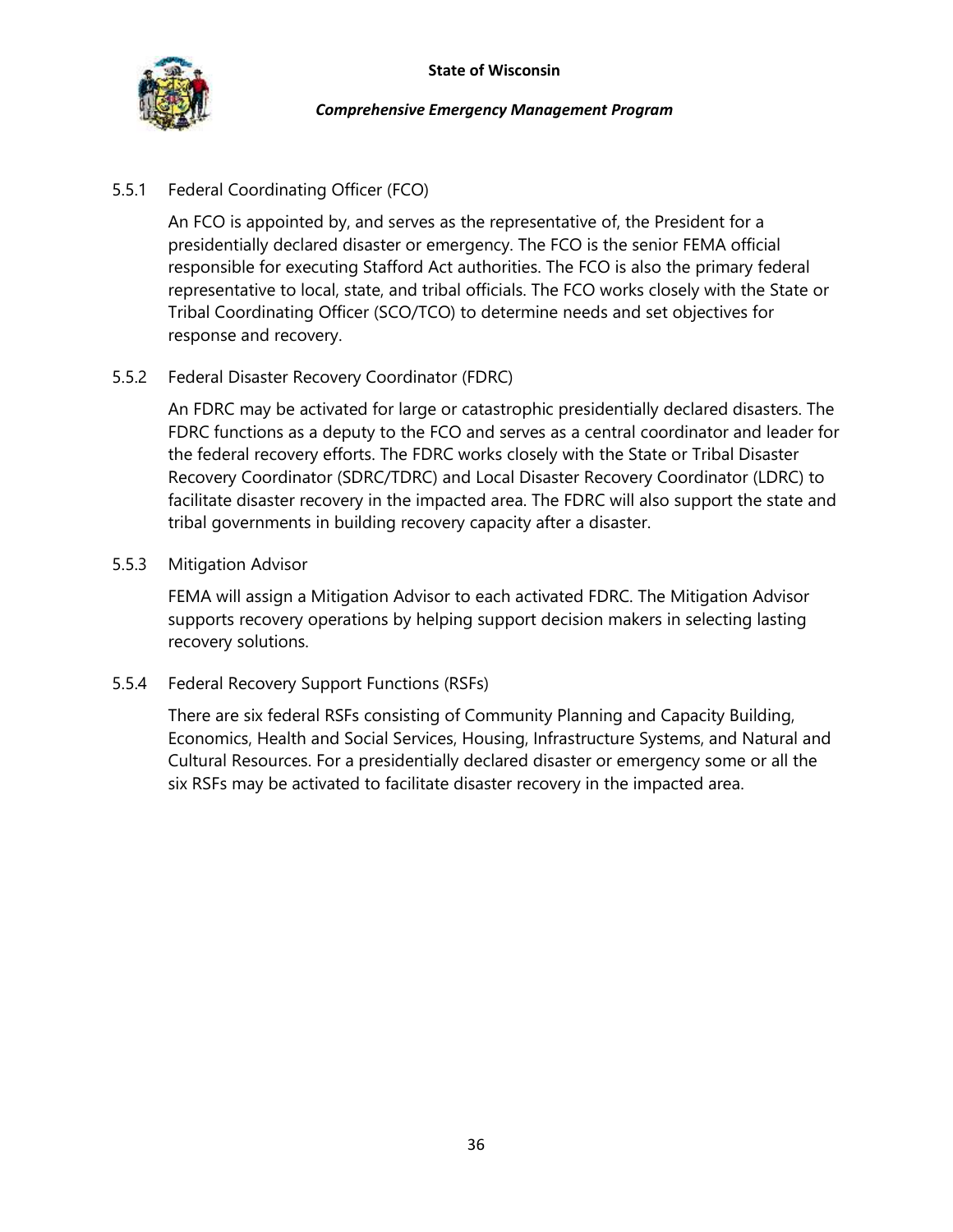

# **6.0 Public Assistance (PA) Programs**

# **6.1 Local Responsibility**

Public assistance programs are predicated on timely and accurate reporting of damage information. Following a disaster, it is the responsibility of the local unit of government or private non-profit (PNP) to initiate the public assistance process and to do so as soon as reasonably possible. The local unit of government or PNP is assisted by their respective County or Tribal Emergency Management Director (EMD). It is the responsibility of the County EMD to facilitate the public assistance program relationship between Wisconsin Emergency Management (WEM) and the local unit of government or PNP. The County EMD also serves as WEM's point of contact for all public assistance program correspondence and documentation. It is the responsibility of the County EMD to forward all correspondence and documentation, including payments, to the local unit of government or PNP.

# **6.2 State Public Assistance Programs**

The state public assistance program includes the Wisconsin Disaster Fund (WDF), the Disaster Damage Aids (DDA) program, and state administration of the FEMA Public Assistance (PA) program. The DDA program is administered and managed by Wisconsin Department of Transportation (WisDOT). The WDF and FEMA PA programs are administered and managed by the Recovery Section of WEM. The Recovery Section provides guidance and assistance, including, but not limited to the following:

- Application submission for federal assistance
- Compliance with federal and state program and grant administrative requirements
- Notification of availability of assistance to potential applicants
- Conducting Applicants' Briefings
- Requesting Immediate Needs Funding on behalf of applicants, as applicable
- Assisting FEMA in determining work and applicant eligibility
- Processing requests for appeals, reviewing cost overruns, and approving time extensions, improved project requests, advances, and reimbursements
- Making recommendations to FEMA on appeals, alternate project requests, and other requests
- Monitoring awards to ensure compliance through quarterly reviews, and site inspections and audits, as required
- Reviewing and certifying project completion information
- Determining budget and staffing requirements necessary for proper program management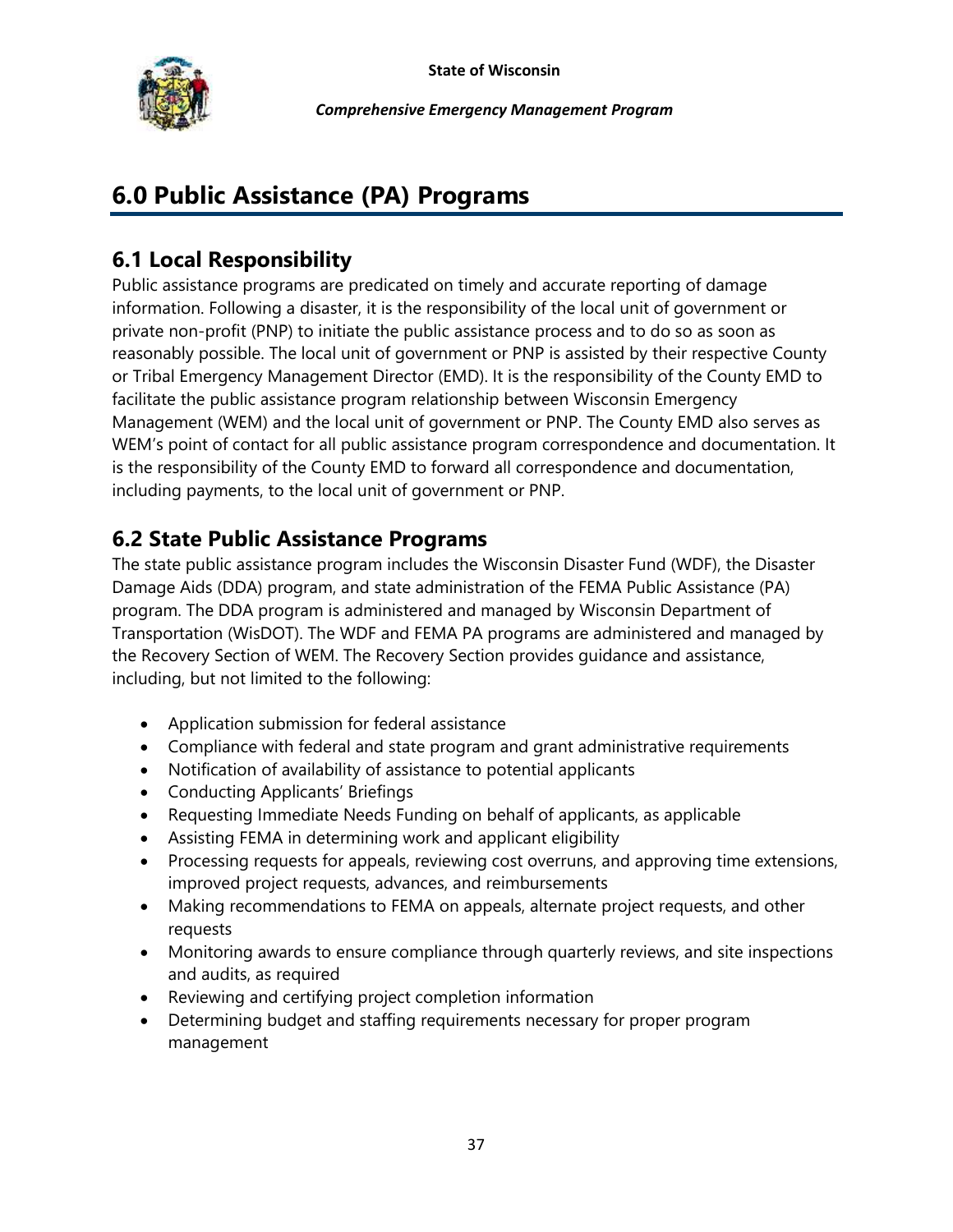

# **6.3. Wisconsin Disaster Fund (WDF)**

The WDF is a state-funded reimbursement program created by Wisconsin Act 269 signed into law April 2006. The WDF is modeled after FEMA's Public Assistance (PA) program and guided by the Robert T. Stafford Disaster Relief and Emergency Assistance Act, as amended. The program is intended to assist local, county, and tribal units of government by reimbursing up to 70% of eligible costs incurred in responding to and recovering from natural disasters. The program does not reimburse costs associated with snowstorms; losses suffered by individuals, businesses, or the agricultural sector; or those covered by insurance. The program also does not provide administrative, management, or mitigation funding. WEM is designated as the administering agency and abides by the WEM 7 Administrative Rule.

To be eligible for the WDF reimbursement program the local, county, or tribal government is required to meet all three of the following conditions:

- The local unit of government has declared a state of emergency.
- No federal assistance is available.
- Recovery costs meet or exceed the county threshold, applied to that level of government.

When the above requirements are satisfied, the local unit of government may apply for reimbursement. WEM may decrease WDF reimbursement amounts, or choose not to reimburse an activity, based on availability of other local, state, or federal funding programs to the applicant.

# Eligible Facility

An eligible facility is any building, works, system, or equipment that is built or manufactured, or any improved or maintained natural feature that is owned by an eligible public or PNP applicant with certain exceptions. To be eligible, a facility must

- be the responsibility of an eligible applicant; and
- be in active use at the time of the disaster.

# Eligible Work

To be eligible for funding, disaster recovery work performed on an eligible facility must

- be required as the result of a disaster event; and
- be the legal responsibility of an eligible applicant.

# Categories of Work

Eligible work is categorized as either emergency work or permanent work described as follows: *Emergency Work*

• Category A: Debris Removal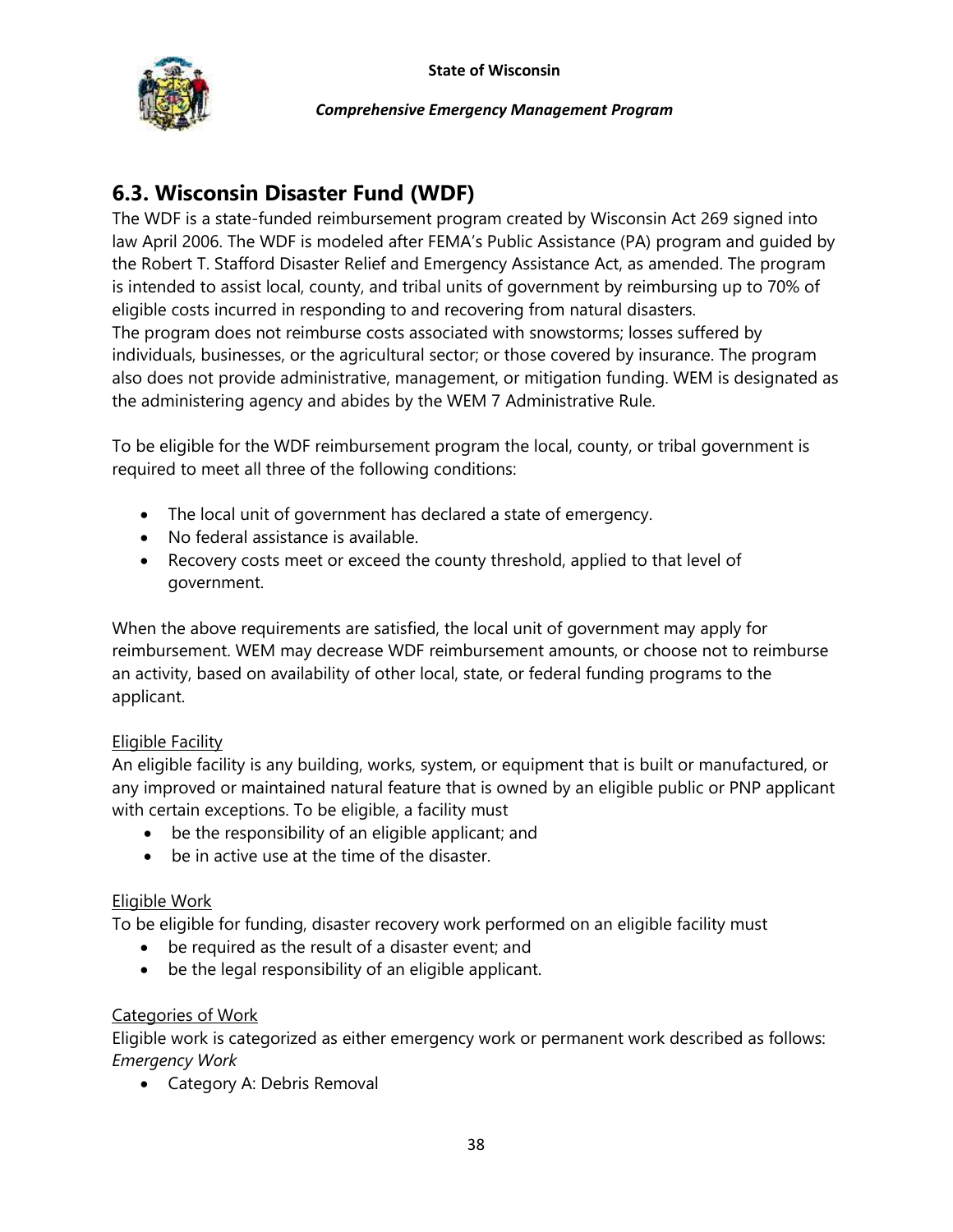

#### *Comprehensive Emergency Management Program*

- o Clearance of trees and woody debris; certain building wreckage; damaged/destroyed building contents; sand, mud, silt, and gravel; vehicles; and other disaster-related material deposited on public and, in very limited cases, private property.
- Category B: Protective Measures
	- o Measures taken before, during, and after a disaster to eliminate/reduce an immediate threat to life, public health, or safety, or to eliminate/reduce an immediate threat of significant damage to improved public and private property through cost-effective measures

# *Permanent Work*

- Category C: Roads and Bridges
	- o Repair of roads, bridges, and associated features, such as shoulders, ditches, culverts, lighting, and signs.

### Eligible Costs

Generally, costs that can be directly tied to the performance of eligible work are eligible. Such costs must be:

- reasonable and necessary to accomplish the work.
- compliant with state and local requirements for procurement; and
- reduced by all applicable credits, such as insurance proceeds and salvage values.

A reasonable cost is a cost that is both fair and equitable for the type of work being performed. Considerations should be given to whether the cost is of a type generally recognized as ordinary and necessary for the subject facility and type of work, and whether the individuals concerned acted with prudence in conducting the work. In addition, normal procedures must not be altered because of the potential for reimbursement from other funds.

Reasonable costs can be established through the following:

- The use of historical documentation for similar work
- Average costs for similar work in the area
- Published unit costs from national cost-estimating databases
- DOT cost codes
- FEMA cost codes

In performing work, applicants must adhere to all state and local procurement requirements. An applicant may not receive funding from other sources to repair disaster damage; this is considered a duplication of benefits. Insurance proceeds, donated grants from banks or private organizations, trust funds, and contingency funds must be evaluated individually to determine whether they constitute a duplication of benefits.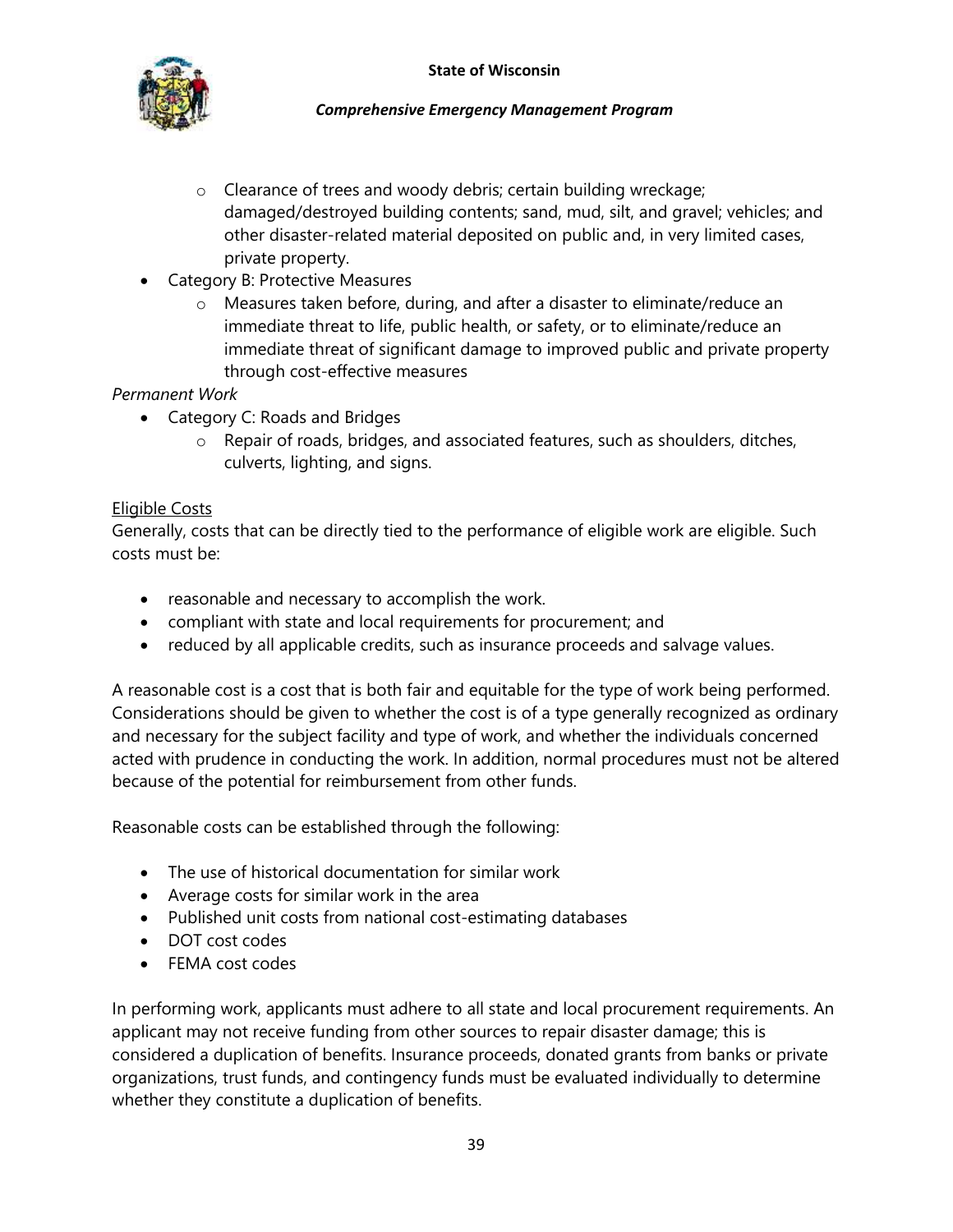The eligible cost criteria referenced above apply to all direct costs including labor, materials, equipment, and contracts awarded for the performance of eligible work.

# **6.4. Disaster Damage Aid (DDA) Program**

The DDA program provides financial assistance to local governments to repair any highway under its jurisdiction which is not part of the State Trunk Highway system and that has had significant damage caused by a disaster event. The program is governed by § 86.34, Wisconsin Statutes. Towns, villages, cities, or counties may obtain funds to repair a highway to match its pre-disaster condition (replacement) and to make changes to a highway, its drainage facilities, etc., to prevent similar damage from occurring in the future (improvements). Applicants may also submit for damages caused by any governmental unit in response to the disaster event (replacement). The applicant pays a share of these replacement and improvement costs.

To apply for DDA, the County Highway Committee (County Highway Commissioner if there is no Committee) or the governing body of the municipality having jurisdiction over maintenance for the highway must adopt and certify a petition for aid, which includes information specified by WisDOT.

# **Eligibility**

To be eligible, the highway must have been closed or rendered impassable due to a disaster event, or qualifying damages caused by any governmental unit in response to the disaster event. The program defines a highway consistent with State Statue 340.01(22) which states, "'Highway' means all public ways and thoroughfares and bridges on the same. It includes the entire width between the boundary lines of every way open to the use of the public as a matter of right for the purposes of vehicular travel. It includes those roads or driveways in the state, county or municipal parks and in state forests which have been opened to the use of the public for the purpose of vehicular travel and roads or driveways upon the grounds of public schools, as defined in s. 115.01 (1), and institutions under the jurisdiction of the county board of supervisors but does not include private roads or driveways as defined in sub. (46)." The program considers a road closed if damages prevent any vehicle from travelling safely through the affected area and a road is impassable when a non-4WD vehicle cannot safely travel through an affected area. The DDA program defines a disaster as a severe storm, flood, fire, tornado, mudslide, or other natural event external to a highway, or a catastrophic highway failure.

Debris on the road or flooding over the road which closes the road does not automatically make the resultant damages eligible. Local government authority should officially close the road when practical using barricades and/or signage.

It is not the intent of the DDA Program to assist local governments in the ordinary maintenance of roads and bridges or even repairs such as ditch washouts, embankment failures, debris removal, or minor loss of surface gravel (i.e., heavy maintenance) that does not affect the road core or traveler safety, but rather to take care of distinctly out-of-the-ordinary situations.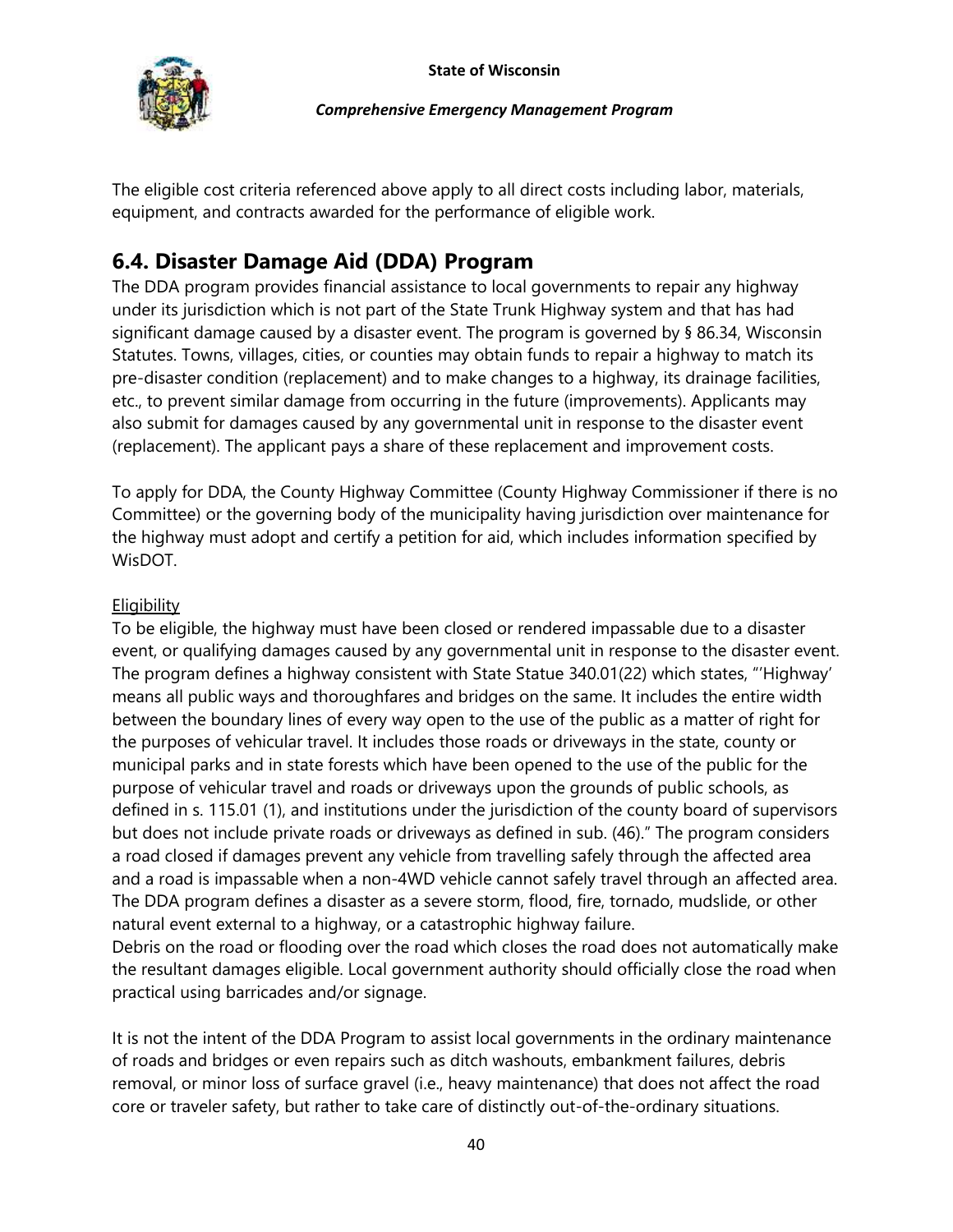

#### *Comprehensive Emergency Management Program*

Eligible costs include the following:

- Roadbed and/or culvert washouts
- Structure failures or undermining
- Pavement (driving surface) undermining (to a significant safety level)
- Embankment failures, major shoulder washouts, and curb and gutter or storm sewer facility damages that cause a loss of roadbed integrity
- Debris removal only if the road is also damaged
- Damage caused by any governmental unit or person acting under the direction or approval of, or permit issued by, any governmental unit and in response to a disaster event

Ineligible costs include the following:

- Partial loss or marring of road surface material (gravel)
- Shoulder washouts or embankment failures without undermining road remains open to traffic
- Minor damages to curb and gutter or storm sewer facilities
- Ditch erosion or cleaning
- Debris removal if there is no damage to the roadway
- Municipal utilities are not eligible unless they are an integrated part of a road, as in the case of a combination storm/sanitary sewer.
- Abandonment of an existing road. DDA only pays for replacement or improvement of an existing road.

The DDA is a biennial program with annual appropriation levels. It is categorized as a sum sufficient appropriation which means if further funding is needed it can be allocated in the amounts necessary. The dollar amount provided by the state biennial budget is the most reliable estimate of the funding needed.

A county or municipality having jurisdiction over the facilities damaged may apply for both federal and state aid for damage, pending a determination of eligibility. If federal aid is granted, the federal aid shall be in lieu of aid otherwise available under § 86.34(c) Wis. Stats.

# Final Costs

The applicant is reimbursed

- 75% of replacement costs, plus 50% of the increased cost of the reconstruction to a higher type or the improvement of any of the facilities, or.
- 70% of replacement costs to repair or replace roadway to standards similar to those that existed immediately before the damage or destruction caused by a governmental unit or person acting under the direction or approval of, or permit issued by, any governmental unit in response to a disaster event.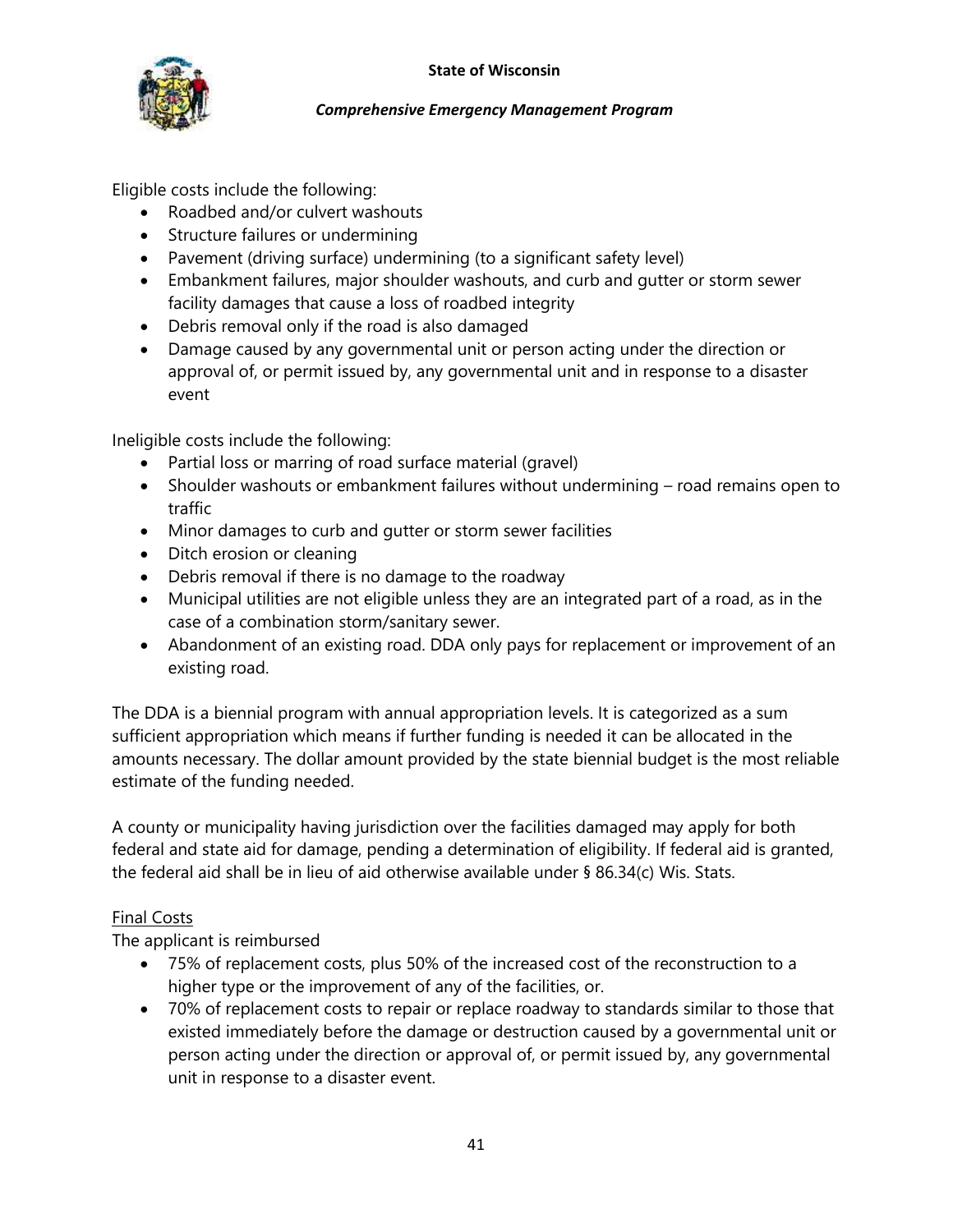### *Comprehensive Emergency Management Program*

For claims of \$15,000 or less, the applicant has the option of accepting payment equal to 75% of the total amount of WisDOT's estimate for replacement and improvement costs.

Eligible costs include the following:

- Roadbed and/or culvert washouts
- Structure failures or undermining
- Pavement (driving surface) undermining (to a significant safety level)
- Embankment failures, major shoulder washouts, and curb and gutter or storm sewer facility damages that cause a loss of roadbed integrity
- Debris removal only if the road or structure is also damaged
- Damage caused by any governmental unit or person acting under the direction or approval of, or permit issued by, any governmental unit and in response to a disaster event
- \$500 minimum / site
- Renting traffic control devices or charging a usage fee

Ineligible costs include the following:

- Partial loss or marring of road surface material (gravel)
- Shoulder washouts or embankment failures without undermining road remains open to traffic
- Minor damages to curb and gutter or storm sewer facilities
- Ditch erosion or cleaning
- Debris removal if there is no damage to the roadway
- Municipal utilities are not eligible unless they are an integrated part of a road, as in the case of a combination storm/sanitary sewer.
- Abandonment of an existing road. DDA only pays for replacement or improvement of an existing road.
- Purchasing traffic control devices

# **6.5. Federal Public Assistance (PA) Program**

The mission of the Federal Emergency Management Agency's (FEMA's) Public Assistance (PA) Program is to provide assistance to state, county, local, territorial, or tribal governments, and certain types of private nonprofit (PNP) organizations so that communities can quickly respond to and recover from major disasters or emergencies declared by the President. Through the PA Program, FEMA provides supplemental Federal grant assistance for debris removal, emergency protective measures, and the restoration of disaster-damaged, publicly owned facilities and specific facilities of certain PNP organizations. The PA Program also encourages protection of these damaged facilities from future incidents by providing assistance for hazard mitigation measures. The federal share of assistance is not less than 75% of eligible costs for emergency measures and permanent restoration. The State through Wisconsin Emergency Management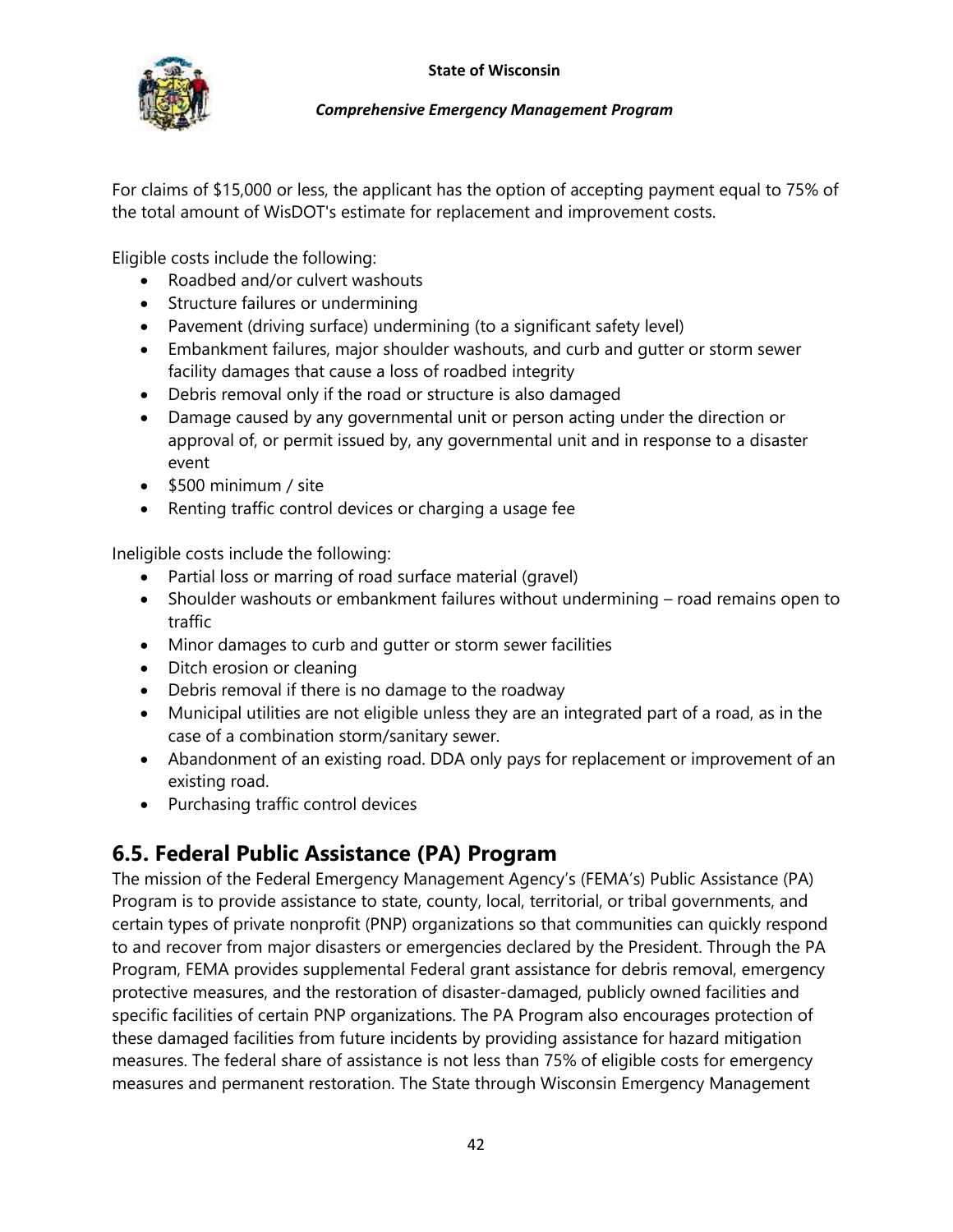

provides funding 12.5% for half of the non-federal share. The local jurisdiction is responsible for the remaining 12.5% of the costs.

# **6.6. State Administration of FEMA Public Assistance (PA) Programs**

WEM is designated as the administering agency and abides by the Public Assistance Administration Plan. The State Public Assistance Officer (SPAO) is assigned to administer the PA program and Fire Management Assistance Grant (FMAG) program. The SPAO oversees the dayto-day operations of the state PA program from request through closeout.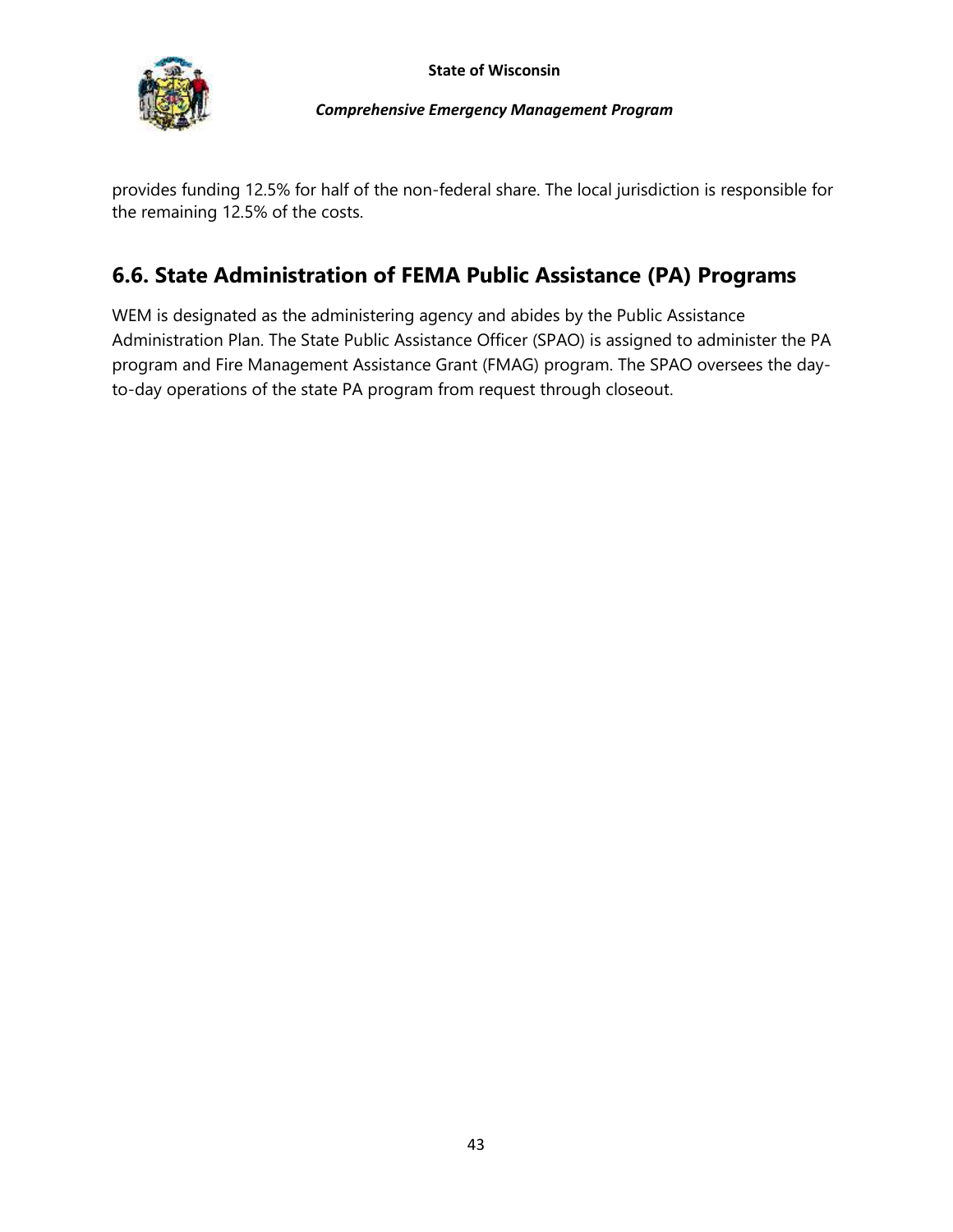

*Comprehensive Emergency Management Program*

**This page is intentionally left blank.**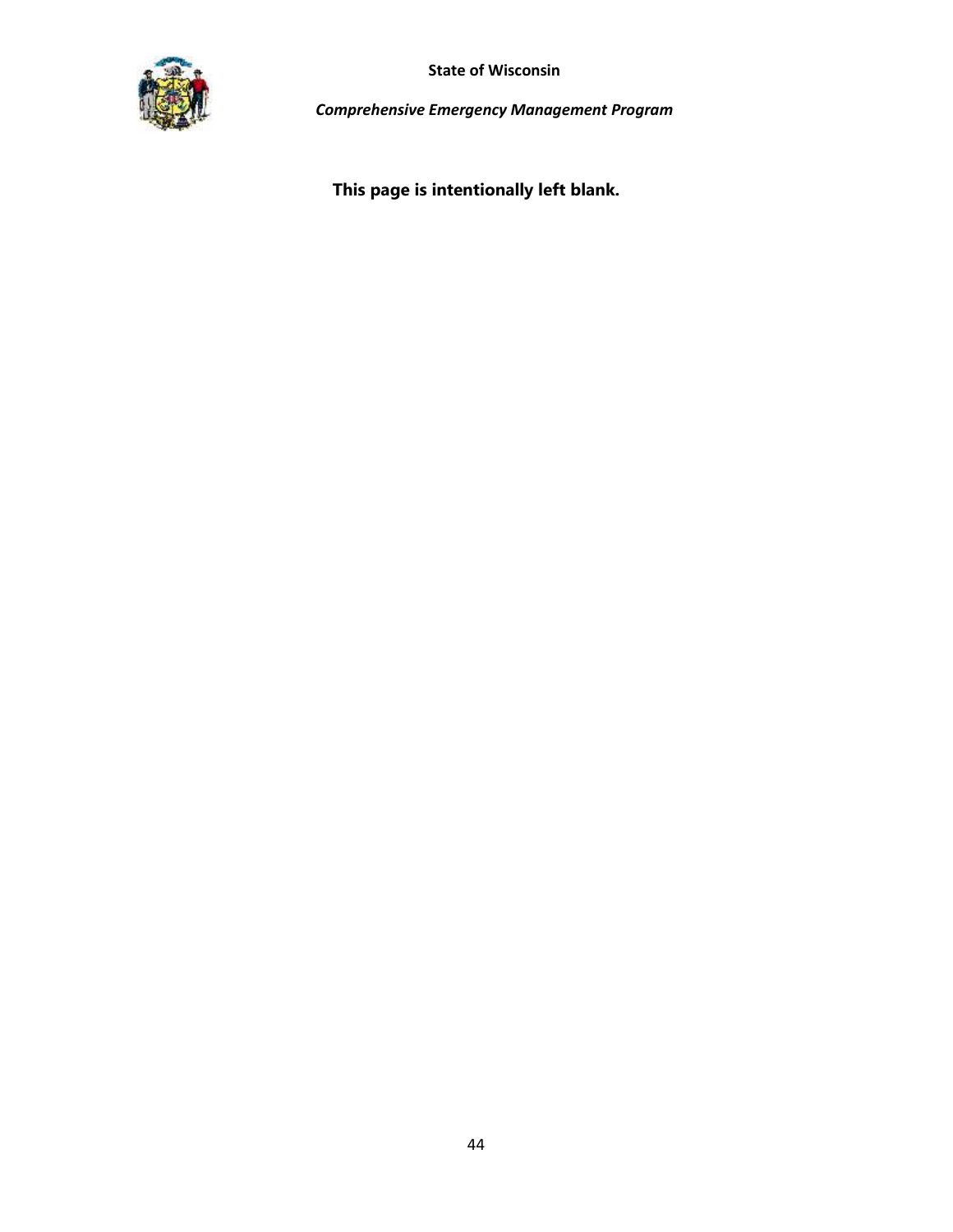

# **7. Individual Assistance (IA) Programs**

Individual Assistance (IA) encompasses a wide variety of programs, services, and financial assistance to individuals impacted by a federally declared disaster.

# **7.1 State Individual Assistance Programs**

WEM, in coordination with local, state, and federal partners, as well as non-governmental organizations and private industries, will work to ensure that all available resources for individuals and families are provided in a timely and efficient manner after a disaster. The primary state programs geared toward providing assistance to individuals impacted by a disaster include the following:

7.1.1 Wisconsin Housing and Economic Development Authority (WHEDA)

WHEDA can provide small grants to assist with emergency housing needs. Grants usually go to the American Red Cross or the Salvation Army to offset their costs. Other types of housing resources can also be made available to individuals based on housing needs and the availability of other resources. WHEDA provides assistance directly.

7.1.2 WIHousingSearch.org

WIHousingSearch.org was launched in November 2013 and was funded by Wisconsin Housing and Economic Development Authority, Wisconsin Department of Health Services and Wisconsin Division of Housing. It provides free searching and listing of rental properties to help people list and find safe, decent, affordable, accessible and, when necessary, emergency housing. This web-based service provides information for the public as well as for housing professionals seeking vital resources for their clients. There is 24/7 access online and support from a toll-free, bilingual call center, available at 1-877-428-8844, Monday through Friday, 8 a.m. to 7 p.m. The information is updated daily and can be a great resource for families displaced during times of disaster.

# 7.1.3 Wisconsin Economic Development Corporation (WEDC)

The goal of the Disaster Recovery Microloan (DRM) Program is to provide short-term assistance to businesses affected by disaster events in the state of Wisconsin.

The program will provide grants to pre-approved regional entities with the capacity to deploy rapid response microloans to businesses affected by disasters, either natural or manmade. The microloans are to assist the business with necessary restoration and operating expenses until more long-term recovery funding can be secured. Providing immediate recovery funding in this manner is a best practice in community economic disaster recovery and leads to improved odds of a business reopening and remaining open long-term. WEDC will contract with regional entities to distribute and administer these loans in their respective geographic areas of the state, as applicable.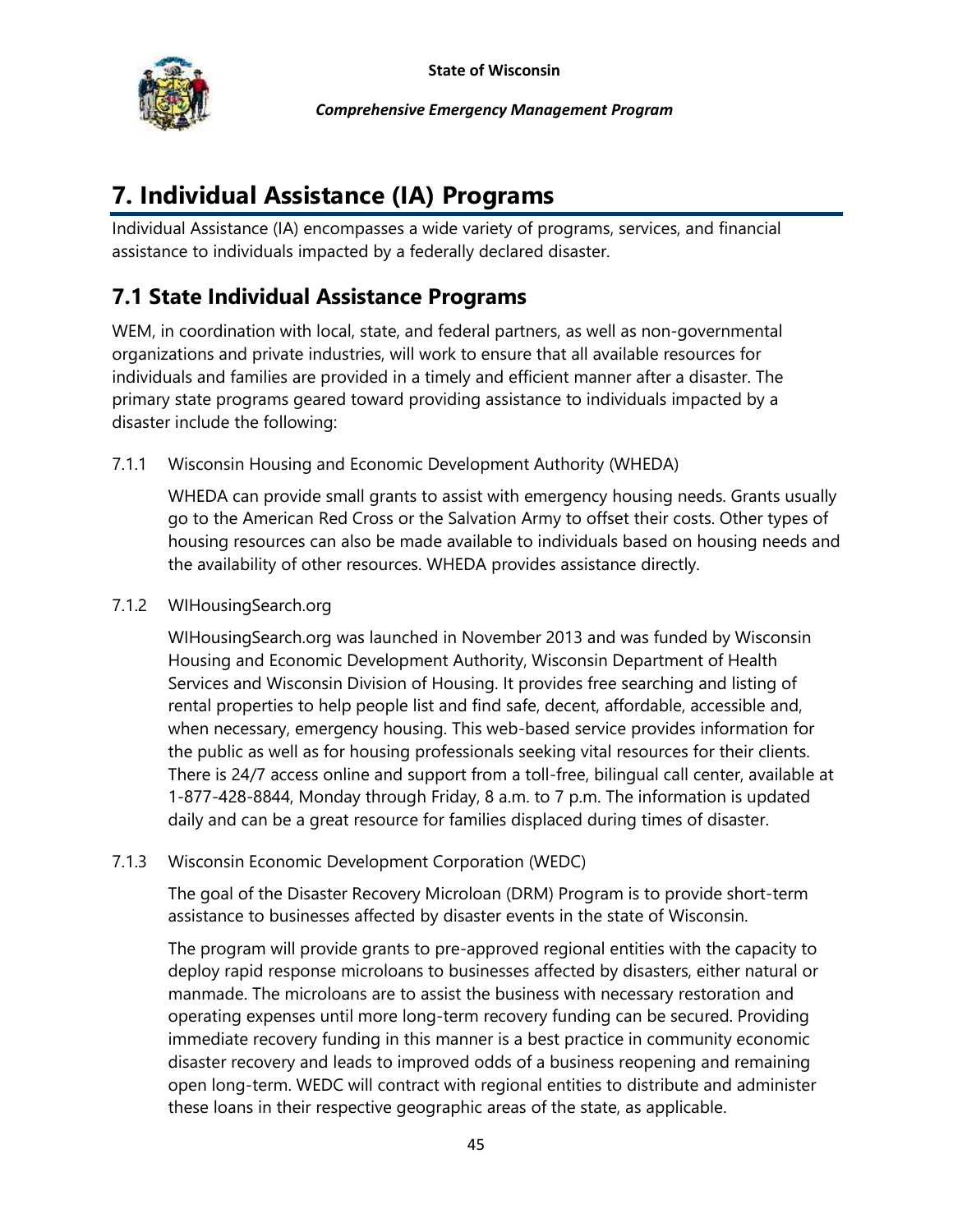

#### *Comprehensive Emergency Management Program*

### 7.1.4 Community Development Block Grant (CDBG). Department of Administration

The US Department of Housing and Urban Development provides federal funding to states through the CDBG program. The state provides CDBG funds to local governments to support their housing and community and economic development activities. The CDBG programs are administered by the Wisconsin Department of Administration (DOA). At the DOA the CDBG funds lose their federal identity.

In addition to the CDBG-Emergency Assistance Program (CDBG-EAP), there are five regular programs whose primary goal may not be disaster recovery, but which may, nonetheless, benefit communities recovering from a disaster if they meet eligibility requirements.

# CDBG-Planning (CDBG-PLNG)

CDBG Planning funds support community efforts to improve community vitality. Examples of eligible projects include the development of comprehensive plans, community development plans, and small area and neighborhood plans. Grants are limited to projects that, if implemented, would meet a CDBG National Objective and are offered on an annual competitive basis.

# CDBG-Economic Development (CDBG-ED)

CDBG Economic Development funds are awarded to local governments to support economic development projects that spur job creation for low- to moderate-income residents located in communities of fewer than 50,000. The state grants funds to a municipality who in turn makes a loan to a business for the purpose of job creation. Examples of eligible projects include business loans to purchase equipment or provide working capital.

# CDBG-Public Facilities (CDBG-PF)

CDBG Public Facilities funds support infrastructure and facility projects for communities. Some examples of eligible projects include streets, drainage systems, water and sewer systems, sidewalks, and community centers. Funds are available on an annual competitive basis.

# CDBG-Public Facilities-Economic Development (CDBG-PFED)

CDBG-PFED funds are awarded to local governments for public infrastructure projects that support business expansion or retention. Examples of eligible applications include new or improved water and sewer service and streets that result in business expansion and job opportunities for low- to moderate-income individuals.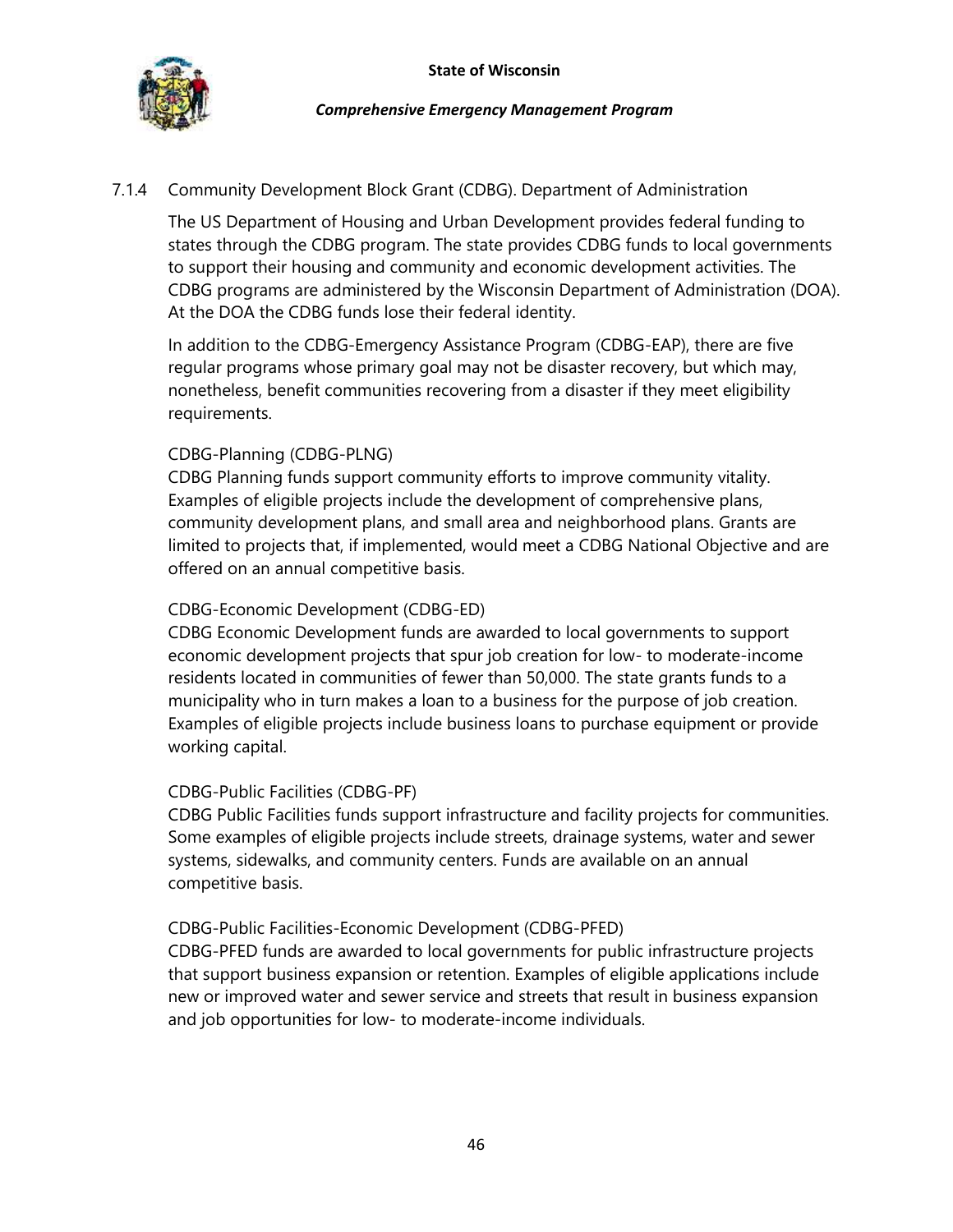

#### *Comprehensive Emergency Management Program*

# CDBG Affordable Housing Funds

CDBG affordable housing funds help communities improve and expand the supply of affordable housing for low and moderate-income families. Eligible activities include housing rehabilitation, homeownership assistance, and acquisition, demolition, or site improvements for construction of affordable housing. Funds are available on an annual basis with priority given to applications from regions with a lead county agency.

# CDBG Emergency Assistance Program (CDBG-EAP)

The CDBG-EAP is administered by the Wisconsin Department of Administration, Division of Energy, Housing, and Community Development, under Title I of the Housing and Community Development Act of 1974, as amended. CDBG-EAP funds assist communities recover from a recent natural or manmade disaster. Eligible activities include repair of disaster related damage to dwellings, assistance to purchase replacement dwellings, and repair and restoration of public infrastructure and facilities.

# **Eligibility**

A local unit of government interested in applying for CDBG-EAP funds must do so within 90 days of the disaster event.

# Eligible Activities

CDBG-EAP funds may be used to address damage caused by the disaster, including the following:

- Repair of disaster-related damage to the dwelling unit, including repair or replacement of plumbing, heating, and electrical systems
- Acquisition and demolition of dwellings unable to be repaired
- Down payment and closing cost assistance for the purchase of replacement dwellings
- Assistance is limited to 50% of the pre-disaster equalized assessed value
- Public owned utility system repairs; streets and sidewalks
- Community centers

CDBG-EAP funds may not be used for the following:

- Repairs or other costs covered by insurance or other federal or state assistance
- Cleaning
- Replacement of furniture, food, clothing, or other personal items
- Any repairs not directly related to the disaster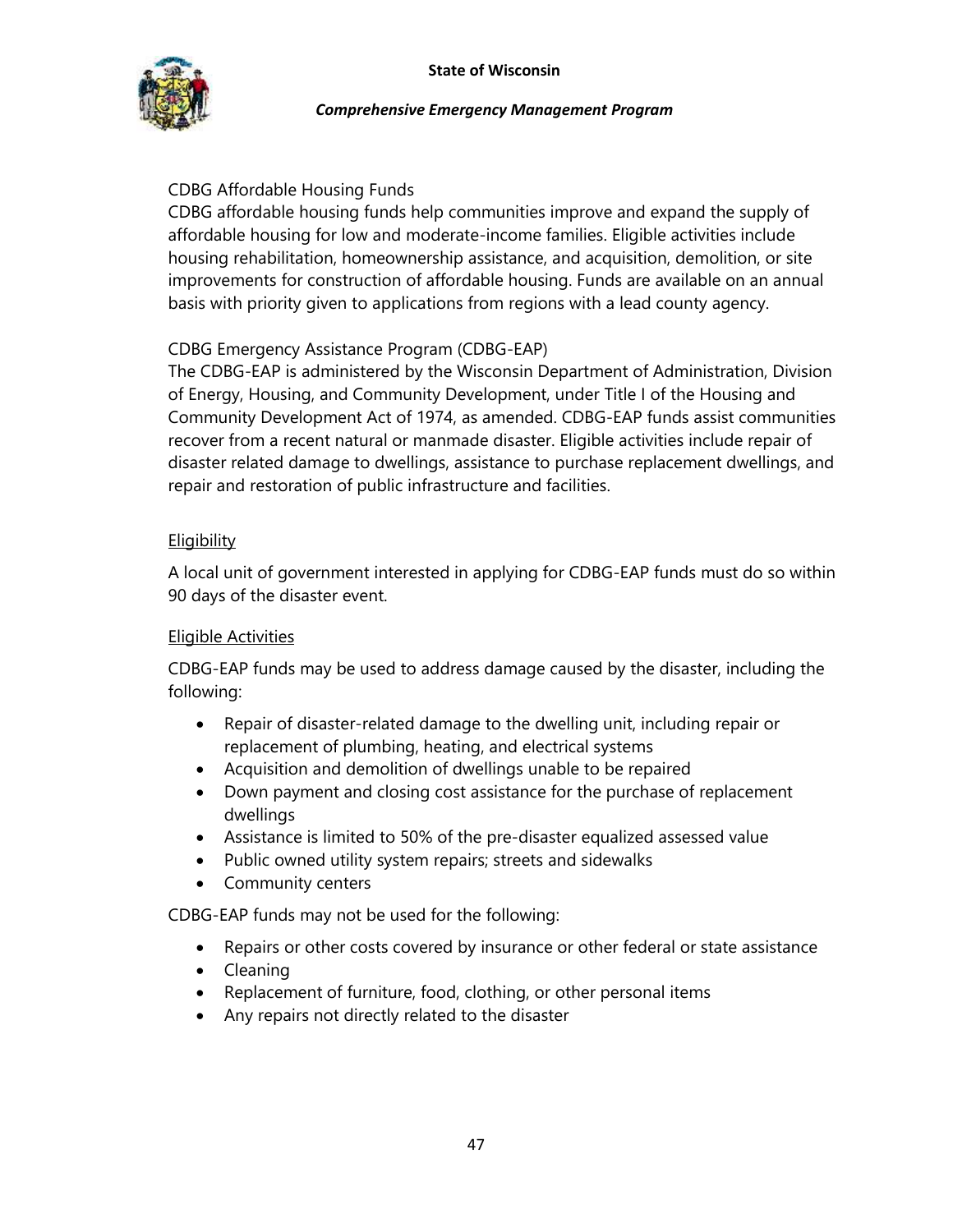

# **7.2 Federal Individual Assistance (IA) Programs**

Federal IA programs may be made available as part of a major disaster declaration. When made available, WEM designates FEMA as the administrative agent for IA programs. The WEM IA Officer will assist in the implementation of the programs and will work in collaboration with partners at all levels of government to coordinate recovery efforts. The federal IA programs are geared toward providing assistance to individuals impacted by a disaster and include the following:

7.2.1 Individuals and Households Program (IHP)

FEMA's IHP is broken down into two grant programs:

# Housing Assistance (HA)

Those who are displaced from their primary residence and are uninsured or underinsured may be eligible for HA. This assistance includes temporary housing, housing repair, housing replacement, and in rare instances permanent and semi-permanent housing.

# Other Needs Assistance (ONA)

This may be used for medical, dental, and funeral expenses caused by the disaster. Personal property, transportation, and moving and storage assistance may also be eligible after submitting a Small Business Authority (SBA) loan application. This assistance is a cost share between FEMA and the state.

Most categories of ONA are dependent on survivors completing an SBA disaster loan application. This application is automatically sent to a survivor after completing the FEMA registration process. If a survivor qualifies for an SBA loan to replace personal property, he or she will not be eligible for SBA-dependent ONA. Disaster-related funeral, dental, and medical expenses are the only categories of ONA that are not dependent on completing the SBA loan application. As part of the annual State Administrative Plan for Individual Assistance, the state sets maximum payments for disaster-related funeral expenses, car repair, and car replacement.

# 7.2.2 Supplemental Individual Assistance (IA) Programs

FEMA also offers supplemental IA programs. The state may be required to apply for these supplemental IA programs and FEMA may conduct additional assessments prior to providing these programs. The applicable state agency is notated.

# Crisis Counseling, Department of Health Services

The Crisis Counseling Assistance and Training Program (CCP) is designed to provide supplemental funding to states for short-term crisis counseling services to people affected in presidentially declared disasters. There are two separate portions of the CCP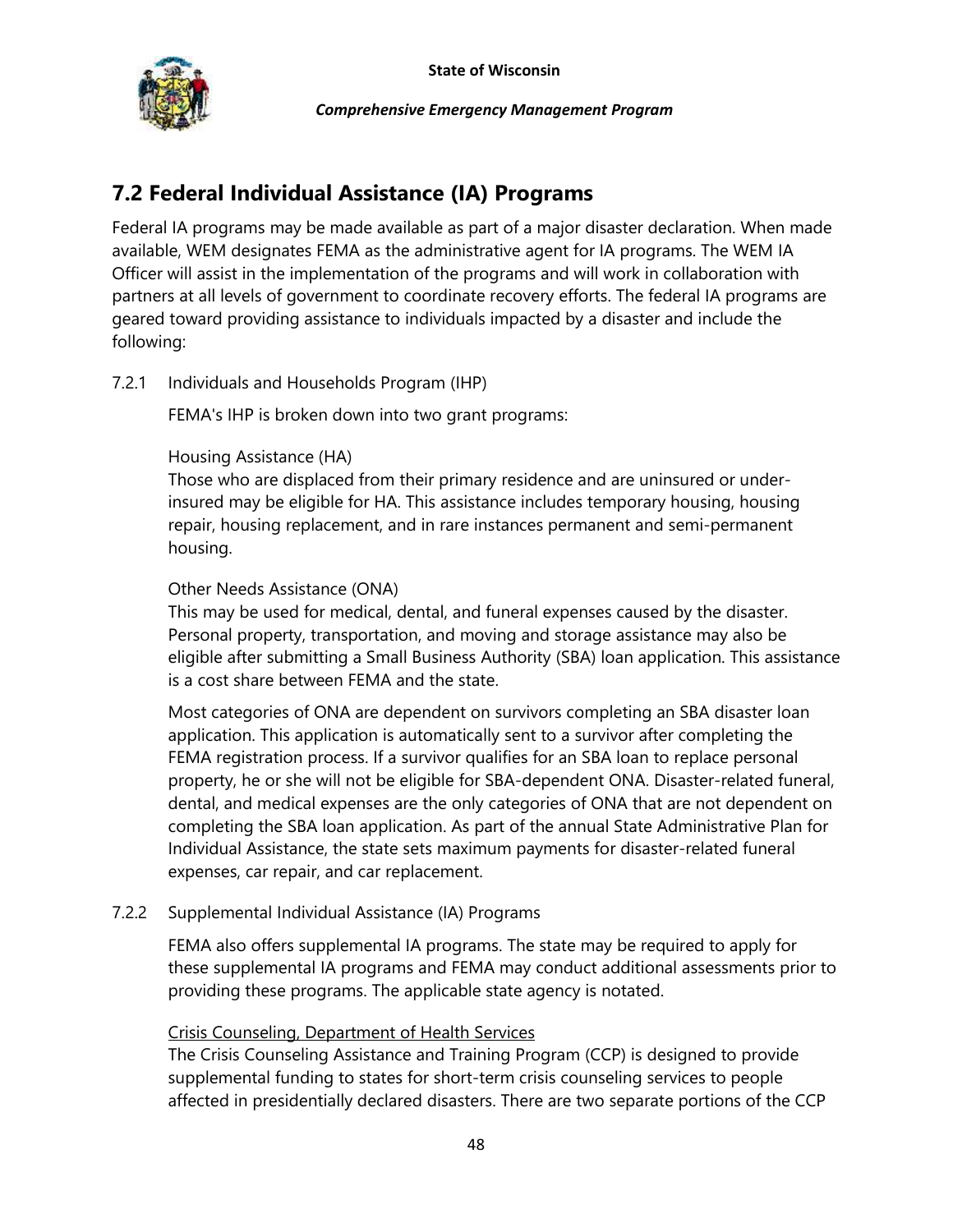

#### *Comprehensive Emergency Management Program*

that can be funded: immediate services and regular services. A state may request either or both types of funding.

# Disaster Unemployment, Department of Workforce Development

The Disaster Unemployment Assistance (DUA) program provides unemployment benefits and reemployment services to individuals who have become unemployed because of major disasters. Benefits begin with the date the individual was unemployed due to the disaster incident and can extend up to 27 weeks after the declaration date. These benefits are made available to individuals not covered by other unemployment compensation programs, such as self-employed individuals, farmers, migrant, and seasonal workers, and those who have insufficient quarters of coverage to qualify for other unemployment compensation. All unemployed individuals must register with the state's employment services office before they can receive DUA benefits.

# Disaster Legal Services, Wisconsin American Bar Association

Through an agreement with the Young Lawyers Division of the American Bar Association, FEMA can provide free legal assistance to disaster victims. Legal advice is limited to cases that will not produce a fee (i.e., these attorneys work without payment). Cases that may generate a fee are turned over to the local lawyer referral service. The assistance that participating lawyers provide typically includes

- assistance with insurance claims (life, medical, property, etc.).
- counseling on landlord/tenant problems.
- assistance with consumer protection matters, remedies, and procedures; and
- replacement of wills and other important legal documents destroyed in a major disaster.

# Disaster Case Management, Department of Health Services

DCM provides relief to disaster survivors by connecting them with the resources and services of multiple agencies, including those that will develop individual recovery plans that incorporate sustainable assistance for the household's recovery. Based on the FEMA assessment, two types of DCM programs may be requested:

- Immediate DCM (IDCM) is a rapid response component of the DCM program. IDCM services may deploy based on either the state's request for DCM as a part of a declaration request, or a written request submitted to FEMA within 15 days of the date of declaration. The need for IDCM will be determined by the outcome of the DCM assessment and concurrence from FEMA.
- The State DCM Grant is a federal grant that makes funds available to the state to implement a DCM program using providers to offer DCM services for long-term, disaster-related unmet needs.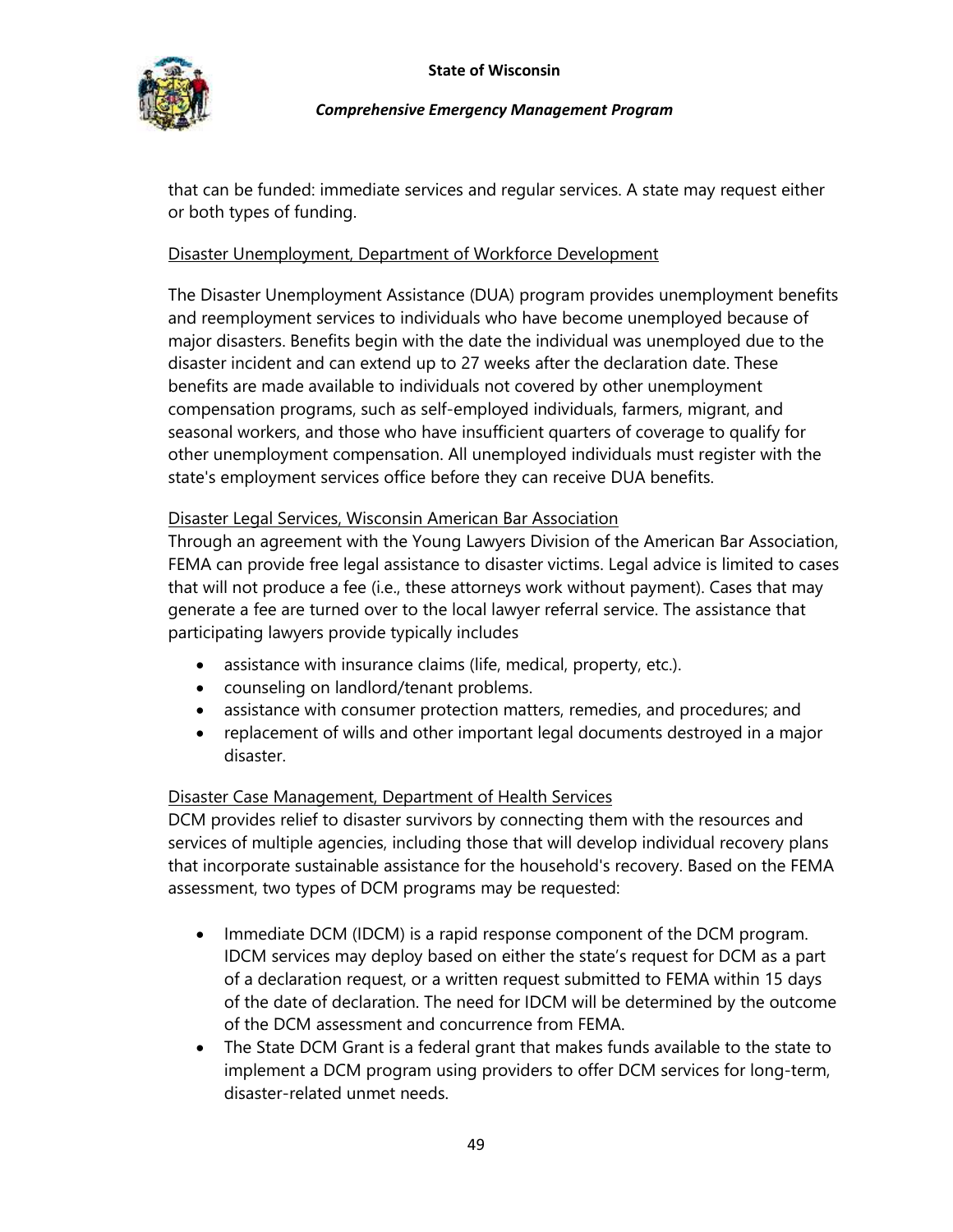

*Comprehensive Emergency Management Program*

# **7.3 Disaster Recovery Centers**

Joint FEMA/State Disaster Recovery Centers (DRCs) may be opened for a disaster that includes IA. DRCs are typically located in or near an affected area to ensure disaster victims can speak directly with FEMA, the Small Business Administration, the state, and other agencies/organizations providing recovery assistance. The state will also make available representatives and information from state agencies at each DRC.

- The identification and coordination of the DRCs is done through the SEOC in conjunction with the State Individual Assistance Officer (SIAO).
- The SIAO will coordinate with impacted counties to identify appropriate locations for DRC and to ensure that they meet federal requirements.
- Long Term Recovery groups and Volunteer Organizations Active in Disasters can be included and need to be included in the agreement with FEMA and provide local services.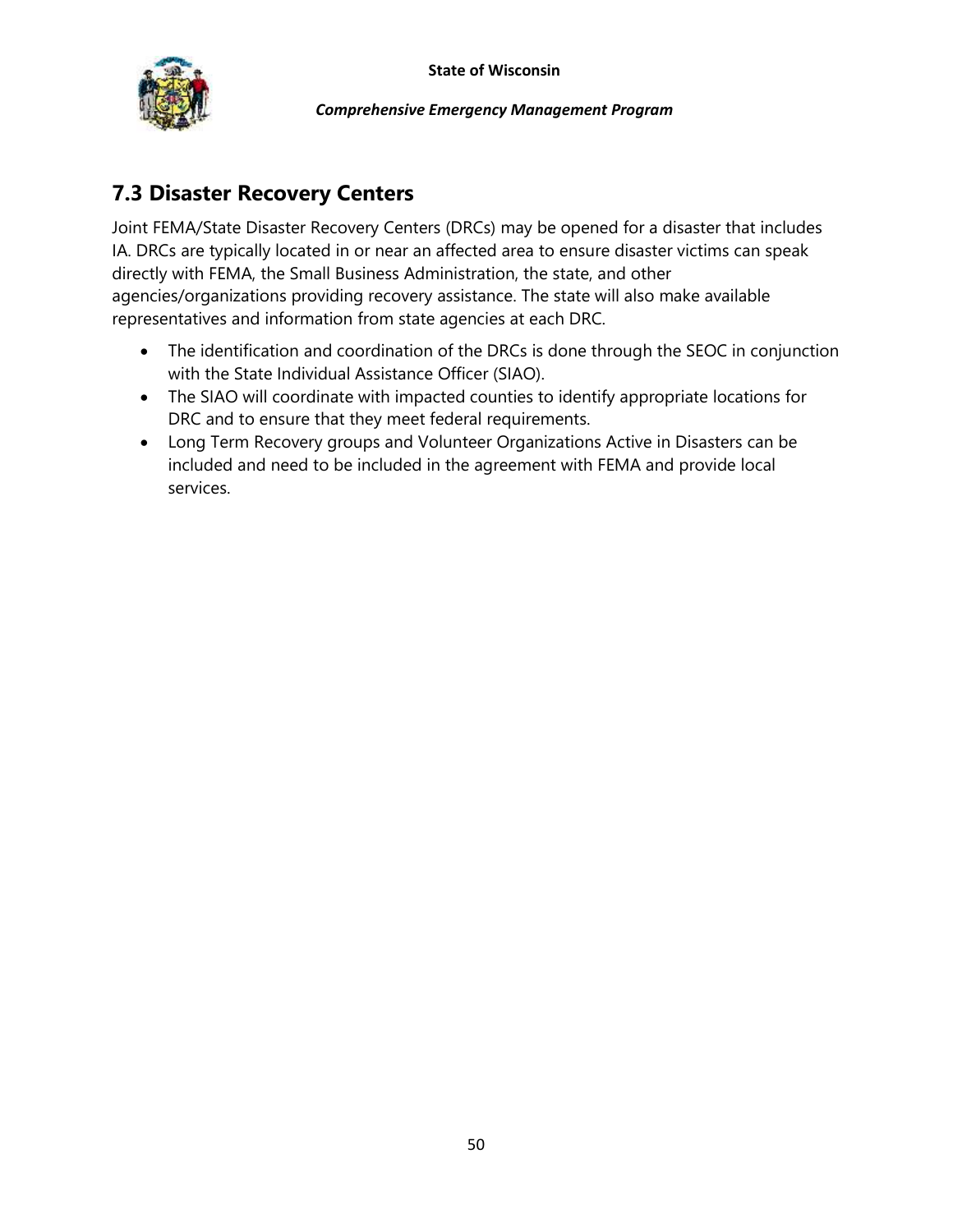

# **8. Hazard Mitigation Assistance (HMA) Programs**

Hazard Mitigation Assistance (HMA) programs provide assistance to mitigate future disaster damages. HMA programs support efforts to recover in a manner that is stronger, safer, and more resilient.

# **8.1 Local Responsibility**

Local units of government (counties, cities, villages, towns, and tribes) are responsible for developing and implementing hazard mitigation programs at the local level to reduce risks from the hazards that impact their communities. It is the responsibility of local governments to attend mitigation training offered by WEM and FEMA. In federally declared disasters, it is important that impacted local governments attend hazard mitigation briefings and work with the WEM Mitigation Section to identify appropriate mitigation opportunities and to apply for Hazard Mitigation Grant Program funds or Section 406 funding through the Public Assistance program. Local units of government also have opportunities to apply for federal grants through annual nationally competitive grant programs like the Building Resilient Infrastructure and Communities (BRIC) Program and Flood Mitigation Assistance (FMA) Grant Program, both appropriated annually.

# 8.1.1 Local Hazard Mitigation Plan

Local governments must prepare, adopt, and maintain a local hazard mitigation plan to be eligible for federal HMA programs. The plan must meet FEMA regulations and requirements and be current (updated, adopted, and approved by WEM and FEMA every five years). Funding to develop and update hazard mitigation plans is available through the FEMA HMA programs which are administered by WEM.

Based on the relatively limited available funding for the large numbers of jurisdictions, the state's priority for planning grants is countywide, multi-jurisdictional hazard mitigation plans. WEM also supports tribal hazard mitigation planning through funding grants for tribal mitigation plans; tribes also have the option of participating in a multi-jurisdictional county or regional hazard mitigation plan. Almost all counties and tribes have or are developing such plans and many of the existing plans are under revision to meet the five-year update requirement.

Even though WEM works closely to let counties and tribes know when their plan will be expiring, it is the responsibility of the respective county or tribe to apply when funding is available to keep their plan current. If a grant is awarded, the local government is responsible for implementing the grant within the approved scope of work and period of performance with the final product being a WEM- and FEMA-approved hazard mitigation plan. Once a plan is approved by WEM and FEMA, participating jurisdictions are eligible to apply for HMA grants to implement mitigation measures identified in the plan.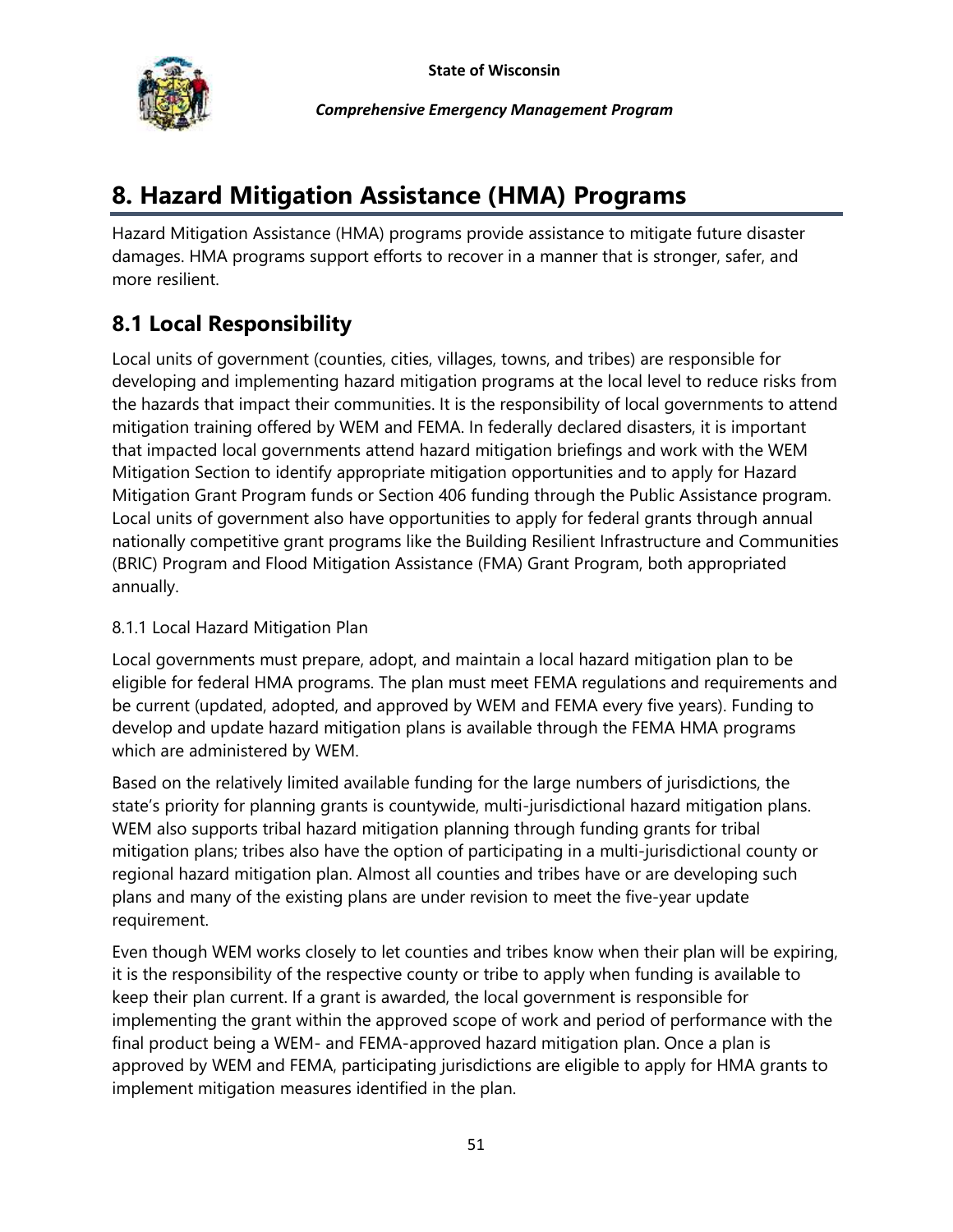

# **8.2 State Hazard Mitigation Program**

WEM is the lead agency for developing and implementing a statewide hazard mitigation program. The Hazard Mitigation Section manages the overall state hazard mitigation program including, but not limited to, the following:

- Maintaining and updating the Wisconsin State Hazard Mitigation Plan (SHMP) every five years
- Leading the Wisconsin Silver Jackets Hazard Mitigation Team (WSJHMT) and co-chairing the Wisconsin Recovery Task Force
- Coordinating with the WSJHMT to implement action items identified in the SHMP Mitigation Strategy to further the goals identified in the plan
- Administering the FEMA Hazard Mitigation Assistance (HMA) programs:
	- o Hazard Mitigation Grant Program (HMGP)
	- o Pre-Disaster Mitigation program (sunset in 2019)
	- o Building Resilient Infrastructure and Communities (BRIC) Program (started in 2020)
	- o Flood Mitigation Assistance program
- Participating in Joint Field Office operations after a federally declared disaster to create a Hazard Mitigation Strategy and implement the HMGP
- Coordinating with State Individual Assistance Officer and State Public Assistance Officer during declared disasters to ensure that appropriate mitigation measures are being implemented during recovery
- Coordinating funding opportunities with state partner agencies (e.g., Department of Natural Resources and Department of Administration) and non-profit partners to find matching opportunities for grants funded by FEMA, enabling all funding to accomplish as much mitigation as possible in the state
- Maintaining and updating the State Administrative Plan for HMGP
- Providing technical assistance to state agencies, local governments, and eligible private non-profit (PNP) organizations regarding mitigation planning and project development and implementation
- Providing hazard mitigation training for state, local, and PNP organizations
- Serving on a variety of teams, workgroups, etc., to further state mitigation goals

# 8.2.1 Wisconsin Hazard Mitigation Plan (WHMP)

A key component of the state's hazard mitigation program is the Wisconsin State Hazard Mitigation Plan (SHMP). For the state to be eligible to receive federal assistance for permanent work under the FEMA Public Assistance program, and mitigation grants under the Hazard Mitigation Assistance (HMA) programs, the state must have a current, FEMA-approved plan. The funds available through the HMA programs support long-term recovery efforts at both the state and local levels.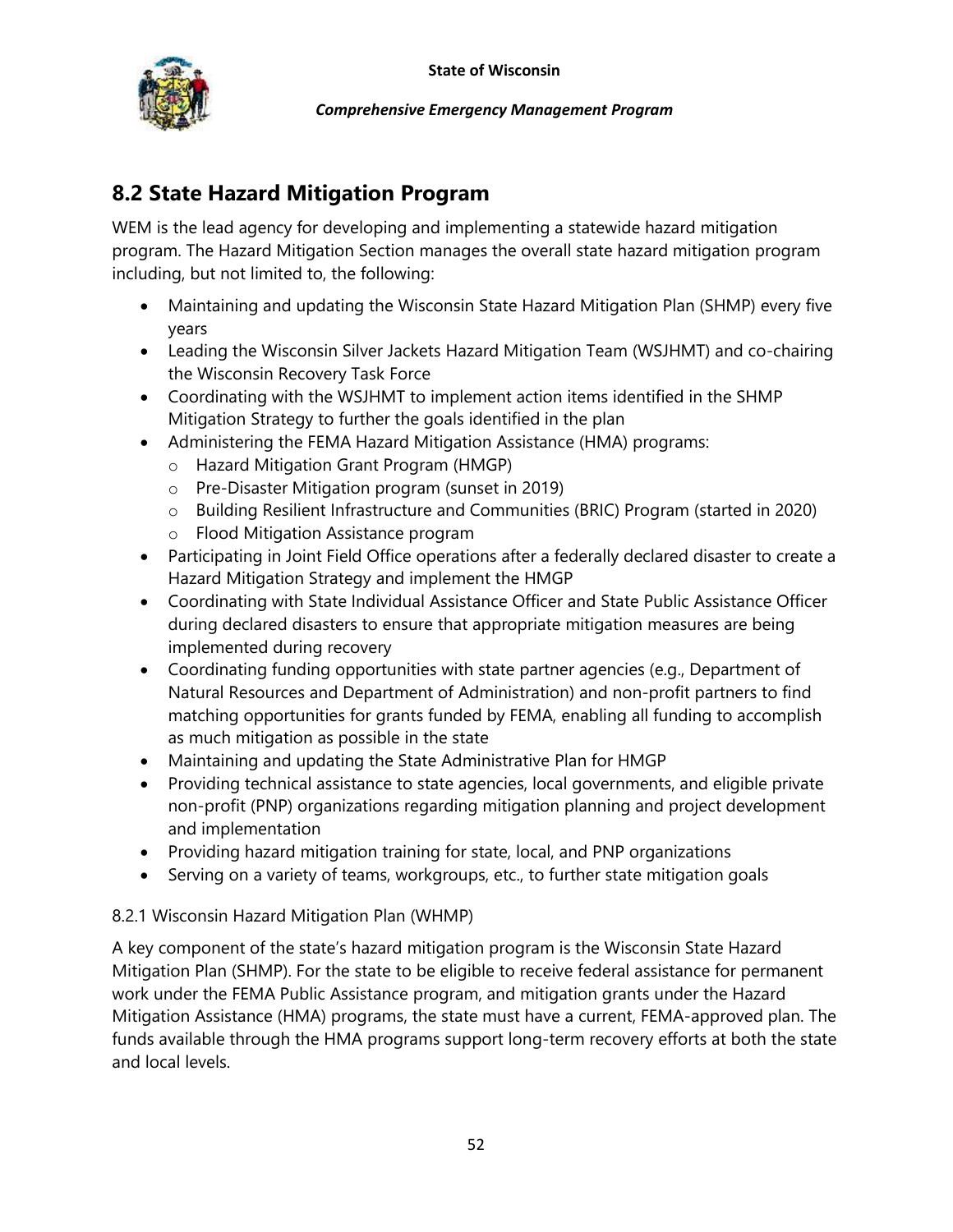

#### *Comprehensive Emergency Management Program*

The purpose of the SHMP is to identify Wisconsin's major natural hazards, assess the risk and impacts of those hazards to the state, and recommend actions to reduce vulnerability using the technical and programmatic resources of Wisconsin's state agencies. The SHMP meets the planning requirements found in 44 CFR Parts 201.4 and 201.5. Wisconsin is an "enhanced plan" state, which means that the SHMP and the Mitigation Section meets additional programmatic capabilities. As a result, Wisconsin is eligible to receive an amount equivalent to 20% of the FEMA assistance provided for the disaster declaration for the HMGP. That is 33% more funding than if the state had a "standard" plan.

The State of Wisconsin Hazard Mitigation Plan identifies five goals to further mitigation statewide:

- 1. Minimize human, economic, and environmental disruption from natural hazards.
- 2. Enhance public education about disaster preparedness and resistance and expand public awareness of natural hazards.
- 3. Encourage hazard mitigation planning.
- 4. Support intergovernmental coordination and cooperation among federal, state, and local authorities regarding hazard mitigation activities.
- 5. Improve the disaster resistance of buildings, structures, and infrastructure whether new construction, expansion, or renovation.

# 8.2.2 Wisconsin Silver Jackets Hazard Mitigation Team (WSJHMT)

The Wisconsin Silver Jackets Hazard Mitigation Team (WSJHMT) is responsible for maintaining and updating the WHMP and implementing the strategies identified in the plan. The WSJHMT is comprised of representatives from state and federal agencies as well as non-governmental organizations. The WSJHMT is chaired by the State Hazard Mitigation Officer (SHMO).

During recovery following a disaster, the WSJHMT assists state and local governments by providing technical assistance, preventing duplication of efforts and funding among the participating agencies, identifying, and prioritizing mitigation projects, and identifying funding options for implementing long-term mitigation projects whether through individual agencies or by "packaging" funding among the different programs. The WSJHMT also serves as the Mitigation Recovery Support Function subcommittee of the Wisconsin Recovery Task Force.

# 8.2.3 State Administration of FEMA Hazard Mitigation Assistance (HMA) Programs

WEM is designated as the state agency responsible for management and administration of the FEMA's Hazard Mitigation Grant Program (HMGP), Pre-Disaster Mitigation (PDM) program, Building Resilient Infrastructure and Communities (BRIC) Grant Program, and Flood Mitigation Assistance (FMA) Program. State funding for HMGP projects is authorized under Chapter 323, Wis. Stats. and will be made available when a Presidential Disaster Declaration is received. The non-federal share will be split evenly between the state and the subrecipient for the HMGP only.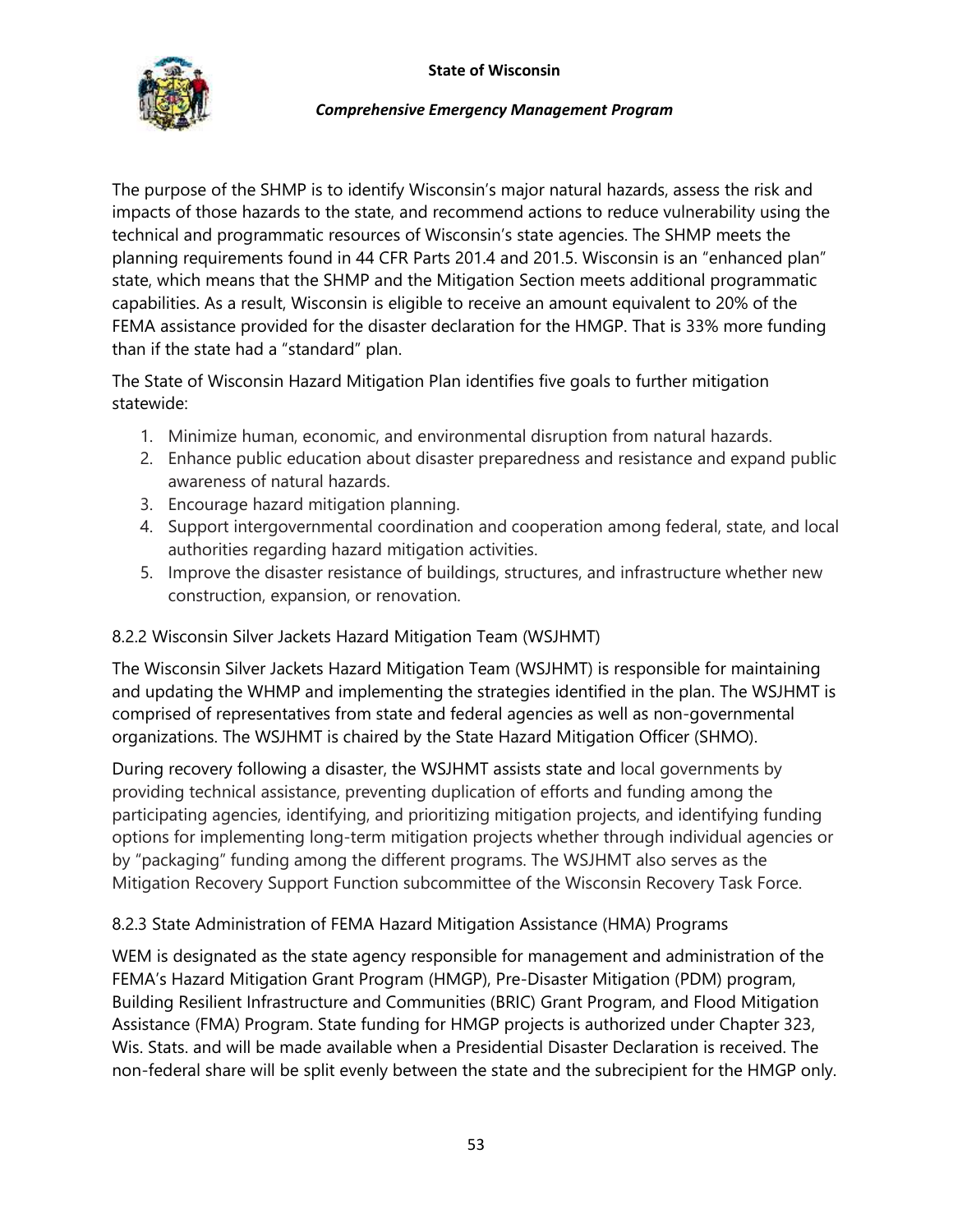

# 8.2.4 Municipal Flood Control (MFC) Program

As a part of the state hazard mitigation effort, WEM maintains close coordination with the Department of Natural Resources (DNR). The DNR, as the state's lead floodplain management and regulation agency, plays a key role in providing technical assistance for mitigation programs and in developing the hazard mitigation action plan in flood disasters. The DNR administers the MFC program as defined by Ch. NR 199, Wisconsin Administrative Code. The program helps local governments minimize flooding and flood-related damages through various types of projects. Projects shall minimize harm to existing beneficial functions of water bodies and wetlands, maintain natural aquatic and riparian environments, use stormwater detention and retention structures and natural storage to the greatest extent possible, and provide opportunities for public access to water bodies and to the floodplain.

# Eligible Recipients

Eligible recipients include cities, villages, towns, tribes, and metropolitan sewerage districts. Counties can cooperate with an eligible recipient.

### **Funding**

If funding is available, the grants are offered every other year with the application date usually in the spring of even years. The state share may not be greater than 50% of the eligible project cost and no recipient can receive more than 20% of the funding available.

# Eligible Activities

- Property acquisition and removal of structures for permanent open space or flood water storage
- Acquisition of vacant land or flood water flowage easement to facilitate more efficient flood flows to the water body
- Floodproofing and flood elevation of public and private structures in the floodplain.
- Flood water control detention/retention ponds
- Riparian restoration on a watercourse
- Floodplain mapping

# **8.3 FEMA Hazard Mitigation Assistance (HMA)**

FEMA HMA programs include funding; technical assistance and training; and guidance and policy for implementing the provisions and requirements of the hazard mitigation program. FEMA's role includes, but is not limited to, the following:

- Providing technical assistance and training for state, local, and tribal governments to further mitigation goals and objectives
- Reviewing and approving state hazard mitigation plans in accordance with 44 CFR Parts 201.4 and 201.5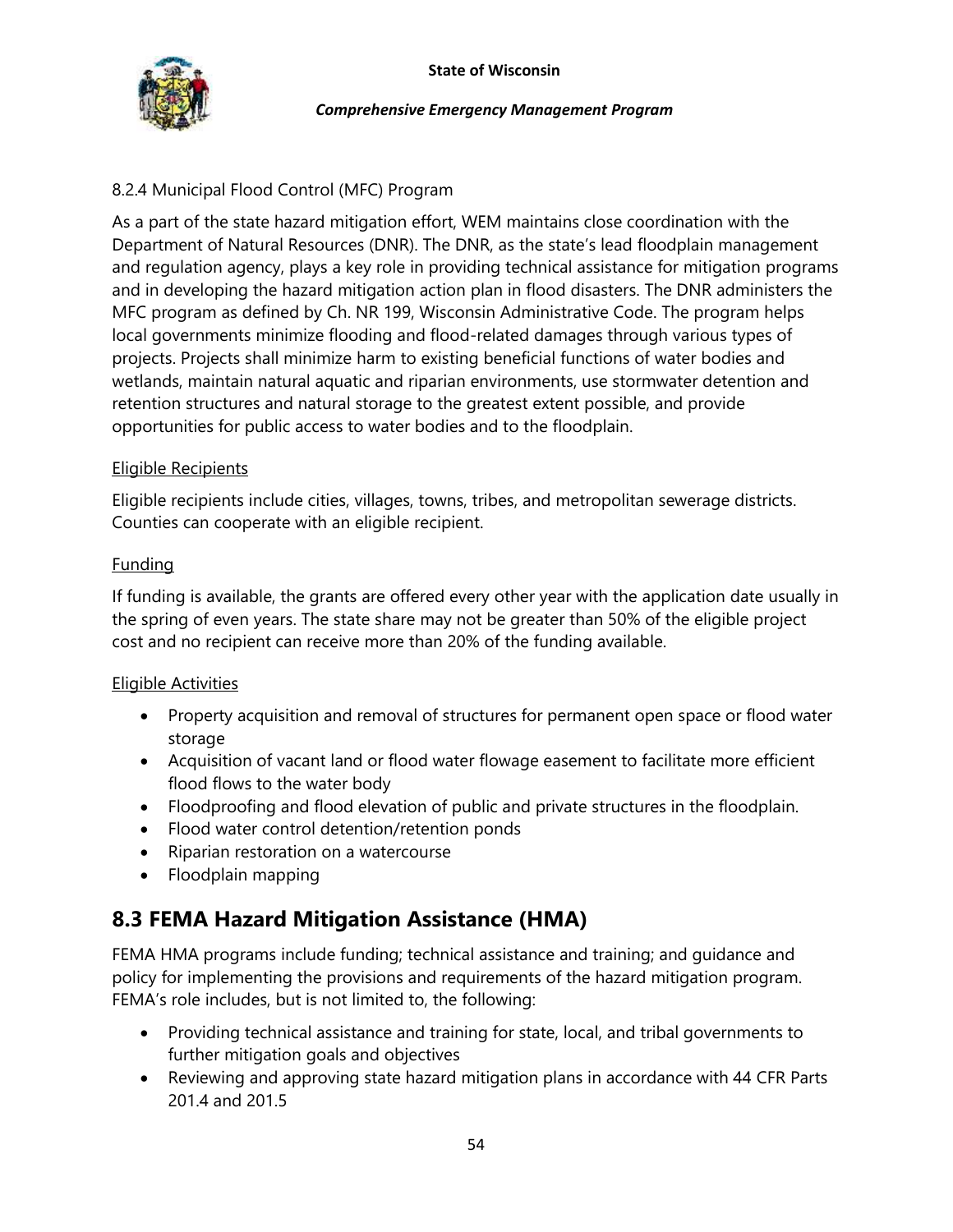

*Comprehensive Emergency Management Program*

- Reviewing and approving local hazard mitigation plans, unless that authority has been delegated to the state, to meet 44 CFR Part 201.6
- Reviewing and approving tribal hazard mitigation plans to meet 44 CFR Part 201.8
- Developing guidance and policy for mitigation planning and assistance programs
- Reviewing and approving the Wisconsin Administrative Plan for HMGP
- Administration of the FEMA HMA programs including:
	- o providing guidance and technical assistance.
	- o reviewing and approving applications and obligating funds to the states.
	- $\circ$  reviewing and approving environmental reviews for mitigation projects; and
	- o providing oversight to the state on implementing the programs.
- The Federal Hazard Mitigation Officer assigned to Wisconsin is a member of the WHMT and the WRTF Mitigation RSF Subcommittee
- FEMA hazard mitigation staff participates in Joint Field Operations (JFO) following a federally declared disaster to implement the HMGP

FEMA provides three HMA programs that provide funding for eligible mitigation projects that reduce losses and protect life and property from future disaster damages.

# 8.3.1 Hazard Mitigation Grant Program (HMGP)

The HMGP is administered by WEM and makes grants available to state and local governments as well as eligible private, non-profit organizations and Indian tribes to implement long-term mitigation measures following a Presidential Disaster Declaration. Federally recognized tribes can submit their own request for a Presidential Disaster Declaration and be eligible for HMGP funding after a disaster even if the area crosses state lines. The State of Wisconsin Hazard Mitigation Administrative Plan identifies the state's processes and procedures for administering the program.

# Eligible Recipients

The state is the recipient with eligible subrecipients the same as those identified for the FEMA Public Assistance (PA) program. Individuals and businesses are not eligible to apply; however, an eligible recipient may apply for funding to mitigate private structures. Federally recognized tribes that are granted a Presidential Disaster Declaration can apply directly to FEMA as a recipient.

# **Funding**

The amount of funding available for the HMGP is based upon the total federal assistance to be provided by FEMA for disaster recovery under the Presidential Disaster Declaration. Since Wisconsin's State Hazard Mitigation Plan is an enhanced plan, the state receives an amount equivalent to 20% of the FEMA federal assistance provided for the disaster declaration, rather than the 15% awarded for states with a standard plan designation. The HMGP will provide up to 85% of the eligible costs with a 25% local match required. The State of Wisconsin provides up to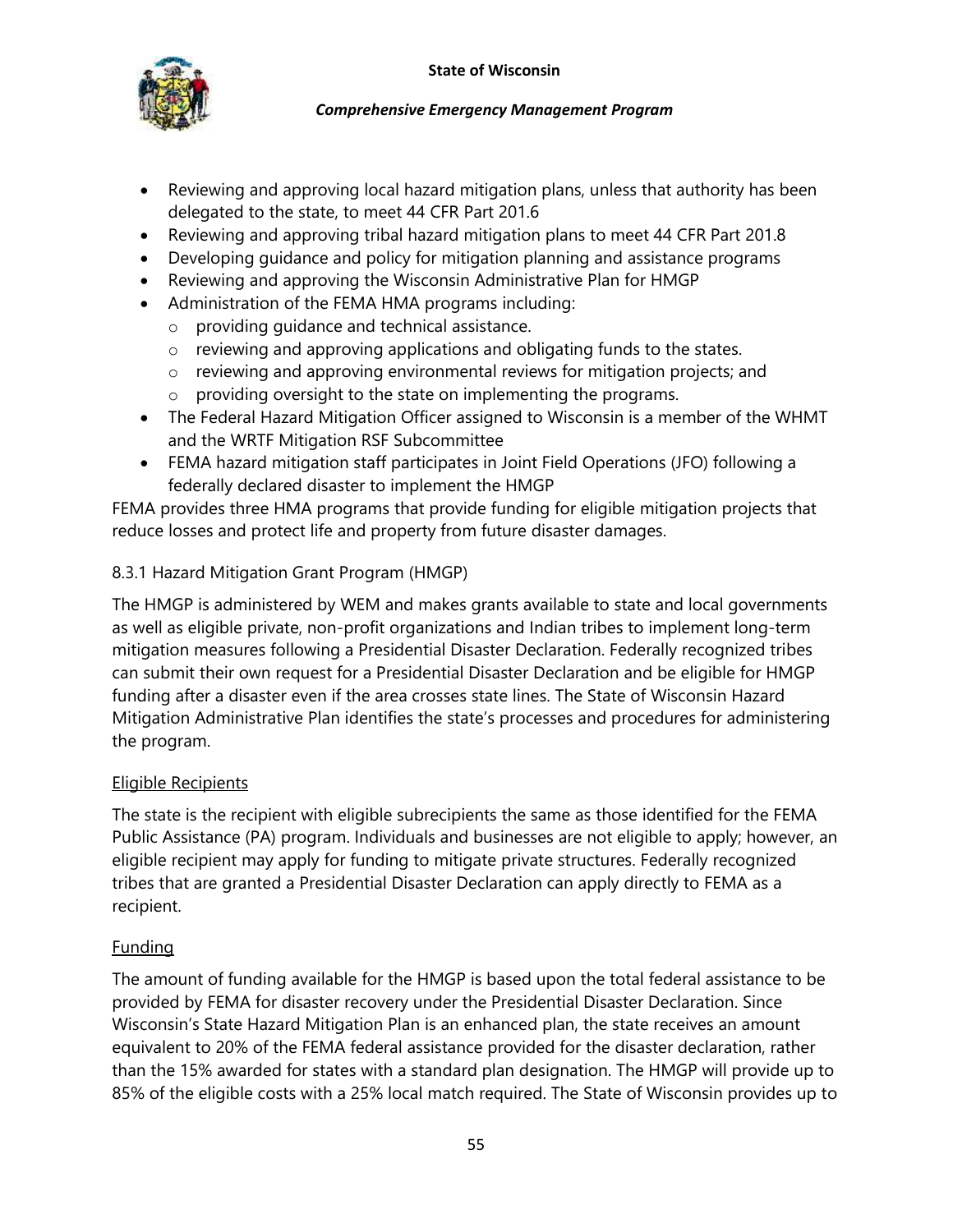

#### *Comprehensive Emergency Management Program*

half of the local match bringing the local match to 12.5% of the total costs. The local match can be provided from any funding source except another federal source.

# Requirements

For projects to be eligible the following must be true:

- Cost-effective
- Environmentally sound
- Best alternative
- Solve a repetitive problem
- The community must be participating and in good standing with the National Flood Insurance Program (NFIP)
- The community must have a FEMA-approved all-hazards mitigation plan

The state solicits applications and selects projects based on funding availability and state priorities. Selected applications are submitted to FEMA for approval and funding. Eligible activities include the following:

- Property acquisition and demolition or relocation
- Structure elevation
- Floodproofing
- Localized flood reduction projects
- Structural retrofitting of existing structures
- Non-structural retrofitting of existing buildings and facilities
- Saferoom construction
- Wind retrofits
- Infrastructure retrofit
- Soil stabilization
- Wildfire mitigation
- Post-disaster code enforcement
- Generators
- Advance Assistance
- 5% Initiative projects
- Hazard mitigation planning

8.3.2 Building Resilient Infrastructure and Communities (BRIC) and Pre-Disaster Mitigation (PDM) Programs

The BRIC Program, which replaced the PDM program in 2020, is administered by WEM and makes grants available to state, tribal, and local governments to implement long-term mitigation measures that will reduce overall risk to people and structures from future hazard events. BRIC incorporates a focus on projects that reduce risk to infrastructure and lifelines, with prioritization for nature-based solutions and projects funded in areas with enhance building codes.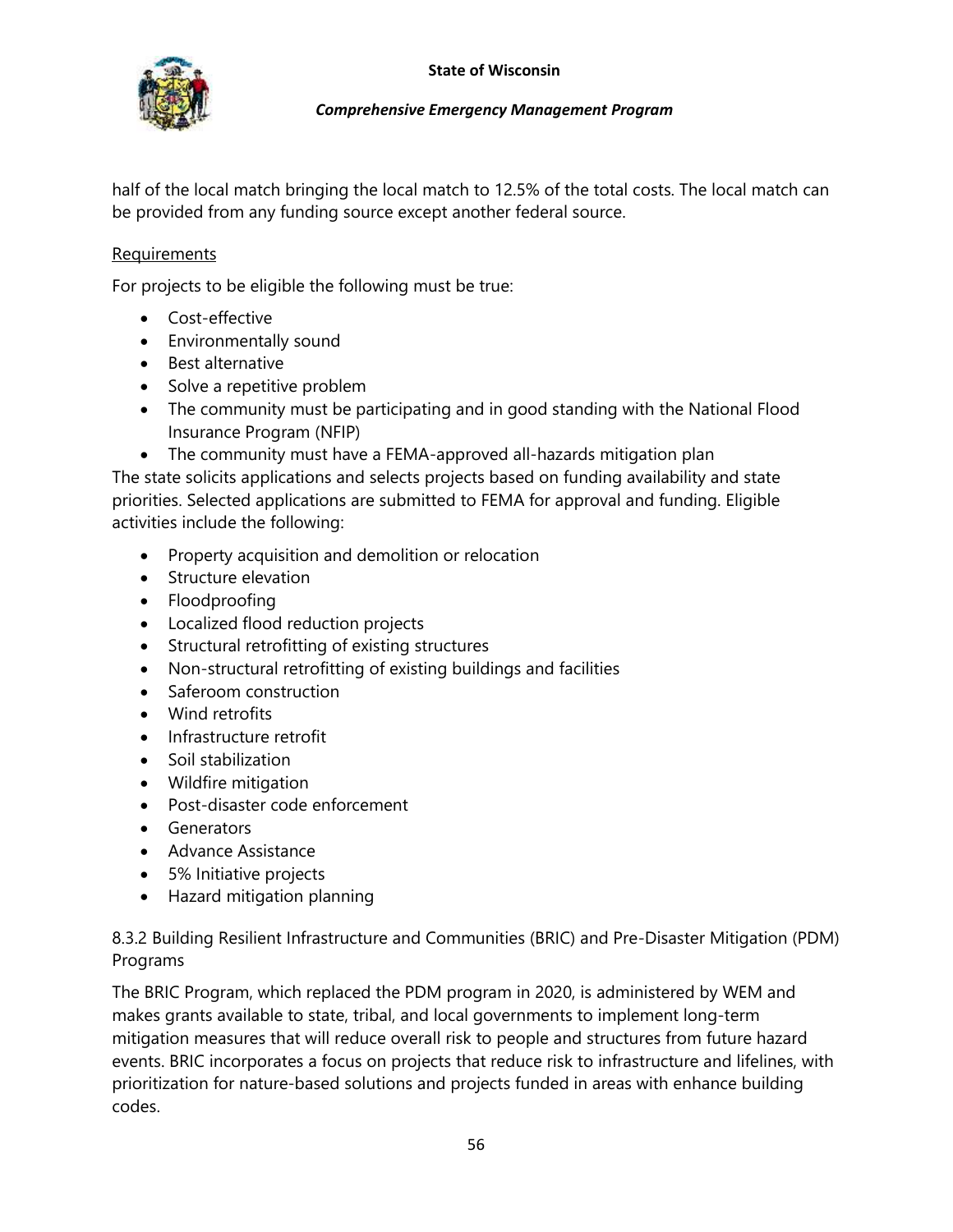

#### *Comprehensive Emergency Management Program*

# Eligible Recipients

The state is the recipient with the eligible subrecipients of state, tribal, and local governments. Private non-profit organizations, individuals, and businesses are not eligible to apply; however, an eligible recipient may apply for funding to mitigate private structures. Federally recognized tribes may apply directly to FEMA as a recipient or to the state as a subrecipient.

# **Funding**

BRIC is an annual, national competition. The total amount of funds available for a given fiscal year is determined by a percentage of claims submitted in the previous year across Federal Disasters (e.g., a percentage of expenditures in the Disaster Relief Fund), as outlined in the Disaster Recovery Reform Act of 2018. The BRIC program will provide up to 85% of costs in federal funds with a required 25% local match. Small, impoverished communities and tribes may receive up to 90% in federal funds. The local match can be provided from any funding source except another federal source. Examples of potential match sources are the CDBG-EAP and DNR Municipal Flood Control programs.

### **Requirements**

For projects to be eligible the following must be true:

- Cost-effective
- Environmentally sound
- Best alternative
- Solve a repetitive problem
- The community must be participating and in good standing with the NFIP
- The community must have a FEMA-approved all-hazards mitigation plan

The state solicits applications and selects projects based on funding availability and state and federal priorities. Selected applications are submitted to FEMA for approval and funding. Eligible activities include the following:

- Property acquisition and demolition or relocation
- Structure elevation
- Floodproofing
- Localized flood reduction projects
- Structural retrofitting of existing structures
- Non-structural retrofitting of existing buildings and facilities
- Saferoom construction
- Wind retrofits
- Infrastructure retrofit
- Soil stabilization
- Wildfire mitigation
- Generators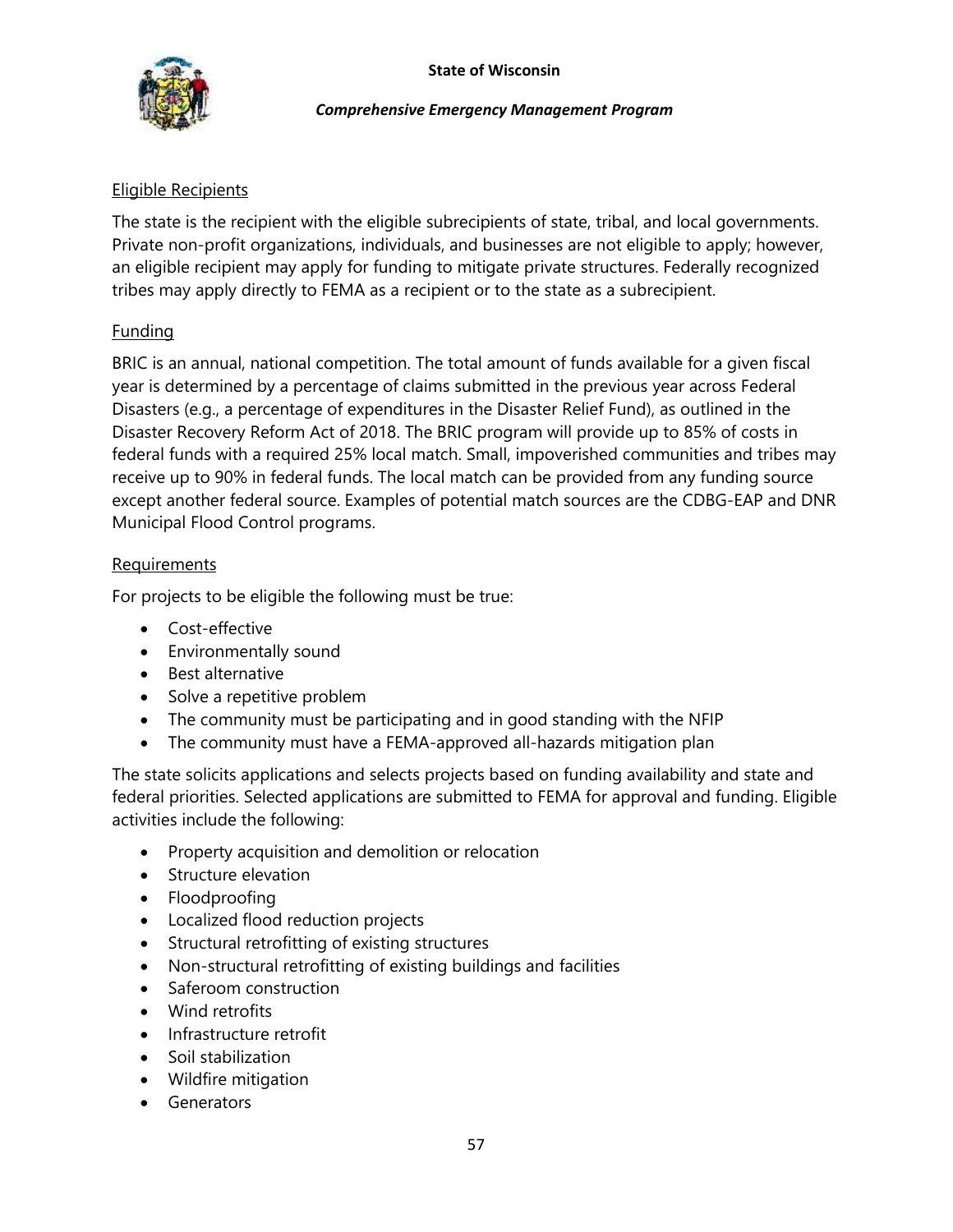

• Hazard mitigation planning

# 8.3.3 Flood Mitigation Assistance (FMA) Program

The FMA program is administered by WEM and makes grants available to state, tribal, and local governments to implement long-term mitigation measures that will reduce or eliminate claims under the National Flood Insurance Program (NFIP).

# Eligible Recipients

The state is the recipient with the eligible subrecipients of state, tribal and local governments. Private non-profit organizations, individuals, and businesses are not eligible to apply; however, an eligible recipient may apply for funding to mitigate private structures. Federally recognized tribes may apply direct to FEMA as a recipient or to the state as a subrecipient.

# **Funding**

The FMA program is an annual, national competition. The total amount of funds available for a given fiscal year is determined by Congress. The FMA program will provide up to 85% of costs in federal funds with a required 25% local match to mitigate flood-insured structures. Federal funding is increased to 90% for repetitive loss properties and 100% for severe repetitive loss properties. The local match can be provided from any funding source except another federal source. Examples are the CDBG-EAP and DNR Municipal Flood Control programs.

# Requirements

For projects to be eligible the following must be true:

- Cost-effective
- Environmentally sound
- Best alternative
- Solve a repetitive problem
- The community must be participating and in good standing with the NFIP
- Reduces or eliminates future damages to NFIP-insured structures
- The community must have a FEMA-approved flood or all-hazards mitigation plan

The state solicits applications and selects projects based on funding availability and state and federal priorities. Selected applications are submitted to FEMA for approval and funding. Eligible activities include the following:

- Property acquisition and demolition or relocation of NFIP-insured structures
- Structure elevation of NFIP-insured structures
- Floodproofing of NFIP-insured structures
- Localized flood reduction projects for NFIP-insured structures
- Non-structural retrofitting of NFIP-insured existing buildings and facilities
- Flood mitigation planning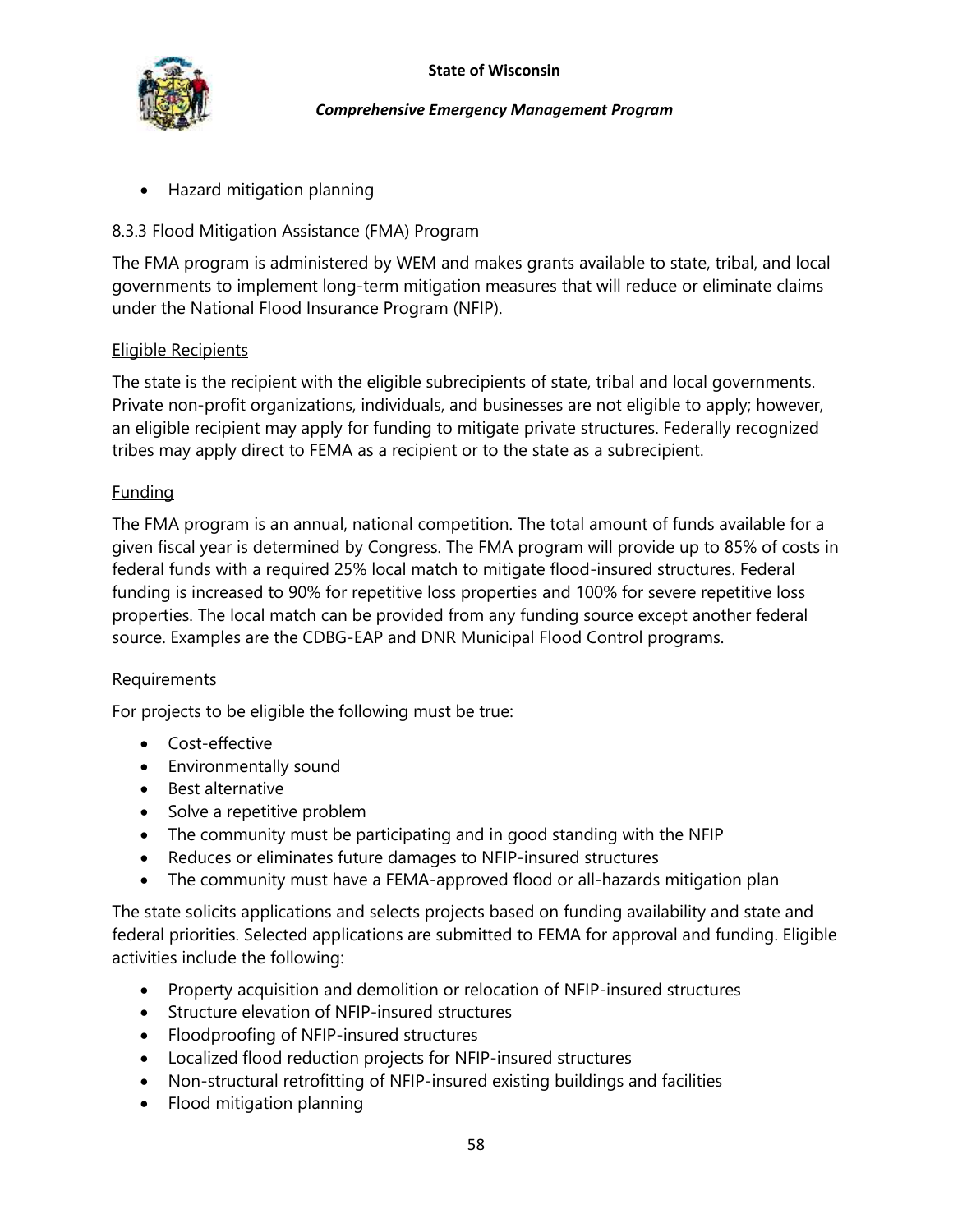

# **9. Other Federal Assistance Programs**

The Small Business Administration and the United States Department of Agriculture are both actively involved in disaster recovery efforts under their own authorities and as part of the federal response to a disaster or emergency declaration.

# **9.1 Small Business Administration (SBA) Program**

The SBA Disaster Loan Program is automatic in conjunction with a Presidential Disaster Declaration authorizing Individual Assistance. The SBA Disaster Assistance Program can provide federally subsidized low-interest disaster loans to homeowners, renters, businesses of all sizes, and private non-profit organizations to repair or replace real estate, personal property, machinery and equipment, inventory, and business assets that have been damaged or destroyed in a declared disaster.

The SBA can provide three types of disaster loans to qualified homeowners and businesses (not to exceed \$2 million combined):

- For homeowners and renters: home disaster loans up to \$200,000 to repair or replace real property; \$40,000 to repair or replace personal property; and up to 20% of verified losses for mitigation activities to prevent future loss to the property.
- For business owners: business disaster loans up to \$2 million to repair or replace disaster-damaged property, including equipment, furniture, inventory, and supplies, and up to 20% of verified loss for mitigation activities to prevent future loss to the property.
- For small businesses, small agricultural cooperatives, and private non-profits: economic injury disaster loans, which provide capital to assist in meeting financial obligations and pay ordinary and necessary operations expenses throughout the disaster recovery period.

For disasters that do not meet the criteria for a Presidential Disaster Declaration, the Governor may seek an agency-only declaration from the SBA. The SBA, under its own statutory authority, may approve a declaration if one of the following criteria are met:

- A county or other political subdivision of the state within which at least 25 businesses, or a combination of at least 25 homes, businesses, or other eligible institutions have each sustained uninsured losses of 40% or more of their estimated fair replacement value or pre-disaster fair market value, whichever is lower.
- At least 3 businesses have sustained uninsured losses of 40% or more of their estimated fair replacement value or pre-disaster fair market value, whichever is lower, and, as a direct result of the physical damage, 25% or more of the work force in the community would be unemployed for at least 90 days.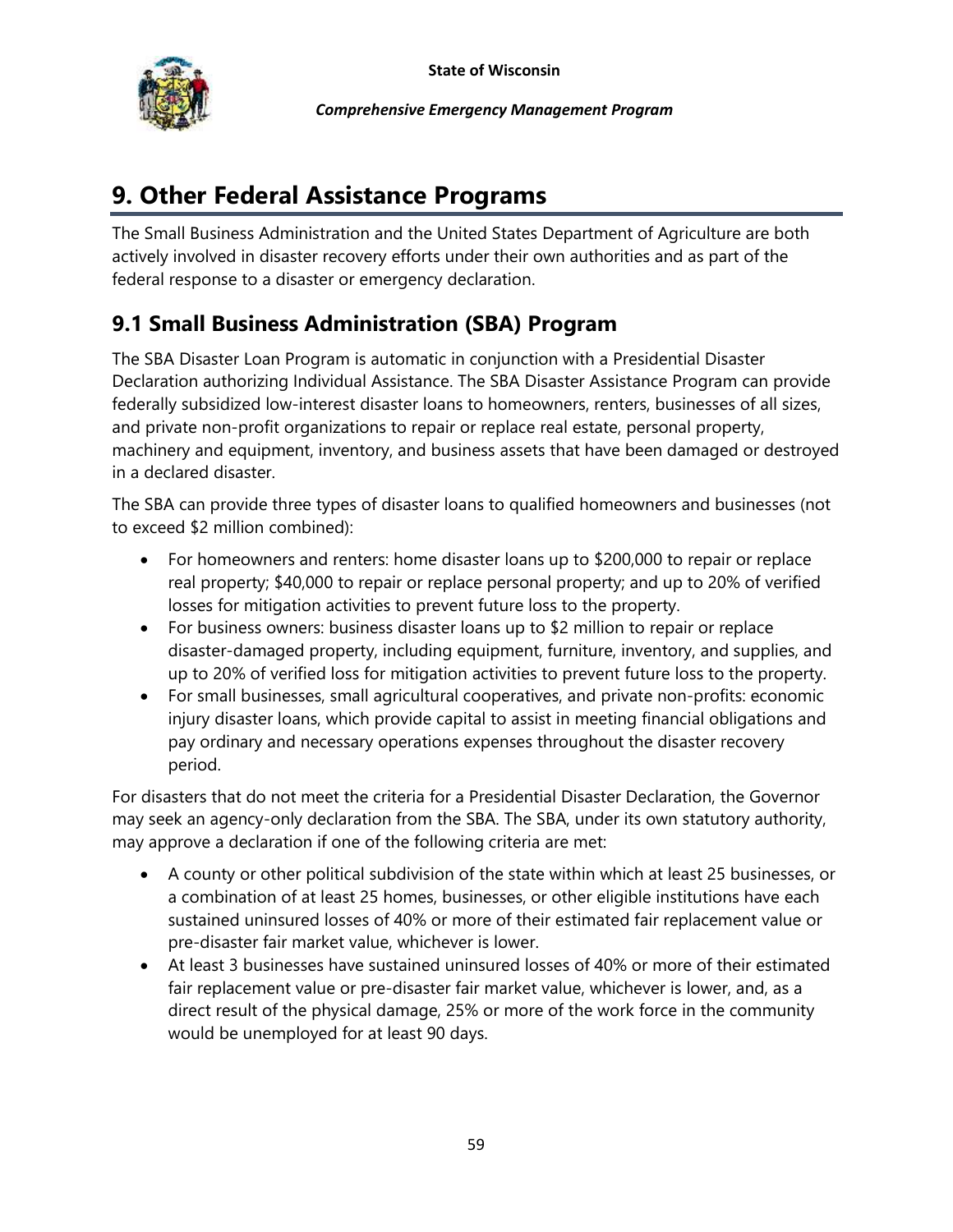

*Comprehensive Emergency Management Program*

# **9.2 United State Department of Agriculture (USDA)**

The USDA provides assistance for losses resulting from natural disasters.

9.2.1 Farm Services Agency (FSA) Emergency Loan Program

The Secretary of Agriculture is authorized to designate counties as disaster areas to make emergency (EM) loans available to producers suffering losses from a natural disaster in those counties and in counties that are contiguous to designated counties. The FSA recognizes four types of disaster designations:

- USDA Secretarial disaster designation is requested of the Secretary of Agriculture by a Governor or the Governor's Authorized Representative, by an Indian Tribal Council Leader, or by an FSA State Executive Director.
- Presidential Major or Emergency Disaster Declarations.
- FSA Administrator's Physical Loss Notification for physical losses only, such as buildings destroyed and livestock-related losses.
- Quarantine designation requested from the Secretary of Agriculture by an FSA State Executive Director which authorizes EM loans for production and physical losses resulting from the quarantine.

The county must have a 30% production loss of at least one crop or a determination must be made by surveying producers that other lending institutions will not be able to provide emergency financing. There is an expedited process for drought. Individual farmers in a designated county must also provide evidence of having suffered at least a 30% loss in crop production or a physical loss to livestock, livestock products, real estate, or chattel property.

All four types of designations immediately make available low-interest FSA EM loads to eligible producers in all primary and contiguous counties. EM loan funds may be used to:

- restore or replace essential property
- pay all or part of productions costs associated with the disaster year
- pay essential family living expenses
- reorganize the farming operations and
- refinance certain debts.

For more information on the FSA program visit the U.S. Department of Agriculture (USDA), Farm Service Agency (FSA), Disaster Assistance Program website [\(https://www.fsa.usda.gov/programs-and-services/disaster-assistance-program/index\)](https://www.fsa.usda.gov/programs-and-services/disaster-assistance-program/index).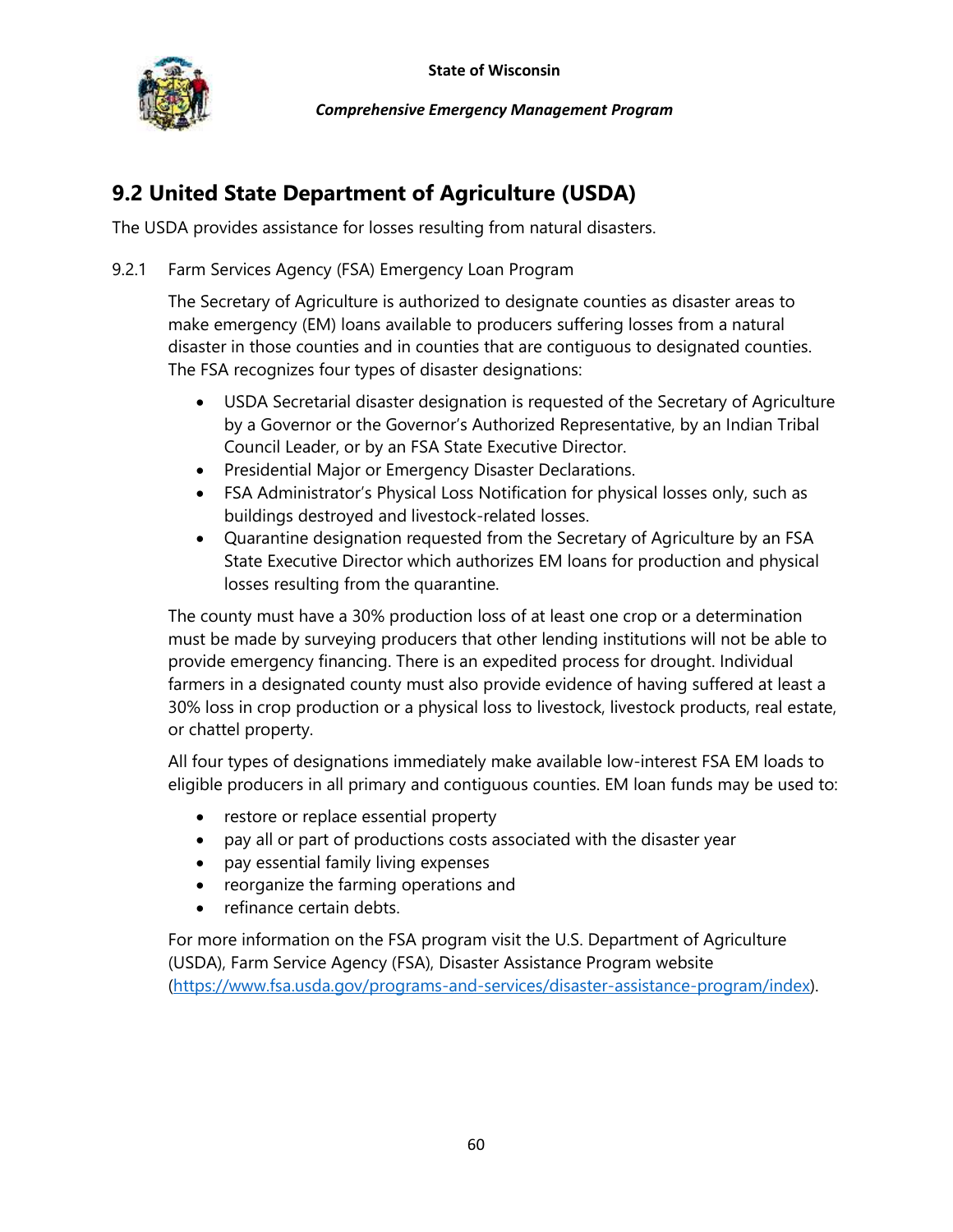

### 9.2.2 Rural Development Disaster Assistance

USDA Rural Development can help existing Rural Development borrowers who are victims of natural disasters. Disaster assistance options for Rural Development borrowers include the following:

# **Single-Family Housing Loan Borrowers or Grant Recipients**

Loan servicing options are available to help families who experience financial problems after a disaster. Servicing options include:

- *Moratoriums* A temporary period where no payment is required for up to 190 days for borrowers who have lost employment, sustained severe property damage, or had significant medical expenses.
- *Debt rescheduling* Rescheduling loan payments to determine a new monthly payment amount if needed following a moratorium or to resolve an account delinquency.

USDA Rural Development may also be able to help disaster victims who are not Rural Development borrowers under their regular housing, business, and utilities programs.

# **Multi-Family Housing Loan Borrowers and Their Tenants**

Residents in Rural Development-financed apartment complexes who are displaced by a natural disaster may apply for occupancy at any of Rural Development's apartment complexes and receive special priority consideration for the next available unit. Displaced tenants who are receiving Rental Assistance may have their subsidy transferred if the complex they move to is eligible for the Rental Assistance program. Although Rural Development expects borrowers' hazard insurance to cover damage costs associated with the disaster, we can consider temporary measures to reduce borrowers' financial burdens and work with them, if needed, to develop a servicing workout plan. To request loan servicing assistance, borrowers should contact Multi-Family Housing Specialists in the State Office.

# **Community Facilities Loan Borrowers**

Community Facilities borrowers adversely affected by a disaster can receive servicing assistance to help minimize their losses. To request loan servicing assistance, borrowers should contact Community Program Specialists in the State Office.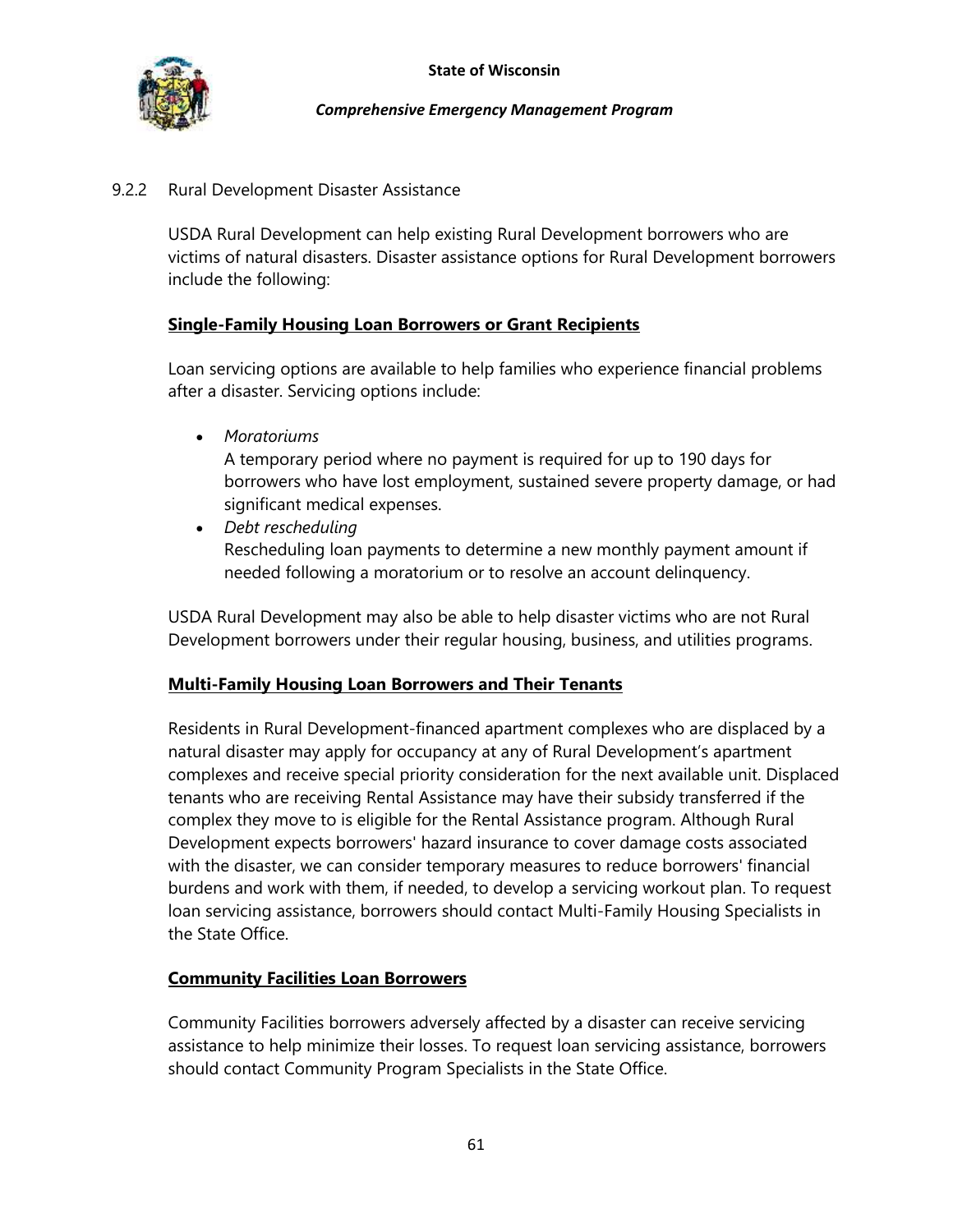

#### *Comprehensive Emergency Management Program*

### **Business Owners**

Rural Development's business programs normally do not have disaster assistance authority. However, many programs can help provide financial relief to small businesses because of natural disasters. To apply, business owners should contact Business Program Specialists in the State Office.

### Business and Industry (B&I) Guaranteed Loan Programs

Under the B&I Guaranteed Loan Program, loans can be made to eligible entities including corporations, partnerships, cooperatives, federally recognized Indian tribes, individuals, and other legal entities to provide financial assistance for a variety of purposes, including capital expenditures, working capital, equipment, and refinancing. Purposes can include the repair of damage to businesses because of the natural disaster.

### Rural Business Development Grant (RBDG) Program

The RBDG program was created under the 2014 Farm Bill and consolidates the Rural Business Enterprise Grant (RBEG) and Rural Business Opportunity Grant (RBOG) programs. USDA Rural Development is currently working on a rule to implement the program.

#### [Intermediary Relending Program \(IRP\)](http://www.rd.usda.gov/programs-services/intermediary-relending-program)

Under IRP, loans are made to intermediaries who provide loans to ultimate recipients for business facilities and community development projects. The loan is made to an intermediary re-lender who, in turn, establishes a revolving fund and re-lends to various entities for eligible purposes. Businesses impacted by natural disasters could possibly qualify as recipients for the revolving funds under this program.

#### Rural Economic Development Loan and Grant (REDLG) Program

The REDLG program provides financial assistance to utilities programs, electric, and telephone borrowers to re-lend for a variety of economic business and community development purposes. Loans are provided to finance a broad array of projects including for-profit businesses. Utilities programs borrowers may receive financing for grant purposes through either a grant to establish a revolving loan fund or a combination loan and grant.

# **Emergency Community Water Assistance Grants**

These grants are designed for rural communities with a significant decline in the quantity or quality of drinking water. The population must not exceed 10,000, and median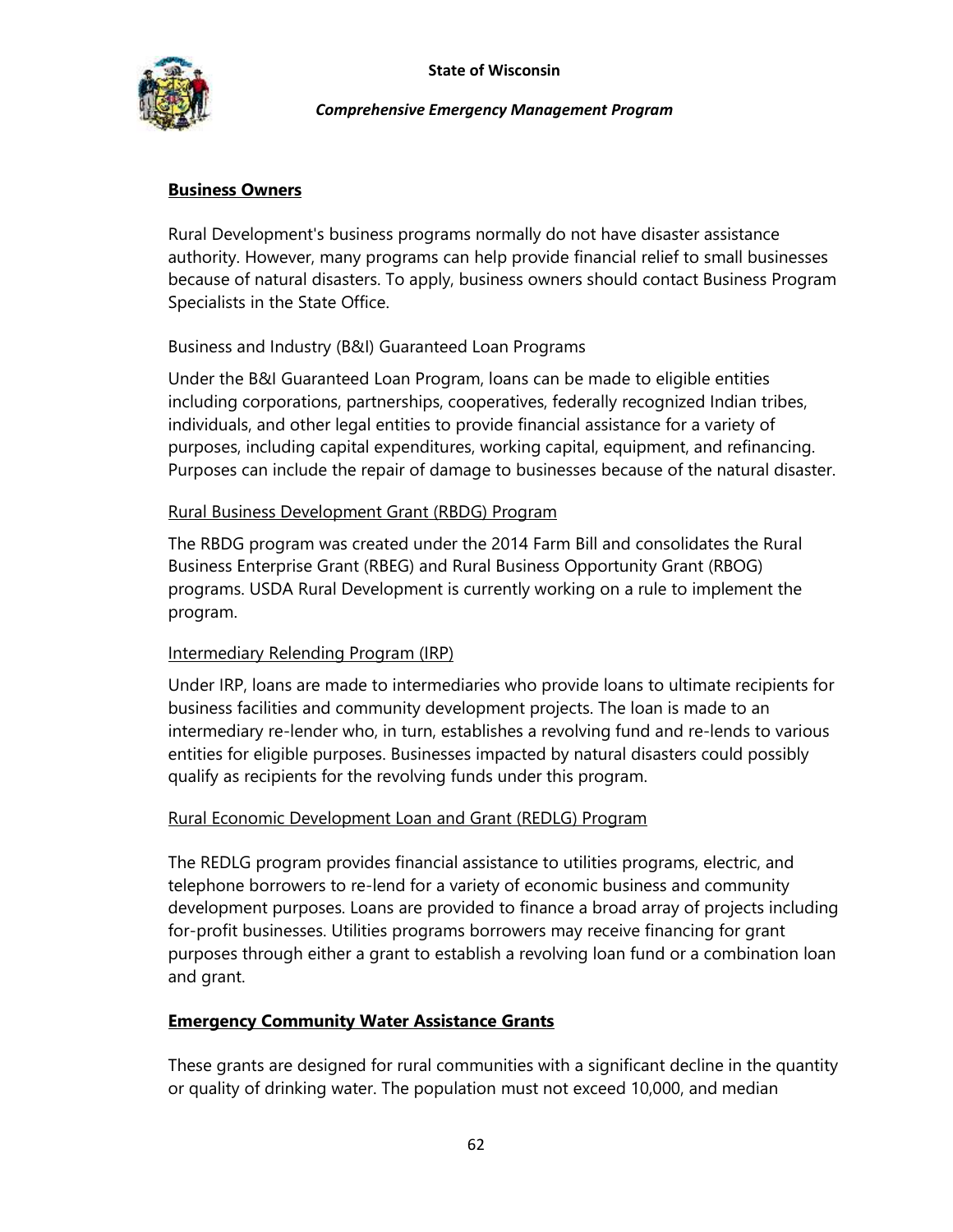

household income cannot exceed the state's non-metropolitan median household income. Grants may be made for 100 percent of project costs. The maximum grant is \$500,000 when a significant decline in quantity or quality of water or an imminent source shortage occurred within 2 years. The maximum grant is \$150,000 for emergency repairs and replacement of existing facilities. To apply, community leaders should contact Utilities Program Specialists in their State Office.

In addition, USDA Rural Development operates over 50 financial assistance programs for a variety of rural applications whose primary goal may not be disaster recovery, but may be able to benefit individuals, businesses, non-profit organizations, cooperatives, lenders, and communities recovering from a disaster if they meet eligibility requirements.

# **9.3 Economic Development Administration (EDA)**

EDA's role in disaster recovery is to facilitate delivery of federal economic development assistance to local governments for long-term community economic recovery planning, reconstruction, redevelopment, and resiliency. Following a disaster, EDA responds first by coordinating with its sister bureaus and other agencies engaged in disaster recovery efforts to share information and data on the ramifications of the disaster. EDA then reaches out to its economic development practitioner network of Economic Development Districts to collect onthe-ground information on economic impacts from the disaster.

Within the context of the National Disaster Recovery Framework, EDA serves as the Coordinating Agency for the Economic Recovery Support Function (RSF) to coordinate the activities of a diverse group of agencies supporting recovery in disaster-impacted communities. The Economic RSF can convene and deploy multi-disciplinary technical assistance teams from its federal partners to assist communities. The information gathered from these teams can be shared more rapidly, providing a clear and more comprehensive picture of the economic recovery issues. When funding becomes available to support disaster recovery implementation, EDA's role as the RSF Coordinating Agency under the NDRF can be instrumental in identifying opportunities to leverage available resources better in support of community economic recovery.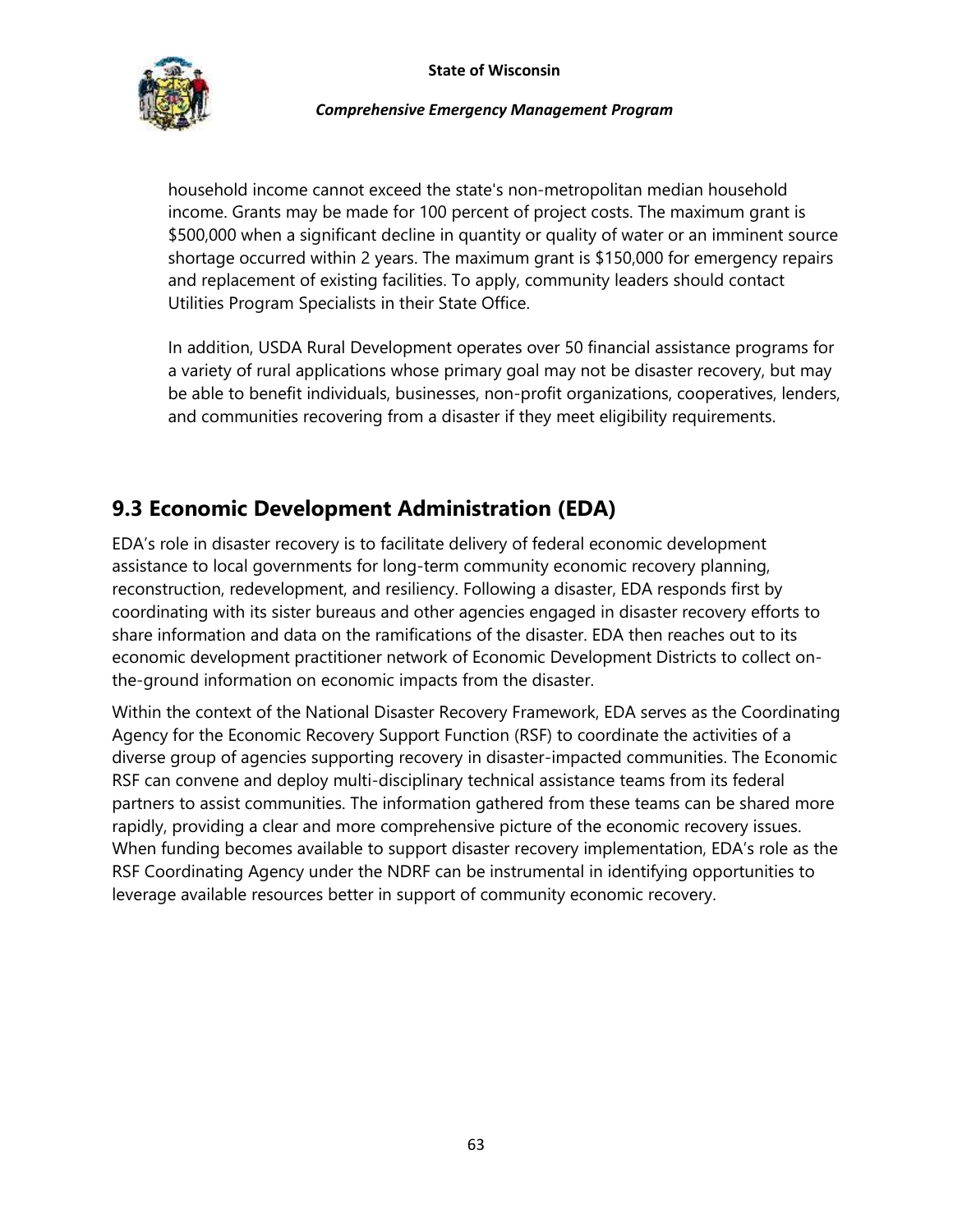

*Comprehensive Emergency Management Program*

**This page is intentionally left blank.**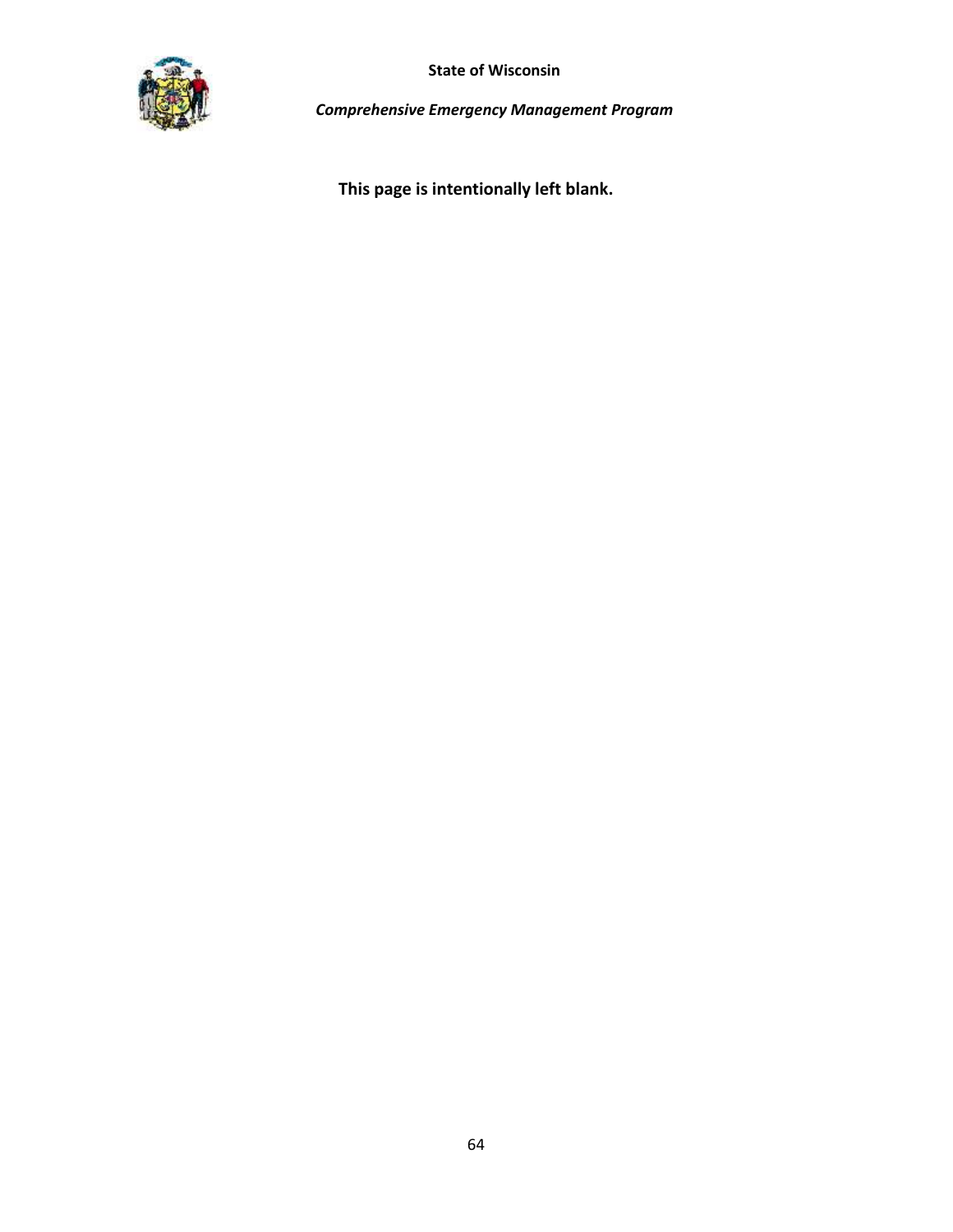

# **10. Supporting Documents**

# **10.1 Referenced Document List**

- $1.1.1$ Wisconsin Public Assistance Administrative Plan
- Wisconsin Emergency Response Plan (2021-2023)
- 1.1.3 Wisconsin State Hazard Mitigation Plan
- 1.1.4 Wisconsin Disaster Fund Administrative Plan
- 1.1.5 National Disaster Recovery Framework
- 1.1.6 National Mitigation Framework
- 1.1.7 National Response Framework
- FEMA Individual Assistance Program and Policy Guide (IAPPG)
- $1.1.9$ Public Assistance Program and Policy Guide Version 4 - FEMA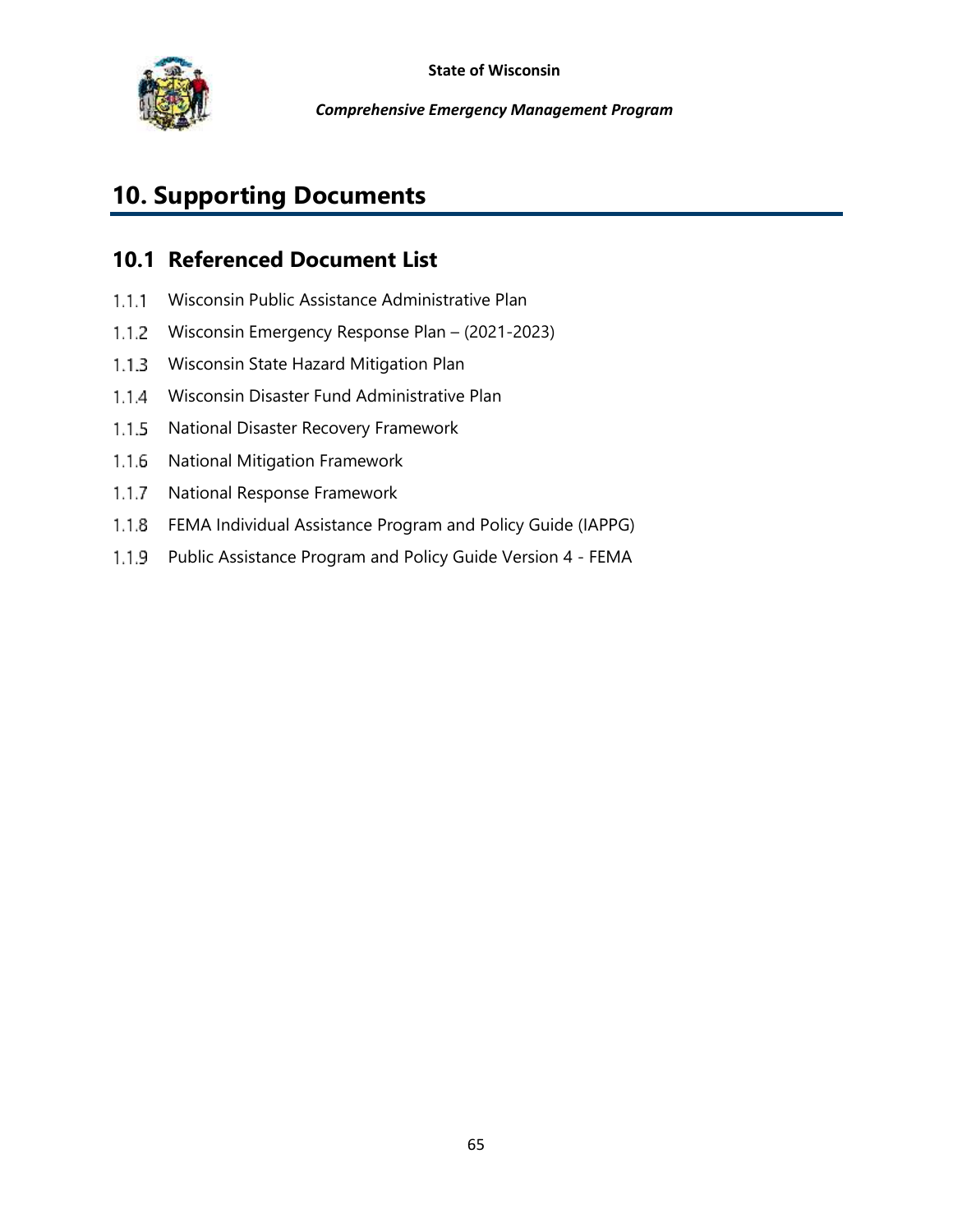

*Comprehensive Emergency Management Program*

**This page is intentionally left blank.**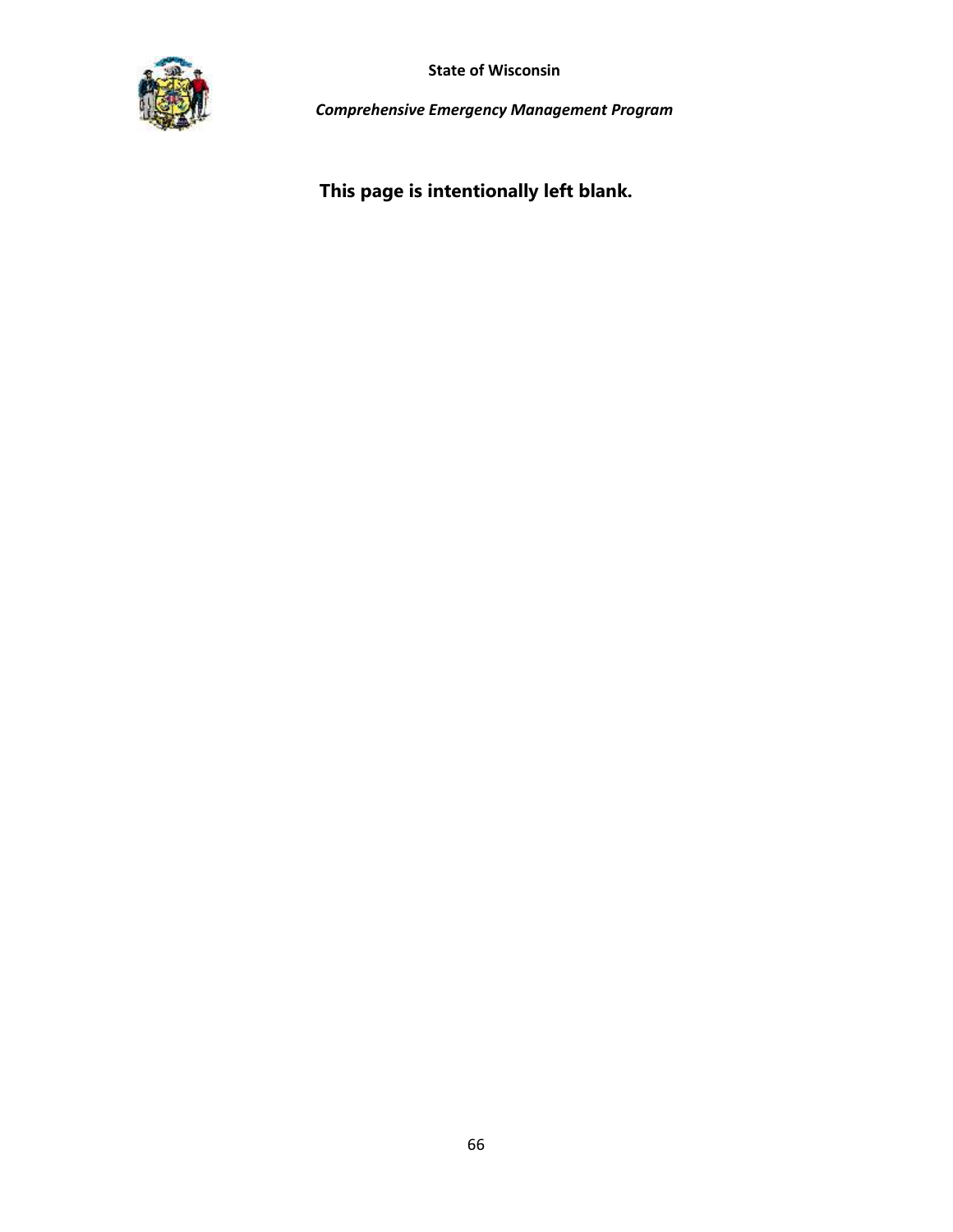

# **11. Plan Maintenance**

The Wisconsin Recovery Plan is a living document encompassing all levels of risk. Plan maintenance is the responsibility of the Recovery Section. The plan will be reviewed annually to ensure all sections of the plan are current and any necessary modifications have been applied.

| <b>Activity</b>                 | <b>Tasks</b>                                                                                                                                                                                                                                                                        | <b>Frequency</b> |
|---------------------------------|-------------------------------------------------------------------------------------------------------------------------------------------------------------------------------------------------------------------------------------------------------------------------------------|------------------|
| Review and update plan          | Review entire plan for accuracy<br>٠<br>Incorporate lessons learned and changes in policy<br>٠<br>and philosophy                                                                                                                                                                    | Biennially       |
| Plan Review                     | Updated Fall 2021 include disaster recovery<br>components                                                                                                                                                                                                                           | As scheduled     |
|                                 | Updated Fall 2021 reviewed by WEM planning<br>$\bullet$<br>section, FEMA FIT representative, WEM senior<br>leadership. Also reviewed by DOT, Mitigation, WDF<br>and PA staff. Duplication of content and references<br>were added along with the deletion of several<br>appendices. |                  |
| <b>Future Plan Review Notes</b> | Addition of enhanced 2-1-1 capabilities to assist in<br>٠<br>disaster recovery<br>Additional whole community and equity inclusion<br>Non-Stafford Act Recovery material                                                                                                             |                  |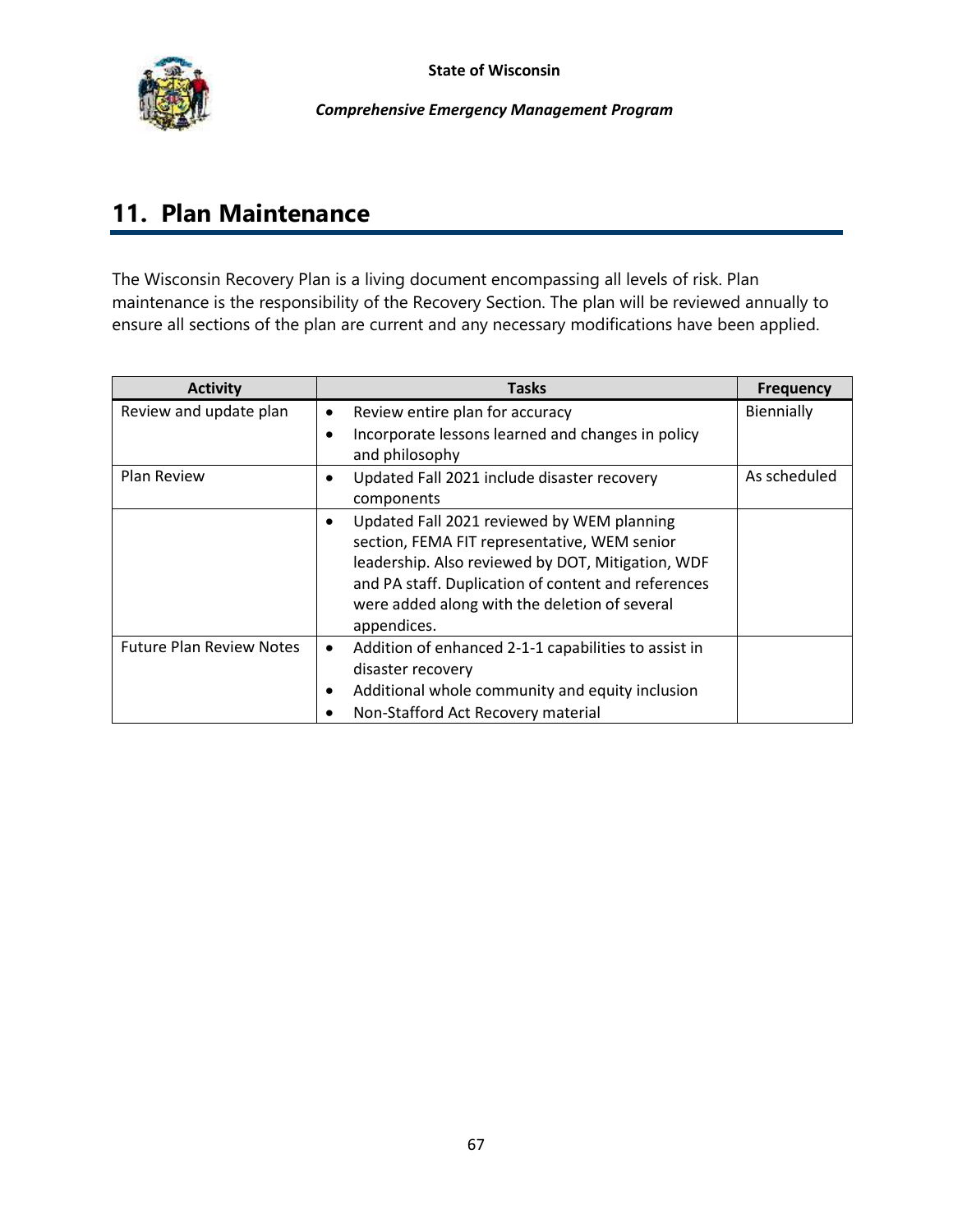

*Comprehensive Emergency Management Program*

**This page is intentionally left blank.**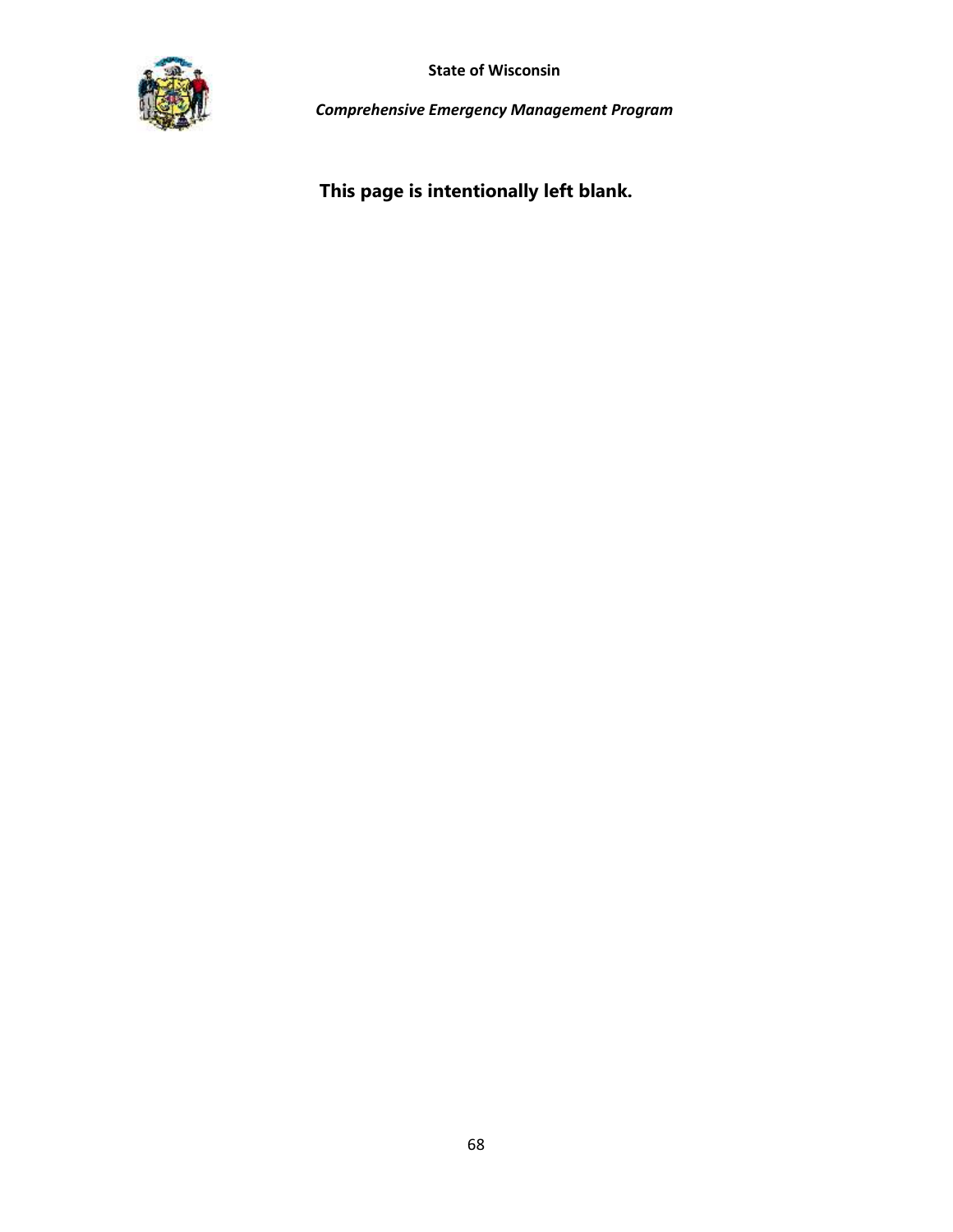

# **12. Acronyms**

| <b>CCP</b>   | Crisis Counseling Program                                            |
|--------------|----------------------------------------------------------------------|
| <b>CDBG</b>  | <b>Community Development Block Grant</b>                             |
| CDBG-EAP     | Community Development Block Grant - Emergency Assistance Program     |
| CDBG-ED      | Community Development Block Grant - Economic Development             |
| CDBG-PF      | Community Development Block Grant - Public Facilities                |
| CDBG-PFED    | Community Development Block Grant - Public Facilities Economic       |
|              | Development                                                          |
| CDBG-PLNG    | Community Development Block Grant - Planning Funds                   |
| <b>CIKR</b>  | Critical Infrastructure and Key Resources                            |
| <b>DATCP</b> | (Wisconsin) Department of Agriculture, Trade and Consumer Protection |
| <b>DCM</b>   | Disaster Case Management                                             |
| <b>DDA</b>   | Disaster Damage Aids                                                 |
| <b>DHS</b>   | Department of Homeland Security                                      |
| <b>DHS</b>   | (Wisconsin) Department of Health Services                            |
| <b>DNR</b>   | (Wisconsin) Department of Natural Resources                          |
| <b>DOA</b>   | (Wisconsin) Department of Administration                             |
| <b>DRC</b>   | Disaster Recovery Center                                             |
| <b>DSCO</b>  | Deputy State Coordinating Officer                                    |
| <b>DTCO</b>  | Deputy Tribal Coordinating Officer                                   |
| <b>DUA</b>   | Disaster Unemployment Assistance                                     |
| <b>EDA</b>   | Economic Development Administration                                  |
| <b>EMAC</b>  | <b>Emergency Management Assistance Compact</b>                       |
| <b>EMD</b>   | <b>Emergency Management Director</b>                                 |
| EOC          | <b>Emergency Operations Center</b>                                   |
| <b>ESF</b>   | <b>Emergency Support Functions</b>                                   |
| <b>FCO</b>   | <b>Federal Coordinating Officer</b>                                  |
| <b>FDRC</b>  | Federal Disaster Recovery Coordinator                                |
| <b>FEMA</b>  | Federal Emergency Management Agency                                  |
| <b>FMA</b>   | <b>Flood Mitigation Assistance</b>                                   |
| <b>FMAG</b>  | Fire Management Assistance Grant                                     |
| <b>FSA</b>   | Farm Service Agency                                                  |
| <b>GAR</b>   | Governor's Authorized Representative                                 |
| <b>HMA</b>   | <b>Hazard Mitigation Assistance</b>                                  |
| <b>HMGP</b>  | Hazard Mitigation Grant Program                                      |
| IA           | <b>Individual Assistance</b>                                         |
| <b>IDCM</b>  | Immediate Disaster Case Management                                   |
| <b>IHP</b>   | Individual Housing Program                                           |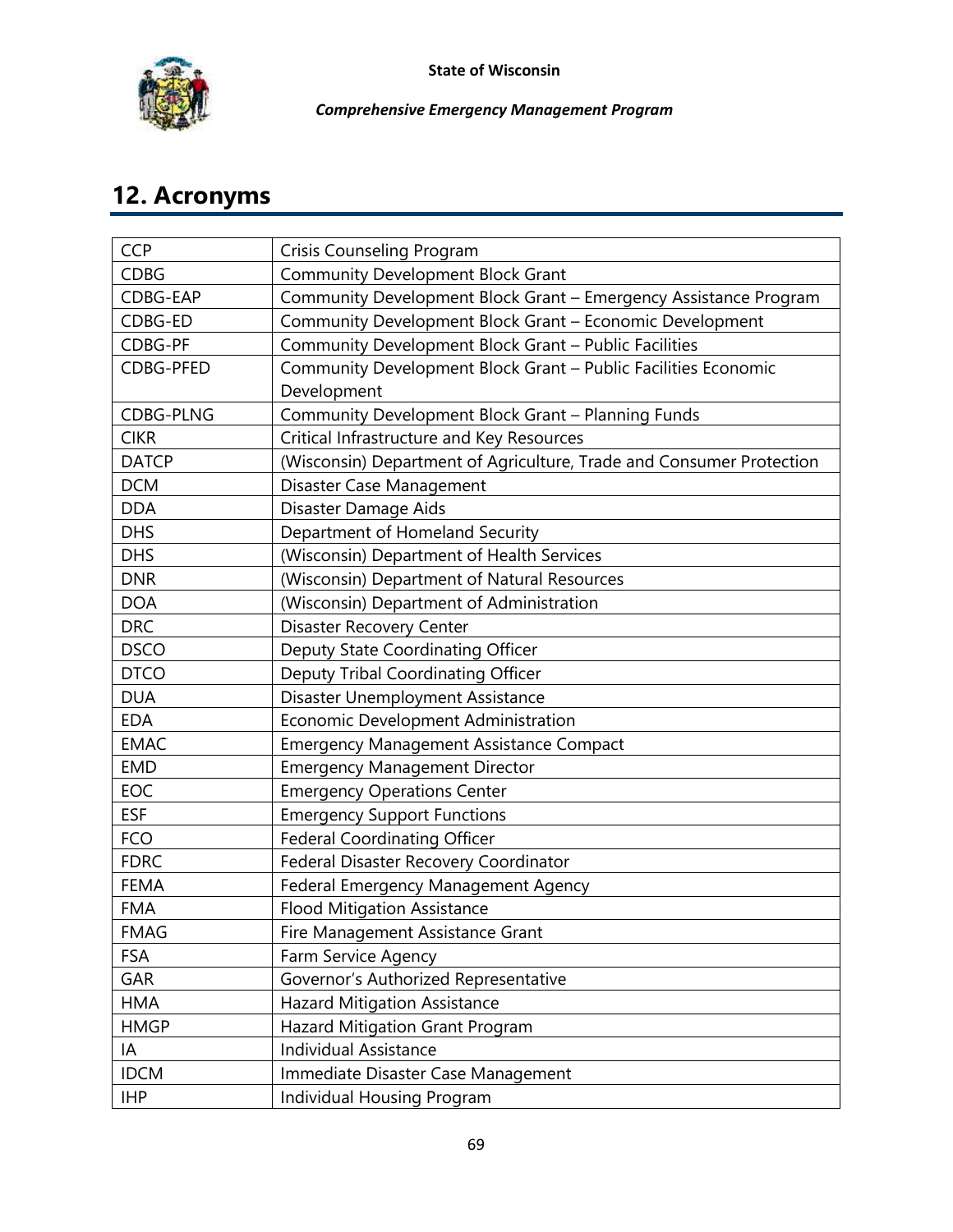

| <b>IRP</b>   | Intermediary Relending Program                       |
|--------------|------------------------------------------------------|
| <b>JFO</b>   | Joint Field Office                                   |
| <b>JIC</b>   | Joint Information Center                             |
| <b>LTRG</b>  | Long Term Recovery Group                             |
| <b>NDRF</b>  | National Disaster Recovery Framework                 |
| <b>NFIP</b>  | National Flood Insurance Program                     |
| <b>NGO</b>   | Non-Governmental Organization                        |
| <b>NRF</b>   | National Response Framework                          |
| <b>ONA</b>   | <b>Other Needs Assistance</b>                        |
| PA           | <b>Public Assistance</b>                             |
| <b>PDA</b>   | <b>Preliminary Damage Assessment</b>                 |
| <b>PDM</b>   | Pre-Disaster Mitigation                              |
| <b>PNP</b>   | Private Non-Profit                                   |
| <b>PPD</b>   | <b>Presidential Policy Directive</b>                 |
| PW           | Project Worksheet                                    |
| <b>RAST</b>  | Rapid Assessment Support Team                        |
| <b>RBDG</b>  | Rural Business Development Grant                     |
| <b>REDLG</b> | Rural Economic Development Loan and Grant            |
| <b>REP</b>   | Radiological Emergency Preparedness                  |
| <b>RPS</b>   | <b>Radiation Protection Section</b>                  |
| <b>RSF</b>   | <b>Recovery Support Function</b>                     |
| <b>SBA</b>   | <b>Small Business Association</b>                    |
| SCO          | <b>State Coordinating Officer</b>                    |
| <b>SDRC</b>  | State Disaster Recovery Coordinator                  |
| <b>SEOC</b>  | <b>State Emergency Operations Center</b>             |
| <b>SHMO</b>  | State Hazard Mitigation Officer                      |
| <b>SIAO</b>  | State Individual Assistance Officer                  |
| <b>SPAO</b>  | State Public Assistance Officer                      |
| <b>SPR</b>   | <b>State Preparedness Report</b>                     |
| <b>SRC</b>   | <b>State Radiological Coordinator</b>                |
| <b>TCO</b>   | <b>Tribal Coordinating Officer</b>                   |
| <b>THIRA</b> | Threat and Hazard Identification and Risk Assessment |
| <b>UDSR</b>  | <b>Uniform Disaster Situation Report</b>             |
| <b>USDA</b>  | United States Department of Agriculture              |
| VAL          | FEMA Volunteer Agency Liaison                        |
| VOAD         | <b>Voluntary Organizations Active in Disasters</b>   |
| <b>WDF</b>   | Wisconsin Disaster Fund                              |
| <b>WEDC</b>  | <b>Wisconsin Economic Development Corporation</b>    |
| <b>WEM</b>   | <b>Wisconsin Emergency Management</b>                |
| <b>WERP</b>  | Wisconsin Emergency Response Plan                    |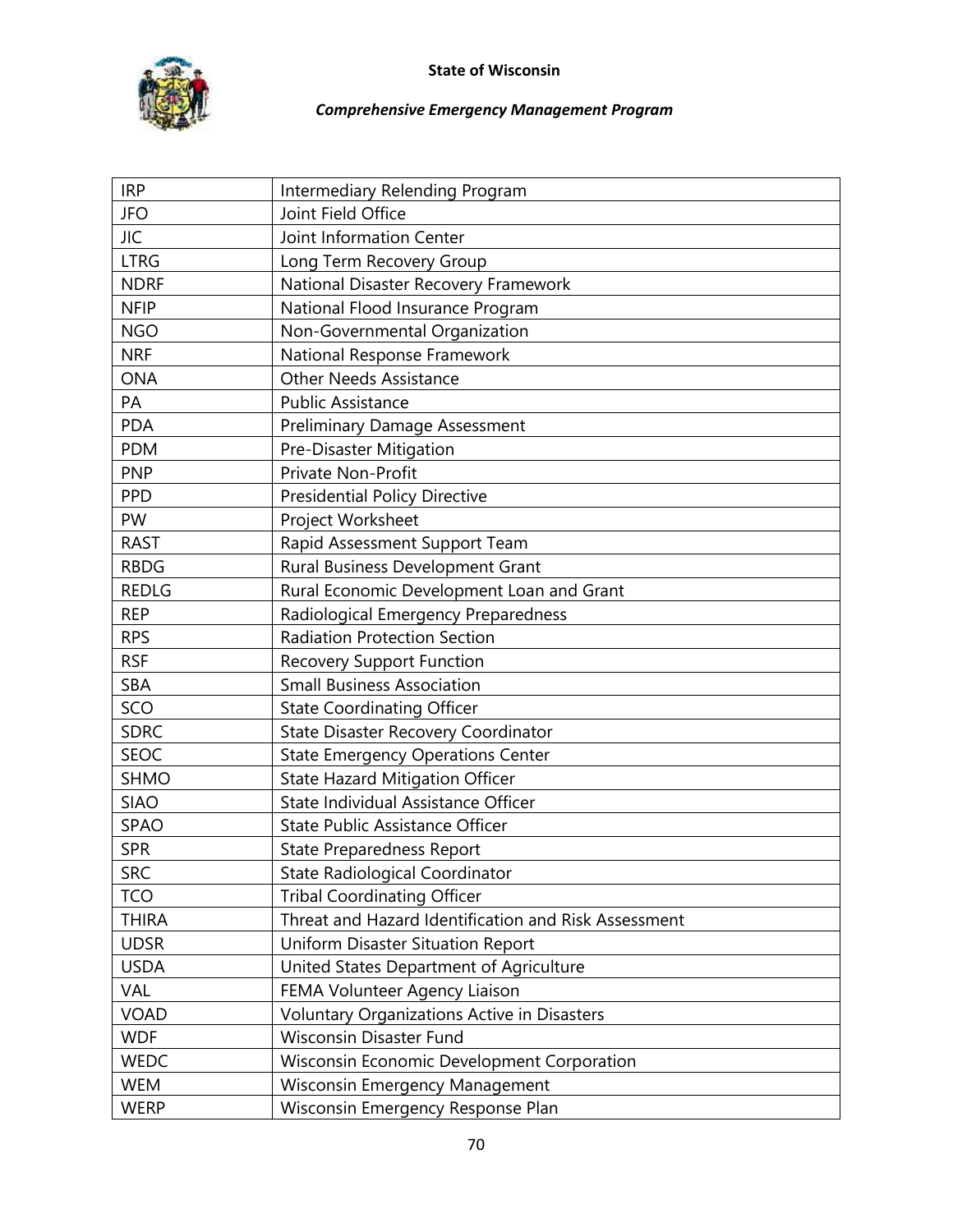

# *Comprehensive Emergency Management Program*

| WHEDA       | Wisconsin Housing and Economic Development Authority |
|-------------|------------------------------------------------------|
| <b>WHMP</b> | Wisconsin Hazard Mitigation Plan                     |
| <b>WHMT</b> | Wisconsin Hazard Mitigation Silver Jackets Team      |
| WisDOT      | Wisconsin Department of Transportation               |
| <b>WRTF</b> | Wisconsin Recovery Task Force                        |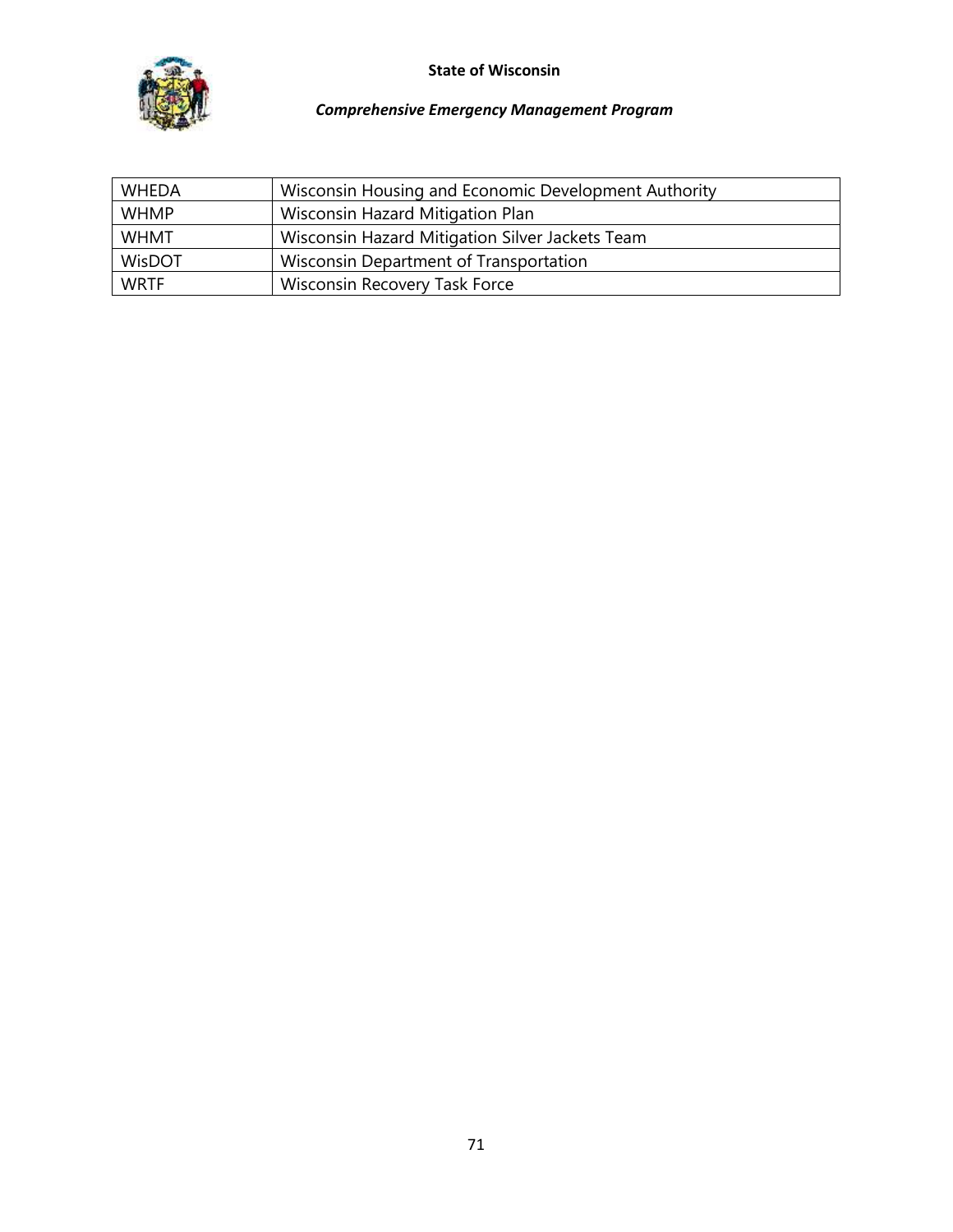

*Comprehensive Emergency Management Program*

**This page is intentionally left blank.**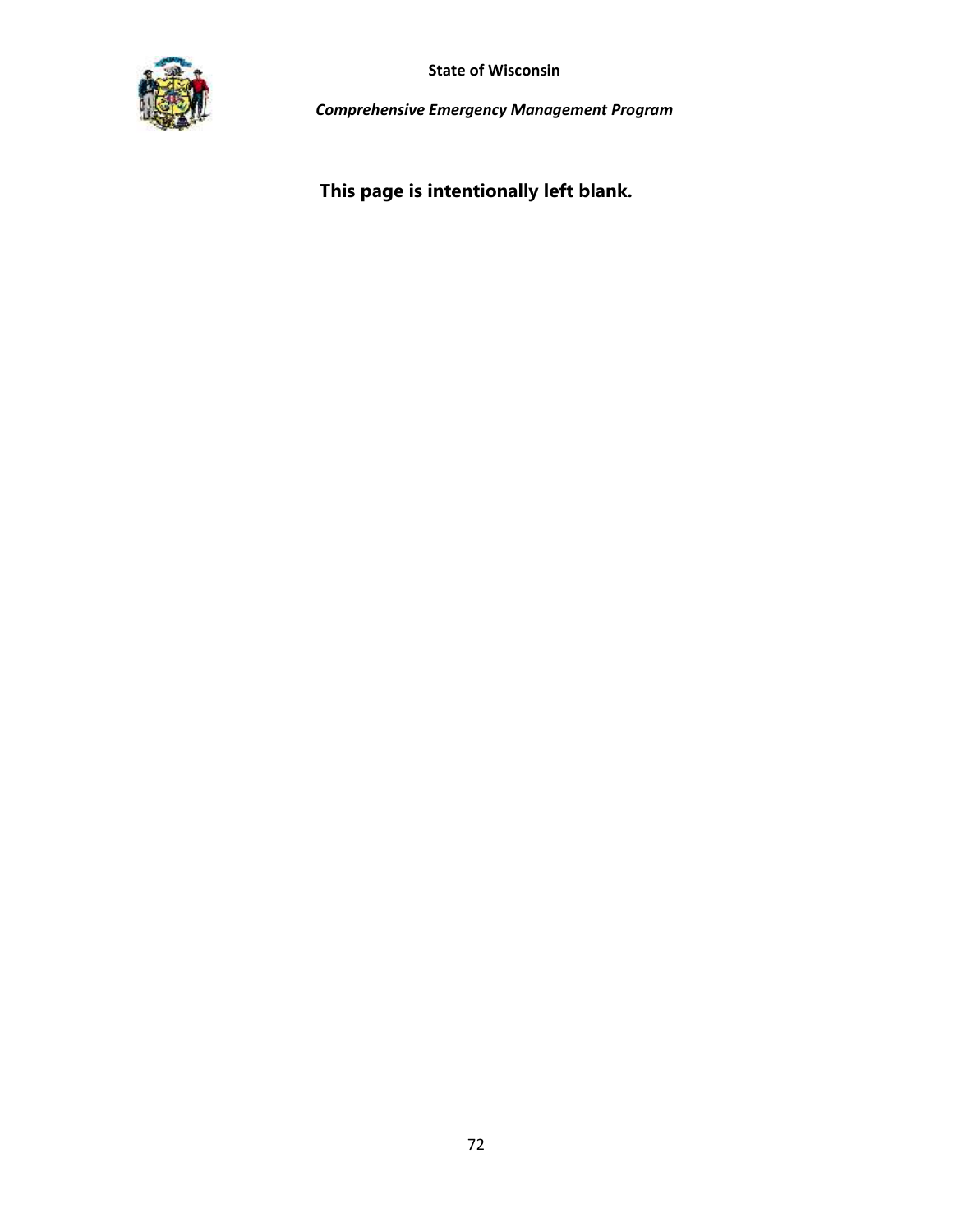

# **ATTACHMENT A. PRIMARY AND SECONDARY SUPPORT FOR RECOVERY GOALS AND PRIORITIES**

| Recovery<br><b>Activity</b>                                                                        | <b>WEM</b>   | FEMA | Local/<br>Tribal | <b>AIVOAD</b> | DOA          | DATCP        | DCF | <b>CHC</b>   | <b>DNR</b> | DSPS         | TOQ          | <b>OCI</b> | PSC     | RPCs | UW-Ex | WHEDA       | NGO | $2 - 1 - 1$ |
|----------------------------------------------------------------------------------------------------|--------------|------|------------------|---------------|--------------|--------------|-----|--------------|------------|--------------|--------------|------------|---------|------|-------|-------------|-----|-------------|
| Temporary<br>Shelter and<br>Food                                                                   | S            |      | P                | S             | $\mathsf{S}$ |              | S   | $\mathsf{S}$ |            |              |              |            |         |      |       | $\mathsf S$ |     |             |
| Debris<br>Removal/Open<br>Transportation<br>Routes for Life<br>Safety and<br>Emergency<br>Services | S            |      | P                |               |              |              |     |              | P          |              | P            |            |         |      |       |             |     |             |
| Damage<br>Assessment                                                                               | P            |      | P                | S             |              |              |     |              | S          |              | S            |            |         |      |       |             |     |             |
| <b>General Debris</b><br>Removal                                                                   | $\mathsf{S}$ |      | $\mathsf{P}$     |               |              |              |     |              | S          |              | P            |            |         |      |       |             |     |             |
| <b>Assess Survivor</b><br>Needs (medical,<br>psychological<br>and physical)                        | S            |      | P                | P             |              |              | P   | P            |            |              |              |            |         |      |       |             |     |             |
| Public<br>Messaging                                                                                | P            |      | $\mathsf{P}$     |               |              |              |     |              |            |              |              |            |         |      |       |             |     |             |
| Coordinate<br>with 2-1-1                                                                           | P            |      | P                |               |              |              |     |              |            |              |              |            |         |      |       |             |     | P           |
| Restore<br>Essential<br>Services                                                                   | S            |      | P                |               |              |              |     |              | S          |              | S            |            | $\sf S$ |      |       |             |     |             |
| Reestablish<br>Government<br>Operations                                                            | P            |      | P                |               | P            |              |     |              |            |              |              |            |         |      |       |             |     |             |
| Securing<br>Resources                                                                              | P            | S    | P                | P             |              | $\mathsf{S}$ |     | $\mathsf{S}$ | S          | $\mathsf{S}$ | $\mathsf{S}$ |            |         |      |       |             |     |             |
| Emergency and<br>Temporary<br><b>Medical Care</b>                                                  |              |      | P                | S             |              |              | S   | $\sf S$      |            |              |              |            |         |      |       |             |     |             |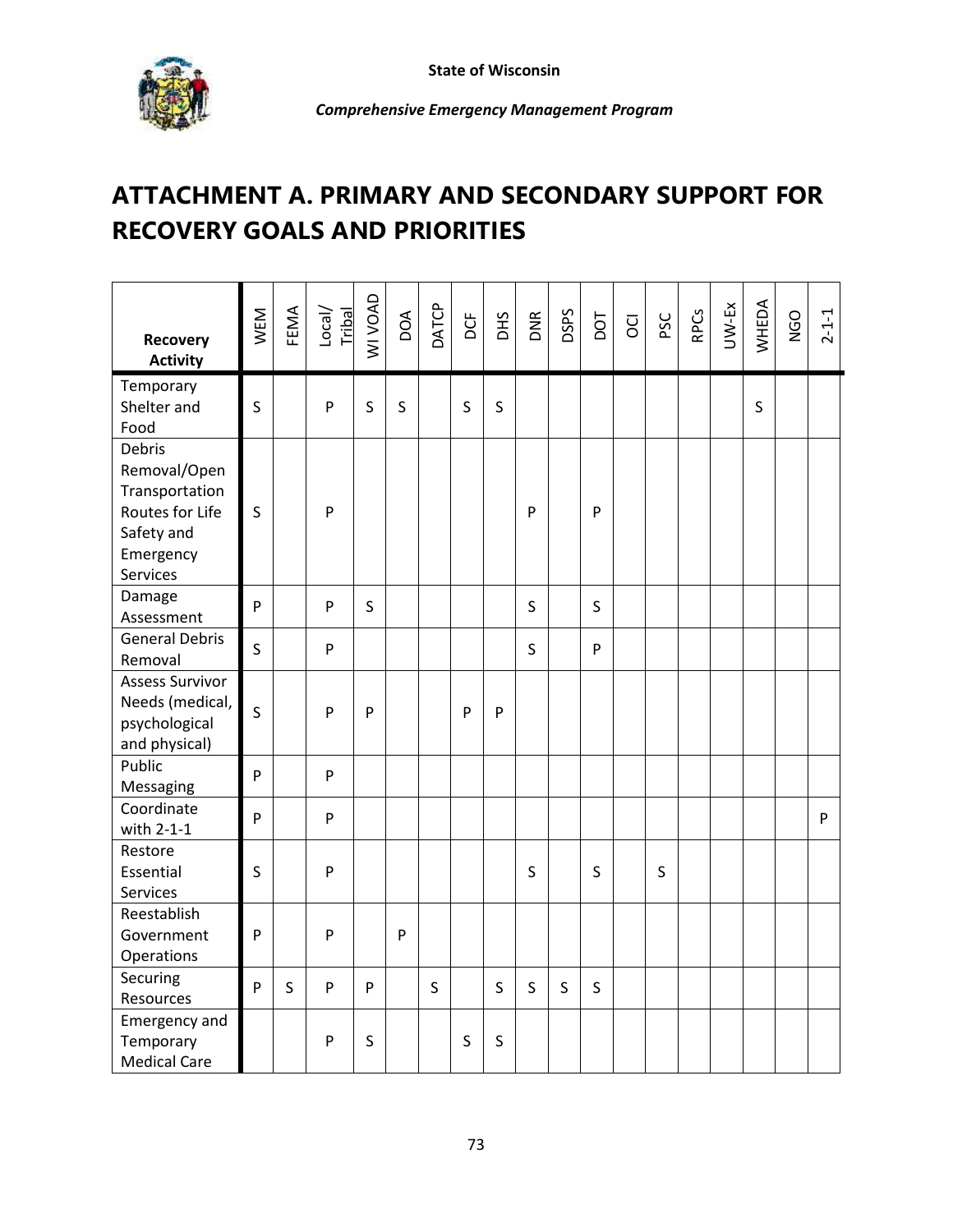

#### *Comprehensive Emergency Management Program*

| <b>Recovery</b><br><b>Activity</b> | <b>WEM</b>   | FEMA    | Local/<br>Tribal | <b>VIVOAD</b> | DOA          | DATCP        | DCF          | <b>DHS</b>   | <b>DNR</b>  | DSPS         | TOO | <b>OCI</b>   | PSC          | RPCS | UW-Ex        | WHEDA       | NGO | $2 - 1 - 1$ |
|------------------------------------|--------------|---------|------------------|---------------|--------------|--------------|--------------|--------------|-------------|--------------|-----|--------------|--------------|------|--------------|-------------|-----|-------------|
| Behavioral                         |              |         |                  |               |              |              |              |              |             |              |     |              |              |      |              |             |     |             |
| <b>Health Services</b>             |              |         | P                | S             |              |              | P            | P            |             |              |     |              |              |      |              |             |     |             |
| & Counseling                       |              |         |                  |               |              |              |              |              |             |              |     |              |              |      |              |             |     |             |
| Develop/Enforc                     |              |         |                  |               |              |              |              |              |             |              |     |              |              |      |              |             |     |             |
| e Ordinances                       |              |         |                  |               |              |              |              |              |             |              |     |              |              |      |              |             |     |             |
| for                                |              |         | P                |               |              |              |              |              | S           | S            | S   | S            |              |      |              |             |     |             |
| Repair/Reconst                     |              |         |                  |               |              |              |              |              |             |              |     |              |              |      |              |             |     |             |
| ruction                            |              |         |                  |               |              |              |              |              |             |              |     |              |              |      |              |             |     |             |
| Coordination                       |              |         | P                | P             |              |              | S            | S            |             |              |     |              |              |      |              |             |     |             |
| with Volunteer                     | P            |         |                  |               |              |              |              |              |             |              |     |              |              |      |              |             |     |             |
| Organizations<br>Establish/Activa  |              |         |                  |               |              |              |              |              |             |              |     |              |              |      |              |             |     |             |
| te Local Long-                     |              |         |                  |               |              |              |              |              |             |              |     |              |              |      |              |             |     |             |
| <b>Term Recovery</b>               | $\mathsf{S}$ |         | P                | P             |              |              | S            | S            |             |              |     |              |              |      |              |             |     |             |
| Committees                         |              |         |                  |               |              |              |              |              |             |              |     |              |              |      |              |             |     |             |
| <b>Activate WRTF</b>               | $\mathsf{P}$ | $\sf S$ | $\sf S$          | S             | S            | $\mathsf S$  | S            | $\mathsf{S}$ | $\sf S$     | $\sf S$      | S   | $\mathsf{S}$ | $\mathsf{S}$ | S    | S            | $\mathsf S$ | S   |             |
| <b>PDA</b>                         | P            | P       | P                |               | S            |              |              |              | S           | $\mathsf{S}$ | S   |              |              |      |              |             |     |             |
| <b>JFO</b>                         | P            | P       |                  |               |              |              |              |              |             |              |     |              |              |      |              |             |     |             |
| <b>DRCs</b>                        | P            | P       | P                | S             |              | $\mathsf{S}$ | $\mathsf{S}$ | S            |             |              |     | $\mathsf{S}$ |              |      | $\mathsf{S}$ |             |     |             |
| Public                             |              |         |                  |               |              |              |              |              |             |              |     |              |              |      |              |             |     |             |
| Assistance                         | P            | P       | P                |               | S            |              |              | S            | S           |              | S   |              |              |      |              |             |     |             |
| Program                            |              |         |                  |               |              |              |              |              |             |              |     |              |              |      |              |             |     |             |
| Individual                         |              |         |                  |               |              |              |              |              |             |              |     |              |              |      |              |             |     |             |
| Assistance                         | P            | P       | $\mathsf S$      | $\mathsf S$   |              |              | S            | S            |             |              |     | S            |              |      |              |             | S   | S           |
| Program                            |              |         |                  |               |              |              |              |              |             |              |     |              |              |      |              |             |     |             |
| Hazard                             |              |         |                  |               |              |              |              |              |             |              |     |              |              |      |              |             |     |             |
| Mitigation                         | P            | P       | P                | S             | $\mathsf{S}$ |              |              |              | $\mathsf S$ | S            | S   |              |              | S    |              |             |     |             |
| Wisconsin                          | P            |         | P                |               |              |              |              |              |             |              |     |              |              |      |              |             |     |             |
| Disaster Fund                      |              |         |                  |               |              |              |              |              |             |              |     |              |              |      |              |             |     |             |
| Long-Term                          |              |         |                  |               |              |              |              |              |             |              |     |              |              |      |              |             |     |             |
| Housing                            | S            | S       | P                |               | S            |              |              |              |             |              |     |              |              |      |              | S           | S   |             |
| Solutions                          |              |         |                  |               |              |              |              |              |             |              |     |              |              |      |              |             |     |             |
| Radiological<br>Assessment         | P            | S       | P                | S             |              | P            | S            | P            | S           |              | S   |              | S            |      | $\mathsf{S}$ |             |     |             |

P = Primary

S = Support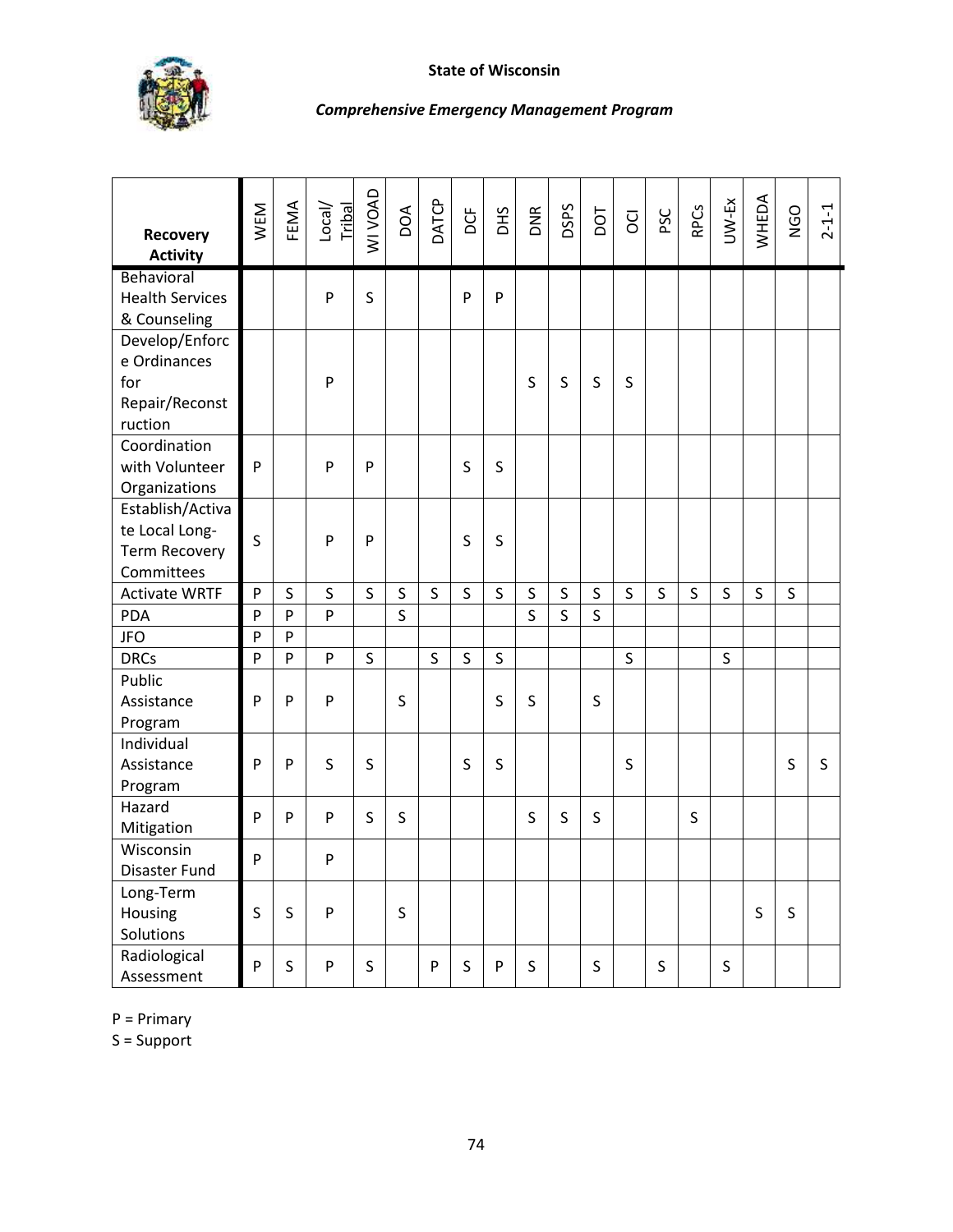



# **ATTACHMENT B. STATE RECOVERY SUPPORT FUNCTIONS (RSF) SUBCOMMITTEES**

The Wisconsin Recovery Task Force (WRTF) consists of six Recovery Support Function (RSF) subcommittees (Agriculture, Economic, Health and Social Services, Housing, Infrastructure, and Mitigation). Each RSF subcommittee will generally consist of representatives from a Lead Agency and one or more Supporting Agencies. The Lead Agency representative will serve as the Subcommittee Chair. Subcommittees may include additional committee members from the Lead and Supporting Agencies that provide regional-, state-, or federal-level perspectives and/or subject matter expertise relevant to pre-disaster planning and post-disaster recovery. Subcommittee members should include those individuals who are committed to the process and able to make policy decisions on behalf of the organization, or able to seek appropriate guidance and approval when needed. Each subcommittee is further described the following sections.

| Lead Agency            | Wisconsin Department of Agriculture, Trade and Consumer<br>$\bullet$<br>Protection (DATCP)                                                                                                                                                                                                                                                                                |
|------------------------|---------------------------------------------------------------------------------------------------------------------------------------------------------------------------------------------------------------------------------------------------------------------------------------------------------------------------------------------------------------------------|
| Supporting<br>Agencies | U.S. Department of Agriculture (USDA)<br>$\bullet$<br><b>USDA Forest Service</b><br>$\bullet$<br>University of Wisconsin-Extension, Cooperative Extension<br>$\bullet$                                                                                                                                                                                                    |
| Mission                | Identify impacts to the agriculture community and identify<br>$\bullet$<br>programs and opportunities to recover from the disaster.                                                                                                                                                                                                                                       |
| Goals                  | Identify short- and long-term agricultural related losses and<br>$\bullet$<br>needs resulting from the disaster.<br>Identify programs and opportunities to help the agricultural<br>$\bullet$<br>community recover.<br>Get information out to the agriculture community on policy,<br>$\bullet$<br>legal and financial assistance programs following a major<br>disaster. |

### **B1. Agriculture Subcommittee**

### **B2. Economic Subcommittee**

| Lead Agency            | Wisconsin Economic Development Corporation (WEDC)                                                                               |
|------------------------|---------------------------------------------------------------------------------------------------------------------------------|
| Supporting<br>Agencies | • Wisconsin Department of Administration (DOA)<br>Wisconsin Department of Agriculture, Trade and Consumer<br>Protection (DATCP) |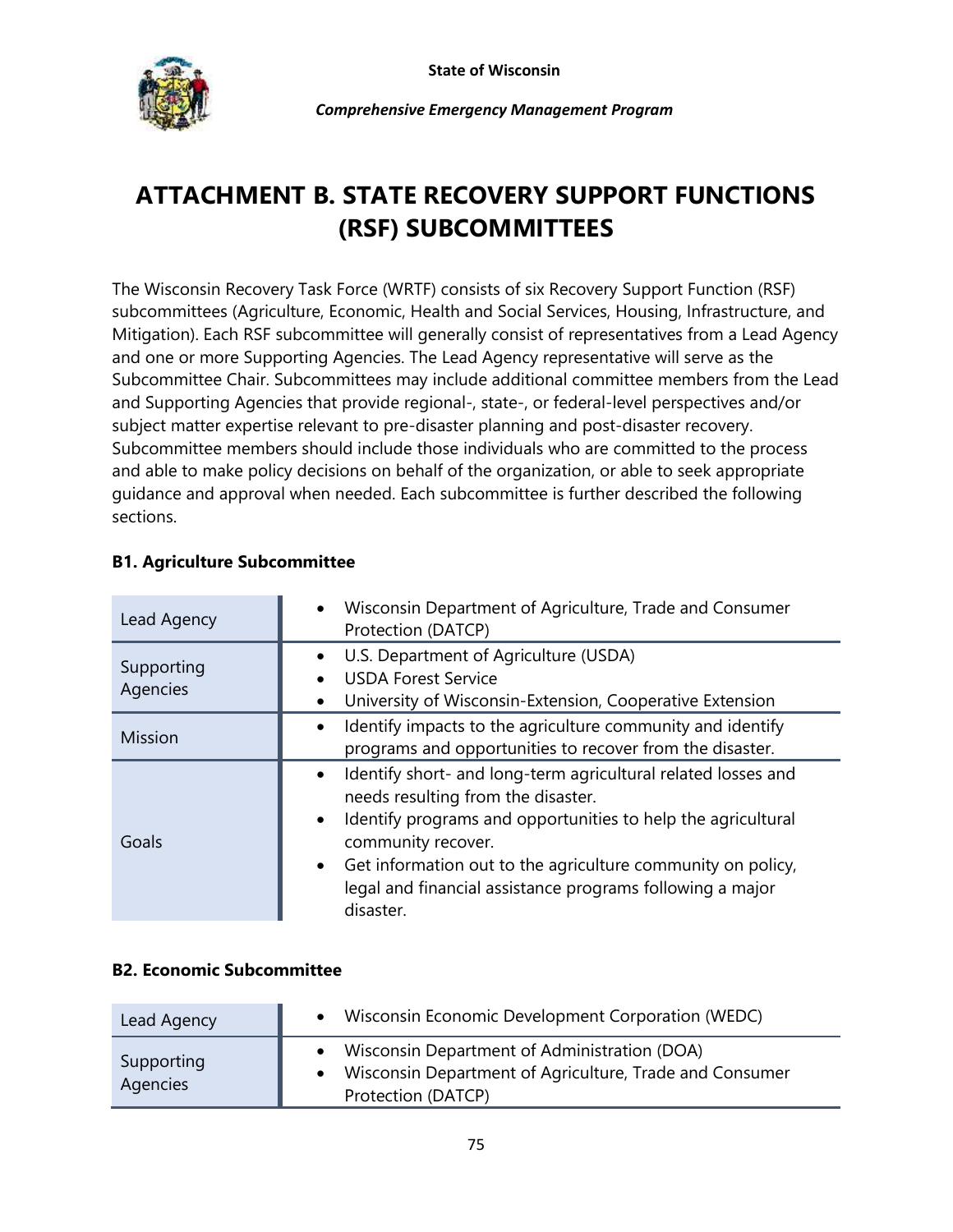

|         | Wisconsin Housing and Economic Development Authority<br>(WHEDA)                                                                                                                                                                                                                          |
|---------|------------------------------------------------------------------------------------------------------------------------------------------------------------------------------------------------------------------------------------------------------------------------------------------|
|         | Wisconsin Department of Tourism<br>Wisconsin Department of Transportation (WisDOT)<br>Wisconsin Department of Workforce Development (DWD)                                                                                                                                                |
| Mission | Retain, restore, and rebuild Wisconsin's businesses to ensure<br>$\bullet$<br>continued economic vitality.                                                                                                                                                                               |
| Goals   | Assess the impacts of the disaster on the economy.<br>Collaborate with local, regional, and federal economic service<br>$\bullet$<br>agencies to address business needs.<br>Assist affected businesses to keep them in business.<br>$\bullet$<br>Identify future economic opportunities. |

### **B3. Health and Social Services Subcommittee**

| Lead Agency            | Wisconsin Department of Health Services (WI DHS)<br>$\bullet$                                                                                                                                                                                                                                                                                                                             |
|------------------------|-------------------------------------------------------------------------------------------------------------------------------------------------------------------------------------------------------------------------------------------------------------------------------------------------------------------------------------------------------------------------------------------|
| Supporting<br>Agencies | <b>American Red Cross</b><br>$\bullet$<br>The Salvation Army<br>٠<br>Wisconsin Department of Military Affairs, Division of Emergency<br>$\bullet$<br>Management (DMA/WEM)<br>Wisconsin Department of Workforce Development (DWD)<br>$\bullet$<br>Wisconsin Emergency Assistance Volunteer Registry (WEAVR)<br>$\bullet$<br>Wisconsin Voluntary Organizations Active in Disaster (WI VOAD) |
| <b>Mission</b>         | Provide the resources and emotional support for families and<br>$\bullet$<br>communities to rebound from the effects of disaster through<br>the enhanced coordination of agencies and organizations                                                                                                                                                                                       |
| Goals                  | • Identify and deliver resources and enhance partnerships through<br>better coordination to solve public health and emergency<br>service issues, both immediate and long-term.                                                                                                                                                                                                            |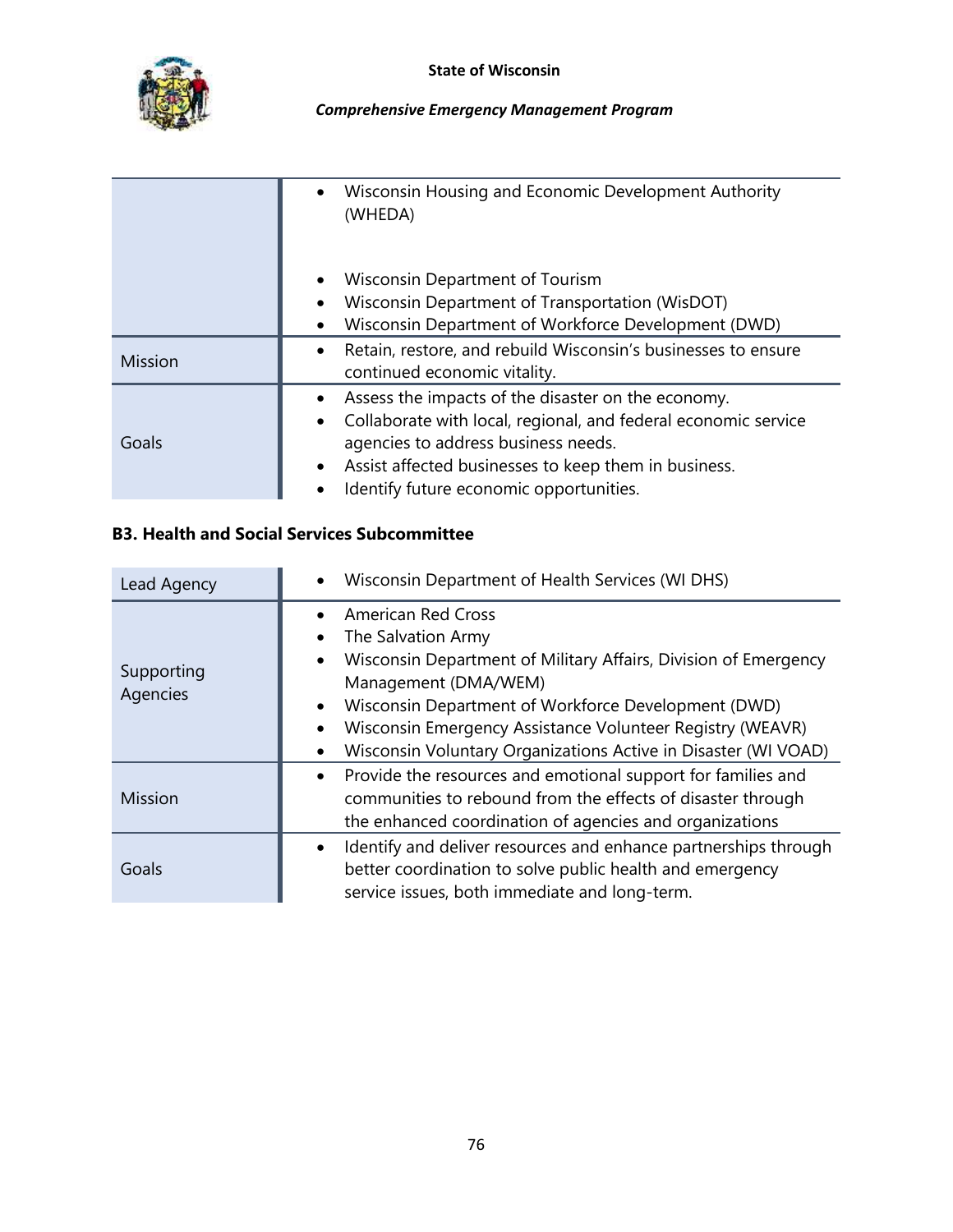

### **B4. Housing Subcommittee**

| Lead Agency            | Wisconsin Department of Administration (DOA), Division of<br>Housing (DOH)                                                                                                                                                                                                                                                                                                                                                                                                                                                                                                                                                 |
|------------------------|----------------------------------------------------------------------------------------------------------------------------------------------------------------------------------------------------------------------------------------------------------------------------------------------------------------------------------------------------------------------------------------------------------------------------------------------------------------------------------------------------------------------------------------------------------------------------------------------------------------------------|
| Supporting<br>Agencies | <b>Cooperative Network</b><br>$\bullet$<br>U.S. Department of Agriculture (USDA) Rural Development<br>$\bullet$<br>U.S. Department of Housing and Urban Development (HUD)<br>$\bullet$<br>Wisconsin Department of Military Affairs, Division of Emergency<br>Management (DMA/WEM)                                                                                                                                                                                                                                                                                                                                          |
| Mission                | Address the immediate, intermediate, and long-term needs of<br>$\bullet$<br>individuals and families adversely affected by major disasters,<br>identifying gaps in existing assistance programs and try to fill<br>the gaps with innovative programs and resources.                                                                                                                                                                                                                                                                                                                                                        |
| Goals                  | Identify the scope of the housing need as well as the type<br>$\bullet$<br>(temporary housing, multi-family housing, single-family housing<br>repair, housing removal and replacement).<br>Identify existing resources that can be brought to bear in<br>$\bullet$<br>addressing the needs of those adversely affected by the disaster.<br>Identify and work toward directing additional resources where<br>$\bullet$<br>assistance gaps occur.<br>Explore opportunities created by the disaster to create better<br>$\bullet$<br>affordable housing opportunities in affected communities.<br>Develop a housing strategy. |

### **B5. Infrastructure Subcommittee**

| Lead Agency            | Wisconsin Department of Transportation (WisDOT)<br>$\bullet$                                                                                                                                                                                                                                               |
|------------------------|------------------------------------------------------------------------------------------------------------------------------------------------------------------------------------------------------------------------------------------------------------------------------------------------------------|
| Supporting<br>Agencies | Public Service Commission (PSC) of Wisconsin<br>$\bullet$<br>Wisconsin Department of Military Affairs, Division of Emergency<br>$\bullet$<br>Management (DMA/WEM)<br>Wisconsin Department of Natural Resources (WDNR)<br>$\bullet$<br>• Wisconsin Department of Safety and Professional Services<br>(DSPS) |
| <b>Mission</b>         | Maximize and expedite relief funding to repair damaged<br>$\bullet$<br>infrastructure.                                                                                                                                                                                                                     |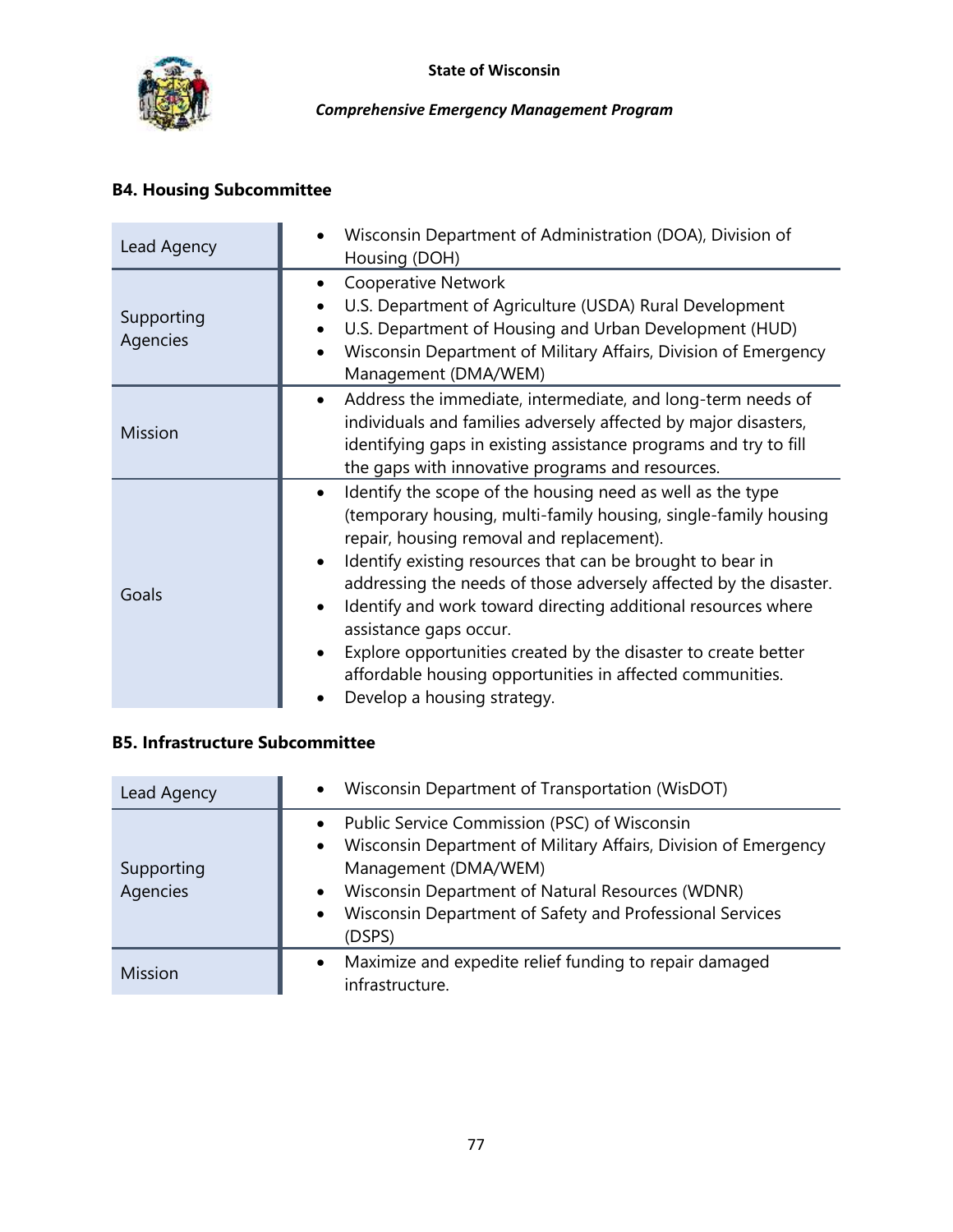

#### *Comprehensive Emergency Management Program*

|       | Review current activities to ensure all infrastructure needs are<br>being assessed. |
|-------|-------------------------------------------------------------------------------------|
|       | Identify damage by infrastructure type.<br>$\bullet$                                |
| Goals | Identify available funding sources to pay for damage.                               |
|       | Identify gaps in damage assessment activities and funding.<br>$\bullet$             |
|       | Create standard format for reporting infrastructure damage,<br>$\bullet$            |
|       | including lead agency.                                                              |

### **B6. Mitigation Subcommittee**

| Lead Agency            | Wisconsin Department of Military Affairs, Division of Emergency<br>Management (DMA/WEM), State Hazard Mitigation Officer<br>(SHMO)                                                                                                                                                                                                                                                                                                                                                                                                                                                                                                                                                                                                                                  |
|------------------------|---------------------------------------------------------------------------------------------------------------------------------------------------------------------------------------------------------------------------------------------------------------------------------------------------------------------------------------------------------------------------------------------------------------------------------------------------------------------------------------------------------------------------------------------------------------------------------------------------------------------------------------------------------------------------------------------------------------------------------------------------------------------|
| Supporting<br>Agencies | National Oceanic and Atmospheric Administration (NOAA),<br>$\bullet$<br>National Weather Service (NWS)<br>Public Service Commission (PSC) of Wisconsin<br>$\bullet$<br>U.S. Department of the Interior, U.S. Geological Survey (USGS)<br>$\bullet$<br>Wisconsin Department of Agriculture, Trade and Consumer<br>Protection (DATCP)<br>Wisconsin Department of Natural Resources (WDNR)<br>٠<br><b>Wisconsin Historical Society</b><br>$\bullet$<br>Wisconsin Office of the Commissioner of Insurance<br>$\bullet$<br>Wisconsin Silver Jackets Hazard Mitigation Team (WSJHMT)<br>$\bullet$                                                                                                                                                                         |
| Mission                | Assist communities during the recovery process to make their<br>$\bullet$<br>communities more disaster resistant.                                                                                                                                                                                                                                                                                                                                                                                                                                                                                                                                                                                                                                                   |
| Goals                  | Minimize human, economic, and environmental disruption and<br>$\bullet$<br>reduce the potential for injury and loss of life from natural<br>hazards.<br>Enhance public education about disaster preparedness and<br>$\bullet$<br>resilience and expand public awareness of natural hazards.<br>Encourage and promote continued comprehensive hazard<br>$\bullet$<br>mitigation planning and implementation of the plan.<br>Support coordination and collaboration among federal, state,<br>$\bullet$<br>and local authorities, and non-governmental organizations<br>regarding hazard mitigation activities.<br>Improve the disaster resilience of buildings, structures, and<br>$\bullet$<br>infrastructure whether new construction, expansion, or<br>renovation. |

#### **B7. Radiological Emergency Preparedness (REP) Recovery Ad Hoc Workgroup**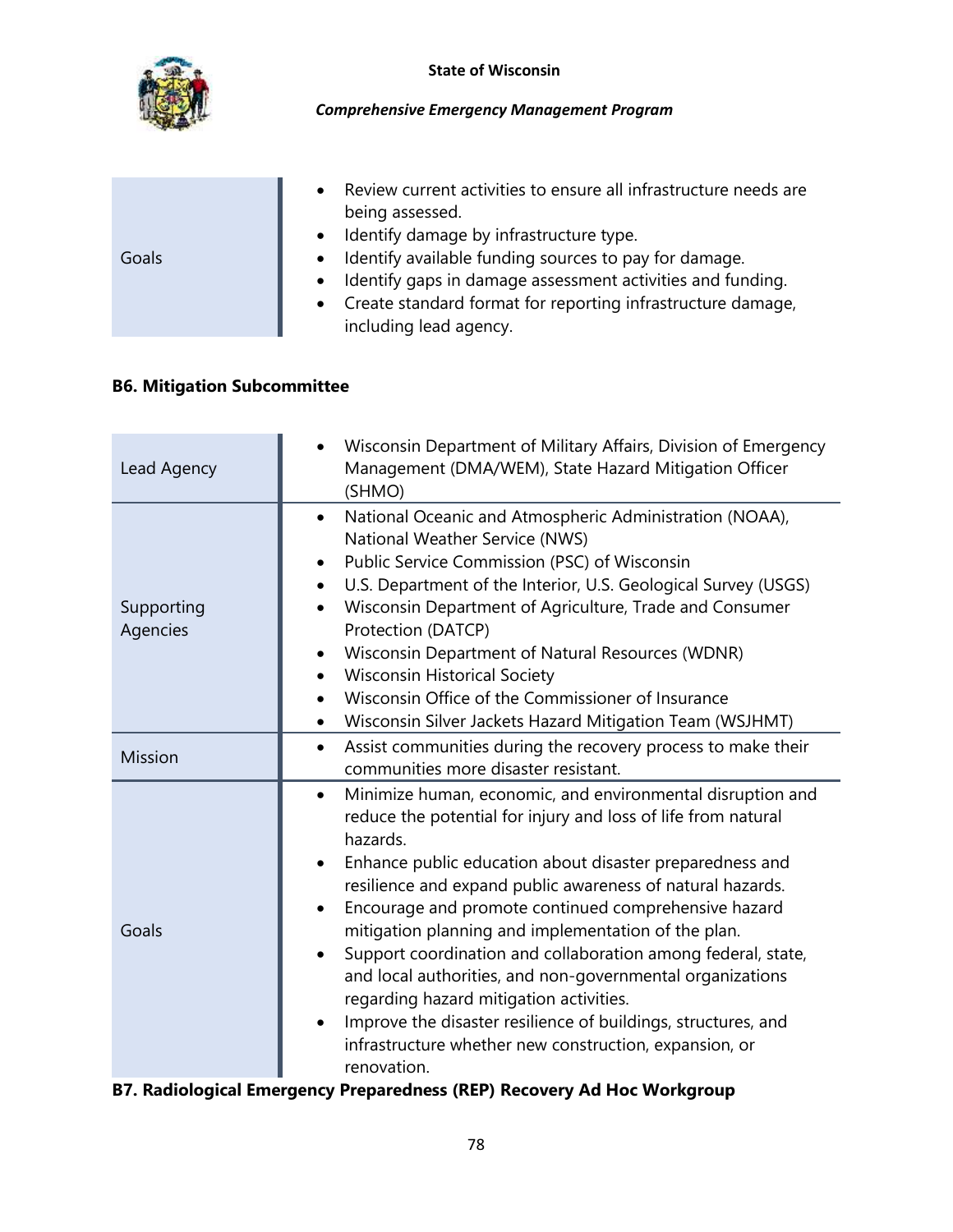

It is recognized that the REP program has certain unique requirements that would need to be addressed in a radiological event. Due to these unique needs, the REP Ad Hoc Workgroup was established in the spring of 2015 and is a part of the Wisconsin Recovery Task Force (WRTF). This workgroup is part of short- and long-term recovery planning. In a real event the REP Workgroup would provide the radiological and scientific expertise required by the WRTF.

| Lead Agencies          | Wisconsin Department of Health Services (WI DHS)<br>$\bullet$<br>Wisconsin Department of Military Affairs, Division of Emergency<br>$\bullet$<br>Management (DMA/WEM)                                                                                                                                                                                                                                                                                                |
|------------------------|----------------------------------------------------------------------------------------------------------------------------------------------------------------------------------------------------------------------------------------------------------------------------------------------------------------------------------------------------------------------------------------------------------------------------------------------------------------------|
| Supporting<br>Agencies | Oneida Tribe of Indians of Wisconsin, Emergency Management<br>$\bullet$<br>Department<br>Counties impacted and representative from an ingestion county<br>$\bullet$<br>Wisconsin Department of Agriculture, Trade and Consumer<br>$\bullet$<br>Protection (DATCP)<br>Wisconsin Milk Marketing Board (WMMB)<br>$\bullet$<br>Wisconsin Department of Administration (DOA), Division of<br>$\bullet$<br>Housing (DOH)<br>University of Wisconsin-Extension<br>$\bullet$ |
| Mission                | Radiological Incidents with Nuclear Power Plants<br>$\bullet$                                                                                                                                                                                                                                                                                                                                                                                                        |
| Goals                  | Integrate with all hazards planning and prepare for radiological<br>incidents. Scientific component to be incorporated.<br>Provide education and outreach to ingestion counties for<br>$\bullet$<br>planning, training, and exercising.                                                                                                                                                                                                                              |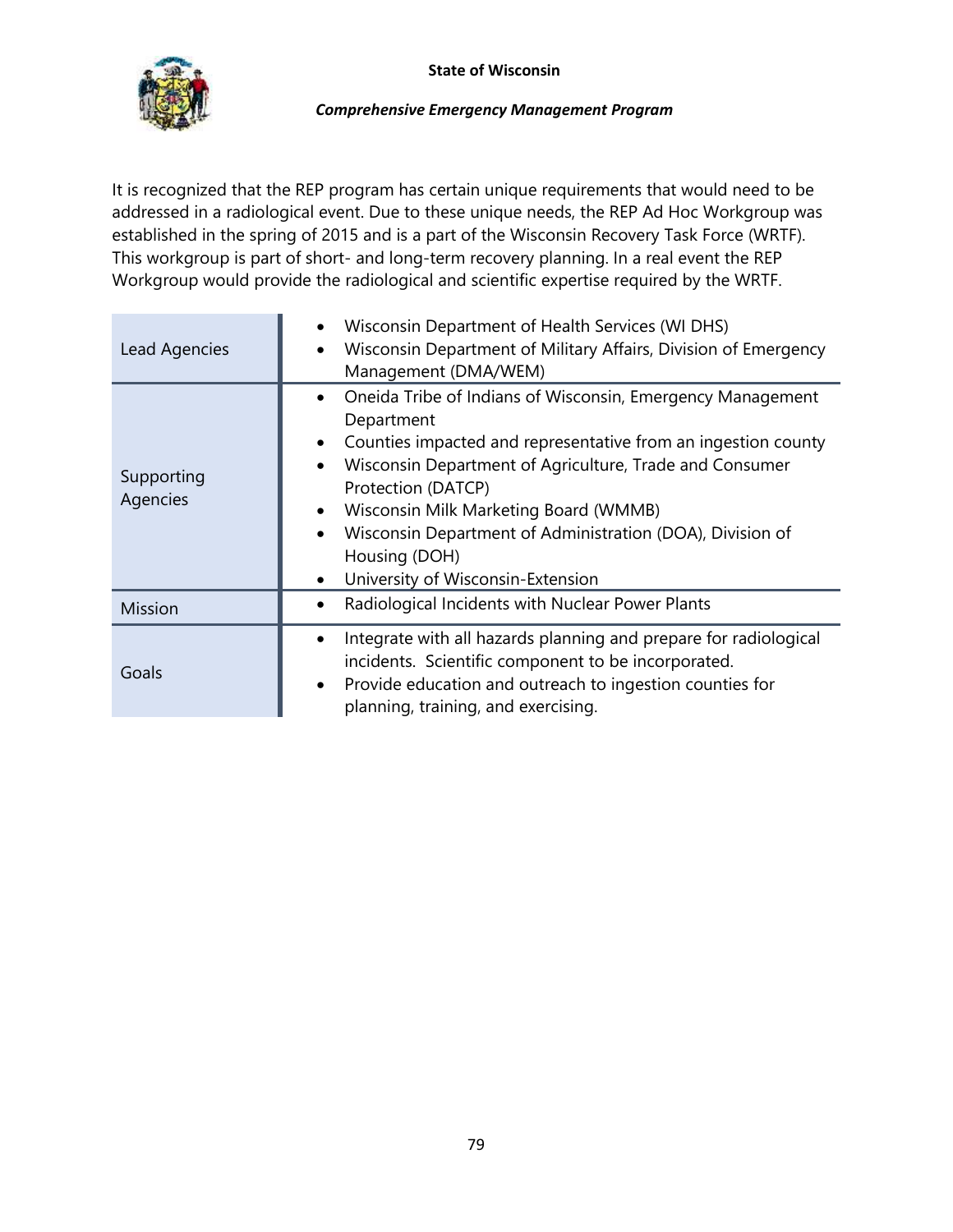

*Comprehensive Emergency Management Program*

**This page is intentionally left blank.**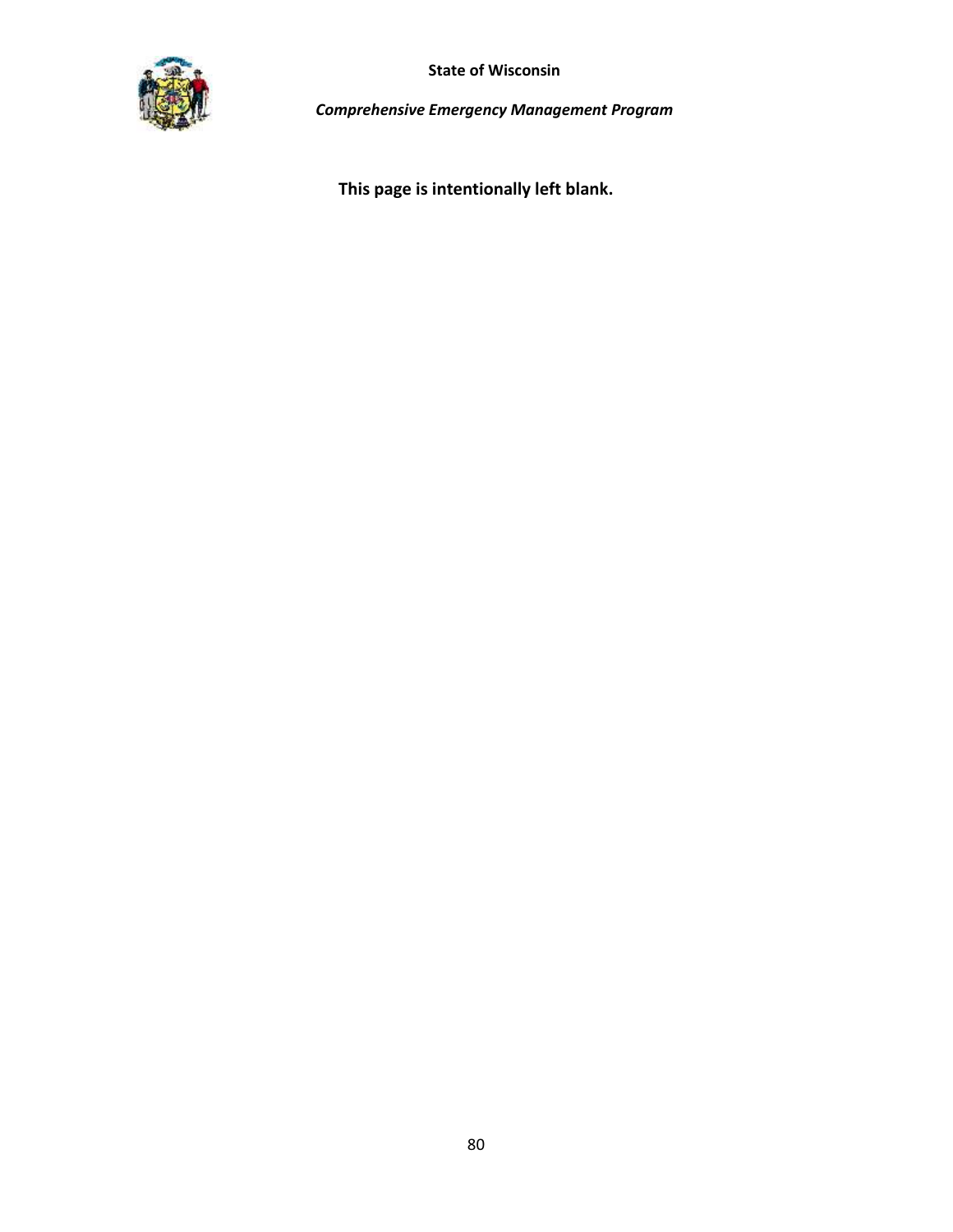

# **ATTACHMENT C. LONG TERM RECOVERY GROUPS**

### **Purpose**

A long-term recovery group (LTRG) is a cooperative body that is made up of representatives from faith-based, non-profit, government, business and other organizations working within a community to assist individuals and families as they recover from disaster.

LTRGs are as varied in their structure as are the communities in which they work. The personality and operation of each group is unique and reflects local needs, available resources, cultural diversity, leadership style, and community support. No matter how a group is structured or what it calls itself the goal is the same: to unite recovery resources with community needs to ensure that even the most vulnerable in the community recover from disaster.

In 2020 the Wisconsin Department of Health/Department of Administration secured a threeyear grant to hire six regional coordinators to promote, educate and assess the relationship partnering with local VOAD's and long-term recovery groups.

## **Organizing a Long-Term Recovery Group**

A long-term recovery group (LTRG) is a cooperative body that is made up of representatives from faith-based, non-profit, government, business and other organizations working within a community to assist individuals and families as they recover from disaster. LTRGs are as varied in their structure as are the communities in which they work. The personality and operation of each group is unique and reflects local needs, available resources, cultural diversity, leadership style, and community support. No matter how a group is structured or what it calls itself— unmet needs committee, interfaith, organization, coalition, roundtable, partnership, coordinating council, etc.—the goal is the same: to unite recovery resources with community needs to ensure that even the most vulnerable in the community recover from disaster.

Early organizing partners

In preparing for or responding to disasters in your community, it will be helpful to identify agencies and organizations that commonly provide disaster services. These organizations can become prospective partners for recovery and may be able to assist in the formation and development of your long-term recovery group. Partner agencies may include local and/or state emergency management (EMA), the Federal Emergency Management Agency (FEMA), members of the local and/or state Voluntary Organizations Active in Disaster (VOAD), and members of National VOAD (refer to www.nvoad.org). Additional stakeholders may include other members of local government, civic organizations, social service agencies, local houses of worship, community foundations,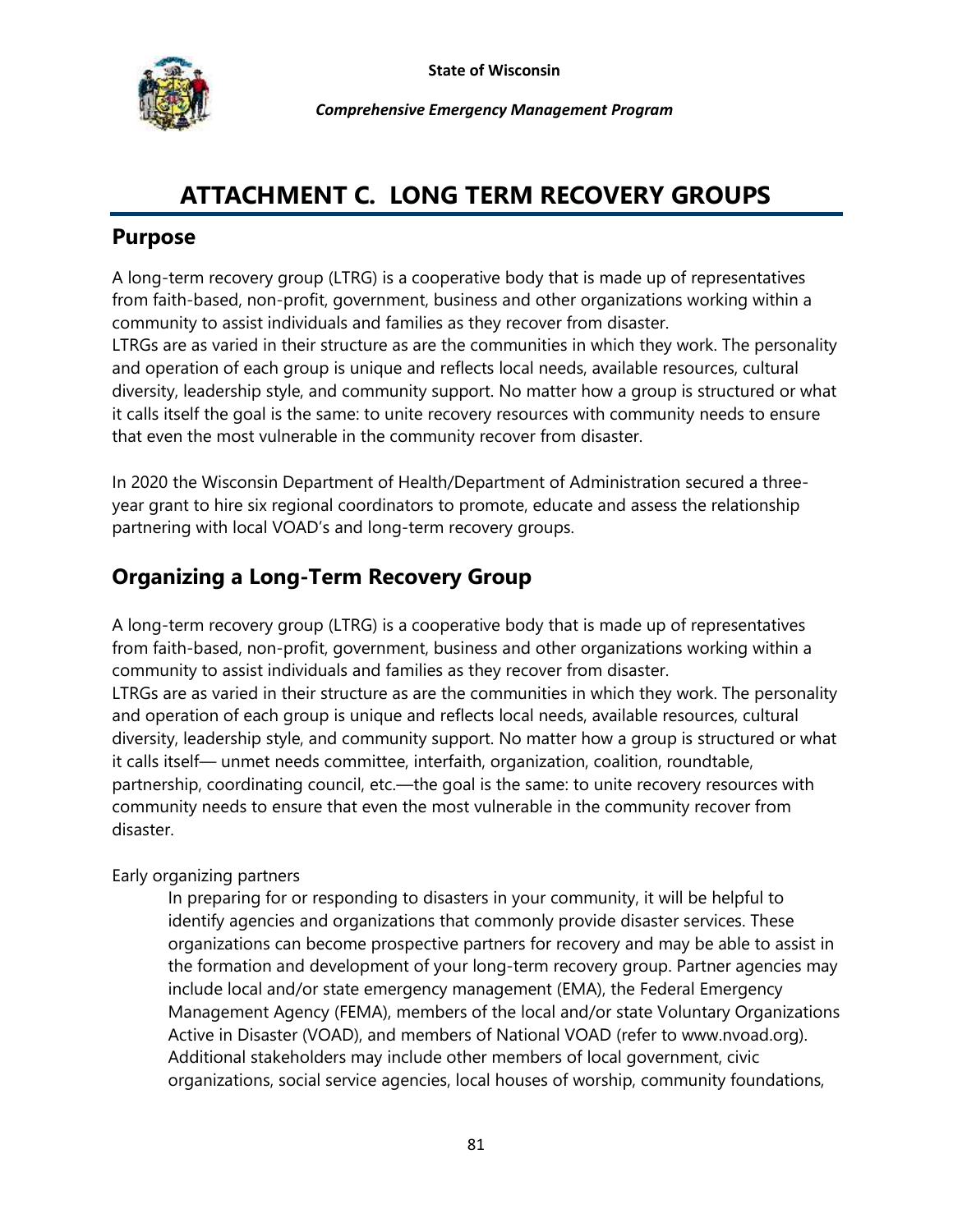

#### *Comprehensive Emergency Management Program*

community health groups, mental health agencies, information and referral services, and the private sector. Partner agencies can:

- Convene stakeholders to share information concerning the disaster and plans for recovery.
- Identify disaster-related unmet needs and coordinate resources to assist in recovery.
- Mentor and/or provide ongoing training throughout the recovery process.
- Provide financial and other resources that will be needed in the recovery.
- Provide the venue for meetings and/or office space.

Long Term Recovery Group Information

It is important to build a strong foundation for long term recovery, which means taking the time to obtain buy in from as many local partners and stakeholders as possible. The following initial steps are suggested:

- Convene a meeting of prospective partners and other concerned stakeholders to discuss the impact that the disaster had on the community as well as possible approaches to recovery. It is important to invite experienced people to help provide guidance to your planning.
- Select from the group a facilitator, convener, temporary chair, or steering committee, and agree on some basic ground rules so that an orderly meeting can be held.
- Collect information on the disaster. Before you can move forward, it will be important to understand the size and scope of the task you will be dealing with. Your state emergency manager and/or your FEMA VAL can obtain much of the information that you will need.

This information will help inform decisions regarding the scope of a long-term recovery group's work as well as the resources that will be needed. This information includes:

- Basic population demographics.
- Formal and informal community leadership structures and their roles in the disaster response.
- Geographic size of impacted area.
- Number of individuals and families affected.
- Number of owner-occupied homes affected and the level of impact.
- Number of rental properties affected.
- Number of businesses and public services affected.
- Other effects on individuals and families (high unemployment, etc.).
- Political and cultural subdivisions or jurisdictions involved.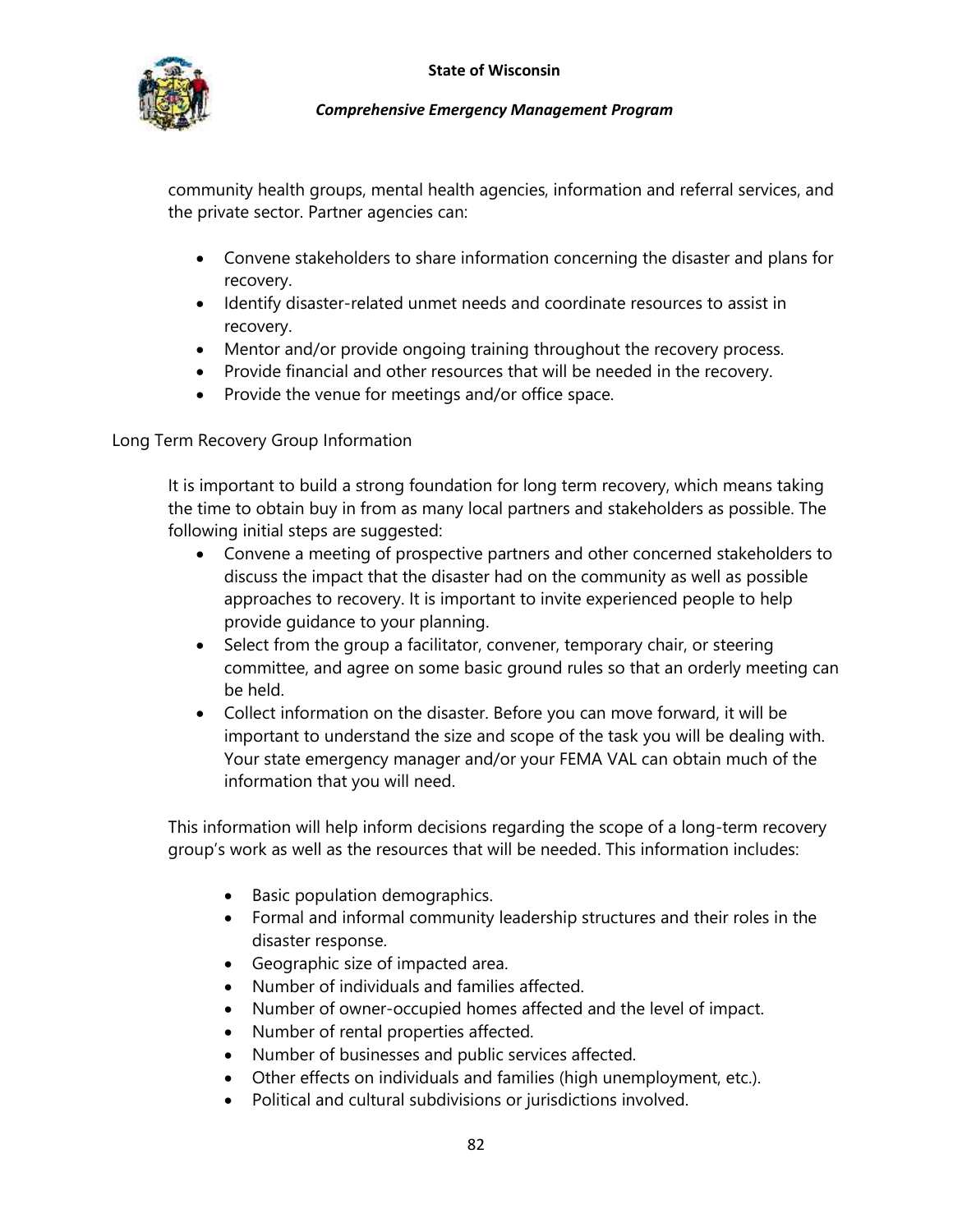

• Vulnerable populations affected by the disaster, i.e., elderly, low income, disabled.

## **Developing a mission statement**

A mission statement is a formal, short, written statement of the purpose of the LTRG. The mission statement should guide the actions of the LTRG, state its overall goal for the recovery, provide a sense of direction, and provide a framework for overall decision-making. It's important to take the time to determine what your mission will be.

Sample mission statement:

The mission of the <LTRG> is to provide recovery services to individuals and families affected by <name of disaster> in <name of area> community. Services will be provided regardless of the individuals' race, creed, color, gender, disability, or religious preference. The goal of <LTRG> is to see all our residents fully recover from the disaster.

## **Setting up the structure of your LTRG**

It will become clear after your first meeting that organizational structure will be needed to be successful. The form that your LTRG takes can be highly structured (formal organization with board of directors, management team, and staff) or less structured (committee made up of representatives from local agencies involved in the recovery). There are challenges and benefits to each approach. The key is to identify stakeholders who are committed to the recovery of their community, and to the long-term recovery process. This group should then deliberate the challenges and benefits and decide on the structure that works best for your community. When there is a federal disaster declaration, the FEMA VAL (Voluntary Agency Liaison) assigned to your disaster can assist with the LTRG organizing in addition to bringing national stakeholders to the table.

## **Establishing Policies**

As your LTRG is forming it will be important to develop guidelines for who you will be helping as well as the kinds of services you will provide. Consider the following:

WHO ... are you going to help and how will they be considered eligible? Elderly? Renters? SBA loan denied? Low income? Single parent household? Disabled?

If you are going to get involved in home repair and reconstruction: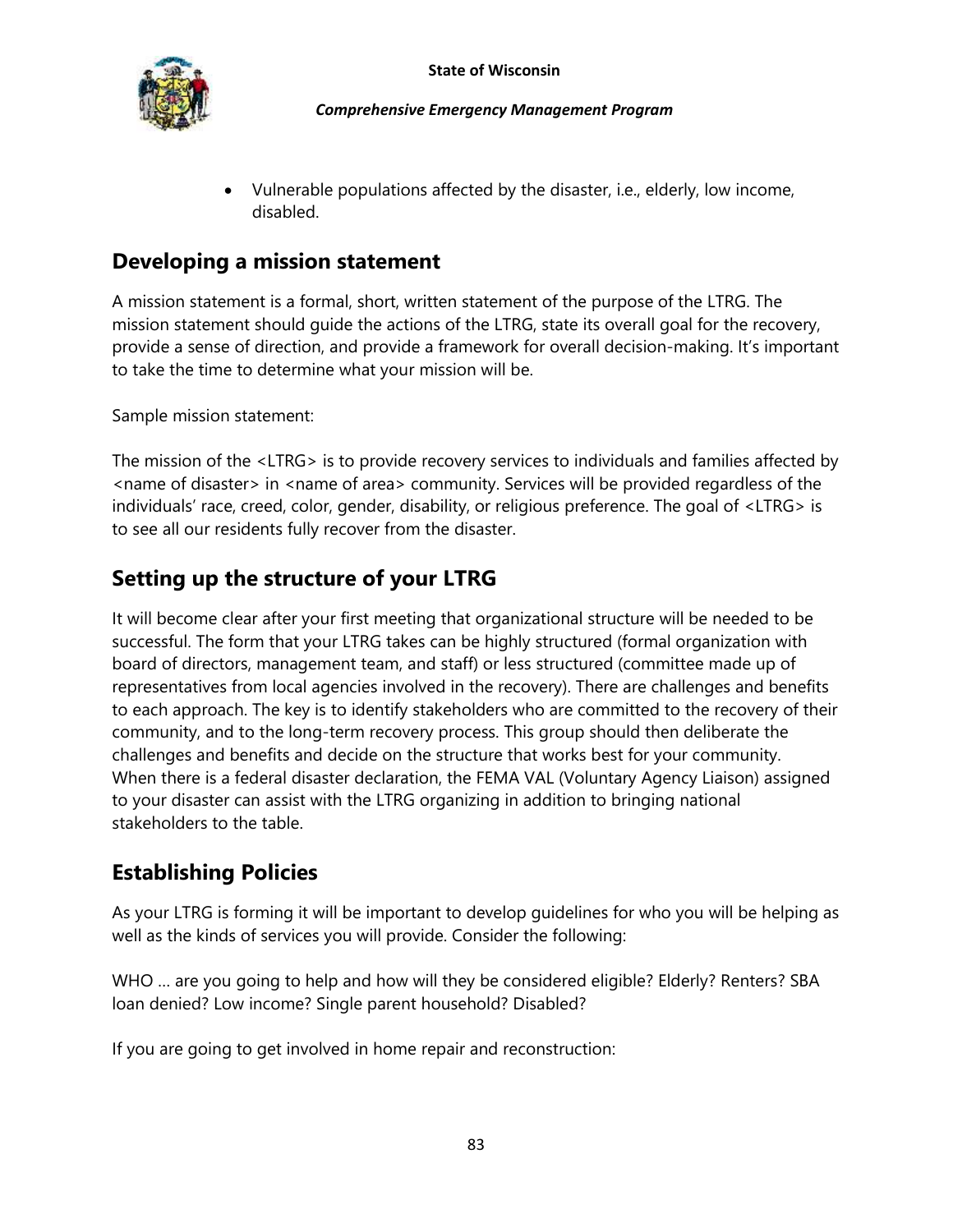WHAT… is eligible to be repaired or replaced? Main structure only? Detached garages? Deferred maintenance / pre-existing conditions? Outbuildings? Mobile homes? Fencing?

## **Establishing a framework of LTRG governance**

Regardless of the structure of your LTRG, oversight and accountability (i.e., governance) is extremely important to a successful long term recovery process. Your LTRG will be handling financial resources, confidential information, and will be providing help and other resources to people in the community who have been traumatized by the disaster. How your LTRG proves itself to be trustworthy in the eyes of the community and your supporters, to a large degree, will determine whether you are successful. The governance structure can take different shapes, but usually includes a board of directors and/or executive committee whose primary responsibility is to set the direction for the group, and to provide ongoing oversight.

Members of the governing body should reflect the diversity of the disaster-affected community and should possess leadership skills along with the ability to work collaboratively. Further, these members should have sufficient authority from the organizations they represent to be able to make commitments and/or speak on behalf of that organization. LTRG leadership may emerge from: Any organization providing resources in the recovery process. Community-based organizations that have extended their regular programs to include disaster recovery needs. Emergency management or government. Faith-based groups and organizations with disaster services. Private sector and civic groups. Religious leaders Volunteers with expertise in accounting, legal matters, grant writing, human resources, communications, marketing, building trades, etc.

The governing body should: Ensure that the LTRG adheres to the mission statement. Determine the operational structure for the LTRG. Develop a plan for staffing based on the structure adopted, and hire staff as needed (could be paid and/or volunteer). Develop short and longterm goals for the LTRG. Develop operational policies and procedures, which will include assistance guidelines and criteria for meeting disaster-related unmet recovery needs (policies need to be responsive to emerging needs and fluctuating resources). Identify and develop resources, including human, material, and financial. Ensure fair and equitable distribution of resources. Determine a system of financial management, reporting and accountability. Determine whether to incorporate and how financial resources will be handled – will the LTRG utilize the non-profit status of one of its member agencies for receiving and handling financial contribution, or will it apply for its own 501(c) 3 status (see below)? Establish organizational bylaws as needed. Have no more than 12-15 members. Elect officers from within the body. Meet regularly, record minutes of its meetings, and make them available to the public. Develop a communications plan, thus ensuring that all stakeholders, including the public, are kept informed about structure, policies, and program development. It will be very important to the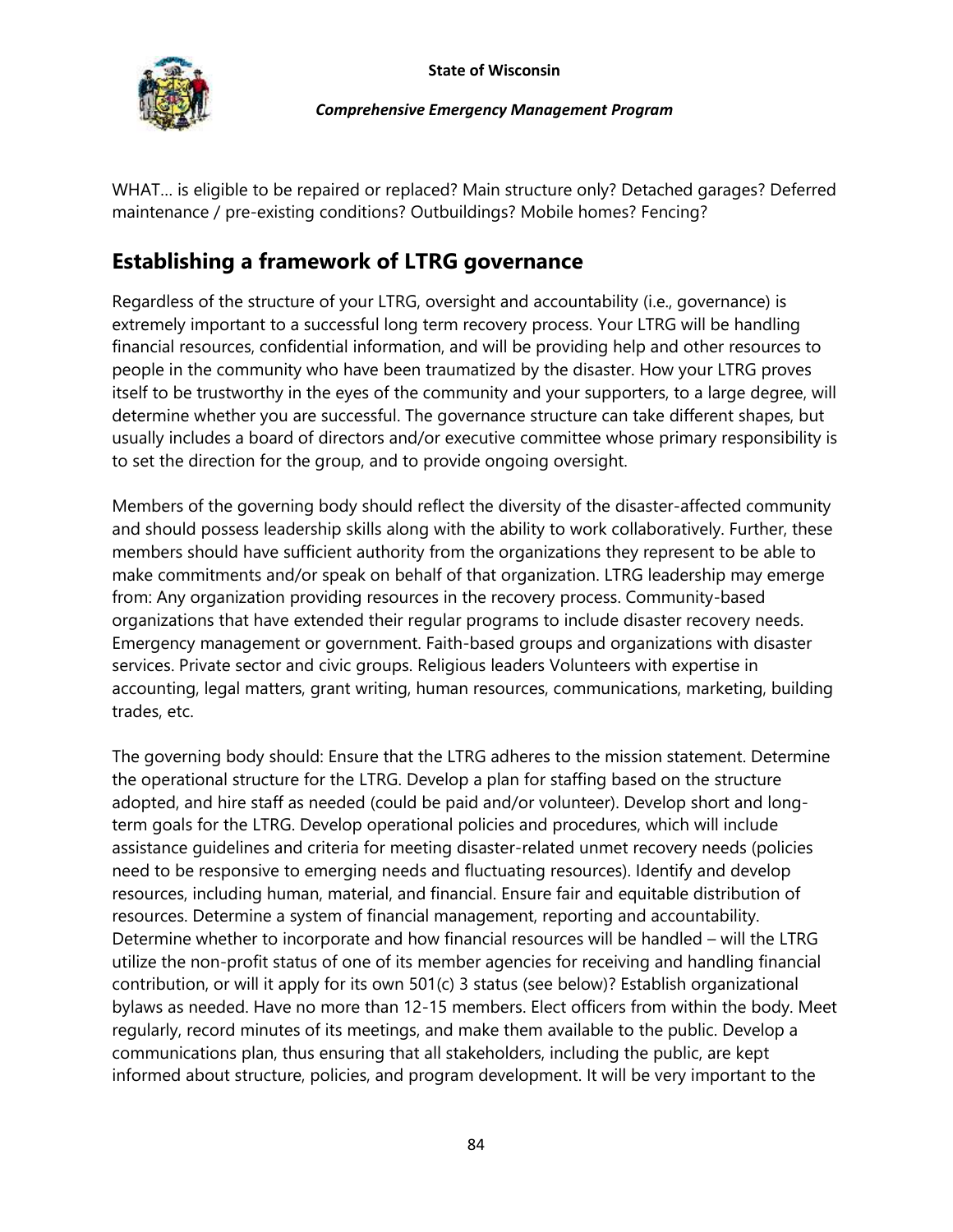

long-term viability of the program that success stories are publicized early in the program. Obtain liability, officers and other insurance as needed.

## **Handling financial resources**

Your LTRG will operate as a not-for-profit entity, in some fashion. That means that you will be handling money entrusted to you by individuals, foundations and/or other organizations. As a result, all funds under your control must be administered through a fiscal agent that has legal not-for-profit status. There are two ways to accomplish this: The LTRG may seek out an existing not-for-profit agency within the community to serve as its fiscal agent. This would certainly be the best choice for an LTRG that is small or may be of short duration. The following should be in place:

- The fiscal agent has internal safeguards and record protection procedures, as well as the ability to provide regular financial reports to the LTRG.
- Annual external audits are conducted by the fiscal agent.
- It is important that the agent agree to manage the funds at the direction of the LTRG. The funds are given to and remain the property of the LTRG and not the fiscal agent.

The LTRG should establish a written Memo of Understanding (MOU) with a local fiscal agent. Alternatively, the Internal Revenue Service grants 501(c) 3 status to not-for-profit agencies engaged in charitable, educational, or religious activities, thus allowing donors to claim a tax deduction for their gifts. Incorporating and obtaining legal 501(c) 3 status for your LTRG is not terribly complicated, but it does take some time and carries with it obligations for receipting and providing regular financial reporting. You should seek legal counsel for more information if you chose to become an incorporated not-for-profit agency.

## **Organizational bylaws**

As the mission statement helps to define the need, the philosophy, and the services that the LTRG will provide, the bylaws (even informal) will help identify how the LTRG intends to operate organizationally, and how it will relate to the larger community. Of particular importance within the bylaws is defining the governance structure for the LTRG.

If the structure for your LTRG is more formal and if you chose to apply for your own 501(c) 3 status, then your bylaws need to likewise become more formal. It is recommended that you seek legal counsel should you go in this direction. Often within your community you will find attorneys that are willing to join the long-term recovery effort and offer their services pro bono.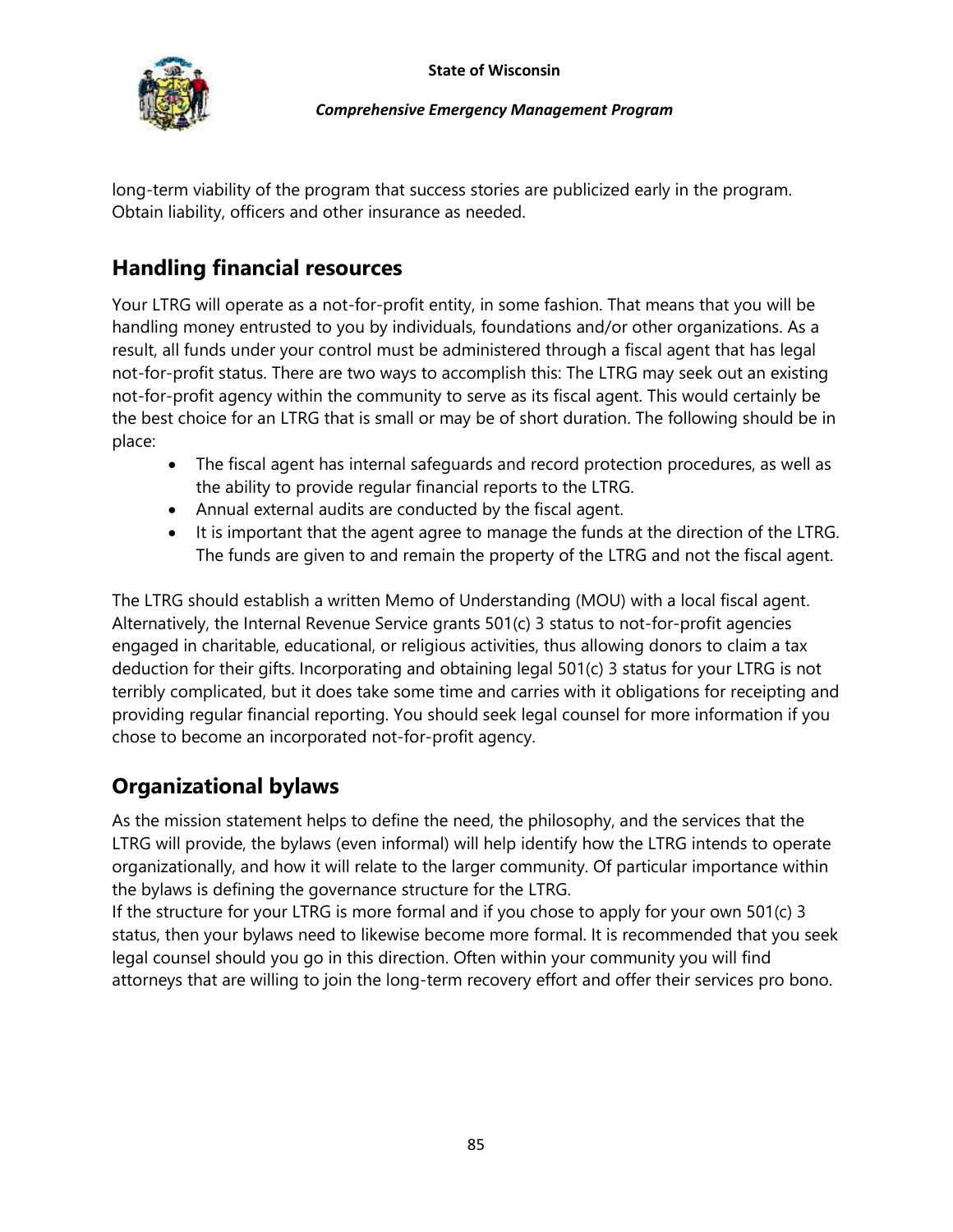

*Comprehensive Emergency Management Program*

**This page is intentionally left blank.**